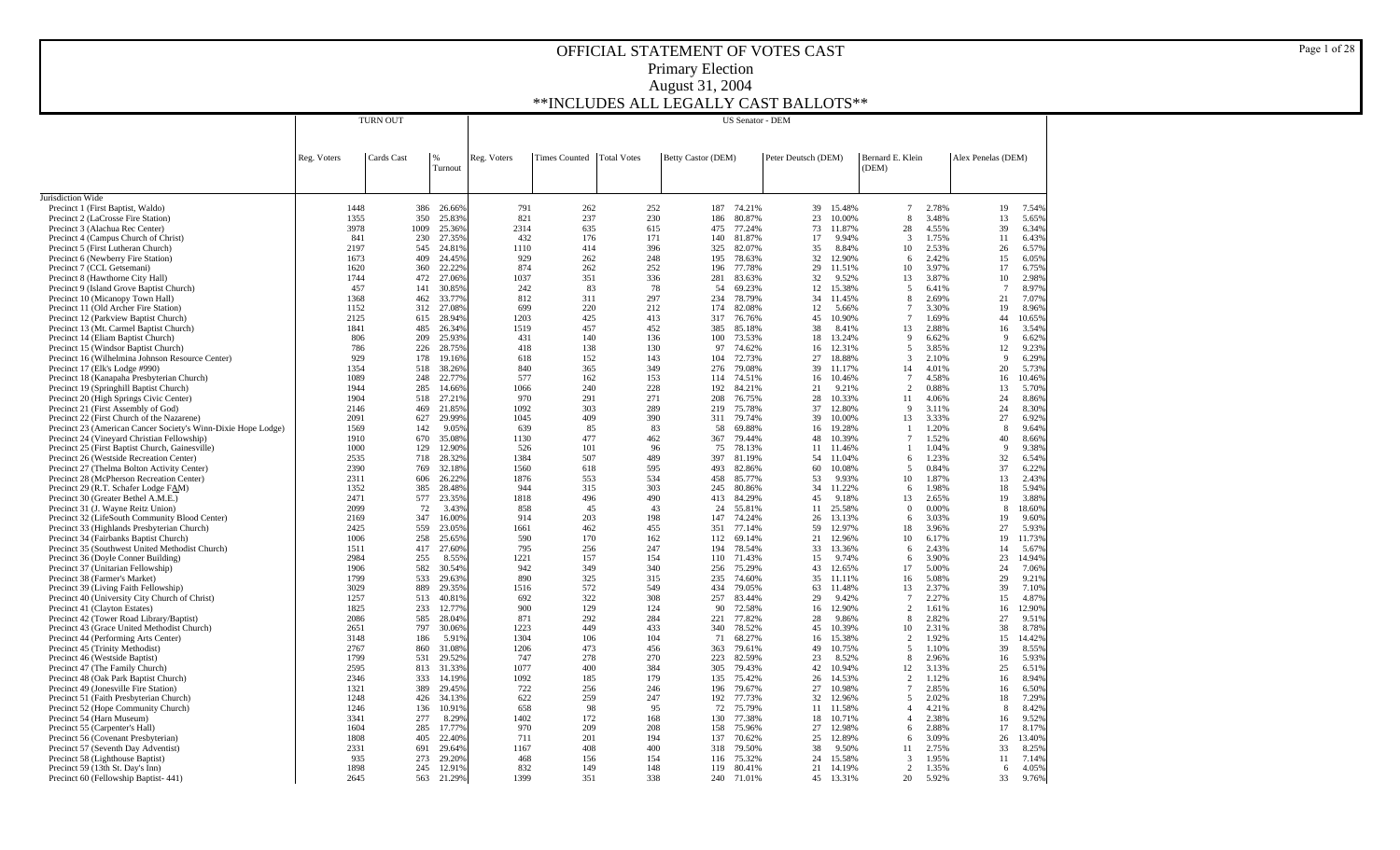|                                               |             | <b>TURN OUT</b> |              |             |                             |       |                    | <b>US Senator - DEM</b> |                     |        |                           |       |                    |        |
|-----------------------------------------------|-------------|-----------------|--------------|-------------|-----------------------------|-------|--------------------|-------------------------|---------------------|--------|---------------------------|-------|--------------------|--------|
|                                               | Reg. Voters | Cards Cast      | %<br>Turnout | Reg. Voters | Times Counted   Total Votes |       | Betty Castor (DEM) |                         | Peter Deutsch (DEM) |        | Bernard E. Klein<br>(DEM) |       | Alex Penelas (DEM) |        |
| Precinct 61 (The Atrium)                      | 2047        | 753             | 36.79%       | 1130        | 490                         | 475   | 392                | 82.53%                  | 39                  | 8.21%  | 13                        | 2.74% | 31                 | 6.53%  |
| Precinct 62 (The Pentecostals of Gainesville) | 2205        | 464             | 21.04%       | 1057        | 278                         | 259   | 208                | 80.31%                  | 23                  | 8.88%  |                           | 3.47% | 19                 | 7.34%  |
| Precinct 63 (Plantation Oaks Clubhouse)       | 1778        | 585             | 32.90%       | 810         | 296                         | 289   | 228                | 78.89%                  | 35                  | 12.11% |                           | 1.04% | 23                 | 7.96%  |
| Precinct 64 (Westminster Presbyterian)        | 1276        | 473             | 37.07%       | 741         | 338                         | 326   | 262                | 80.37%                  | 36                  | 11.04% |                           | 1.53% | 23                 | 7.06%  |
| Precinct 65 (Newberry Methodist)              | 1555        | 353             | 22.70%       | 753         | 185                         | 182   | 139                | 76.37%                  | 27                  | 14.84% |                           | 2.20% | 12                 | 6.59%  |
| Precinct 66 (Best Western Gateway Grand)      | 1618        | 515             | 31.83%       | 735         | 279                         | 272   | 207                | 76.10%                  | 39                  | 14.34% |                           | 1.47% | 22                 | 8.09%  |
| Precinct 67 (Oak Dale Baptist)                | 1320        | 353             | 26.74%       | 677         | 221                         | 210   | 148                | 70.48%                  | 25                  | 11.90% |                           | 5.24% | 26                 | 12.38% |
| Precinct 68 (Shriner's Club)                  | 2197        | 587             | 26.72%       | 936         | 274                         | 266   | 218                | 81.95%                  |                     | 7.89%  | 10                        | 3.76% |                    | 6.39%  |
| Precinct 69 (Haile Meeting Center)            | 2747        | 845             | 30.76%       | 1007        | 399                         | 384   | 300                | 78.13%                  | 54                  | 14.06% |                           | 1.82% | 23                 | 5.99%  |
| Precinct 70 (North Pleasant Grove Baptist)    | 1011        | 286             | 28.29%       | 510         | 188                         | 180   | 132                | 73.33%                  | 25                  | 13.89% |                           | 2.78% | 18                 | 10.00% |
| Precinct 71 (Archer Methodist Church)         | 1214        | 352             | 29.00%       | 681         | 258                         | 246   | 189                | 76.83%                  | 28                  | 11.38% |                           | 3.66% | 20                 | 8.13%  |
| Absentee Ballots                              |             | 5079            |              |             | 3333                        | 3196  | 2458               | 76.91%                  | 434                 | 13.58% | 95                        | 2.97% | 209                | 6.54%  |
| <b>Counter Votes</b>                          |             | 2076            |              |             | 1550                        | 1510  | 1214               | 80.40%                  | 149                 | 9.87%  | 36                        | 2.38% | 111                | 7.35%  |
| Provisional and Unscanned                     |             | 17              |              |             | 11                          | 9     |                    | 77.78%                  |                     | 11.11% | $\Omega$                  | 0.00% |                    | 11.11% |
| Total                                         |             |                 |              |             |                             |       |                    |                         |                     |        |                           |       |                    |        |
| Precinct                                      | 127133      | 31069           | 24.44%       | 66204       | 20085                       | 19385 | 15245              | 78.64%                  | 2183                | 11.26% | 543                       | 2.80% | 1414               | 7.29%  |
| In Office                                     | 127133      | 7172            | 5.64%        | 198612      | 4894                        | 4715  | 3679               | 78.03%                  | 584                 | 12.39% | 131                       | 2.78% | 321                | 6.81%  |
| Total                                         | 127133      | 38241           | 30.08%       | 66204       | 24979                       | 24100 | 18924              | 78.52%                  | 2767                | 11.48% | 674                       | 2.80% | 1735               | 7.20%  |

Page 2 of 28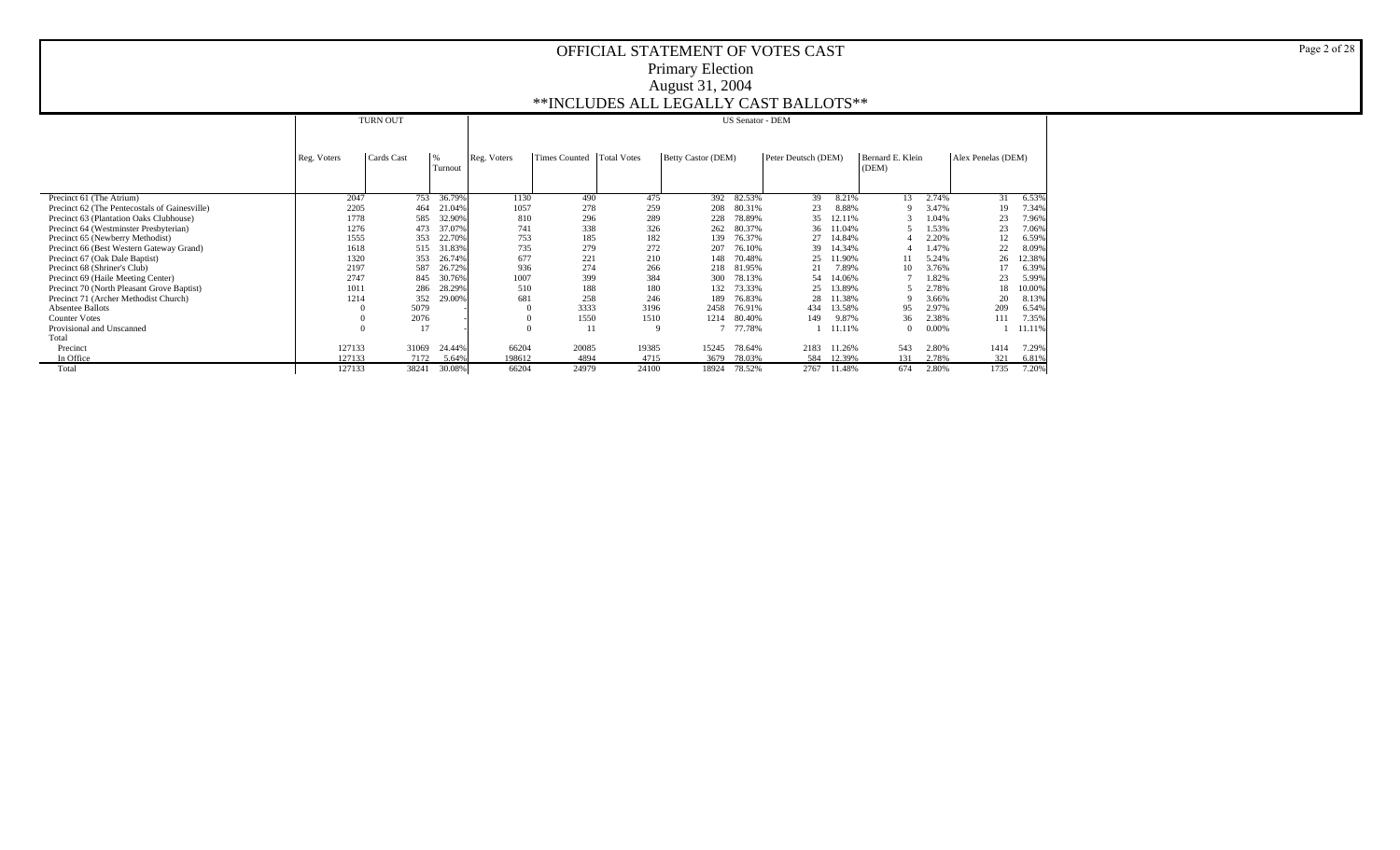|                                                                                          |             |                             |            |                       |                |                      |                  | <b>US Senator - REF</b>              |                              |                |                   |                |                               |                              |                                  |  |
|------------------------------------------------------------------------------------------|-------------|-----------------------------|------------|-----------------------|----------------|----------------------|------------------|--------------------------------------|------------------------------|----------------|-------------------|----------------|-------------------------------|------------------------------|----------------------------------|--|
|                                                                                          | Reg. Voters | Times Counted   Total Votes |            | Johnnie Byrd (REP)    |                | Doug Gallagher (REP) |                  | Larry Klayman (REP)                  | William Billy Kogut<br>(REP) |                | Sonya March (REP) |                | Mel Martinez (REP)            | Bill McCollum (REP)          | Karen Saull (REP)                |  |
| Jurisdiction Wide                                                                        |             |                             |            |                       |                |                      |                  |                                      |                              |                |                   |                |                               |                              |                                  |  |
| Precinct 1 (First Baptist, Waldo)                                                        | 452         | 111                         | 110        | 2                     | 1.82%          | 22                   | 20.00%           | 2<br>1.82%                           | $\Omega$                     | 0.00%          | 2                 | 1.82%          | 45.45%<br>50                  | 31 28.18%                    | 0.91%<br>1                       |  |
| Precinct 2 (LaCrosse Fire Station)                                                       | 318         | 84                          | 82         | $\overline{4}$        | 4.88%          | 31                   | 37.80%           | 1.22%<br>$\mathbf{1}$                | $\theta$                     | 0.00%          |                   | 1.22%          | 25<br>30.49%                  | 20<br>24.39%                 | 0.00%<br>$\Omega$                |  |
| Precinct 3 (Alachua Rec Center)                                                          | 1004        | 307                         | 300        | 16                    | 5.33%          | 64                   | 21.33%           | 3<br>1.00%                           | $\Omega$                     | 0.00%          | $\overline{4}$    | 1.33%          | 42.33%<br>127                 | 82<br>27.33%                 | 1.33%<br>$\overline{4}$          |  |
| Precinct 4 (Campus Church of Christ)                                                     | 234         | 45                          | 44         | Δ                     | 9.09%          | 3                    | 6.82%            | 4.55%<br>$\overline{2}$              | $\Omega$                     | 0.00%          | $\Omega$          | 0.00%          | 43.18%<br>19                  | 36.36%<br>16                 | 0.00%                            |  |
| Precinct 5 (First Lutheran Church)                                                       | 527         | 89                          | 85         | 5                     | 5.88%          | 18                   | 21.18%           | 0.00%<br>$\Omega$                    | $\Omega$                     | 0.00%          |                   | 1.18%          | 37<br>43.53%                  | 24<br>28.24%                 | 0.00%                            |  |
| Precinct 6 (Newberry Fire Station)                                                       | 482         | 120                         | 119        | $\overline{4}$        | 3.36%          | 31                   | 26.05%           | 1.68%<br>2                           | $\theta$                     | 0.00%          |                   | 0.84%          | 36.13%<br>43                  | 31.93%<br>38                 | 0.00%<br>0                       |  |
| Precinct 7 (CCL Getsemani)                                                               | 258         | 51                          | 50         | $\overline{c}$        | 4.00%          | 11                   | 22.00%           | 3<br>6.00%                           | $\Omega$                     | 0.00%          | 3                 | 6.00%          | 26.00%<br>13                  | 30.00%<br>15                 | 6.00%<br>3                       |  |
| Precinct 8 (Hawthorne City Hall)                                                         | 448         | 98                          | 94         | $\mathbf{3}$          | 3.19%          | 16                   | 17.02%           | 0.00%<br>$\Omega$                    | $\Omega$                     | 0.00%          | $\mathcal{D}$     | 2.13%          | 45.74%<br>43                  | 31.91%<br>30                 | 0.00%<br>$^{\circ}$              |  |
| Precinct 9 (Island Grove Baptist Church)                                                 | 141         | 43                          | 43         | $\Omega$              | 0.00%          | 8                    | 18.60%           | 2.33%                                | $\Omega$                     | 0.00%          | $\Omega$          | 0.00%          | 17<br>39.53%                  | 17<br>39.53%                 | 0.00%<br>0                       |  |
| Precinct 10 (Micanopy Town Hall)                                                         | 345<br>269  | 124                         | 117        | 8<br>$\overline{4}$   | 6.84%          | 18                   | 15.38%<br>21.05% | 4.27%<br>5<br>$\overline{4}$         | $\Omega$                     | 0.85%          | $\overline{c}$    | 0.85%          | 41.03%<br>48                  | 32<br>27.35%<br>17<br>22.37% | 3.42%<br>4<br>0.00%<br>$\Omega$  |  |
| Precinct 11 (Old Archer Fire Station)<br>Precinct 12 (Parkview Baptist Church)           | 491         | 76<br>143                   | 76<br>135  | 3                     | 5.26%<br>2.22% | 16<br>35             | 25.93%           | 5.26%<br>2.96%<br>$\overline{4}$     | $\Omega$                     | 0.00%<br>0.00% | $\mathbf{3}$      | 2.63%<br>2.22% | 33<br>43.42%<br>41.48%<br>56  | 33<br>24.44%                 | 0.74%                            |  |
| Precinct 13 (Mt. Carmel Baptist Church)                                                  | 92          | 12                          | 12         | $\Omega$              | 0.00%          | $\overline{4}$       | 33.33%           | 0.00%<br>$\Omega$                    | $\Omega$                     | 0.00%          | 0                 | 0.00%          | 25.00%<br>$\mathcal{R}$       | 33.33%<br>$\overline{4}$     | 8.33%                            |  |
| Precinct 14 (Eliam Baptist Church)                                                       | 251         | 69                          | 69         | $\mathcal{D}$         | 2.90%          | 12                   | 17.39%           | 2.90%<br>2                           |                              | 1.45%          | $\Omega$          | 0.00%          | 46.38%<br>32                  | 28.99%<br>20                 | 0.00%<br>$\Omega$                |  |
| Precinct 15 (Windsor Baptist Church)                                                     | 229         | 75                          | 75         | $\Omega$              | 0.00%          | 11                   | 14.67%           | $\overline{2}$<br>2.67%              | $\Omega$                     | 0.00%          | 0                 | 0.00%          | 52<br>69.33%                  | 12.00%<br>-9                 | 1.33%                            |  |
| Precinct 16 (Wilhelmina Johnson Resource Center)                                         | 64          | 8                           | 8          | $\Omega$              | 0.00%          | -1                   | 12.50%           | 12.50%<br>-1                         | $\Omega$                     | 0.00%          | $\Omega$          | 0.00%          | 12.50%<br>-1                  | 50.00%<br>$\overline{4}$     | 12.50%                           |  |
| Precinct 17 (Elk's Lodge #990)                                                           | 340         | 131                         | 127        | $\Omega$              | 0.00%          | 12                   | 9.45%            | 1.57%<br>2                           | $\Omega$                     | 0.00%          |                   | 0.79%          | 50.39%<br>64                  | 48<br>37.80%                 | 0.00%<br>$\Omega$                |  |
| Precinct 18 (Kanapaha Presbyterian Church)                                               | 276         | 63                          | 62         | $\Delta$              | 6.45%          | 15                   | 24.19%           | 3.23%<br>$\overline{2}$              | $\Omega$                     | 0.00%          | $\Omega$          | 0.00%          | 37.10%<br>23                  | 29.03%<br>18                 | 0.00%<br>0                       |  |
| Precinct 19 (Springhill Baptist Church)                                                  | 392         | 23                          | 23         |                       | 4.35%          | 5                    | 21.74%           | 0.00%<br>$\Omega$                    | $\Omega$                     | 0.00%          | 0                 | 0.00%          | 39.13%<br>9                   | 34.78%<br>8                  | 0.00%                            |  |
| Precinct 20 (High Springs Civic Center)                                                  | 640         | 193                         | 187        | $\mathbf Q$           | 4.81%          | 37                   | 19.79%           | $\overline{2}$<br>1.07%              | $\Omega$                     | 0.00%          |                   | 0.53%          | 41.18%<br>77                  | 32.09%<br>60                 | 0.53%                            |  |
| Precinct 21 (First Assembly of God)                                                      | 538         | 121                         | 115        | 5                     | 4.35%          | 18                   | 15.65%           | 1.74%<br>2                           | $\Omega$                     | 0.00%          |                   | 0.87%          | 45<br>39.13%                  | 43<br>37.39%                 | 0.87%                            |  |
| Precinct 22 (First Church of the Nazarene)                                               | 635         | 177                         | 174        | $\overline{4}$        | 2.30%          | 28                   | 16.09%           | 0.00%<br>$\Omega$                    | $\Omega$                     | 0.00%          | $\Omega$          | 0.00%          | 46.55%<br>81                  | 33.91%<br>59                 | 1.15%<br>2                       |  |
| Precinct 23 (American Cancer Society's Winn-Dixie Hope Lodge)                            | 456         | 44                          | 43         | $\overline{2}$        | 4.65%          | $\overline{4}$       | 9.30%            | 0.00%<br>$\Omega$                    |                              | 2.33%          | 0                 | 0.00%          | 34.88%<br>15                  | 21<br>48.84%                 | 0.00%<br>$^{\circ}$              |  |
| Precinct 24 (Vineyard Christian Fellowship)                                              | 477         | 141                         | 137        | 2                     | 1.46%          | 20                   | 14.60%           | 3.65%<br>-5                          |                              | 0.73%          | 0                 | 0.00%          | 38.69%<br>53                  | 40.15%<br>55                 | 0.73%                            |  |
| Precinct 25 (First Baptist Church, Gainesville)                                          | 175         | q                           | -9         | -1                    | 11.11%         | $\mathbf{1}$         | 11.11%           | 0.00%<br>$\Omega$                    | $\theta$                     | 0.00%          | 11.11%            |                | 3<br>33.33%                   | 3<br>33.33%                  | 0.00%<br>0                       |  |
| Precinct 26 (Westside Recreation Center)                                                 | 620<br>290  | 156                         | 148<br>69  | -1<br>$\overline{2}$  | 0.68%<br>2.90% | 19<br>8              | 12.84%<br>11.59% | 0.68%<br>-1<br>1.45%<br>$\mathbf{1}$ | $\theta$<br>$\Omega$         | 0.00%<br>0.00% | 5<br>$\Omega$     | 3.38%          | 43.24%<br>64<br>33<br>47.83%  | 56<br>37.84%<br>24<br>34.78% | 1.35%<br>2                       |  |
| Precinct 27 (Thelma Bolton Activity Center)<br>Precinct 28 (McPherson Recreation Center) | 146         | 72<br>32                    | 31         | $\Omega$              | 0.00%          | 8                    | 25.81%           | 9.68%<br>3                           | $\Omega$                     | 0.00%          | $\Omega$          | 0.00%<br>0.00% | 29.03%<br>9                   | 35.48%<br>11                 | 1.459<br>0.00%<br>$\Omega$       |  |
| Precinct 29 (R.T. Schafer Lodge FAM)                                                     | 190         | 50                          | 49         |                       | 2.04%          | 11                   | 22.45%           | 4.08%<br>$\mathcal{L}$               | $\Omega$                     | 0.00%          |                   | 2.04%          | 48.98%<br>24                  | 20.41%<br>10                 | 0.00%                            |  |
| Precinct 30 (Greater Bethel A.M.E.)                                                      | 288         | 58                          | 57         | $\overline{2}$        | 3.51%          | 12                   | 21.05%           | 0.00%<br>$^{\circ}$                  | 2                            | 3.51%          |                   | 1.75%          | 40.35%<br>23                  | 26.32%<br>15                 | 3.51%<br>2                       |  |
| Precinct 31 (J. Wayne Reitz Union)                                                       | 545         | 20                          | 19         | $\Omega$              | 0.00%          | -1                   | 5.26%            | 0.00%<br>$\Omega$                    | $\Omega$                     | 0.00%          | $\Omega$          | 0.00%          | 10<br>52.63%                  | 8<br>42.11%                  | 0.00%                            |  |
| Precinct 32 (LifeSouth Community Blood Center)                                           | 676         | 109                         | 108        | Δ                     | 3.70%          | 12                   | 11.11%           | 0.00%<br>$\Omega$                    | $\Omega$                     | 0.00%          | $\mathcal{D}$     | 1.85%          | 45.37%<br>49                  | 36.11%<br>39                 | 1.85%<br>2                       |  |
| Precinct 33 (Highlands Presbyterian Church)                                              | 290         | 65                          | 62         |                       | 1.61%          | 12                   | 19.35%           | 3.23%<br>2                           | $\overline{2}$               | 3.23%          | $\Omega$          | 0.00%          | 34<br>54.84%                  | $\mathbf{Q}$<br>14.52%       | 3.23%<br>2                       |  |
| Precinct 34 (Fairbanks Baptist Church)                                                   | 268         | 77                          | 76         |                       | 1.32%          | 10                   | 13.16%           | 5.26%<br>$\overline{A}$              |                              | 1.32%          | $\Omega$          | 0.00%          | 51.32%<br>39                  | 25.00%<br>19                 | 2.63%<br>2                       |  |
| Precinct 35 (Southwest United Methodist Church)                                          | 463         | 143                         | 140        | $\overline{4}$        | 2.86%          | 29                   | 20.71%           | 3<br>2.14%                           | $\overline{0}$               | 0.00%          | 2                 | 1.43%          | 42<br>30.00%                  | 59<br>42.14%                 | 0.719                            |  |
| Precinct 36 (Doyle Conner Building)                                                      | 745         | 60                          | 56         | $\Omega$              | 0.00%          | 10                   | 17.86%           | 2<br>3.57%                           | $\Omega$                     | 0.00%          |                   | 1.79%          | 51.79%<br>29                  | 12<br>21.43%                 | 3.57%<br>2                       |  |
| Precinct 37 (Unitarian Fellowship)                                                       | 593         | 182                         | 173        | 2                     | 1.16%          | 34                   | 19.65%           | 4.62%<br>8                           | $\Omega$                     | 0.00%          | $\mathbf{3}$      | 1.73%          | 73<br>42.20%                  | 51<br>29.48%                 | 2<br>1.16%                       |  |
| Precinct 38 (Farmer's Market)                                                            | 569         | 162                         | 156        | 6                     | 3.85%          | 36                   | 23.08%           | 3.85%<br>6                           | $\Omega$                     | 0.00%          | $\mathcal{D}$     | 1.28%          | 42.31%<br>66                  | 25.00%<br>39                 | 0.64%                            |  |
| Precinct 39 (Living Faith Fellowship)                                                    | 973         | 260                         | 255        | 6                     | 2.35%          | 40                   | 15.69%           | 0.78%<br>$\mathcal{L}$               |                              | 0.39%          | $\Omega$          | 0.00%          | 92<br>36.08%                  | 109<br>42.75%                | 1.96%<br>5                       |  |
| Precinct 40 (University City Church of Christ)                                           | 417         | 160                         | 153        |                       | 0.65%          | 12                   | 7.84%            | 1.96%<br>3                           | $\Omega$                     | 0.00%          | $\overline{c}$    | 1.31%          | 47.71%<br>73                  | 40.52%<br>62                 | 0.00%<br>$\Omega$                |  |
| Precinct 41 (Clayton Estates)                                                            | 435         | 77                          | 75         | $\overline{2}$        | 2.67%          | 15                   | 20.00%           | 2<br>2.67%                           | $\Omega$                     | 0.00%          |                   | 1.33%          | 49.33%<br>37                  | 18<br>24.00%                 | 0.00%<br>0                       |  |
| Precinct 42 (Tower Road Library/Baptist)                                                 | 834<br>970  | 240<br>304                  | 236<br>298 | $\overline{2}$<br>5   | 0.85%<br>1.68% | 47<br>53             | 19.92%<br>17.79% | 3.39%<br>8<br>2.68%<br>8             | $\Omega$                     | 0.00%<br>0.34% | $\overline{c}$    | 0.85%          | 36.44%<br>86<br>136<br>45.64% | 37.71%<br>89<br>86<br>28.86% | 0.85%<br>$\overline{c}$<br>2.019 |  |
| Precinct 43 (Grace United Methodist Church)<br>Precinct 44 (Performing Arts Center)      | 770         | 56                          | 53         |                       | 1.89%          | 8                    | 15.09%           | 0.00%<br>$\Omega$                    | $\Omega$                     | 0.00%          | 3                 | 1.01%<br>1.89% | 39.62%<br>21                  | 37.74%<br>20                 | 6<br>3.77%<br>2                  |  |
| Precinct 45 (Trinity Methodist)                                                          | 1039        | 303                         | 290        | 8                     | 2.76%          | 51                   | 17.59%           | 1.72%<br>.5                          | $\Omega$                     | 0.00%          | 6                 | 2.07%          | 118<br>40.69%                 | 98<br>33.79%                 | 1.38%                            |  |
| Precinct 46 (Westside Baptist)                                                           | 746         | 221                         | 217        | -3                    | 1.38%          | 37                   | 17.05%           | 1.38%<br>3                           |                              | 0.46%          | $\overline{c}$    | 0.92%          | 51.15%<br>111                 | 57<br>26.27%                 | 1.38%<br>3                       |  |
| Precinct 47 (The Family Church)                                                          | 1108        | 357                         | 345        | 12                    | 3.48%          | 67                   | 19.42%           | 11<br>3.19%                          | $\Omega$                     | 0.00%          |                   | 0.29%          | 144<br>41.74%                 | 107<br>31.01%                | 0.87%<br>3                       |  |
| Precinct 48 (Oak Park Baptist Church)                                                    | 671         | 118                         | 116        | 6                     | 5.17%          | 24                   | 20.69%           | 3.45%<br>$\overline{A}$              | $\Omega$                     | 0.00%          | 2                 | 1.72%          | 47.41%<br>55                  | 25<br>21.55%                 | 0.00%<br>$^{\circ}$              |  |
| Precinct 49 (Jonesville Fire Station)                                                    | 402         | 115                         | 111        | 6                     | 5.41%          | 16                   | 14.41%           | 5.41%<br>6                           | $\Omega$                     | 0.00%          | $\Omega$          | 0.00%          | 55<br>49.55%                  | 28<br>25.23%                 | 0.00%<br>0                       |  |
| Precinct 51 (Faith Presbyterian Church)                                                  | 419         | 128                         | 122        | $\mathbf{0}$          | 0.00%          | 18                   | 14.75%           | 2.46%<br>3                           | $\theta$                     | 0.00%          | 2                 | 1.64%          | 37.70%<br>46                  | 52<br>42.62%                 | 0.82%                            |  |
| Precinct 52 (Hope Community Church)                                                      | 255         | 23                          | 23         | $\Omega$              | 0.00%          | 5                    | 21.74%           | $\Omega$<br>0.00%                    | $\Omega$                     | 0.00%          | $\Omega$          | 0.00%          | 10<br>43.48%                  | 8<br>34.78%                  | 0.00%<br>0                       |  |
| Precinct 54 (Harn Museum)                                                                | 857         | 77                          | 75         | $\mathcal{D}$         | 2.67%          | $7\phantom{.0}$      | 9.33%            | 1.33%<br>$\mathbf{1}$                | $\Omega$                     | 0.00%          | $\Omega$          | 0.00%          | 38.67%<br>29                  | 35<br>46.67%                 | 1.33%                            |  |
| Precinct 55 (Carpenter's Hall)                                                           | 266         | 52                          | 49         | 2                     | 4.08%          | 12                   | 24.49%           | 2.04%                                |                              | 2.04%          | 0                 | 0.00%          | 23<br>46.94%                  | 18.37%<br>9                  | 2.04%                            |  |
| Precinct 56 (Covenant Presbyterian)                                                      | 703         | 161                         | 152        | $\boldsymbol{\Delta}$ | 2.63%          | 21                   | 13.82%           | 0.66%<br>-1                          | $\Omega$                     | 0.00%          | $\mathcal{D}$     | 1.32%          | 44.74%<br>68                  | 55<br>36.18%                 | 0.66%                            |  |
| Precinct 57 (Seventh Day Adventist)                                                      | 695         | 221                         | 212        | 6                     | 2.83%          | 45                   | 21.23%           | 1.89%                                | $\Omega$                     | 0.00%          | 3                 | 1.42%          | 76<br>35.85%                  | 74<br>34.91%                 | 1.89%                            |  |
| Precinct 58 (Lighthouse Baptist)                                                         | 353         | 108                         | 104        |                       | 0.96%          | 15                   | 14.42%           | 2.88%<br>3                           | $\Omega$                     | 0.00%          | $\overline{c}$    | 1.92%          | 50.00%<br>52                  | 28.85%<br>30                 | 0.96%                            |  |
| Precinct 59 (13th St. Day's Inn)                                                         | 424         | 62                          | 59         | $\mathcal{D}$         | 3.39%          | 10                   | 16.95%           | 5.08%<br>3                           | $\Omega$                     | 0.00%          | $\Omega$          | 0.00%          | 27<br>45.76%                  | 13<br>22.03%                 | 6.78%<br>4                       |  |
| Precinct 60 (Fellowship Baptist-441)                                                     | 817         | 178                         | 170        | $\tau$                | 4.12%          | 36                   | 21.18%           | 2.35%<br>$\Delta$                    | $\Omega$                     | 0.00%          | $\mathcal{D}$     | 1.18%          | 37.65%<br>64                  | 55<br>32.35%                 | $\mathcal{D}$<br>1.18%           |  |

ℸ

Page 3 of 28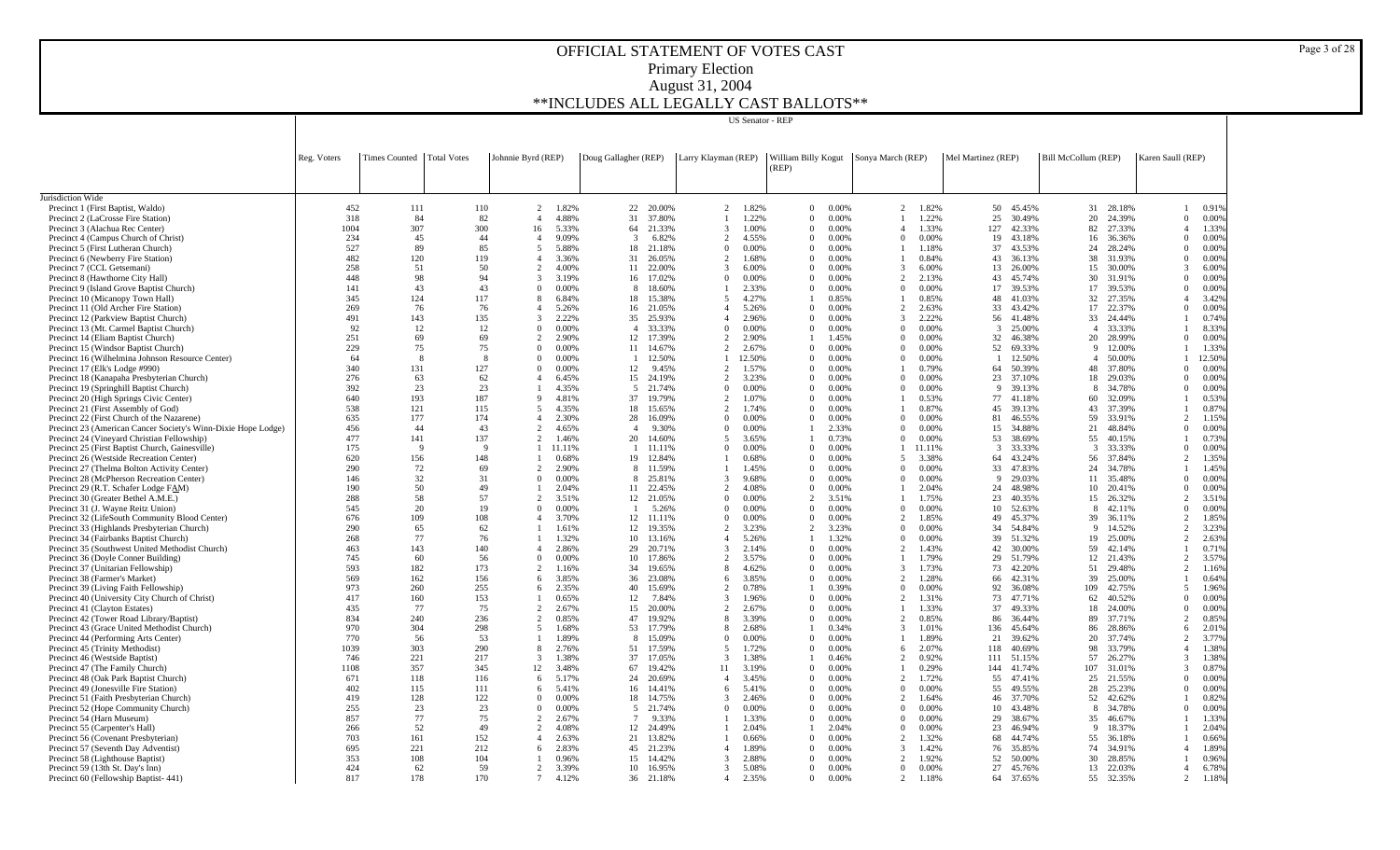US Senator - REP

|                                               | Reg. Voters | <b>Times Counted</b> | Total Votes | Johnnie Byrd (REP) |        | Doug Gallagher (REP) |            | Larry Klayman (REP) |       | William Billy Kogut<br>(REP) |          | Sonya March (REP) |        | Mel Martinez (REP) |            | Bill McCollum (REP) |            | Karen Saull (REP) |          |
|-----------------------------------------------|-------------|----------------------|-------------|--------------------|--------|----------------------|------------|---------------------|-------|------------------------------|----------|-------------------|--------|--------------------|------------|---------------------|------------|-------------------|----------|
| Precinct 61 (The Atrium)                      | 639         | 210                  | 199         | 6                  | 3.02%  | 30                   | 15.08%     |                     | 1.51% |                              | 1.01%    |                   | 1.01%  |                    | 91 45.73%  |                     | 60 30.15%  |                   | 2.51%    |
| Precinct 62 (The Pentecostals of Gainesville) | 712         | 150                  | 146         |                    | 2.74%  | 27                   | 18.49%     |                     | 1.37% |                              | 0.68%    |                   | 1.37%  | 53                 | 36.30%     | 54                  | 36.99%     |                   | 2.05%    |
| Precinct 63 (Plantation Oaks Clubhouse)       | 714         | 247                  | 239         |                    | 0.84%  | 47                   | 19.67%     |                     | 0.42% |                              | 0.00%    |                   | 0.84%  | 95                 | 39.75%     | 87                  | 36.40%     |                   | 2.09%    |
| Precinct 64 (Westminster Presbyterian)        | 375         | 96                   |             |                    | 1.10%  | 18                   | 19.78%     |                     | 2.20% |                              | 0.00%    |                   | 0.00%  | 34                 | 37.36%     | 32                  | 35.16%     |                   | 4.40%    |
| Precinct 65 (Newberry Methodist)              | 528         | 152                  | 142         |                    | 4.93%  | 25                   | 17.61%     |                     | 2.11% |                              | 0.00%    |                   | 0.00%  | 66                 | 46.48%     | 38                  | 26.76%     |                   | 2.11%    |
| Precinct 66 (Best Western Gateway Grand)      | 632         | 193                  | 192         |                    | 3.65%  | 28                   | 14.58%     |                     | 2.08% |                              | 0.00%    |                   | 0.52%  | 84                 | 43.75%     | 63                  | 32.81%     |                   | 2.60%    |
| Precinct 67 (Oak Dale Baptist)                | 418         | 120                  | 117         |                    | 1.71%  | 27                   | 23.08%     | 6                   | 5.13% |                              | 0.00%    |                   | 2.56%  | 39                 | 33.33%     | 38                  | 32.48%     |                   | 1.71%    |
| Precinct 68 (Shriner's Club)                  | 803         | 253                  | 241         | 12                 | 4.98%  | 52                   | 21.58%     |                     | 2.07% |                              | 0.00%    |                   | 2.07%  | 92                 | 38.17%     | 71                  | 29.46%     |                   | 1.66%    |
| Precinct 69 (Haile Meeting Center)            | 1235        | 377                  | 359         | 10                 | 2.79%  | 63                   | 17.55%     |                     | 0.56% |                              | 0.00%    |                   | 0.84%  | 134                | 37.33%     | 143                 | 39.83%     |                   | 1.11%    |
| Precinct 70 (North Pleasant Grove Baptist)    | 323         | 78                   | 78          |                    | 2.56%  | 21                   | 26.92%     |                     | 2.56% |                              | 0.00%    |                   | 0.00%  | 31                 | 39.74%     | 21                  | 26.92%     |                   | 1.28%    |
| Precinct 71 (Archer Methodist Church)         | 330         |                      | 76          |                    | 3.95%  | 10                   | 13.16%     |                     | 3.95% |                              | 0.00%    |                   | 3.95%  | 35                 | 46.05%     | 22                  | 28.95%     |                   | 0.00%    |
| Absentee Ballots                              |             | 1390                 | 1319        | 46                 | 3.49%  | 221                  | 16.76%     | 25                  | 1.90% |                              | 0.08%    | 39                | 2.96%  |                    | 402 30.48% |                     | 552 41.85% | 33                | 2.50%    |
| <b>Counter Votes</b>                          |             | 376                  | 366         | 19                 | 5.19%  | 57                   | 15.57%     |                     | 1.91% |                              | $0.00\%$ |                   | 2.19%  |                    | 143 39.07% | 123                 | 33.61%     |                   | 2.46%    |
| Provisional and Unscanned                     |             |                      |             |                    | 20.00% | $^{\circ}$           | 0.00%      | $\Omega$            | 0.00% | $\Omega$                     | 0.00%    |                   | 20.00% |                    | 40.00%     |                     | 20.00%     |                   | 0.00%    |
| Total                                         |             |                      |             |                    |        |                      |            |                     |       |                              |          |                   |        |                    |            |                     |            |                   |          |
| Precinct                                      | 35080       | 8719                 | 8435        | 241                | 2.86%  | 1530                 | 18.14%     | 182                 | 2.16% |                              | 0.19%    | 93                | 1.10%  | 3541               | 41.98%     | 2718                | 32.22%     | 114               | 1.35%    |
| In Office                                     | 105240      | 1771                 | 1690        | 66                 | 3.91%  |                      | 278 16.45% | 32                  | 1.89% |                              | 0.06%    | 48                | 2.84%  |                    | 547 32.37% |                     | 676 40.00% |                   | 42 2.49% |
| Total                                         | 35080       | 10490                | 10125       | 307                | 3.03%  | 1808                 | 17.86%     | 214                 | 2.11% |                              | 0.17%    | 141               | 1.39%  | 4088               | 40.38%     | 3394                | 33.52%     | 156               | 1.54%    |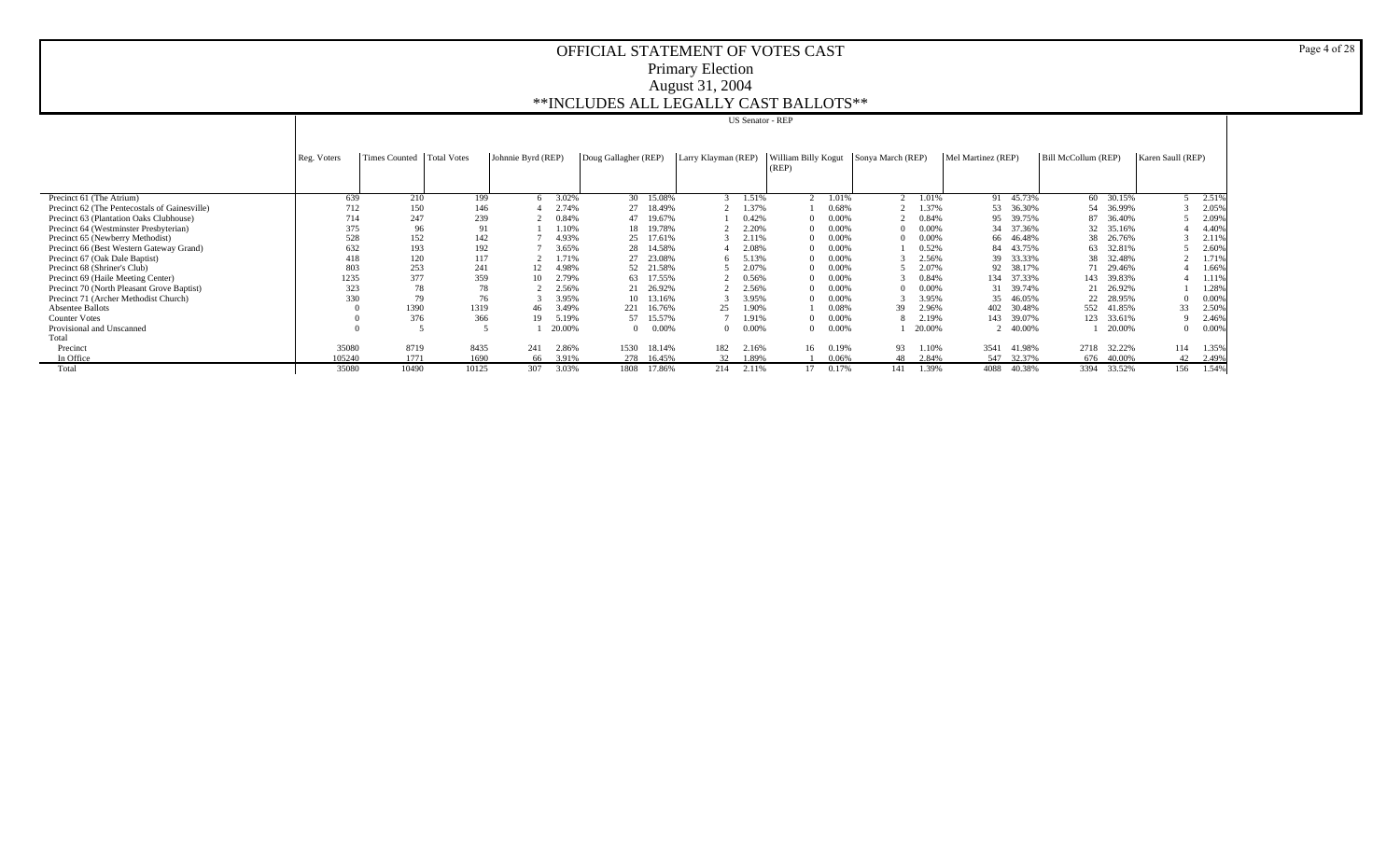|                                                                                           |             |                  |                    | Congress 3 - DEM    |        |                    |        |              |                             |            | Public Defender - UNIV |                  |                   |                  |
|-------------------------------------------------------------------------------------------|-------------|------------------|--------------------|---------------------|--------|--------------------|--------|--------------|-----------------------------|------------|------------------------|------------------|-------------------|------------------|
|                                                                                           | Reg. Voters | Times<br>Counted | <b>Total Votes</b> | Corrine Brown (DEM) |        | Prince Brown (DEM) |        | Reg. Voters  | Times Counted   Total Votes |            | Dean Galigani (DEM)    |                  | Rick Parker (DEM) |                  |
| Jurisdiction Wide                                                                         |             |                  |                    |                     |        |                    |        |              |                             |            |                        |                  |                   |                  |
| Precinct 1 (First Baptist, Waldo)                                                         |             |                  |                    |                     |        |                    |        | 1448         | 386                         | 332        | 102                    | 30.72%           | 230               | 69.28%           |
| Precinct 2 (LaCrosse Fire Station)                                                        |             |                  |                    |                     |        |                    |        | 1355         | 350                         | 305        | 102                    | 33.44%           | 203               | 66.56%           |
| Precinct 3 (Alachua Rec Center)                                                           |             |                  |                    |                     |        |                    |        | 3978         | 1009                        | 864        | 308                    | 35.65%           | 556               | 64.35%           |
| Precinct 4 (Campus Church of Christ)                                                      |             |                  |                    |                     |        |                    |        | 841          | 230                         | 198        | 53                     | 26.77%           | 145               | 73.23%           |
| Precinct 5 (First Lutheran Church)                                                        | 1110        | 414              | 386                | 301                 | 77.98% | 85                 | 22.02% | 2197         | 545                         | 475        | 192                    | 40.42%           | 283               | 59.58%           |
| Precinct 6 (Newberry Fire Station)<br>Precinct 7 (CCL Getsemani)                          | 874         | 262              | 248                | 213                 | 85.89% | 35                 | 14.11% | 1673<br>1620 | 409<br>360                  | 364<br>308 | 120<br>131             | 32.97%<br>42.53% | 244<br>177        | 67.03%<br>57.47% |
| Precinct 8 (Hawthorne City Hall)                                                          | 1037        | 351              | 343                | 246                 | 71.72% | 97                 | 28.28% | 1744         | 472                         | 409        | 170                    | 41.56%           | 239               | 58.44%           |
| Precinct 9 (Island Grove Baptist Church)                                                  | 242         | 83               | 79                 | 50                  | 63.29% | 29                 | 36.71% | 457          | 141                         | 123        | 62                     | 50.41%           | 61                | 49.59%           |
| Precinct 10 (Micanopy Town Hall)                                                          | 16          | 5                | $\sim$             | -1                  | 20.00% | $\overline{4}$     | 80.00% | 1368         | 462                         | 406        | 147                    | 36.21%           | 259               | 63.79%           |
| Precinct 11 (Old Archer Fire Station)                                                     |             |                  |                    |                     |        |                    |        | 1152         | 312                         | 284        | 113                    | 39.79%           | 171               | 60.21%           |
| Precinct 12 (Parkview Baptist Church)                                                     |             |                  |                    |                     |        |                    |        | 2125         | 615                         | 545        | 221                    | 40.55%           | 324               | 59.45%           |
| Precinct 13 (Mt. Carmel Baptist Church)                                                   | 1519        | 457              | 452                | 426                 | 94.25% | 26                 | 5.75%  | 1841         | 485                         | 462        | 258                    | 55.84%           | 204               | 44.16%           |
| Precinct 14 (Eliam Baptist Church)                                                        | 198         | 70               | 66                 | 36                  | 54.55% | 30                 | 45.45% | 806          | 219                         | 184        | 67                     | 36.41%           | 117               | 63.59%           |
| Precinct 15 (Windsor Baptist Church)                                                      | 412         | 137              | 130                | 87                  | 66.92% | 43                 | 33.08% | 786          | 226                         | 204        | 86                     | 42.16%           | 118               | 57.84%           |
| Precinct 16 (Wilhelmina Johnson Resource Center)                                          | 618         | 152              | 149                | 134                 | 89.93% | 15                 | 10.07% | 929          | 178                         | 152        | 72                     | 47.37%           | 80                | 52.63%           |
| Precinct 17 (Elk's Lodge #990)                                                            |             |                  |                    |                     |        |                    |        | 1354         | 518                         | 461        | 136                    | 29.50%           | 325               | 70.50%           |
| Precinct 18 (Kanapaha Presbyterian Church)                                                | 840         | 193              | 183                |                     | 92.35% |                    | 7.65%  | 1089<br>1944 | 248<br>285                  | 199<br>254 | 60<br>94               | 30.15%           | 139<br>160        | 69.85%<br>62.99% |
| Precinct 19 (Springhill Baptist Church)                                                   |             |                  |                    | 169                 |        | 14                 |        | 1904         | 518                         | 420        | 158                    | 37.01%<br>37.62% | 262               | 62.38%           |
| Precinct 20 (High Springs Civic Center)<br>Precinct 21 (First Assembly of God)            |             |                  |                    |                     |        |                    |        | 2146         | 469                         | 394        | 128                    | 32.49%           | 266               | 67.51%           |
| Precinct 22 (First Church of the Nazarene)                                                |             |                  |                    |                     |        |                    |        | 2091         | 627                         | 543        | 214                    | 39.41%           | 329               | 60.59%           |
| Precinct 23 (American Cancer Society's Winn-Dixie Hope Lodge)                             |             |                  |                    |                     |        |                    |        | 1569         | 142                         | 119        | 43                     | 36.13%           | 76                | 63.87%           |
| Precinct 24 (Vineyard Christian Fellowship)                                               |             |                  |                    |                     |        |                    |        | 1910         | 670                         | 587        | 197                    | 33.56%           | 390               | 66.44%           |
| Precinct 25 (First Baptist Church, Gainesville)                                           | 526         | 101              | 94                 | 87                  | 92.55% | $\overline{7}$     | 7.45%  | 1000         | 129                         | 109        | 43                     | 39.45%           | 66                | 60.55%           |
| Precinct 26 (Westside Recreation Center)                                                  |             |                  |                    |                     |        |                    |        | 2535         | 718                         | 644        | 186                    | 28.88%           | 458               | 71.12%           |
| Precinct 27 (Thelma Bolton Activity Center)                                               | 1560        | 618              | 576                | 494                 | 85.76% | 82                 | 14.24% | 2390         | 769                         | 681        | 277                    | 40.68%           | 404               | 59.32%           |
| Precinct 28 (McPherson Recreation Center)                                                 | 1876        | 553              | 543                | 497                 | 91.53% | 46                 | 8.47%  | 2311         | 606                         | 553        | 149                    | 26.94%           | 404               | 73.06%           |
| Precinct 29 (R.T. Schafer Lodge FAM)                                                      | 944         | 315              | 303                | 263                 | 86.80% | 40                 | 13.20% | 1352         | 385                         | 343        | 125                    | 36.44%           | 218               | 63.56%           |
| Precinct 30 (Greater Bethel A.M.E.)                                                       | 1815        | 496              | 490                | 433                 | 88.37% | 57                 | 11.63% | 2471         | 577                         | 536        | 204                    | 38.06%           | 332               | 61.94%           |
| Precinct 31 (J. Wayne Reitz Union)                                                        |             |                  |                    |                     |        |                    |        | 2099         | 72                          | 51         | 20                     | 39.22%           | 31                | 60.78%           |
| Precinct 32 (LifeSouth Community Blood Center)                                            |             |                  |                    |                     |        |                    |        | 2169         | 347                         | 303        | 103                    | 33.99%           | 200               | 66.01%           |
| Precinct 33 (Highlands Presbyterian Church)                                               | 1661        | 462              | 454                | 394                 | 86.78% | 60                 | 13.22% | 2425<br>1006 | 559<br>258                  | 517<br>227 | 207<br>78              | 40.04%<br>34.36% | 310<br>149        | 59.96%<br>65.64% |
| Precinct 34 (Fairbanks Baptist Church)<br>Precinct 35 (Southwest United Methodist Church) |             |                  |                    |                     |        |                    |        | 1511         | 417                         | 366        | 115                    | 31.42%           | 251               | 68.58%           |
| Precinct 36 (Doyle Conner Building)                                                       |             |                  |                    |                     |        |                    |        | 2984         | 255                         | 215        | 107                    | 49.77%           | 108               | 50.23%           |
| Precinct 37 (Unitarian Fellowship)                                                        |             |                  |                    |                     |        |                    |        | 1906         | 582                         | 499        | 178                    | 35.67%           | 321               | 64.33%           |
| Precinct 38 (Farmer's Market)                                                             |             |                  |                    |                     |        |                    |        | 1799         | 533                         | 461        | 181                    | 39.26%           | 280               | 60.74%           |
| Precinct 39 (Living Faith Fellowship)                                                     |             |                  |                    |                     |        |                    |        | 3029         | 889                         | 758        | 225                    | 29.68%           | 533               | 70.32%           |
| Precinct 40 (University City Church of Christ)                                            |             |                  |                    |                     |        |                    |        | 1257         | 513                         | 445        | 166                    | 37.30%           | 279               | 62.70%           |
| Precinct 41 (Clayton Estates)                                                             |             |                  |                    |                     |        |                    |        | 1825         | 233                         | 202        | 94                     | 46.53%           | 108               | 53.47%           |
| Precinct 42 (Tower Road Library/Baptist)                                                  |             |                  |                    |                     |        |                    |        | 2086         | 585                         | 491        | 183                    | 37.27%           | 308               | 62.73%           |
| Precinct 43 (Grace United Methodist Church)                                               |             |                  |                    |                     |        |                    |        | 2651         | 797                         | 697        | 250                    | 35.87%           | 447               | 64.13%           |
| Precinct 44 (Performing Arts Center)                                                      |             |                  |                    |                     |        |                    |        | 3148         | 186                         | 145        | 62                     | 42.76%           | 83                | 57.24%           |
| Precinct 45 (Trinity Methodist)                                                           |             |                  |                    |                     |        |                    |        | 2767<br>1799 | 860                         | 725<br>454 | 240                    | 33.10%           | 485               | 66.90%           |
| Precinct 46 (Westside Baptist)                                                            |             |                  |                    |                     |        |                    |        | 2595         | 531<br>813                  | 684        | 145                    | 31.94%           | 309<br>463        | 68.06%           |
| Precinct 47 (The Family Church)<br>Precinct 48 (Oak Park Baptist Church)                  |             |                  |                    |                     |        |                    |        | 2346         | 333                         | 286        | 221<br>121             | 32.31%<br>42.31% | 165               | 67.69%<br>57.69% |
| Precinct 49 (Jonesville Fire Station)                                                     |             |                  |                    |                     |        |                    |        | 1321         | 389                         | 339        | 116                    | 34.22%           | 223               | 65.78%           |
| Precinct 51 (Faith Presbyterian Church)                                                   |             |                  |                    |                     |        |                    |        | 1248         | 426                         | 369        | 121                    | 32.79%           | 248               | 67.21%           |
| Precinct 52 (Hope Community Church)                                                       |             |                  |                    |                     |        |                    |        | 1246         | 136                         | 126        | 50                     | 39.68%           | 76                | 60.32%           |
| Precinct 54 (Harn Museum)                                                                 |             |                  |                    |                     |        |                    |        | 3341         | 277                         | 230        | 84                     | 36.52%           | 146               | 63.48%           |
| Precinct 55 (Carpenter's Hall)                                                            | 970         | 209              | 202                | 170                 | 84.16% | 32                 | 15.849 | 1604         | 285                         | 263        | 116                    | 44.11%           | 147               | 55.89%           |
| Precinct 56 (Covenant Presbyterian)                                                       |             |                  |                    |                     |        |                    |        | 1808         | 405                         | 334        | 140                    | 41.92%           | 194               | 58.08%           |
| Precinct 57 (Seventh Day Adventist)                                                       |             |                  |                    |                     |        |                    |        | 2331         | 691                         | 595        | 243                    | 40.84%           | 352               | 59.16%           |
| Precinct 58 (Lighthouse Baptist)                                                          |             |                  |                    |                     |        |                    |        | 935          | 273                         | 223        | 89                     | 39.91%           | 134               | 60.09%           |
| Precinct 59 (13th St. Day's Inn)                                                          |             |                  |                    |                     |        |                    |        | 1898         | 245                         | 207        | 86                     | 41.55%           | 121               | 58.45%           |
| Precinct 60 (Fellowship Baptist-441)                                                      |             |                  |                    |                     |        |                    |        | 2645         | 563                         | 495        | 215                    | 43.43%           | 280               | 56.57%           |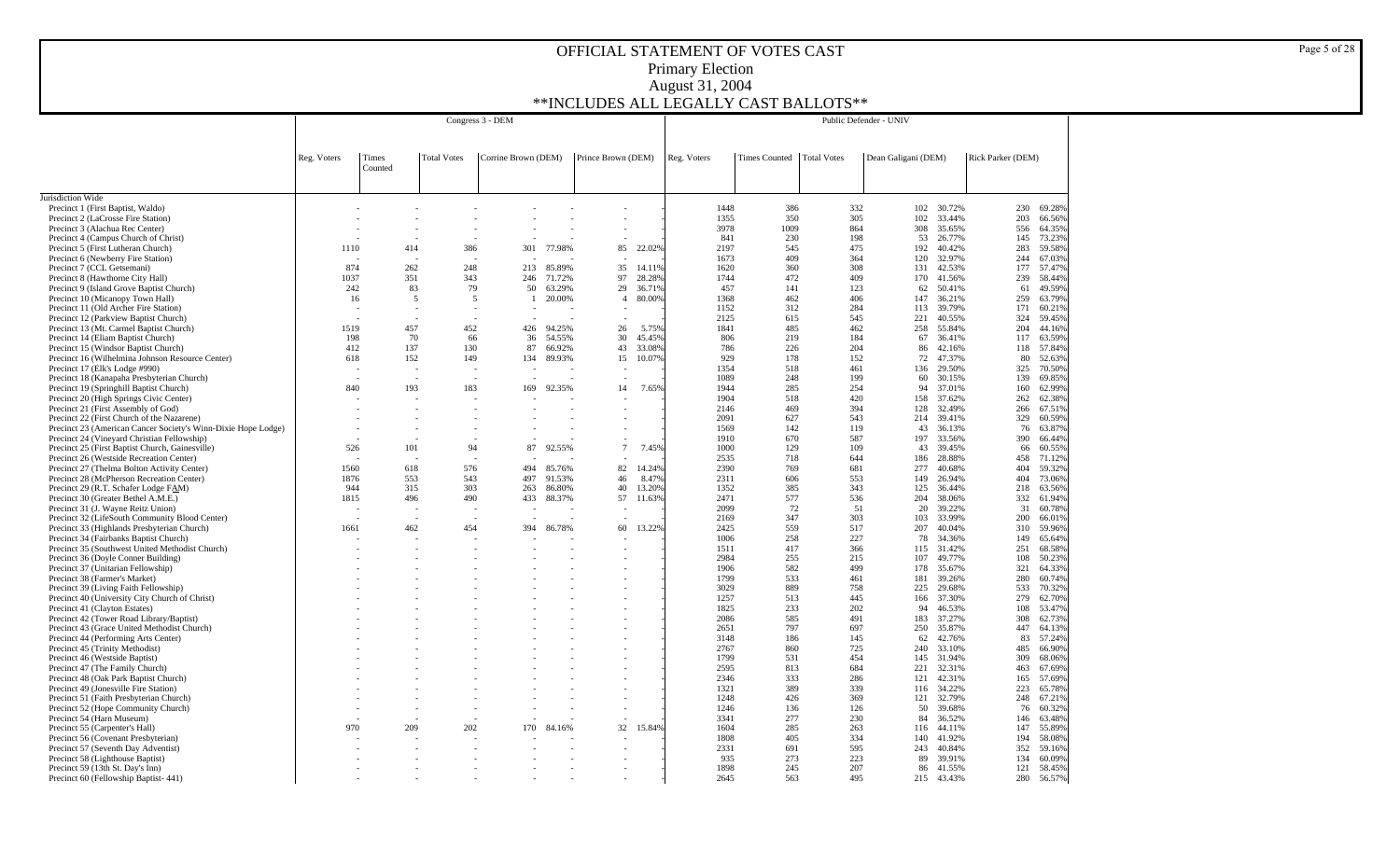|                                               |             |                          |                          | Congress 3 - DEM    |        |                          |            |             |                      |             | Public Defender - UNIV |        |                   |           |
|-----------------------------------------------|-------------|--------------------------|--------------------------|---------------------|--------|--------------------------|------------|-------------|----------------------|-------------|------------------------|--------|-------------------|-----------|
|                                               | Reg. Voters | Times<br>Counted         | <b>Total Votes</b>       | Corrine Brown (DEM) |        | Prince Brown (DEM)       |            | Reg. Voters | <b>Times Counted</b> | Total Votes | Dean Galigani (DEM)    |        | Rick Parker (DEM) |           |
| Precinct 61 (The Atrium)                      |             | <b>.</b>                 | $\overline{\phantom{a}}$ |                     |        | $\overline{\phantom{a}}$ |            | 2047        | 753                  | 671         | 213                    | 31.74% | 458               | $-68.26%$ |
| Precinct 62 (The Pentecostals of Gainesville) |             |                          |                          |                     |        |                          |            | 2205        | 464                  | 400         | 127                    | 31.75% | 273               | 68.25%    |
| Precinct 63 (Plantation Oaks Clubhouse)       |             | $\sim$                   |                          |                     |        | $\overline{\phantom{a}}$ |            | 1778        | 585                  | 502         | 173                    | 34.46% | 329               | 65.54%    |
| Precinct 64 (Westminster Presbyterian)        |             |                          |                          |                     |        | $\overline{\phantom{a}}$ |            | 1276        | 473                  | 422         | 127                    | 30.09% | 295               | 69.91%    |
| Precinct 65 (Newberry Methodist)              |             | $\sim$                   |                          |                     |        | $\overline{\phantom{a}}$ |            | 1555        | 353                  | 302         | 144                    | 47.68% | 158               | 52.32%    |
| Precinct 66 (Best Western Gateway Grand)      |             |                          |                          |                     |        |                          |            | 1618        | 515                  | 457         | 154                    | 33.70% | 303               | 66.30%    |
| Precinct 67 (Oak Dale Baptist)                |             | $\overline{\phantom{a}}$ | ٠                        |                     | . .    | $\overline{\phantom{a}}$ |            | 1320        | 353                  | 313         | 133                    | 42.49% | 180               | 57.51%    |
| Precinct 68 (Shriner's Club)                  |             |                          |                          |                     |        | $\overline{\phantom{a}}$ |            | 2197        | 587                  | 498         | 191                    | 38.35% | 307               | 61.65%    |
| Precinct 69 (Haile Meeting Center)            |             |                          |                          |                     |        | $\overline{\phantom{a}}$ |            | 2747        | 845                  | 671         | 224                    | 33.38% | 447               | 66.62%    |
| Precinct 70 (North Pleasant Grove Baptist)    |             |                          | ٠                        |                     |        |                          |            | 1011        | 286                  | 243         | 94                     | 38.68% | 149               | 61.32%    |
| Precinct 71 (Archer Methodist Church)         |             |                          |                          |                     |        |                          |            | 1214        | 352                  | 307         | 121                    | 39.41% | 186               | 60.59%    |
| <b>Absentee Ballots</b>                       |             | 752                      | 717                      | 593                 | 82.71% | 124                      | 17.29%     |             | 5079                 | 4411        | 1533                   | 34.75% | 2878              | 65.25%    |
| <b>Counter Votes</b>                          |             | 438                      | 422                      | 381                 | 90.28% | 41                       | 9.72%      |             | 2076                 | 1922        | 721                    | 37.51% | 1201              | 62.49%    |
| Provisional and Unscanned                     |             |                          | -6                       |                     | 80.00% |                          | 20.00%     |             | 17                   | 13          |                        | 38.46% |                   | 8 61.54%  |
| Total                                         |             |                          |                          |                     |        |                          |            |             |                      |             |                        |        |                   |           |
| Precinct                                      | 16218       | 4878                     | 4703                     | 4001                | 85.07% | 702                      | 14.93%     | 127133      | 31079                | 26951       | 9875                   | 36.64% | 17076             | 63.36%    |
| In Office                                     | 48654       | 1196                     | 1144                     | 978                 | 85.49% | 166                      | 14.51%     | 381399      | 7172                 | 6346        | 2259                   | 35.60% | 4087              | 64.40%    |
| Total                                         | 16218       | 6074                     | 5847                     | 4979                | 85.15% |                          | 868 14.85% | 127133      | 38251                | 33297       | 12134                  | 36.44% | 21163             | 63.56%    |

Page 6 of 28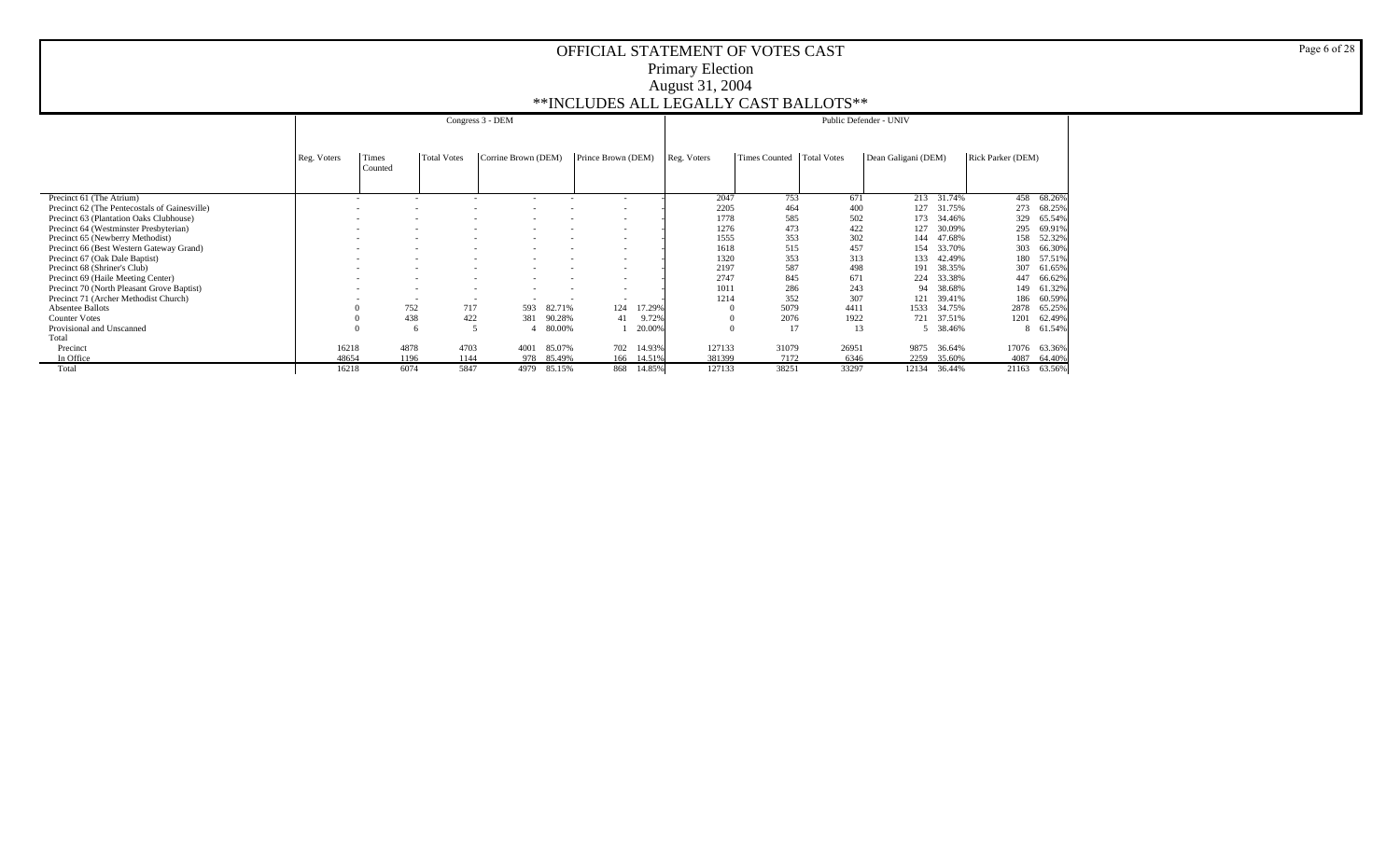|                                                                                           |              |                             |            |                                 | Supervisor - DEM              |                               |                                            |              |                             | County Commissioner 1 - DEM                  |                               |
|-------------------------------------------------------------------------------------------|--------------|-----------------------------|------------|---------------------------------|-------------------------------|-------------------------------|--------------------------------------------|--------------|-----------------------------|----------------------------------------------|-------------------------------|
|                                                                                           | Reg. Voters  | Times Counted   Total Votes |            | Kate Barnes (DEM)               | Pam Carpenter (DEM)           |                               | Doug Hornbeck (DEM)   Barbara Sharpe (DEM) | Reg. Voters  | Times Counted   Total Votes | Mike Byerly (DEM)                            | Ward Scott (DEM)              |
|                                                                                           |              |                             |            |                                 |                               |                               |                                            |              |                             |                                              |                               |
| Jurisdiction Wide                                                                         | 791          |                             |            | 41 16.60%                       |                               | 42 17.00%                     |                                            |              | 262                         | 236<br>44.92%                                | 130                           |
| Precinct 1 (First Baptist, Waldo)<br>Precinct 2 (LaCrosse Fire Station)                   | 821          | 262<br>237                  | 247<br>231 | 36 15.58%                       | 108 43.72%<br>24.24%<br>56    | 37 16.02%                     | 56 22.67%<br>102 44.16%                    | 791<br>821   | 237                         | 106<br>233<br>83<br>35.62%                   | 55.08%<br>150<br>64.38%       |
| Precinct 3 (Alachua Rec Center)                                                           | 2314         | 635                         | 602        | 102<br>16.94%                   | 33.89%<br>204                 | 108<br>17.94%                 | 188 31.23%                                 | 2314         | 635                         | 607<br>253<br>41.68%                         | 354 58.32%                    |
| Precinct 4 (Campus Church of Christ)                                                      | 432          | 176                         | 163        | 18.40%<br>30                    | 37.42%<br>61                  | 40.49%<br>66                  | 3.68%<br>6                                 | 432          | 176                         | 101<br>61.59%<br>164                         | 38.41%<br>63                  |
| Precinct 5 (First Lutheran Church)                                                        | 1110         | 414                         | 391        | 54<br>13.81%                    | 118 30.18%                    | 183<br>46.80%                 | 36<br>9.21%                                | 1110         | 414                         | 401<br>75.31%<br>302                         | 24.69%<br>99                  |
| Precinct 6 (Newberry Fire Station)                                                        | 929          | 262                         | 246        | 46<br>18.70%                    | 102<br>41.46%                 | 35<br>14.23%                  | 63<br>25.61%                               | 929          | 262                         | 35.25%<br>244<br>86                          | 158<br>64.75%                 |
| Precinct 7 (CCL Getsemani)                                                                | 874<br>1037  | 262<br>351                  | 243<br>335 | 35 14.40%<br>72<br>21.49%       | 27.57%<br>67<br>78<br>23.28%  | 35.39%<br>86<br>55<br>16.42%  | 55<br>22.63%<br>130<br>38.81%              | 874<br>1037  | 262<br>351                  | 247<br>168<br>68.02%<br>316<br>142<br>44.94% | 79<br>31.98%<br>55.06%<br>174 |
| Precinct 8 (Hawthorne City Hall)<br>Precinct 9 (Island Grove Baptist Church)              | 242          | 83                          |            | 81<br>29<br>35.80%              | 31<br>38.27%                  | 18.52%<br>15                  | 6<br>7.41%                                 | 242          | 83                          | 79<br>36<br>45.57%                           | 54.43%<br>43                  |
| Precinct 10 (Micanopy Town Hall)                                                          | 812          | 311                         | 300        | 21.33%<br>64                    | 98<br>32.67%                  | 20,00%<br>60                  | 78<br>26.00%                               | 812          | 311                         | 304<br>185<br>60.86%                         | 39.14%<br>119                 |
| Precinct 11 (Old Archer Fire Station)                                                     | 699          | 220                         | 211        | 37 17.54%                       | 19.43%<br>41                  | 26.54%<br>56                  | 77<br>36.49%                               | 699          | 220                         | 208<br>39.42%<br>82                          | 60.58%<br>126                 |
| Precinct 12 (Parkview Baptist Church)                                                     | 1203         | 425                         | 408        | 71<br>17.40%                    | 144<br>35.29%                 | 108<br>26.47%                 | 20.83%<br>85                               | 1203         | 425                         | 400<br>239<br>59.75%                         | 40.25%<br>161                 |
| Precinct 13 (Mt. Carmel Baptist Church)                                                   | 1519         | 457                         | 453        | 3.97%<br>18                     | 11.70%<br>53                  | 29<br>6.40%                   | 353 77.92%                                 | 1519         | 457                         | 430<br>147<br>34.19%                         | 283<br>65.81%                 |
| Precinct 14 (Eliam Baptist Church)                                                        | 431          | 140                         | 132        | 26<br>19.70%                    | 34.85%<br>46                  | 41<br>31.06%                  | 14.39%<br>19                               | 431          | 140                         | 132<br>47.73%<br>63                          | 52.27%<br>69                  |
| Precinct 15 (Windsor Baptist Church)                                                      | 418          | 138                         | 136        | 30<br>22.06%                    | 45<br>33.09%                  | 27<br>19.85%                  | 34 25.00%                                  | 418          | 138                         | 52.90%<br>138<br>73                          | 65 47.10%                     |
| Precinct 16 (Wilhelmina Johnson Resource Center)                                          | 618          | 152<br>365                  | 147        | 9.52%<br>14                     | 12<br>8.16%                   | 33<br>22.45%<br>25.51%        | 88<br>59.86%                               | 618          | 152                         | 135<br>75<br>55.56%<br>338<br>57.99%         | 44.44%<br>60                  |
| Precinct 17 (Elk's Lodge #990)<br>Precinct 18 (Kanapaha Presbyterian Church)              | 840<br>577   | 162                         | 345<br>142 | 61<br>17.68%<br>11.97%<br>17    | 165<br>47.83%<br>34<br>23.94% | 88<br>26<br>18.31%            | 31<br>8.99%<br>45.77%<br>65                | 840<br>577   | 365<br>162                  | 196<br>149<br>42.95%<br>64                   | 42.019<br>142<br>57.05%<br>85 |
| Precinct 19 (Springhill Baptist Church)                                                   | 1066         | 240                         | 230        | 7.83%<br>18                     | 20,00%<br>46                  | 22.61%<br>52                  | 114<br>49.57%                              | 1066         | 240                         | 221<br>51.13%<br>113                         | 48.87%<br>108                 |
| Precinct 20 (High Springs Civic Center)                                                   | 970          | 291                         | 272        | 59 21.69%                       | 82<br>30.15%                  | 23.16%<br>63                  | 25.00%<br>68                               | 970          | 291                         | 267<br>42.32%<br>113                         | 154 57.68%                    |
| Precinct 21 (First Assembly of God)                                                       | 1092         | 303                         | 286        | 50<br>17.48%                    | 27.27%<br>78                  | 31.82%<br>91                  | 67<br>23.43%                               | 1092         | 303                         | 288<br>58.68%<br>169                         | 41.32%<br>119                 |
| Precinct 22 (First Church of the Nazarene)                                                | 1045         | 409                         | 384        | 53<br>13.80%                    | 127<br>33.07%                 | 94<br>24.48%                  | 110 28.65%                                 | 1045         | 409                         | 384<br>208<br>54.17%                         | 45.839<br>176                 |
| Precinct 23 (American Cancer Society's Winn-Dixie Hope Lodge)                             | 639          | 85                          |            | 79<br>16 20.25%                 | 31<br>39.24%                  | 22<br>27.85%                  | 12.66%<br>10                               | 639          | 85                          | 78<br>52<br>66.67%                           | 33.339<br>26                  |
| Precinct 24 (Vineyard Christian Fellowship)                                               | 1130         | 477                         | 449        | 84 18.71%                       | 166<br>36.97%                 | 132 29.40%                    | 67<br>14.92%                               | 1130         | 477                         | 447<br>294<br>65.77%                         | 153 34.239                    |
| Precinct 25 (First Baptist Church, Gainesville)                                           | 526<br>1384  | 101<br>507                  | 483        | 92<br>10 10.87%<br>12.22%<br>59 | 17.39%<br>16<br>42.44%<br>205 | 12<br>13.04%<br>34.78%<br>168 | 54<br>58.70%<br>51<br>10.56%               | 526<br>1384  | 101<br>507                  | 92<br>52<br>56.52%<br>482<br>64.32%<br>310   | 40<br>43.48%<br>35.689<br>172 |
| Precinct 26 (Westside Recreation Center)<br>Precinct 27 (Thelma Bolton Activity Center)   | 1560         | 618                         | 594        | 71<br>11.95%                    | 135<br>22.73%                 | 272<br>45.79%                 | 19.53%<br>116                              | 1560         | 618                         | 589<br>450<br>76.40%                         | 23.60%<br>139                 |
| Precinct 28 (McPherson Recreation Center)                                                 | 1876         | 553                         | 545        | 27<br>4.95%                     | 35<br>6.42%                   | 14.31%<br>78                  | 74.31%<br>405                              | 1876         | 553                         | 525<br>155<br>29.52%                         | 70.48%<br>370                 |
| Precinct 29 (R.T. Schafer Lodge FAM)                                                      | 944          | 315                         | 305        | 29<br>9.51%                     | 21.97%<br>67                  | 25.57%<br>78                  | 131 42.95%                                 | 944          | 315                         | 301<br>61.79%<br>186                         | 38.21%<br>115                 |
| Precinct 30 (Greater Bethel A.M.E.)                                                       | 1818         | 496                         | 486        | 42<br>8.64%                     | 77<br>15.84%                  | 16.87%<br>82                  | 285<br>58.64%                              | 1818         | 496                         | 210<br>467<br>44.97%                         | 55.039<br>257                 |
| Precinct 31 (J. Wayne Reitz Union)                                                        | 858          | 45                          |            | 40<br>$\mathcal{L}$<br>5.00%    | $\mathbf{Q}$<br>22.50%        | 20<br>50.00%                  | $\mathbf{Q}$<br>22.50%                     | 858          | 45                          | 22<br>61.11%<br>36                           | 38.89%<br>14                  |
| Precinct 32 (LifeSouth Community Blood Center)                                            | 914          | 203                         | 187        | 25<br>13.37%                    | 37.43%<br>70                  | 49<br>26.20%                  | 43 22.99%                                  | 914          | 203                         | 188<br>63.83%<br>120                         | 36.17%<br>68                  |
| Precinct 33 (Highlands Presbyterian Church)                                               | 1661         | 462                         | 453        | 60<br>13.25%                    | 73<br>16.11%                  | 82<br>18.10%                  | 238 52.54%                                 | 1661         | 462                         | 449<br>195<br>43.43%                         | 254<br>56.579                 |
| Precinct 34 (Fairbanks Baptist Church)<br>Precinct 35 (Southwest United Methodist Church) | 590<br>795   | 170<br>256                  | 160<br>247 | 24<br>15.00%<br>16.60%<br>41    | 45<br>28.13%<br>95<br>38.46%  | 17.50%<br>28<br>31.58%<br>78  | 39.38%<br>63<br>33<br>13.36%               | 590<br>795   | 170<br>256                  | 158<br>56<br>35.44%<br>237<br>62.87%<br>149  | 102<br>64.56%<br>37.139<br>88 |
| Precinct 36 (Doyle Conner Building)                                                       | 1221         | 157                         | 145        | 20<br>13.79%                    | 29<br>20.00%                  | 43<br>29.66%                  | 53<br>36.55%                               | 1221         | 157                         | 145<br>64.14%<br>93                          | 35.86%<br>52                  |
| Precinct 37 (Unitarian Fellowship)                                                        | 942          | 349                         | 328        | 52<br>15.85%                    | 43.90%<br>144                 | 82<br>25.00%                  | 15.24%<br>50                               | 942          | 349                         | 322<br>50.00%<br>161                         | 50.00%<br>161                 |
| Precinct 38 (Farmer's Market)                                                             | 890          | 325                         | 308        | 50<br>16.23%                    | 92<br>29.87%                  | 21.75%<br>67                  | 99<br>32.14%                               | 890          | 325                         | 306<br>48.04%<br>147                         | 51.96%<br>159                 |
| Precinct 39 (Living Faith Fellowship)                                                     | 1516         | 572                         | 536        | 18.28%<br>98                    | 42.16%<br>226                 | 131<br>24.44%                 | 81<br>15.11%                               | 1516         | 572                         | 534<br>304<br>56.93%                         | 43.07%<br>230                 |
| Precinct 40 (University City Church of Christ)                                            | 692          | 322                         | 300        | 56<br>18.67%                    | 127<br>42.33%                 | 28,00%<br>84                  | 33<br>11.00%                               | 692          | 322                         | 296<br>160<br>54.05%                         | 45.95%<br>136                 |
| Precinct 41 (Clayton Estates)                                                             | 900          | 129                         | 120        | 17<br>14.17%                    | 29<br>24.17%                  | 23<br>19.17%                  | 51 42.50%                                  | 900          | 129                         | 119<br>59<br>49.58%                          | 50.42%<br>60                  |
| Precinct 42 (Tower Road Library/Baptist)                                                  | 871          | 292                         | 271        | 52<br>19.19%                    | 76<br>28.04%                  | 32.47%<br>88                  | 55 20.30%                                  | 871          | 292                         | 280<br>56.79%<br>159                         | 43.219<br>121                 |
| Precinct 43 (Grace United Methodist Church)<br>Precinct 44 (Performing Arts Center)       | 1223<br>1304 | 449<br>106                  | 416        | 73 17.55%<br>22.22%<br>90<br>20 | 42.07%<br>175<br>18<br>20.00% | 22.84%<br>95<br>33.33%<br>30  | 73<br>17.55%<br>22<br>24.44%               | 1223<br>1304 | 449<br>106                  | 425<br>214<br>50.35%<br>92<br>52<br>56.52%   | 211<br>49.65%<br>43.48%<br>40 |
| Precinct 45 (Trinity Methodist)                                                           | 1206         | 473                         | 438        | 12.33%<br>54                    | 211 48.17%                    | 22.83%<br>100                 | 73<br>16.67%                               | 1206         | 473                         | 441<br>241<br>54.65%                         | 45.35%<br>200                 |
| Precinct 46 (Westside Baptist)                                                            | 747          | 278                         | 257        | 42<br>16.34%                    | 118 45.91%                    | 53<br>20.62%                  | 17.12%<br>44                               | 747          | 278                         | 54.85%<br>268<br>147                         | 45.15%<br>121                 |
| Precinct 47 (The Family Church)                                                           | 1077         | 400                         | 368        | 17.66%<br>65                    | 154 41.85%                    | 26.90%<br>99                  | 50<br>13.59%                               | 1077         | 400                         | 378<br>186<br>49.21%                         | 50.79%<br>192                 |
| Precinct 48 (Oak Park Baptist Church)                                                     | 1092         | 185                         | 179        | 33<br>18.44%                    | 27.37%<br>49                  | 37<br>20.67%                  | 60<br>33.52%                               | 1092         | 185                         | 53.11%<br>177<br>94                          | 46.89%<br>83                  |
| Precinct 49 (Jonesville Fire Station)                                                     | 722          | 256                         | 246        | 49<br>19.92%                    | 80<br>32.52%                  | 58<br>23.58%                  | 59<br>23.98%                               | 722          | 256                         | 241<br>109<br>45.23%                         | 54.77%<br>132                 |
| Precinct 51 (Faith Presbyterian Church)                                                   | 622          | 259                         | 243        | 37<br>15.23%                    | 40.74%<br>99                  | 25.51%<br>62                  | 45<br>18.52%                               | 622          | 259                         | 245<br>130<br>53.06%                         | 46.94%<br>115                 |
| Precinct 52 (Hope Community Church)                                                       | 658          | 98                          |            | 90<br>15.56%<br>14              | 23<br>25.56%                  | 22.22%<br>20                  | 33<br>36.67%                               | 658          | 98                          | 91<br>47<br>51.65%                           | 48.35%<br>44                  |
| Precinct 54 (Harn Museum)                                                                 | 1402<br>970  | 172<br>209                  | 154<br>207 | 22<br>14.29%<br>28              | 33<br>21.43%                  | 53 34.42%                     | 46 29.87%                                  | 1402<br>970  | 172<br>209                  | 150<br>80<br>53.33%<br>44.28%<br>89          | 70<br>46.679                  |
| Precinct 55 (Carpenter's Hall)<br>Precinct 56 (Covenant Presbyterian)                     | 711          | 201                         | 183        | 13.53%<br>28<br>15.30%          | 24.15%<br>50<br>81<br>44.26%  | 16.43%<br>34<br>40<br>21.86%  | 95<br>45.89%<br>18.58%<br>34               | 711          | 201                         | 201<br>50.56%<br>180<br>91                   | 55.72%<br>112<br>49.44%<br>89 |
| Precinct 57 (Seventh Day Adventist)                                                       | 1167         | 408                         | 381        | 19.16%<br>73                    | 37.01%<br>141                 | 22.31%<br>85                  | 82 21.52%                                  | 1167         | 408                         | 380<br>224<br>58.95%                         | 41.05%<br>156                 |
| Precinct 58 (Lighthouse Baptist)                                                          | 468          | 156                         | 149        | 34 22.82%                       | 62<br>41.61%                  | 22 14.77%                     | 31 20.81%                                  | 468          | 156                         | 146<br>87<br>59.59%                          | 40.41%<br>59                  |
| Precinct 59 (13th St. Day's Inn)                                                          | 832          | 149                         | 141        | 19 13.48%                       | 38<br>26.95%                  | 53<br>37.59%                  | 31 21.99%                                  | 832          | 149                         | 64.29%<br>140<br>90                          | 35.71%<br>50                  |
| Precinct 60 (Fellowship Baptist-441)                                                      | 1399         | 351                         | 336        | 81<br>24.11%                    | 95<br>28.27%                  | 19.35%<br>65                  | 95<br>28.27%                               | 1399         | 351                         | 332<br>141<br>42.47%                         | 57.53%<br>191                 |

Page 7 of 28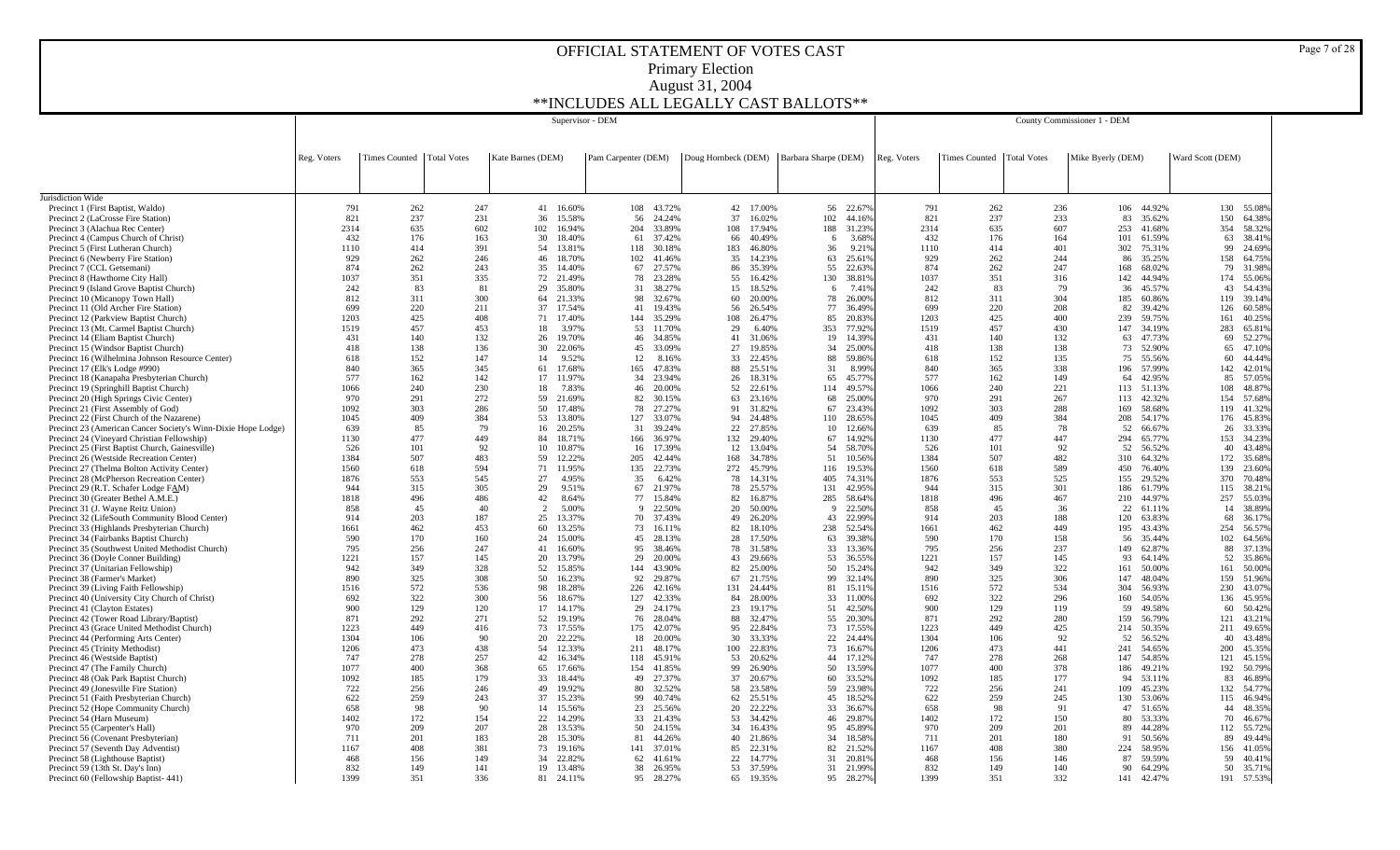|                                               |             |                             |       |                   | Supervisor - DEM    |                      |             |                             |      |                   |        |                  |          | County Commissioner 1 - DEM |                |       |            |
|-----------------------------------------------|-------------|-----------------------------|-------|-------------------|---------------------|----------------------|-------------|-----------------------------|------|-------------------|--------|------------------|----------|-----------------------------|----------------|-------|------------|
|                                               | Reg. Voters | Times Counted   Total Votes |       | Kate Barnes (DEM) | Pam Carpenter (DEM) | Barbara Sharpe (DEM) | Reg. Voters | Times Counted   Total Votes |      | Mike Byerly (DEM) |        | Ward Scott (DEM) |          |                             |                |       |            |
| Precinct 61 (The Atrium)                      | 1130        | 490                         | 469   | 88 18.76%         |                     | 188 40.09%           |             | $145 - 30.92\%$             |      | 48 10.23%         | 1130   | 490              | 459      |                             | $286 - 62.31%$ |       | 173 37.69% |
| Precinct 62 (The Pentecostals of Gainesville) | 1057        | 278                         | 249   | 20.88%<br>52      |                     | 96 38.55%            |             | 55 22.09%                   | 46   | 18.47%            | 1057   | 278              | 263      | 119                         | 45.25%         | 144   | 54.75%     |
| Precinct 63 (Plantation Oaks Clubhouse)       | 810         | 296                         | 288   | 22.92%<br>66      |                     | 127 44.10%           |             | 72 25.00%                   | 23   | 7.99%             | 810    | 296              | 286      | 104                         | 36.36%         | 182   | 63.64%     |
| Precinct 64 (Westminster Presbyterian)        | 741         | 338                         | 316   | 16.77%<br>53      |                     | 130 41.14%           |             | 100 31.65%                  | 33   | 10.44%            | 741    | 338              | 323      | 191                         | 59.13%         | 132   | 40.87%     |
| Precinct 65 (Newberry Methodist)              | 753         | 185                         | 180   | 58<br>32.22%      |                     | 63<br>35.00%         |             | 31 17.22%                   | 28   | 15.56%            | 753    | 185              | 179      | 73                          | 40.78%         | 106   | 59.22%     |
| Precinct 66 (Best Western Gateway Grand)      | 735         | 279                         | 269   | 16.73%<br>45      |                     | 116 43.12%           |             | 68 25.28%                   | 40   | 14.87%            | 735    | 279              | 270      | 147                         | 54.44%         | 123   | 45.56%     |
| Precinct 67 (Oak Dale Baptist)                | 677         | 221                         | 211   | 17.54%<br>37      |                     | 70 33.18%            |             | 48 22.75%                   |      | 56 26.54%         | 677    | 221              | 210      | 95                          | 45.24%         | 115   | 54.76%     |
| Precinct 68 (Shriner's Club)                  | 936         | 274                         | 261   | 20.69%<br>54      |                     | 83 31.80%            |             | 73 27.97%                   |      | 51 19.54%         | 936    | 274              | 257      | 132                         | 51.36%         | 125   | 48.64%     |
| Precinct 69 (Haile Meeting Center)            | 1007        | 399                         | 358   | 15.36%<br>55      |                     | 145 40.50%           |             | 105 29.33%                  | 53   | 14.80%            | 1007   | 399              | 369      | 196                         | 53.12%         | 173   | 46.88%     |
| Precinct 70 (North Pleasant Grove Baptist)    | 510         | 188                         | 177   | 34<br>19.21%      |                     | 77 43.50%            |             | 35 19.77%                   |      | 31 17.51%         | 510    | 188              | 177      | 56                          | 31.64%         | 121   | 68.36%     |
| Precinct 71 (Archer Methodist Church)         | 681         | 258                         | 248   | 21.77%<br>54      |                     | 77<br>31.05%         |             | 53 21.37%                   | 64   | 25.81%            | 681    | 258              | 248      | 104                         | 41.94%         | 144   | 58.06%     |
| <b>Absentee Ballots</b>                       |             | 3333                        | 3192  | 485               | 15.19%              | 39.25%<br>1253       |             | 702 21.99%                  | 752  | 23.56%            |        | 3333             | 3091     | 1611                        | 52.12%         | 1480  | 47.88%     |
| <b>Counter Votes</b>                          |             | 1550                        | 1505  | 145               | 9.63%               | 494 32.82%           |             | 470 31.23%                  | 396  | 26.31%            |        | 1550             | 1484     | 841                         | 56.67%         | 643   | 43.33%     |
| Provisional and Unscanned                     |             |                             |       | 44.44%            |                     | 0.00%<br>$\Omega$    |             | 3 33.33%                    |      | 22.22%            |        | 11               | $\Omega$ |                             | 55.56%         |       | 44.44%     |
| Total                                         |             |                             |       |                   |                     |                      |             |                             |      |                   |        |                  |          |                             |                |       |            |
| Precinct                                      | 66204       | 20085                       | 19017 | 3066<br>16.12%    |                     | 6142 32.30%          |             | 4705 24.74%                 | 5104 | 26.84%            | 66204  | 20085            | 18900    | 9863                        | 52.19%         | 9037  | 47.81%     |
| In Office                                     | 198612      | 4894                        | 4706  | 634 13.47%        |                     | 1747 37.12%          |             | 1175 24.97%                 | 1150 | 24.44%            | 198612 | 4894             | 4584     | 2457                        | 53.60%         | 2127  | 46.40%     |
| Total                                         | 66204       | 24979                       | 23723 | 3700<br>15.60%    |                     | 7889<br>33.25%       | 5880        | 24.79%                      | 6254 | 26.36%            | 66204  | 24979            | 23484    | 12320                       | 52.46%         | 11164 | 47.54%     |

Page 8 of 28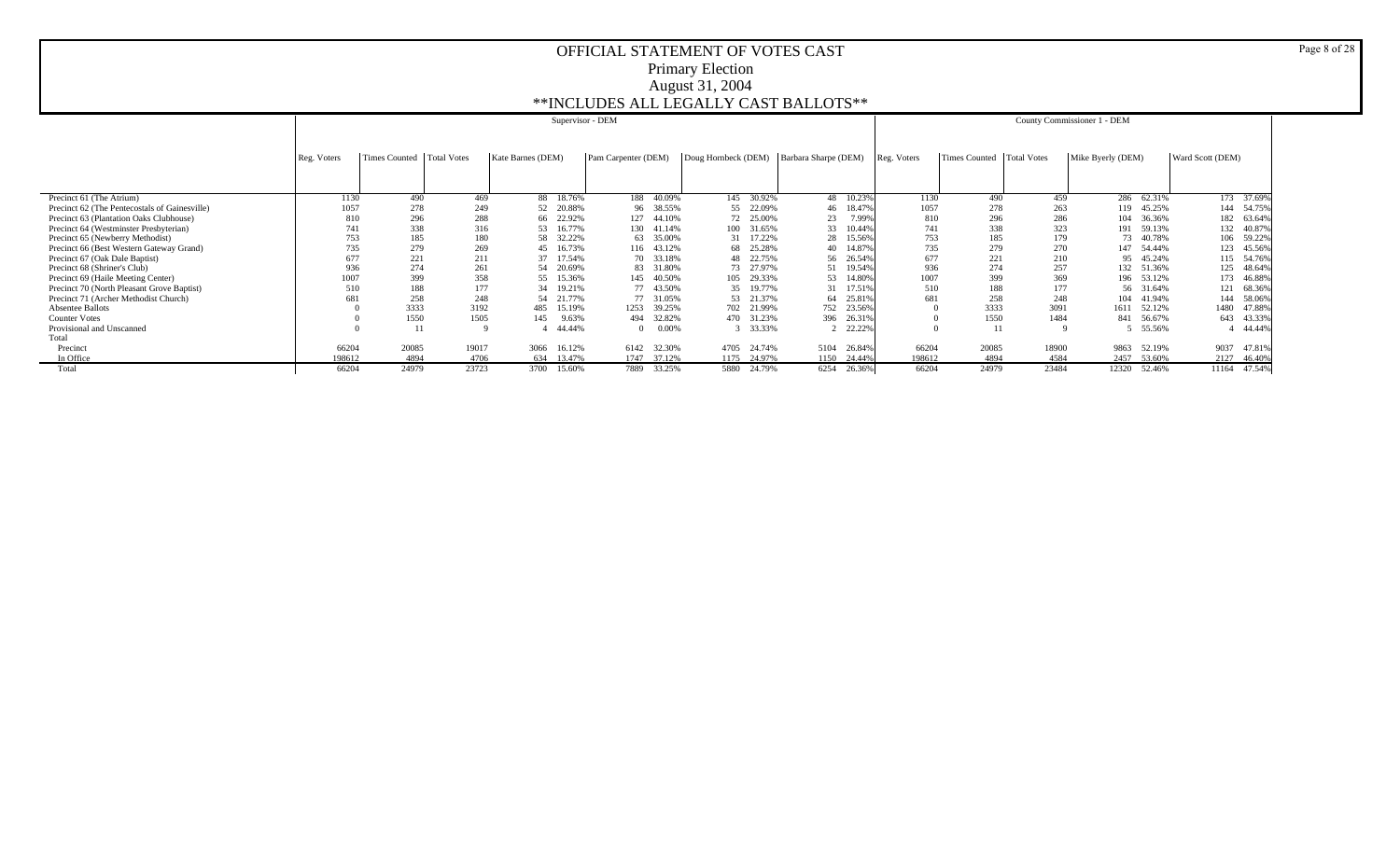|                                                                                                              |             |                      |                    | County Commissioner 3 -DEM             |                      |            |                  |             |                      | State Committeeman - REP |                                          |                       |                  |
|--------------------------------------------------------------------------------------------------------------|-------------|----------------------|--------------------|----------------------------------------|----------------------|------------|------------------|-------------|----------------------|--------------------------|------------------------------------------|-----------------------|------------------|
|                                                                                                              |             |                      |                    |                                        |                      |            |                  |             |                      |                          |                                          |                       |                  |
|                                                                                                              |             |                      |                    |                                        |                      |            |                  |             |                      |                          |                                          |                       |                  |
|                                                                                                              | Reg. Voters | <b>Times Counted</b> | <b>Total Votes</b> | Paula M. DeLaney (DEM) James C. Higman |                      |            |                  | Reg. Voters | <b>Times Counted</b> | <b>Total Votes</b>       | Jonathan A. McGowan                      | Robert L. Woody (REP) |                  |
|                                                                                                              |             |                      |                    |                                        |                      | (DEM)      |                  |             |                      |                          | (REP)                                    |                       |                  |
|                                                                                                              |             |                      |                    |                                        |                      |            |                  |             |                      |                          |                                          |                       |                  |
| Jurisdiction Wide                                                                                            |             |                      |                    |                                        |                      |            |                  |             |                      |                          |                                          |                       |                  |
| Precinct 1 (First Baptist, Waldo)<br>Precinct 2 (LaCrosse Fire Station)                                      | 791<br>821  | 262<br>237           | 244<br>229         | 146                                    | 161 65.98%<br>63.76% | 83<br>83   | 34.02%<br>36.24% | 452<br>318  | 111<br>84            | 90<br>71                 | 51<br>56.67%<br>28<br>39.44%             | 39<br>43              | 43.33%<br>60.56% |
| Precinct 3 (Alachua Rec Center)                                                                              | 2314        | 635                  | 610                | 422                                    | 69.18%               | 188        | 30.82%           | 1004        | 307                  | 240                      | 50.83%<br>122                            | 118                   | 49.17%           |
| Precinct 4 (Campus Church of Christ)                                                                         | 432         | 176                  | 174                | 100                                    | 57.47%               | 74         | 42.53%           | 234         | 45                   | 30                       | 13<br>43.33%                             | 17                    | 56.67%           |
| Precinct 5 (First Lutheran Church)                                                                           | 1110        | 414                  | 399                | 193                                    | 48.37%               | 206        | 51.63%           | 527         | 89                   | 73                       | 35<br>47.95%                             | 38                    | 52.05%           |
| Precinct 6 (Newberry Fire Station)                                                                           | 929         | 262                  | 245                | 197                                    | 80.41%               | 48         | 19.59%           | 482         | 120                  | 105                      | 57<br>54.29%                             | 48                    | 45.71%           |
| Precinct 7 (CCL Getsemani)                                                                                   | 874         | 262                  | 243                | 123                                    | 50.62%               | 120        | 49.38%           | 258         | 51                   | 45                       | 30<br>66.67%                             | 15                    | 33.33%           |
| Precinct 8 (Hawthorne City Hall)<br>Precinct 9 (Island Grove Baptist Church)                                 | 1037<br>242 | 351<br>83            | 327<br>79          | 223<br>48                              | 68.20%<br>60.76%     | 104<br>31  | 31.80%<br>39.24% | 448<br>141  | 98<br>43             | 81<br>40                 | 48<br>59.26%<br>21<br>52.50%             | 33<br>19              | 40.74%<br>47.50% |
| Precinct 10 (Micanopy Town Hall)                                                                             | 812         | 311                  | 300                | 192                                    | 64.00%               | 108        | 36,00%           | 345         | 124                  | 100                      | 31<br>31.00%                             | 69                    | 69.00%           |
| Precinct 11 (Old Archer Fire Station)                                                                        | 699         | 220                  | 214                | 170                                    | 79.44%               | 44         | 20.56%           | 269         | 76                   | 64                       | 37.50%<br>24                             | 40                    | 62.50%           |
| Precinct 12 (Parkview Baptist Church)                                                                        | 1203        | 425                  | 407                | 231                                    | 56.76%               | 176        | 43.24%           | 491         | 143                  | 119                      | 52.10%<br>62                             | 57                    | 47.90%           |
| Precinct 13 (Mt. Carmel Baptist Church)                                                                      | 1519        | 457                  | 438                | 350                                    | 79.91%               | 88         | 20.09%           | 92          | 12                   | 12                       | 50.00%<br>6                              | 6                     | 50.00%           |
| Precinct 14 (Eliam Baptist Church)                                                                           | 431         | 140                  | 130                | 80                                     | 61.54%               | 50         | 38.46%           | 251         | 69                   | 57                       | 30<br>52.63%                             | 27                    | 47.37%           |
| Precinct 15 (Windsor Baptist Church)                                                                         | 418         | 138                  | 131<br>144         | 85                                     | 64.89%<br>73.61%     | 46<br>38   | 35.11%<br>26.39% | 229<br>64   | 75<br>8              | 68<br>6                  | 20<br>29.41%<br>66.67%<br>$\overline{4}$ | 48<br>2               | 70.59%           |
| Precinct 16 (Wilhelmina Johnson Resource Center)<br>Precinct 17 (Elk's Lodge #990)                           | 618<br>840  | 152<br>365           | 351                | 106<br>221                             | 62.96%               | 130        | 37.04%           | 340         | 131                  | 93                       | 36<br>38.71%                             | 57                    | 33.33%<br>61.29% |
| Precinct 18 (Kanapaha Presbyterian Church)                                                                   | 577         | 162                  | 151                | 97                                     | 64.24%               | 54         | 35.76%           | 276         | 63                   | 47                       | 15<br>31.91%                             | 32                    | 68.09%           |
| Precinct 19 (Springhill Baptist Church)                                                                      | 1066        | 240                  | 225                | 160                                    | 71.11%               | 65         | 28.89%           | 392         | 23                   | 18                       | 55.56%<br>10                             | 8                     | 44.44%           |
| Precinct 20 (High Springs Civic Center)                                                                      | 970         | 291                  | 272                | 187                                    | 68.75%               | 85         | 31.25%           | 640         | 193                  | 146                      | 78<br>53.42%                             | 68                    | 46.58%           |
| Precinct 21 (First Assembly of God)                                                                          | 1092        | 303                  | 283                | 165                                    | 58.30%               | 118        | 41.70%           | 538         | 121                  | 96                       | 43.75%<br>42                             | 54                    | 56.25%           |
| Precinct 22 (First Church of the Nazarene)                                                                   | 1045        | 409                  | 388                | 244                                    | 62.89%               | 144        | 37.11%           | 635         | 177                  | 142                      | 57<br>40.14%                             | 85                    | 59.86%           |
| Precinct 23 (American Cancer Society's Winn-Dixie Hope Lodge)<br>Precinct 24 (Vineyard Christian Fellowship) | 639<br>1130 | 85<br>477            | 79<br>451          | 53<br>271                              | 67.09%<br>60.09%     | 26<br>180  | 32.91%<br>39.91% | 456<br>477  | 44<br>141            | 30<br>107                | 60.00%<br>18<br>49<br>45.79%             | 12<br>58              | 40.00%<br>54.21% |
| Precinct 25 (First Baptist Church, Gainesville)                                                              | 526         | 101                  | 92                 | 67                                     | 72.83%               | 25         | 27.17%           | 175         | $\overline{Q}$       | 8                        | 5<br>62.50%                              | 3                     | 37.50%           |
| Precinct 26 (Westside Recreation Center)                                                                     | 1384        | 507                  | 485                | 279                                    | 57.53%               | 206        | 42.47%           | 620         | 156                  | 116                      | 51<br>43.97%                             | 65                    | 56.03%           |
| Precinct 27 (Thelma Bolton Activity Center)                                                                  | 1560        | 618                  | 588                | 337                                    | 57.31%               | 251        | 42.69%           | 290         | 72                   | 57                       | 29<br>50.88%                             | 28                    | 49.12%           |
| Precinct 28 (McPherson Recreation Center)                                                                    | 1876        | 553                  | 538                | 427                                    | 79.37%               | 111        | 20.63%           | 146         | 32                   | 28                       | 16<br>57.14%                             | 12                    | 42.86%           |
| Precinct 29 (R.T. Schafer Lodge FAM)                                                                         | 944         | 315                  | 297                | 192                                    | 64.65%               | 105        | 35.35%           | 190         | 50                   | 41                       | 18<br>43.90%                             | 23                    | 56.10%           |
| Precinct 30 (Greater Bethel A.M.E.)                                                                          | 1818        | 496                  | 483                | 342                                    | 70.81%               | 141        | 29.19%           | 288         | 58                   | 54                       | 28<br>51.85%<br>$\overline{7}$           | 26                    | 48.15%           |
| Precinct 31 (J. Wayne Reitz Union)<br>Precinct 32 (LifeSouth Community Blood Center)                         | 858<br>914  | 45<br>203            | 38<br>191          | 22<br>113                              | 57.89%<br>59.16%     | 16<br>78   | 42.11%<br>40.84% | 545<br>676  | 20<br>109            | 12<br>89                 | 58.33%<br>55.06%<br>49                   | 5<br>40               | 41.67%<br>44.94% |
| Precinct 33 (Highlands Presbyterian Church)                                                                  | 1661        | 462                  | 442                | 314                                    | 71.04%               | 128        | 28.96%           | 290         | 65                   | 54                       | 30<br>55.56%                             | 24                    | 44.44%           |
| Precinct 34 (Fairbanks Baptist Church)                                                                       | 590         | 170                  | 160                | 103                                    | 64.38%               | 57         | 35.63%           | 268         | 77                   | 71                       | 32<br>45.07%                             | 39                    | 54.93%           |
| Precinct 35 (Southwest United Methodist Church)                                                              | 795         | 256                  | 240                | 137                                    | 57.08%               | 103        | 42.92%           | 463         | 143                  | 113                      | 47<br>41.59%                             | 66                    | 58.41%           |
| Precinct 36 (Doyle Conner Building)                                                                          | 1221        | 157                  | 147                | 92                                     | 62.59%               | 55         | 37.41%           | 745         | 60                   | 43                       | 22<br>51.16%                             | 21                    | 48.84%           |
| Precinct 37 (Unitarian Fellowship)                                                                           | 942         | 349                  | 331                | 196                                    | 59.21%               | 135        | 40.79%           | 593         | 182                  | 147                      | 64<br>43.54%                             | 83                    | 56.46%           |
| Precinct 38 (Farmer's Market)                                                                                | 890         | 325<br>572           | 305<br>545         | 203                                    | 66.56%<br>63.12%     | 102        | 33.44%<br>36.88% | 569<br>973  | 162<br>260           | 129<br>200               | 71<br>55.04%<br>93<br>46.50%             | 58                    | 44.96%<br>53.50% |
| Precinct 39 (Living Faith Fellowship)<br>Precinct 40 (University City Church of Christ)                      | 1516<br>692 | 322                  | 304                | 344<br>184                             | 60.53%               | 201<br>120 | 39.47%           | 417         | 160                  | 132                      | 57<br>43.18%                             | 107<br>75             | 56.82%           |
| Precinct 41 (Clayton Estates)                                                                                | 900         | 129                  | 119                | 89                                     | 74.79%               | 30         | 25.21%           | 435         | 77                   | 63                       | 43<br>68.25%                             | 20                    | 31.75%           |
| Precinct 42 (Tower Road Library/Baptist)                                                                     | 871         | 292                  | 279                | 181                                    | 64.87%               | 98         | 35.13%           | 834         | 240                  | 198                      | 88<br>44.44%                             | 110                   | 55.56%           |
| Precinct 43 (Grace United Methodist Church)                                                                  | 1223        | 449                  | 433                | 290                                    | 66.97%               | 143        | 33.03%           | 970         | 304                  | 249                      | 46.99%<br>117                            | 132                   | 53.01%           |
| Precinct 44 (Performing Arts Center)                                                                         | 1304        | 106                  | 93                 | 60                                     | 64.52%               | 33         | 35.48%           | 770         | 56                   | 33                       | 10<br>30.30%                             | 23                    | 69.70%           |
| Precinct 45 (Trinity Methodist)                                                                              | 1206        | 473                  | 451                | 296                                    | 65.63%               | 155        | 34.37%           | 1039        | 303                  | 223                      | 104<br>46.64%                            | 119                   | 53.36%           |
| Precinct 46 (Westside Baptist)<br>Precinct 47 (The Family Church)                                            | 747<br>1077 | 278<br>400           | 271<br>378         | 194<br>231                             | 71.59%<br>61.11%     | 77<br>147  | 28.41%<br>38.89% | 746<br>1108 | 221<br>357           | 175<br>302               | 83<br>47.43%<br>170<br>56.29%            | 92<br>132             | 52.57%<br>43.71% |
| Precinct 48 (Oak Park Baptist Church)                                                                        | 1092        | 185                  | 179                | 121                                    | 67.60%               | 58         | 32.40%           | 671         | 118                  | 101                      | 62<br>61.39%                             | 39                    | 38.619           |
| Precinct 49 (Jonesville Fire Station)                                                                        | 722         | 256                  | 241                | 156                                    | 64.73%               | 85         | 35.27%           | 402         | 115                  | 89                       | 34<br>38.20%                             | 55                    | 61.80%           |
| Precinct 51 (Faith Presbyterian Church)                                                                      | 622         | 259                  | 247                | 164                                    | 66.40%               | 83         | 33.60%           | 419         | 128                  | 104                      | 45.19%<br>47                             | 57                    | 54.81%           |
| Precinct 52 (Hope Community Church)                                                                          | 658         | 98                   | 95                 | 75                                     | 78.95%               | 20         | 21.05%           | 255         | 23                   | 22                       | 10<br>45.45%                             | 12                    | 54.55%           |
| Precinct 54 (Harn Museum)                                                                                    | 1402        | 172                  | 163                | 112                                    | 68.71%               | 51         | 31.29%           | 857         | 77                   | 60                       | 39<br>65.00%                             | 21                    | 35.00%           |
| Precinct 55 (Carpenter's Hall)<br>Precinct 56 (Covenant Presbyterian)                                        | 970<br>711  | 209<br>201           | 203<br>189         | 145<br>128                             | 71.43%<br>67.72%     | 58<br>61   | 28.57%<br>32.28% | 266<br>703  | 52<br>161            | 43<br>127                | 23<br>53.49%<br>65<br>51.18%             | 20<br>62              | 46.51%<br>48.82% |
| Precinct 57 (Seventh Day Adventist)                                                                          | 1167        | 408                  | 386                | 220                                    | 56.99%               | 166        | 43.01%           | 695         | 221                  | 171                      | 99<br>57.89%                             | 72                    | 42.11%           |
| Precinct 58 (Lighthouse Baptist)                                                                             | 468         | 156                  | 146                | 100                                    | 68.49%               | 46         | 31.51%           | 353         | 108                  | 90                       | 62.22%<br>56                             | 34                    | 37.78%           |
| Precinct 59 (13th St. Day's Inn)                                                                             | 832         | 149                  | 140                | 92                                     | 65.71%               | 48         | 34.29%           | 424         | 62                   | 43                       | 28<br>65.12%                             | 15                    | 34.88%           |
| Precinct 60 (Fellowship Baptist-441)                                                                         | 1399        | 351                  | 333                | 211                                    | 63.36%               | 122        | 36.64%           | 817         | 178                  | 144                      | 52.08%<br>75                             | 69                    | 47.92%           |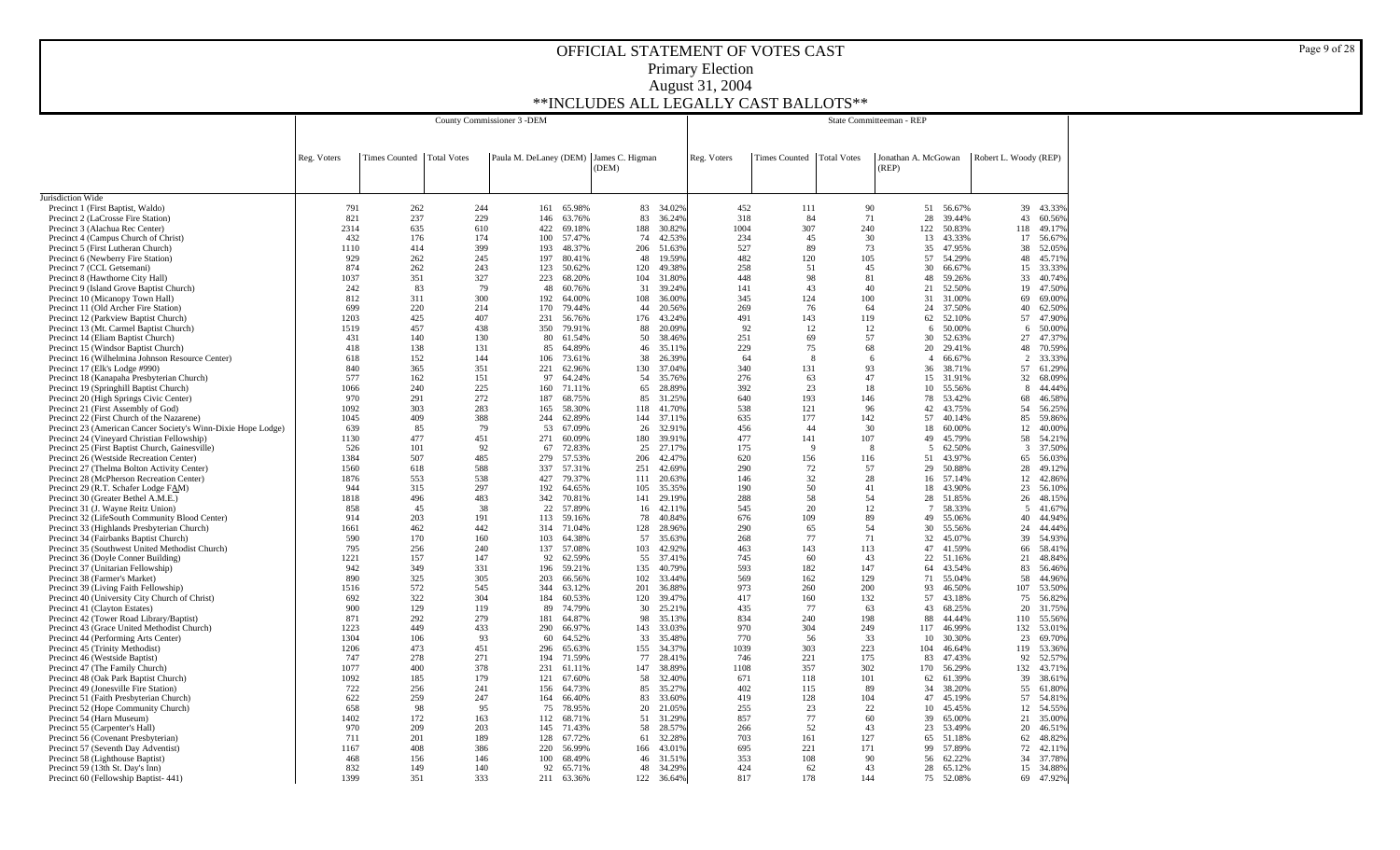|                                               |             |                             |       | County Commissioner 3 -DEM             |                 |       |        |             |                             |      | State Committeeman - REP     |           |                       |           |
|-----------------------------------------------|-------------|-----------------------------|-------|----------------------------------------|-----------------|-------|--------|-------------|-----------------------------|------|------------------------------|-----------|-----------------------|-----------|
|                                               | Reg. Voters | Times Counted   Total Votes |       | Paula M. DeLaney (DEM) James C. Higman |                 | (DEM) |        | Reg. Voters | Times Counted   Total Votes |      | Jonathan A. McGowan<br>(REP) |           | Robert L. Woody (REP) |           |
|                                               |             |                             |       |                                        |                 |       |        |             |                             |      |                              |           |                       |           |
| Precinct 61 (The Atrium)                      | 1130        | 490                         | 470   |                                        | $307 - 65.32\%$ | 163   | 34.68% | $-639$      | 210                         | 160  | 68                           | $-42.50%$ | 92                    | $-57.50%$ |
| Precinct 62 (The Pentecostals of Gainesville) | 1057        | 278                         | 256   | 161                                    | 62.89%          | 95    | 37.11% | 712         | 150                         | 124  | 55                           | 44.35%    | 69                    | 55.65%    |
| Precinct 63 (Plantation Oaks Clubhouse)       | 810         | 296                         | 280   | 180                                    | 64.29%          | 100   | 35.71% | 714         | 247                         | 195  | 100                          | 51.28%    | 95                    | 48.72%    |
| Precinct 64 (Westminster Presbyterian)        | 741         | 338                         | 321   | 179                                    | 55.76%          | 142   | 44.24% | 375         | 96                          | 72   | 27                           | 37.50%    | 45                    | 62.50%    |
| Precinct 65 (Newberry Methodist)              | 753         | 185                         | 181   | 132                                    | 72.93%          | 49    | 27.07% | 528         | 152                         | 133  | 66                           | 49.62%    | 67                    | 50.38%    |
| Precinct 66 (Best Western Gateway Grand)      | 735         | 279                         | 264   | 160                                    | 60.61%          | 104   | 39.39% | 632         | 193                         | 169  | 76                           | 44.97%    | 93                    | 55.03%    |
| Precinct 67 (Oak Dale Baptist)                | 677         | 221                         | 211   | 136                                    | 64.45%          | 75    | 35.55% | 418         | 120                         | 105  | 54                           | 51.43%    | 51                    | 48.57%    |
| Precinct 68 (Shriner's Club)                  | 936         | 274                         | 260   | 177                                    | 68.08%          | 83    | 31.92% | 803         | 253                         | 197  | 94                           | 47.72%    | 103                   | 52.28%    |
| Precinct 69 (Haile Meeting Center)            | 1007        | 399                         | 370   | 250                                    | 67.57%          | 120   | 32.43% | 1235        | 377                         | 296  | 161                          | 54.39%    | 135                   | 45.61%    |
| Precinct 70 (North Pleasant Grove Baptist)    | 510         | 188                         | 175   | 105                                    | 60.00%          |       | 40.00% | 323         | 78                          | 62   | 34                           | 54.84%    | 28                    | 45.16%    |
| Precinct 71 (Archer Methodist Church)         | 681         | 258                         | 247   | 153                                    | 61.94%          | 94    | 38.06% | 330         | 79                          | 63   | 36                           | 57.14%    | 27                    | 42.86%    |
| <b>Absentee Ballots</b>                       |             | 3333                        | 3159  | 2084                                   | 65.97%          | 1075  | 34.03% |             | 1390                        | 1104 | 553                          | 50.09%    | 551                   | 49.91%    |
| <b>Counter Votes</b>                          |             | 1550                        | 1497  | 950                                    | 63.46%          | 547   | 36.54% |             | 376                         | 303  | 148                          | 48.84%    | 155                   | 51.16%    |
| Provisional and Unscanned                     |             | 11                          |       |                                        | 6 66.67%        |       | 33.33% |             |                             |      |                              | 25.00%    |                       | 75.00%    |
| Total                                         |             |                             |       |                                        |                 |       |        |             |                             |      |                              |           |                       |           |
| Precinct                                      | 66204       | 20085                       | 19081 | 12382                                  | 64.89%          | 6699  | 35.11% | 35080       | 8719                        | 6987 | 3430                         | 49.09%    | 3557                  | 50.91%    |
| In Office                                     | 198612      | 4894                        | 4665  | 3040                                   | 65.17%          | 1625  | 34.83% | 105240      | 1771                        | 1411 | 702                          | 49.75%    | 709                   | 50.25%    |
| Total                                         | 66204       | 24979                       | 23746 | 15422                                  | 64.95%          | 8324  | 35.05% | 35080       | 10490                       | 8398 | 4132                         | 49.20%    | 4266                  | 50.80%    |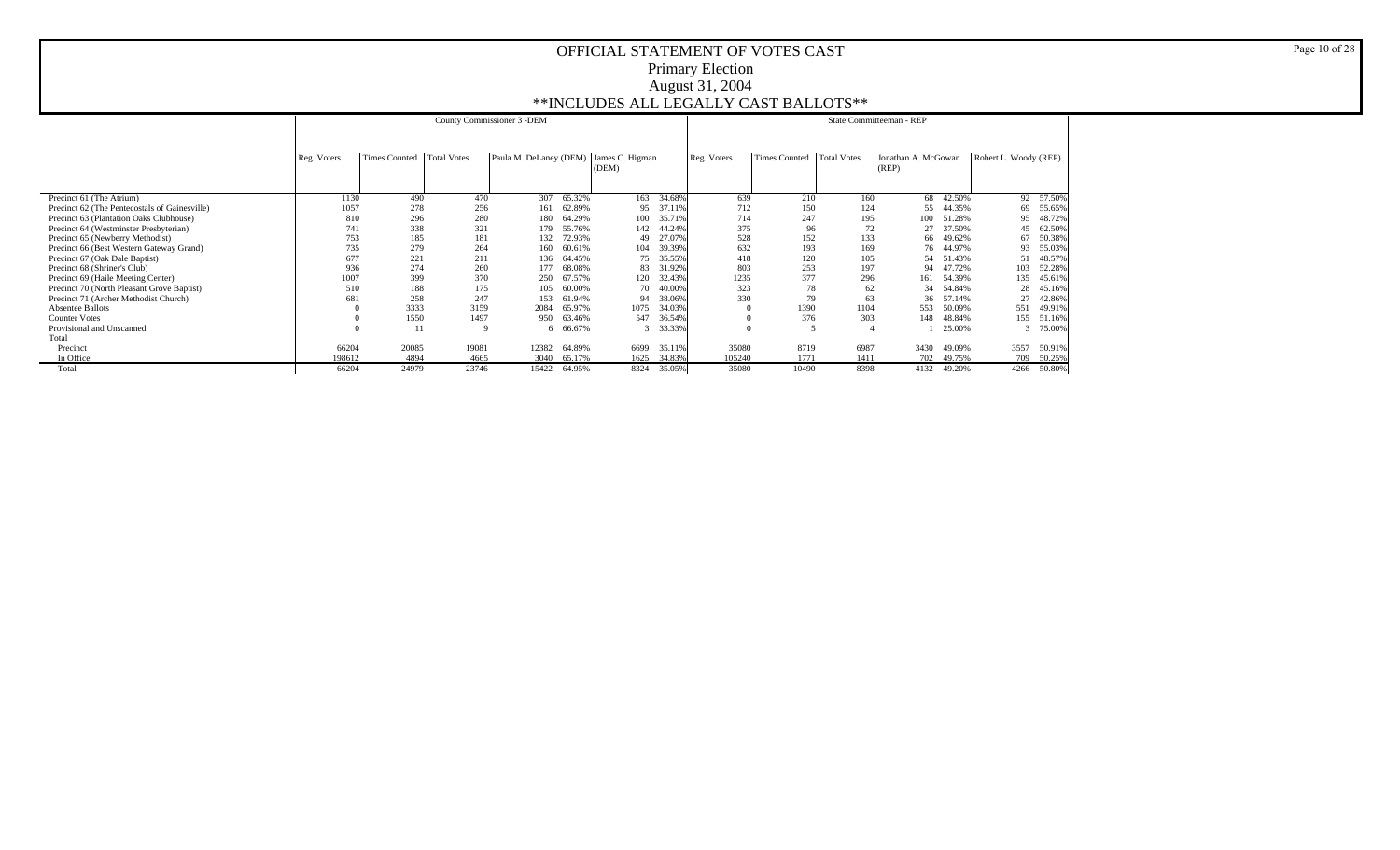|                                                                                             |             |                  |                | Precinct 4 - REP          |              |                                    |             |                  | Precinct 5 Committeeman - DEM |                           |               |                             |             |                  | Precinct 5 Committeewoman- DEM |                           |           |                            |            |
|---------------------------------------------------------------------------------------------|-------------|------------------|----------------|---------------------------|--------------|------------------------------------|-------------|------------------|-------------------------------|---------------------------|---------------|-----------------------------|-------------|------------------|--------------------------------|---------------------------|-----------|----------------------------|------------|
|                                                                                             |             |                  |                |                           |              |                                    |             |                  |                               |                           |               |                             |             |                  |                                |                           |           |                            |            |
|                                                                                             |             |                  |                |                           |              |                                    |             |                  |                               |                           |               |                             |             |                  |                                |                           |           |                            |            |
|                                                                                             | Reg. Voters | Times<br>Counted | Total<br>Votes | Jualene O. Lewis<br>(REP) |              | Jane Muir (REP)                    | Reg. Voters | Times<br>Counted | <b>Total Votes</b>            | Franco E. Ripple<br>(DEM) |               | Otto O. Von Mering<br>(DEM) | Reg. Voters | Times<br>Counted | <b>Total Votes</b>             | Barbara Barletta<br>(DEM) |           | Beverly A. Thomas<br>(DEM) |            |
|                                                                                             |             |                  |                |                           |              |                                    |             |                  |                               |                           |               |                             |             |                  |                                |                           |           |                            |            |
|                                                                                             |             |                  |                |                           |              |                                    |             |                  |                               |                           |               |                             |             |                  |                                |                           |           |                            |            |
| Jurisdiction Wide<br>Precinct 1 (First Baptist, Waldo)                                      |             |                  |                |                           |              | $\overline{\phantom{a}}$           |             |                  |                               |                           |               |                             |             |                  |                                |                           |           | $\overline{\phantom{a}}$   |            |
| Precinct 2 (LaCrosse Fire Station)                                                          |             |                  |                |                           |              | $\overline{\phantom{a}}$<br>$\sim$ |             |                  |                               |                           |               | $\sim$                      |             |                  |                                |                           |           | $\sim$                     |            |
| Precinct 3 (Alachua Rec Center)                                                             |             |                  |                |                           |              |                                    |             |                  |                               |                           |               |                             |             |                  |                                |                           |           | ×.                         |            |
| Precinct 4 (Campus Church of Christ)                                                        | 234         |                  | 45             | 35                        | 19<br>54.29% | 16 45.71%                          |             |                  |                               |                           |               |                             |             |                  |                                |                           |           |                            |            |
| Precinct 5 (First Lutheran Church)                                                          |             |                  |                |                           |              | $\overline{\phantom{a}}$           | 1110        |                  | 275<br>414                    |                           | 149<br>54.18% | 126 45.82%                  |             | 1110             | 414                            | 237                       | 74 31.22% |                            | 163 68.78% |
| Precinct 6 (Newberry Fire Station)<br>Precinct 7 (CCL Getsemani)                            |             |                  |                |                           |              |                                    |             |                  |                               |                           |               |                             |             |                  |                                |                           |           | ×.                         |            |
| Precinct 8 (Hawthorne City Hall)                                                            |             |                  |                |                           |              |                                    |             |                  |                               |                           |               |                             |             |                  |                                |                           |           |                            |            |
| Precinct 9 (Island Grove Baptist Church)                                                    |             |                  |                |                           |              |                                    |             |                  |                               |                           |               |                             |             |                  |                                |                           |           |                            |            |
| Precinct 10 (Micanopy Town Hall)                                                            |             |                  |                |                           |              |                                    |             |                  |                               |                           |               |                             |             |                  |                                |                           |           |                            |            |
| Precinct 11 (Old Archer Fire Station)                                                       |             |                  |                |                           |              |                                    |             |                  |                               |                           |               |                             |             |                  |                                |                           |           |                            |            |
| Precinct 12 (Parkview Baptist Church)<br>Precinct 13 (Mt. Carmel Baptist Church)            |             |                  |                |                           |              |                                    |             |                  |                               |                           |               |                             |             |                  |                                |                           |           |                            |            |
| Precinct 14 (Eliam Baptist Church)                                                          |             |                  |                |                           |              |                                    |             |                  |                               |                           |               |                             |             |                  |                                |                           |           |                            |            |
| Precinct 15 (Windsor Baptist Church)                                                        |             |                  |                |                           |              |                                    |             |                  |                               |                           |               |                             |             |                  |                                |                           |           |                            |            |
| Precinct 16 (Wilhelmina Johnson Resource Center)                                            |             |                  |                |                           |              |                                    |             |                  |                               |                           |               | $\sim$                      |             |                  |                                |                           |           |                            |            |
| Precinct 17 (Elk's Lodge #990)                                                              |             |                  |                |                           |              |                                    |             |                  |                               |                           |               |                             |             |                  |                                |                           |           |                            |            |
| Precinct 18 (Kanapaha Presbyterian Church)                                                  |             |                  |                |                           |              |                                    |             |                  |                               |                           |               |                             |             |                  |                                |                           |           |                            |            |
| Precinct 19 (Springhill Baptist Church)<br>Precinct 20 (High Springs Civic Center)          |             |                  |                |                           |              |                                    |             |                  |                               |                           |               |                             |             |                  |                                |                           |           |                            |            |
| Precinct 21 (First Assembly of God)                                                         |             |                  |                |                           |              |                                    |             |                  |                               |                           |               |                             |             |                  |                                |                           |           |                            |            |
| Precinct 22 (First Church of the Nazarene)                                                  |             |                  |                |                           |              |                                    |             |                  |                               |                           |               |                             |             |                  |                                |                           |           |                            |            |
| Precinct 23 (American Cancer Society's Winn-Dixie Hope Lodge)                               |             |                  |                |                           |              |                                    |             |                  |                               |                           |               |                             |             |                  |                                |                           |           |                            |            |
| Precinct 24 (Vineyard Christian Fellowship)                                                 |             |                  |                |                           |              |                                    |             |                  |                               |                           |               |                             |             |                  |                                |                           |           |                            |            |
| Precinct 25 (First Baptist Church, Gainesville)<br>Precinct 26 (Westside Recreation Center) |             |                  |                |                           |              |                                    |             |                  |                               |                           |               |                             |             |                  |                                |                           |           |                            |            |
| Precinct 27 (Thelma Bolton Activity Center)                                                 |             |                  |                |                           |              |                                    |             |                  |                               |                           |               |                             |             |                  |                                |                           |           |                            |            |
| Precinct 28 (McPherson Recreation Center)                                                   |             |                  |                |                           |              |                                    |             |                  |                               |                           |               |                             |             |                  |                                |                           |           |                            |            |
| Precinct 29 (R.T. Schafer Lodge FAM)                                                        |             |                  |                |                           |              |                                    |             |                  |                               |                           |               |                             |             |                  |                                |                           |           |                            |            |
| Precinct 30 (Greater Bethel A.M.E.)                                                         |             |                  |                |                           |              |                                    |             |                  |                               |                           |               |                             |             |                  |                                |                           |           |                            |            |
| Precinct 31 (J. Wayne Reitz Union)<br>Precinct 32 (LifeSouth Community Blood Center)        |             |                  |                |                           |              |                                    |             |                  |                               |                           |               |                             |             |                  |                                |                           |           |                            |            |
| Precinct 33 (Highlands Presbyterian Church)                                                 |             |                  |                |                           |              |                                    |             |                  |                               |                           |               |                             |             |                  |                                |                           |           |                            |            |
| Precinct 34 (Fairbanks Baptist Church)                                                      |             |                  |                |                           |              |                                    |             |                  |                               |                           |               |                             |             |                  |                                |                           |           |                            |            |
| Precinct 35 (Southwest United Methodist Church)                                             |             |                  |                |                           |              |                                    |             |                  |                               |                           |               |                             |             |                  |                                |                           |           |                            |            |
| Precinct 36 (Doyle Conner Building)                                                         |             |                  |                |                           |              |                                    |             |                  |                               |                           |               |                             |             |                  |                                |                           |           |                            |            |
| Precinct 37 (Unitarian Fellowship)<br>Precinct 38 (Farmer's Market)                         |             |                  |                |                           |              |                                    |             |                  |                               |                           |               |                             |             |                  |                                |                           |           |                            |            |
| Precinct 39 (Living Faith Fellowship)                                                       |             |                  |                |                           |              |                                    |             |                  |                               |                           |               |                             |             |                  |                                |                           |           |                            |            |
| Precinct 40 (University City Church of Christ)                                              |             |                  |                |                           |              |                                    |             |                  |                               |                           |               |                             |             |                  |                                |                           |           |                            |            |
| Precinct 41 (Clayton Estates)                                                               |             |                  |                |                           |              |                                    |             |                  |                               |                           |               |                             |             |                  |                                |                           |           |                            |            |
| Precinct 42 (Tower Road Library/Baptist)                                                    |             |                  |                |                           |              |                                    |             |                  |                               |                           |               |                             |             |                  |                                |                           |           |                            |            |
| Precinct 43 (Grace United Methodist Church)<br>Precinct 44 (Performing Arts Center)         |             |                  |                |                           |              |                                    |             |                  |                               |                           |               |                             |             |                  |                                |                           |           |                            |            |
| Precinct 45 (Trinity Methodist)                                                             |             |                  |                |                           |              |                                    |             |                  |                               |                           |               |                             |             |                  |                                |                           |           |                            |            |
| Precinct 46 (Westside Baptist)                                                              |             |                  |                |                           |              |                                    |             |                  |                               |                           |               |                             |             |                  |                                |                           |           |                            |            |
| Precinct 47 (The Family Church)                                                             |             |                  |                |                           |              |                                    |             |                  |                               |                           |               |                             |             |                  |                                |                           |           |                            |            |
| Precinct 48 (Oak Park Baptist Church)                                                       |             |                  |                |                           |              |                                    |             |                  |                               |                           |               |                             |             |                  |                                |                           |           |                            |            |
| Precinct 49 (Jonesville Fire Station)<br>Precinct 51 (Faith Presbyterian Church)            |             |                  |                |                           |              |                                    |             |                  |                               |                           |               |                             |             |                  |                                |                           |           |                            |            |
| Precinct 52 (Hope Community Church)                                                         |             |                  |                |                           |              |                                    |             |                  |                               |                           |               |                             |             |                  |                                |                           |           |                            |            |
| Precinct 54 (Harn Museum)                                                                   |             |                  |                |                           |              |                                    |             |                  |                               |                           |               |                             |             |                  |                                |                           |           |                            |            |
| Precinct 55 (Carpenter's Hall)                                                              |             |                  |                |                           |              |                                    |             |                  |                               |                           |               |                             |             |                  |                                |                           |           |                            |            |
| Precinct 56 (Covenant Presbyterian)                                                         |             |                  |                |                           |              |                                    |             |                  |                               |                           |               |                             |             |                  |                                |                           |           |                            |            |
| Precinct 57 (Seventh Day Adventist)<br>Precinct 58 (Lighthouse Baptist)                     |             |                  |                |                           |              |                                    |             |                  |                               |                           |               |                             |             |                  |                                |                           |           |                            |            |
| Precinct 59 (13th St. Day's Inn)                                                            |             |                  |                |                           |              |                                    |             |                  |                               |                           |               |                             |             |                  |                                |                           |           |                            |            |
| Precinct 60 (Fellowship Baptist-441)                                                        |             |                  |                |                           |              |                                    |             |                  |                               |                           |               |                             |             |                  |                                |                           |           |                            |            |
|                                                                                             |             |                  |                |                           |              |                                    |             |                  |                               |                           |               |                             |             |                  |                                |                           |           |                            |            |

Page 11 of 28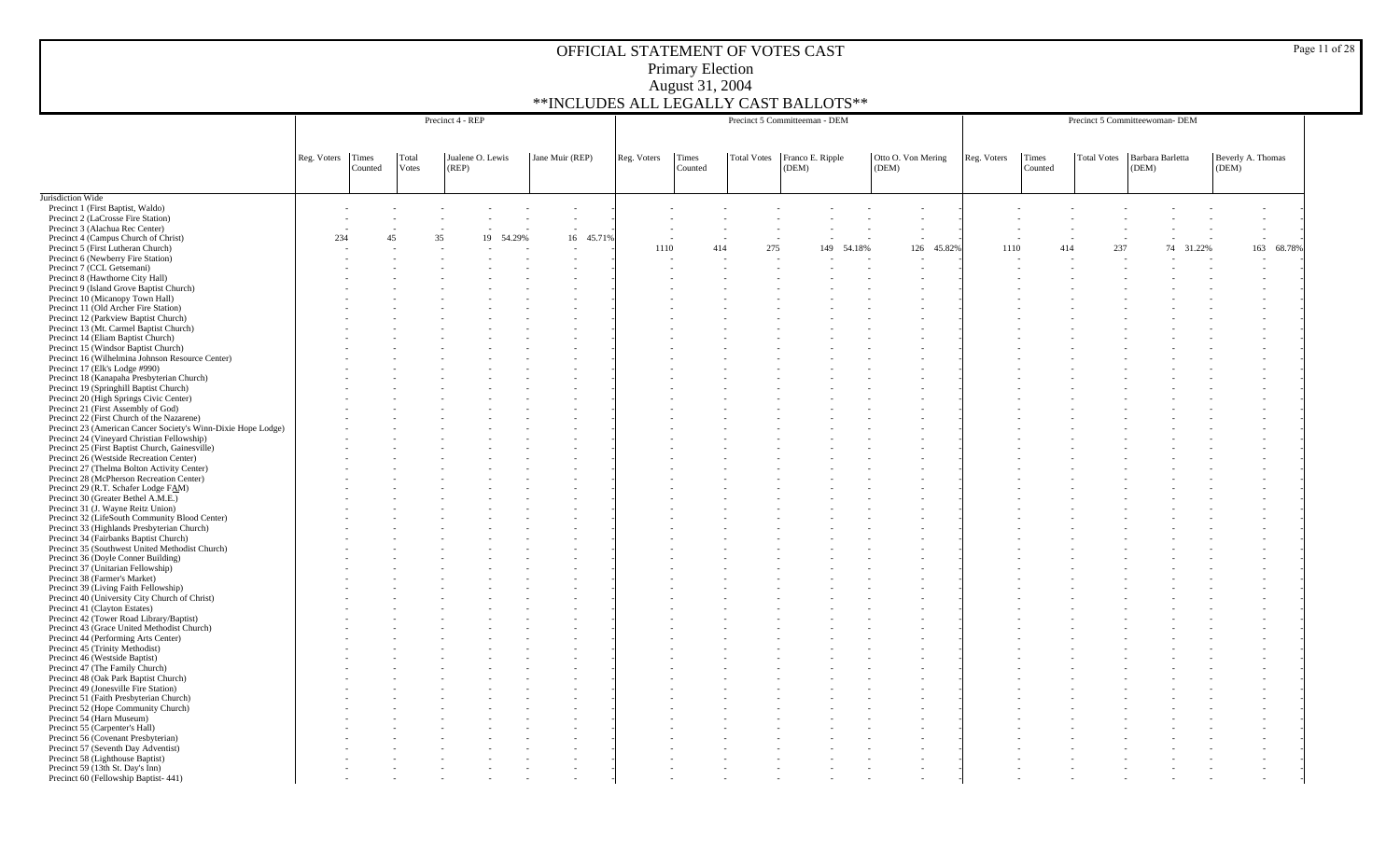OFFICIAL STATEMENT OF VOTES CAST Primary Election

#### August 31, 2004 \*\*INCLUDES ALL LEGALLY CAST BALLOTS\*\*

|                                               |                   |         |                | Precinct 4 - REP          |           |                 |           |             |                  |          | Precinct 5 Committeeman - DEM         |                          |                             |            |             |                  | Precinct 5 Committeewoman- DEM |                           |           |                            |            |        |
|-----------------------------------------------|-------------------|---------|----------------|---------------------------|-----------|-----------------|-----------|-------------|------------------|----------|---------------------------------------|--------------------------|-----------------------------|------------|-------------|------------------|--------------------------------|---------------------------|-----------|----------------------------|------------|--------|
|                                               | Reg. Voters Times | Counted | Total<br>Votes | Jualene O. Lewis<br>(REP) |           | Jane Muir (REP) |           | Reg. Voters | Times<br>Counted |          | Total Votes Franco E. Ripple<br>(DEM) |                          | Otto O. Von Mering<br>(DEM) |            | Reg. Voters | Times<br>Counted | Total Votes                    | Barbara Barletta<br>(DEM) |           | Beverly A. Thomas<br>(DEM) |            |        |
| Precinct 61 (The Atrium)                      |                   | $\sim$  |                |                           |           | $\sim$          |           |             | $\sim$           |          |                                       |                          |                             |            |             |                  |                                |                           |           |                            |            |        |
| Precinct 62 (The Pentecostals of Gainesville) |                   |         |                |                           |           |                 |           |             |                  |          |                                       |                          |                             |            |             |                  |                                |                           |           |                            |            |        |
| Precinct 63 (Plantation Oaks Clubhouse)       |                   |         |                |                           |           |                 |           |             |                  |          |                                       |                          |                             |            |             |                  |                                |                           |           |                            |            |        |
| Precinct 64 (Westminster Presbyterian)        |                   |         |                |                           |           |                 |           |             |                  |          |                                       |                          |                             |            |             |                  |                                |                           |           |                            |            |        |
| Precinct 65 (Newberry Methodist)              |                   |         |                |                           |           |                 |           |             |                  |          |                                       |                          |                             |            |             |                  |                                |                           |           |                            |            |        |
| Precinct 66 (Best Western Gateway Grand)      |                   |         |                |                           |           |                 |           |             |                  |          |                                       |                          |                             |            |             |                  |                                |                           |           |                            |            |        |
| Precinct 67 (Oak Dale Baptist)                |                   |         |                |                           |           |                 |           |             |                  |          |                                       |                          |                             |            |             |                  |                                |                           |           |                            |            |        |
| Precinct 68 (Shriner's Club)                  |                   |         |                |                           |           | $\sim$          |           |             |                  |          |                                       |                          |                             |            |             |                  |                                |                           |           | $\overline{\phantom{a}}$   | $\sim$     |        |
| Precinct 69 (Haile Meeting Center)            |                   |         |                |                           |           |                 |           |             |                  |          |                                       |                          |                             |            |             |                  |                                |                           |           |                            |            |        |
| Precinct 70 (North Pleasant Grove Baptist)    |                   |         |                |                           |           |                 |           |             |                  |          |                                       |                          |                             |            |             |                  |                                |                           |           |                            | $\sim$     |        |
| Precinct 71 (Archer Methodist Church)         |                   |         |                |                           |           |                 |           |             |                  |          |                                       |                          | <b>COL</b>                  |            |             |                  |                                |                           |           |                            |            |        |
| Absentee Ballots                              |                   |         |                | -6                        | 66.67%    |                 | 2 33.33%  |             |                  | 62<br>40 |                                       | 14 35.00%                |                             | 26 65.00%  |             | 62               | 33                             |                           | 13 39.39% |                            | 20         | 60.61% |
| <b>Counter Votes</b>                          |                   |         |                |                           | 2 100,00% | $\Omega$        | 0.00%     |             |                  | 30       |                                       | 3 17.65%                 |                             | 14 82.35%  |             | 30               | 14                             |                           | 5 35.71%  |                            |            | 64.29% |
| Provisional and Unscanned                     |                   |         |                |                           |           | $\Omega$        |           |             |                  |          |                                       | $\overline{\phantom{a}}$ |                             |            |             |                  | $\Omega$                       |                           |           | $\overline{\phantom{a}}$   |            |        |
| Total                                         |                   |         |                |                           |           |                 |           |             |                  |          |                                       |                          |                             |            |             |                  |                                |                           |           |                            |            |        |
| Precinct                                      | 234               |         | 45             | 35                        | 19 54.29% |                 | 16 45.71% | 1110        | 414<br>$\Omega$  | 275      |                                       | 149 54.18%               |                             | 126 45.82% | 1110        | 414              | 237                            |                           | 74 31.22% |                            | 163 68.78% |        |
| In Office                                     | 702               |         |                |                           | 6 75,00%  |                 | 2 25,00%  | 3330        |                  |          |                                       | 17 29.82%                | 40                          | 70.18%     | 3330        | 92               |                                |                           | 18 38.30% |                            | 29 61.70%  |        |
| Total                                         | 234               |         | 54             | 43                        | 25 58.14% |                 | 18 41.86% | 1110        | 506              | 332      |                                       | 166 50.00%               |                             | 166 50.00% | 1110        | 506              | 284                            |                           | 92 32.39% |                            | 192 67.61% |        |

Page 12 of 28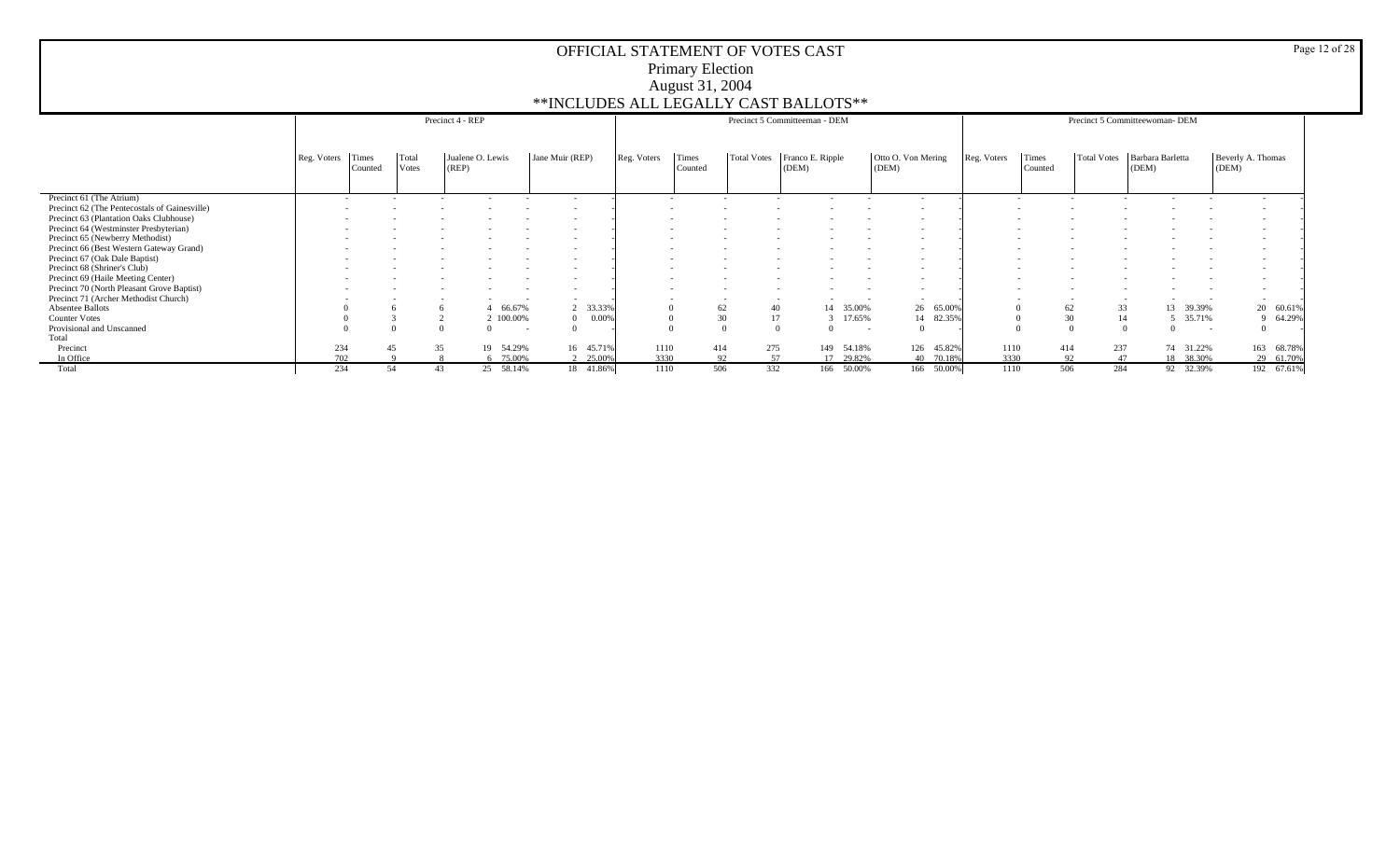|                                                                                           |             |                  |             | Precinct 17 - DEM          |        |                               |             |                  |                    | Precinct 27 - DEM  |        |                              |        |                           |        |
|-------------------------------------------------------------------------------------------|-------------|------------------|-------------|----------------------------|--------|-------------------------------|-------------|------------------|--------------------|--------------------|--------|------------------------------|--------|---------------------------|--------|
|                                                                                           | Reg. Voters | Times<br>Counted | Total Votes | Margaret C. Eppes<br>(DEM) |        | Barbara Gans Gallant<br>(DEM) | Reg. Voters | Times<br>Counted | <b>Total Votes</b> | Brenda Bayne (DEM) |        | Jeanna Mastrodicasa<br>(DEM) |        | Margaret Neilson<br>(DEM) |        |
|                                                                                           |             |                  |             |                            |        |                               |             |                  |                    |                    |        |                              |        |                           |        |
| Jurisdiction Wide                                                                         |             |                  |             |                            |        |                               |             |                  |                    |                    |        |                              |        |                           |        |
| Precinct 1 (First Baptist, Waldo)                                                         |             |                  |             |                            |        |                               |             |                  |                    |                    |        |                              |        |                           |        |
| Precinct 2 (LaCrosse Fire Station)                                                        |             |                  |             |                            |        |                               |             |                  |                    |                    |        |                              |        |                           |        |
| Precinct 3 (Alachua Rec Center)<br>Precinct 4 (Campus Church of Christ)                   |             |                  |             |                            |        |                               |             |                  |                    |                    |        |                              |        |                           |        |
| Precinct 5 (First Lutheran Church)                                                        |             |                  |             |                            |        |                               |             |                  |                    |                    |        |                              |        |                           |        |
| Precinct 6 (Newberry Fire Station)                                                        |             |                  |             |                            |        |                               |             |                  |                    |                    |        |                              |        |                           |        |
| Precinct 7 (CCL Getsemani)                                                                |             |                  |             |                            |        |                               |             |                  |                    |                    |        |                              |        |                           |        |
| Precinct 8 (Hawthorne City Hall)                                                          |             |                  |             |                            |        |                               |             |                  |                    |                    |        |                              |        |                           |        |
| Precinct 9 (Island Grove Baptist Church)                                                  |             |                  |             |                            |        |                               |             |                  |                    |                    |        |                              |        |                           |        |
| Precinct 10 (Micanopy Town Hall)<br>Precinct 11 (Old Archer Fire Station)                 |             |                  |             |                            |        |                               |             |                  |                    |                    |        |                              |        |                           |        |
| Precinct 12 (Parkview Baptist Church)                                                     |             |                  |             |                            |        |                               |             |                  |                    |                    |        |                              |        |                           |        |
| Precinct 13 (Mt. Carmel Baptist Church)                                                   |             |                  |             |                            |        |                               |             |                  |                    |                    |        |                              |        |                           |        |
| Precinct 14 (Eliam Baptist Church)                                                        |             |                  |             |                            |        |                               |             |                  |                    |                    |        |                              |        |                           |        |
| Precinct 15 (Windsor Baptist Church)                                                      |             |                  |             |                            |        | ٠                             |             |                  |                    |                    |        |                              |        |                           |        |
| Precinct 16 (Wilhelmina Johnson Resource Center)                                          |             |                  |             |                            |        |                               |             |                  |                    |                    |        |                              |        |                           |        |
| Precinct 17 (Elk's Lodge #990)                                                            | 840         | 365              | 302         | 165                        | 54.64% | 45.36%<br>137                 |             |                  |                    |                    |        |                              |        |                           |        |
| Precinct 18 (Kanapaha Presbyterian Church)                                                |             |                  |             |                            |        |                               |             |                  |                    |                    |        |                              |        |                           |        |
| Precinct 19 (Springhill Baptist Church)<br>Precinct 20 (High Springs Civic Center)        |             |                  |             |                            |        |                               |             |                  |                    |                    |        |                              |        |                           |        |
| Precinct 21 (First Assembly of God)                                                       |             |                  |             |                            |        |                               |             |                  |                    |                    |        |                              |        |                           |        |
| Precinct 22 (First Church of the Nazarene)                                                |             |                  |             |                            |        |                               |             |                  |                    |                    |        |                              |        |                           |        |
| Precinct 23 (American Cancer Society's Winn-Dixie Hope Lodge)                             |             |                  |             |                            |        |                               |             |                  |                    |                    |        |                              |        |                           |        |
| Precinct 24 (Vineyard Christian Fellowship)                                               |             |                  |             |                            |        |                               |             |                  |                    |                    |        |                              |        |                           |        |
| Precinct 25 (First Baptist Church, Gainesville)                                           |             |                  |             |                            |        |                               |             |                  |                    |                    |        |                              |        |                           |        |
| Precinct 26 (Westside Recreation Center)                                                  |             |                  |             |                            |        |                               |             |                  |                    | 271                |        |                              |        |                           |        |
| Precinct 27 (Thelma Bolton Activity Center)<br>Precinct 28 (McPherson Recreation Center)  |             |                  |             |                            |        |                               | 1560        | 618              | 576                |                    | 47.05% | 125                          | 21.70% | 180                       | 31.25% |
| Precinct 29 (R.T. Schafer Lodge FAM)                                                      |             |                  |             |                            |        |                               |             |                  |                    |                    |        |                              |        |                           |        |
| Precinct 30 (Greater Bethel A.M.E.)                                                       |             |                  |             |                            |        |                               |             |                  |                    |                    |        |                              |        |                           |        |
| Precinct 31 (J. Wayne Reitz Union)                                                        |             |                  |             |                            |        |                               |             |                  |                    |                    |        |                              |        |                           |        |
| Precinct 32 (LifeSouth Community Blood Center)                                            |             |                  |             |                            |        |                               |             |                  |                    |                    |        |                              |        |                           |        |
| Precinct 33 (Highlands Presbyterian Church)                                               |             |                  |             |                            |        |                               |             |                  |                    |                    |        |                              |        |                           |        |
| Precinct 34 (Fairbanks Baptist Church)<br>Precinct 35 (Southwest United Methodist Church) |             |                  |             |                            |        |                               |             |                  |                    |                    |        |                              |        |                           |        |
| Precinct 36 (Doyle Conner Building)                                                       |             |                  |             |                            |        |                               |             |                  |                    |                    |        |                              |        |                           |        |
| Precinct 37 (Unitarian Fellowship)                                                        |             |                  |             |                            |        |                               |             |                  |                    |                    |        |                              |        |                           |        |
| Precinct 38 (Farmer's Market)                                                             |             |                  |             |                            |        |                               |             |                  |                    |                    |        |                              |        |                           |        |
| Precinct 39 (Living Faith Fellowship)                                                     |             |                  |             |                            |        |                               |             |                  |                    |                    |        |                              |        |                           |        |
| Precinct 40 (University City Church of Christ)                                            |             |                  |             |                            |        |                               |             |                  |                    |                    |        |                              |        |                           |        |
| Precinct 41 (Clayton Estates)<br>Precinct 42 (Tower Road Library/Baptist)                 |             |                  |             |                            |        |                               |             |                  |                    |                    |        |                              |        |                           |        |
| Precinct 43 (Grace United Methodist Church)                                               |             |                  |             |                            |        |                               |             |                  |                    |                    |        |                              |        |                           |        |
| Precinct 44 (Performing Arts Center)                                                      |             |                  |             |                            |        |                               |             |                  |                    |                    |        |                              |        |                           |        |
| Precinct 45 (Trinity Methodist)                                                           |             |                  |             |                            |        |                               |             |                  |                    |                    |        |                              |        |                           |        |
| Precinct 46 (Westside Baptist)                                                            |             |                  |             |                            |        |                               |             |                  |                    |                    |        |                              |        |                           |        |
| Precinct 47 (The Family Church)                                                           |             |                  |             |                            |        |                               |             |                  |                    |                    |        |                              |        |                           |        |
| Precinct 48 (Oak Park Baptist Church)<br>Precinct 49 (Jonesville Fire Station)            |             |                  |             |                            |        |                               |             |                  |                    |                    |        |                              |        |                           |        |
| Precinct 51 (Faith Presbyterian Church)                                                   |             |                  |             |                            |        |                               |             |                  |                    |                    |        |                              |        |                           |        |
| Precinct 52 (Hope Community Church)                                                       |             |                  |             |                            |        |                               |             |                  |                    |                    |        |                              |        |                           |        |
| Precinct 54 (Harn Museum)                                                                 |             |                  |             |                            |        |                               |             |                  |                    |                    |        |                              |        |                           |        |
| Precinct 55 (Carpenter's Hall)                                                            |             |                  |             |                            |        |                               |             |                  |                    |                    |        |                              |        |                           |        |
| Precinct 56 (Covenant Presbyterian)                                                       |             |                  |             |                            |        |                               |             |                  |                    |                    |        |                              |        |                           |        |
| Precinct 57 (Seventh Day Adventist)                                                       |             |                  |             |                            |        |                               |             |                  |                    |                    |        |                              |        |                           |        |
| Precinct 58 (Lighthouse Baptist)<br>Precinct 59 (13th St. Day's Inn)                      |             |                  |             |                            |        |                               |             |                  |                    |                    |        |                              |        |                           |        |
| Precinct 60 (Fellowship Baptist-441)                                                      |             |                  |             |                            |        |                               |             |                  |                    |                    |        |                              |        |                           |        |
|                                                                                           |             |                  |             |                            |        |                               |             |                  |                    |                    |        |                              |        |                           |        |

Page 13 of 28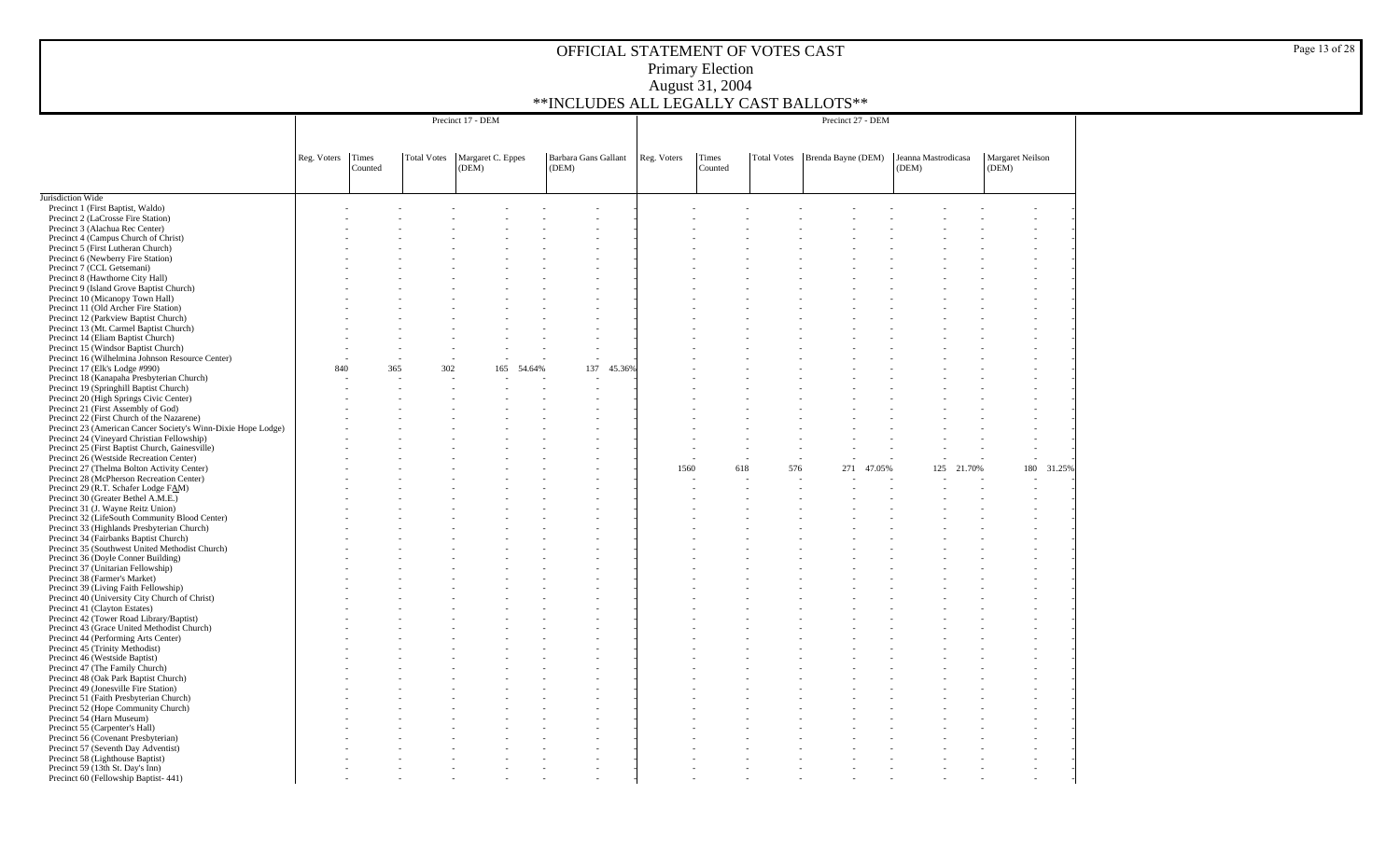|                                               |             |                  |     | Precinct 17 - DEM                        |        |                               |            |             |                  |             | Precinct 27 - DEM  |                          |                              |                          |                           |            |
|-----------------------------------------------|-------------|------------------|-----|------------------------------------------|--------|-------------------------------|------------|-------------|------------------|-------------|--------------------|--------------------------|------------------------------|--------------------------|---------------------------|------------|
|                                               | Reg. Voters | Times<br>Counted |     | Total Votes   Margaret C. Eppes<br>(DEM) |        | Barbara Gans Gallant<br>(DEM) |            | Reg. Voters | Times<br>Counted | Total Votes | Brenda Bayne (DEM) |                          | Jeanna Mastrodicasa<br>(DEM) |                          | Margaret Neilson<br>(DEM) |            |
| Precinct 61 (The Atrium)                      | $\sim$      |                  |     |                                          |        | $\sim$                        |            |             | н.               |             |                    |                          |                              |                          |                           |            |
| Precinct 62 (The Pentecostals of Gainesville) |             |                  |     |                                          |        |                               |            |             |                  |             |                    |                          |                              |                          |                           |            |
| Precinct 63 (Plantation Oaks Clubhouse)       |             |                  |     |                                          |        | $\overline{\phantom{a}}$      |            |             |                  |             |                    |                          |                              |                          |                           |            |
| Precinct 64 (Westminster Presbyterian)        |             |                  |     |                                          |        | $\sim$                        |            |             |                  |             |                    |                          |                              |                          |                           |            |
| Precinct 65 (Newberry Methodist)              |             |                  |     |                                          |        |                               |            |             |                  |             |                    |                          |                              |                          |                           |            |
| Precinct 66 (Best Western Gateway Grand)      |             |                  |     |                                          |        | $\overline{\phantom{a}}$      |            |             |                  |             |                    |                          |                              |                          |                           |            |
| Precinct 67 (Oak Dale Baptist)                |             |                  |     |                                          |        |                               |            |             |                  |             |                    |                          |                              |                          |                           |            |
| Precinct 68 (Shriner's Club)                  |             |                  |     |                                          |        | $\sim$                        |            |             |                  |             |                    |                          |                              |                          |                           |            |
| Precinct 69 (Haile Meeting Center)            |             |                  |     |                                          |        | $\sim$                        |            |             |                  |             |                    |                          |                              |                          |                           |            |
| Precinct 70 (North Pleasant Grove Baptist)    |             |                  |     |                                          |        | $\overline{\phantom{a}}$      |            |             |                  |             |                    |                          |                              |                          |                           |            |
| Precinct 71 (Archer Methodist Church)         |             |                  |     |                                          |        | $\sim$                        |            |             |                  |             | $\sim$             |                          |                              |                          | $\overline{\phantom{a}}$  |            |
| Absentee Ballots                              |             | 81               | 71  | 42                                       | 59.15% | 29                            | 40.85%     |             | 74               | 70          | 26                 | 37.14%                   | 20                           | 28.57%                   |                           | 24 34.29%  |
| <b>Counter Votes</b>                          |             | 32               | 31  | 15                                       | 48.39% |                               | 16 51.61%  |             | 57               | 43          | 20                 | 46.51%                   | 9                            | 20.93%                   |                           | 14 32.56%  |
| Provisional and Unscanned                     |             |                  |     |                                          |        | $\overline{0}$                |            |             |                  |             | $\Omega$           | $\overline{\phantom{a}}$ |                              | $\overline{\phantom{a}}$ |                           |            |
| Total                                         |             |                  |     |                                          |        |                               |            |             |                  |             |                    |                          |                              |                          |                           |            |
| Precinct                                      | 840         | 365              | 302 | 165                                      | 54.64% | 137                           | 45.36%     | 1560        | 618              | 576         | 271                | 47.05%                   | 125                          | 21.70%                   | 180                       | 31.25%     |
| In Office                                     | 2520        | 113              | 102 | 57                                       | 55.88% | 45                            | 44.12%     | 4680        | 131              | 113         |                    | 46 40.71%                |                              | 29 25.66%                |                           | 38 33.63%  |
| Total                                         | 840         | 478              | 404 | 222                                      | 54.95% |                               | 182 45.05% | 1560        | 749              | 689         | 317                | 46.01%                   |                              | 154 22.35%               |                           | 218 31.64% |

Page 14 of 28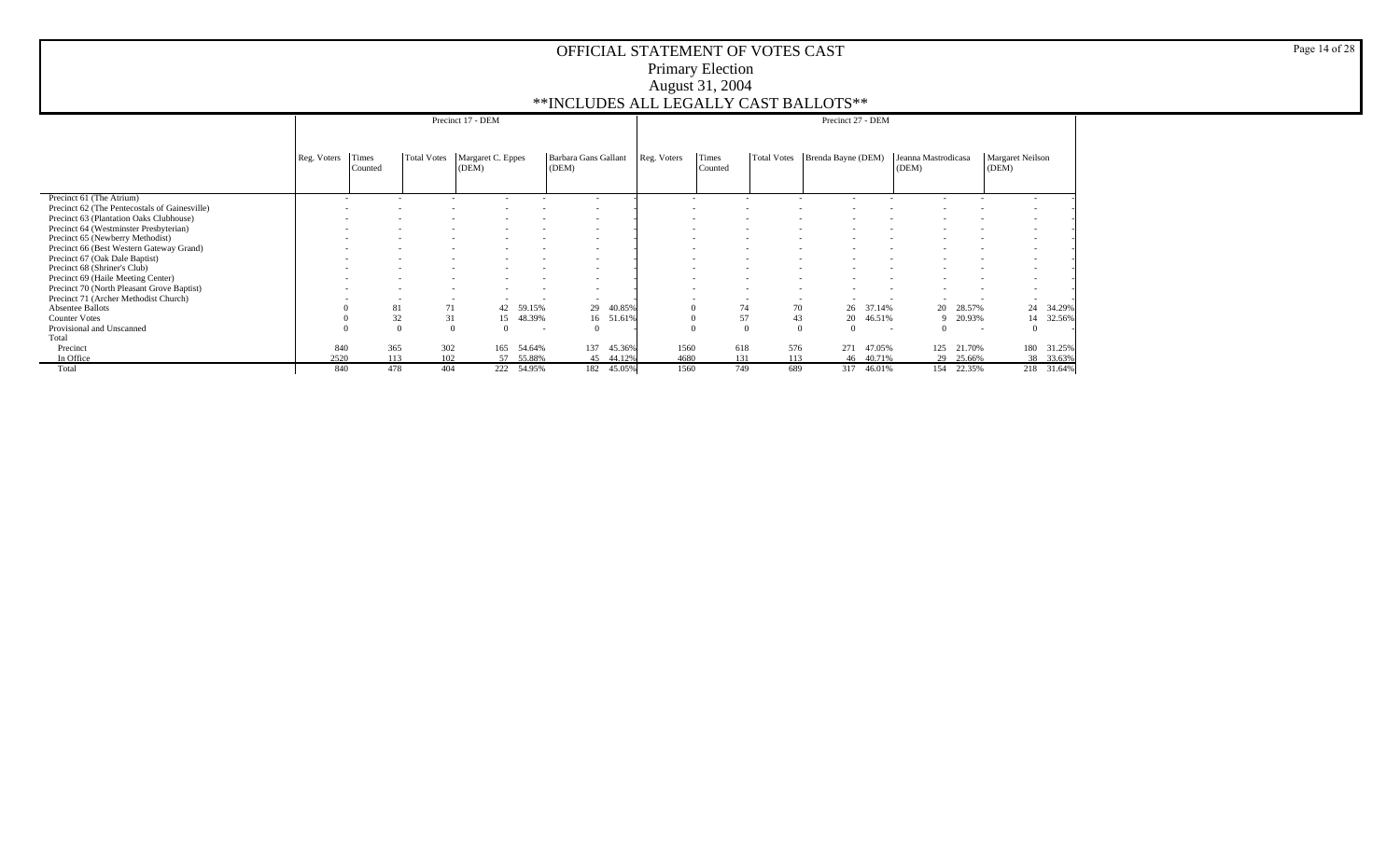|                                                                                                              |             |         |                    | Precinct 29 Committeeman- DEM |        |                    |        |             |         |                    | Precinct 29 Committeewoman - DEM |        |                 |        |
|--------------------------------------------------------------------------------------------------------------|-------------|---------|--------------------|-------------------------------|--------|--------------------|--------|-------------|---------|--------------------|----------------------------------|--------|-----------------|--------|
|                                                                                                              |             |         |                    |                               |        |                    |        |             |         |                    |                                  |        |                 |        |
|                                                                                                              |             |         |                    |                               |        |                    |        |             |         |                    |                                  |        |                 |        |
|                                                                                                              | Reg. Voters | Times   | <b>Total Votes</b> | John A. Harrison              |        | Frederick E. Pratt |        | Reg. Voters | Times   | <b>Total Votes</b> | Carol Gordon (DEM)               |        | Lillie B. McGee |        |
|                                                                                                              |             | Counted |                    | (DEM)                         |        | (DEM)              |        |             | Counted |                    |                                  |        | (DEM)           |        |
|                                                                                                              |             |         |                    |                               |        |                    |        |             |         |                    |                                  |        |                 |        |
| Jurisdiction Wide                                                                                            |             |         |                    |                               |        |                    |        |             |         |                    |                                  |        |                 |        |
| Precinct 1 (First Baptist, Waldo)<br>Precinct 2 (LaCrosse Fire Station)                                      |             |         |                    |                               |        |                    |        |             |         |                    |                                  |        |                 |        |
| Precinct 3 (Alachua Rec Center)                                                                              |             |         |                    |                               |        |                    |        |             |         |                    |                                  |        |                 |        |
| Precinct 4 (Campus Church of Christ)                                                                         |             |         |                    |                               |        |                    |        |             |         |                    |                                  |        |                 |        |
| Precinct 5 (First Lutheran Church)                                                                           |             |         |                    |                               |        |                    |        |             |         |                    |                                  |        |                 |        |
| Precinct 6 (Newberry Fire Station)                                                                           |             |         |                    |                               |        |                    |        |             |         |                    |                                  |        |                 |        |
| Precinct 7 (CCL Getsemani)                                                                                   |             |         |                    |                               |        |                    |        |             |         |                    |                                  |        |                 |        |
| Precinct 8 (Hawthorne City Hall)<br>Precinct 9 (Island Grove Baptist Church)                                 |             |         |                    |                               |        |                    |        |             |         |                    |                                  |        |                 |        |
| Precinct 10 (Micanopy Town Hall)                                                                             |             |         |                    |                               |        |                    |        |             |         |                    |                                  |        |                 |        |
| Precinct 11 (Old Archer Fire Station)                                                                        |             |         |                    |                               |        |                    |        |             |         |                    |                                  |        |                 |        |
| Precinct 12 (Parkview Baptist Church)                                                                        |             |         |                    |                               |        |                    |        |             |         |                    |                                  |        |                 |        |
| Precinct 13 (Mt. Carmel Baptist Church)                                                                      |             |         |                    |                               |        |                    |        |             |         |                    |                                  |        |                 |        |
| Precinct 14 (Eliam Baptist Church)                                                                           |             |         |                    |                               |        |                    |        |             |         |                    |                                  |        |                 |        |
| Precinct 15 (Windsor Baptist Church)                                                                         |             |         |                    |                               |        |                    |        |             |         |                    |                                  |        |                 |        |
| Precinct 16 (Wilhelmina Johnson Resource Center)<br>Precinct 17 (Elk's Lodge #990)                           |             |         |                    |                               |        |                    |        |             |         |                    |                                  |        |                 |        |
| Precinct 18 (Kanapaha Presbyterian Church)                                                                   |             |         |                    |                               |        |                    |        |             |         |                    |                                  |        |                 |        |
| Precinct 19 (Springhill Baptist Church)                                                                      |             |         |                    |                               |        |                    |        |             |         |                    |                                  |        |                 |        |
| Precinct 20 (High Springs Civic Center)                                                                      |             |         |                    |                               |        |                    |        |             |         |                    |                                  |        |                 |        |
| Precinct 21 (First Assembly of God)                                                                          |             |         |                    |                               |        |                    |        |             |         |                    |                                  |        |                 |        |
| Precinct 22 (First Church of the Nazarene)                                                                   |             |         |                    |                               |        |                    |        |             |         |                    |                                  |        |                 |        |
| Precinct 23 (American Cancer Society's Winn-Dixie Hope Lodge)<br>Precinct 24 (Vineyard Christian Fellowship) |             |         |                    |                               |        |                    |        |             |         |                    |                                  |        |                 |        |
| Precinct 25 (First Baptist Church, Gainesville)                                                              |             |         |                    |                               |        |                    |        |             |         |                    |                                  |        |                 |        |
| Precinct 26 (Westside Recreation Center)                                                                     |             |         |                    |                               |        |                    |        |             |         |                    |                                  |        |                 |        |
| Precinct 27 (Thelma Bolton Activity Center)                                                                  |             |         |                    |                               |        |                    |        |             |         |                    |                                  |        |                 |        |
| Precinct 28 (McPherson Recreation Center)                                                                    |             |         |                    |                               |        |                    |        |             |         |                    |                                  |        |                 |        |
| Precinct 29 (R.T. Schafer Lodge FAM)                                                                         | 944         | 315     | 242                | 93                            | 38.43% | 149                | 61.57% | 944         | 315     | 250                | 128                              | 51.20% | 122             | 48.80% |
| Precinct 30 (Greater Bethel A.M.E.)<br>Precinct 31 (J. Wayne Reitz Union)                                    |             |         |                    |                               |        |                    |        |             |         |                    |                                  |        |                 |        |
| Precinct 32 (LifeSouth Community Blood Center)                                                               |             |         |                    |                               |        |                    |        |             |         |                    |                                  |        |                 |        |
| Precinct 33 (Highlands Presbyterian Church)                                                                  |             |         |                    |                               |        |                    |        |             |         |                    |                                  |        |                 |        |
| Precinct 34 (Fairbanks Baptist Church)                                                                       |             |         |                    |                               |        |                    |        |             |         |                    |                                  |        |                 |        |
| Precinct 35 (Southwest United Methodist Church)                                                              |             |         |                    |                               |        |                    |        |             |         |                    |                                  |        |                 |        |
| Precinct 36 (Doyle Conner Building)                                                                          |             |         |                    |                               |        |                    |        |             |         |                    |                                  |        |                 |        |
| Precinct 37 (Unitarian Fellowship)<br>Precinct 38 (Farmer's Market)                                          |             |         |                    |                               |        |                    |        |             |         |                    |                                  |        |                 |        |
| Precinct 39 (Living Faith Fellowship)                                                                        |             |         |                    |                               |        |                    |        |             |         |                    |                                  |        |                 |        |
| Precinct 40 (University City Church of Christ)                                                               |             |         |                    |                               |        |                    |        |             |         |                    |                                  |        |                 |        |
| Precinct 41 (Clayton Estates)                                                                                |             |         |                    |                               |        |                    |        |             |         |                    |                                  |        |                 |        |
| Precinct 42 (Tower Road Library/Baptist)                                                                     |             |         |                    |                               |        |                    |        |             |         |                    |                                  |        |                 |        |
| Precinct 43 (Grace United Methodist Church)                                                                  |             |         |                    |                               |        |                    |        |             |         |                    |                                  |        |                 |        |
| Precinct 44 (Performing Arts Center)<br>Precinct 45 (Trinity Methodist)                                      |             |         |                    |                               |        |                    |        |             |         |                    |                                  |        |                 |        |
| Precinct 46 (Westside Baptist)                                                                               |             |         |                    |                               |        |                    |        |             |         |                    |                                  |        |                 |        |
| Precinct 47 (The Family Church)                                                                              |             |         |                    |                               |        |                    |        |             |         |                    |                                  |        |                 |        |
| Precinct 48 (Oak Park Baptist Church)                                                                        |             |         |                    |                               |        |                    |        |             |         |                    |                                  |        |                 |        |
| Precinct 49 (Jonesville Fire Station)                                                                        |             |         |                    |                               |        |                    |        |             |         |                    |                                  |        |                 |        |
| Precinct 51 (Faith Presbyterian Church)                                                                      |             |         |                    |                               |        |                    |        |             |         |                    |                                  |        |                 |        |
| Precinct 52 (Hope Community Church)<br>Precinct 54 (Harn Museum)                                             |             |         |                    |                               |        |                    |        |             |         |                    |                                  |        |                 |        |
| Precinct 55 (Carpenter's Hall)                                                                               |             |         |                    |                               |        |                    |        |             |         |                    |                                  |        |                 |        |
| Precinct 56 (Covenant Presbyterian)                                                                          |             |         |                    |                               |        |                    |        |             |         |                    |                                  |        |                 |        |
| Precinct 57 (Seventh Day Adventist)                                                                          |             |         |                    |                               |        |                    |        |             |         |                    |                                  |        |                 |        |
| Precinct 58 (Lighthouse Baptist)                                                                             |             |         |                    |                               |        |                    |        |             |         |                    |                                  |        |                 |        |
| Precinct 59 (13th St. Day's Inn)                                                                             |             |         |                    |                               |        |                    |        |             |         |                    |                                  |        |                 |        |
| Precinct 60 (Fellowship Baptist-441)                                                                         |             |         |                    |                               |        |                    |        |             |         |                    |                                  |        |                 |        |

Page 15 of 28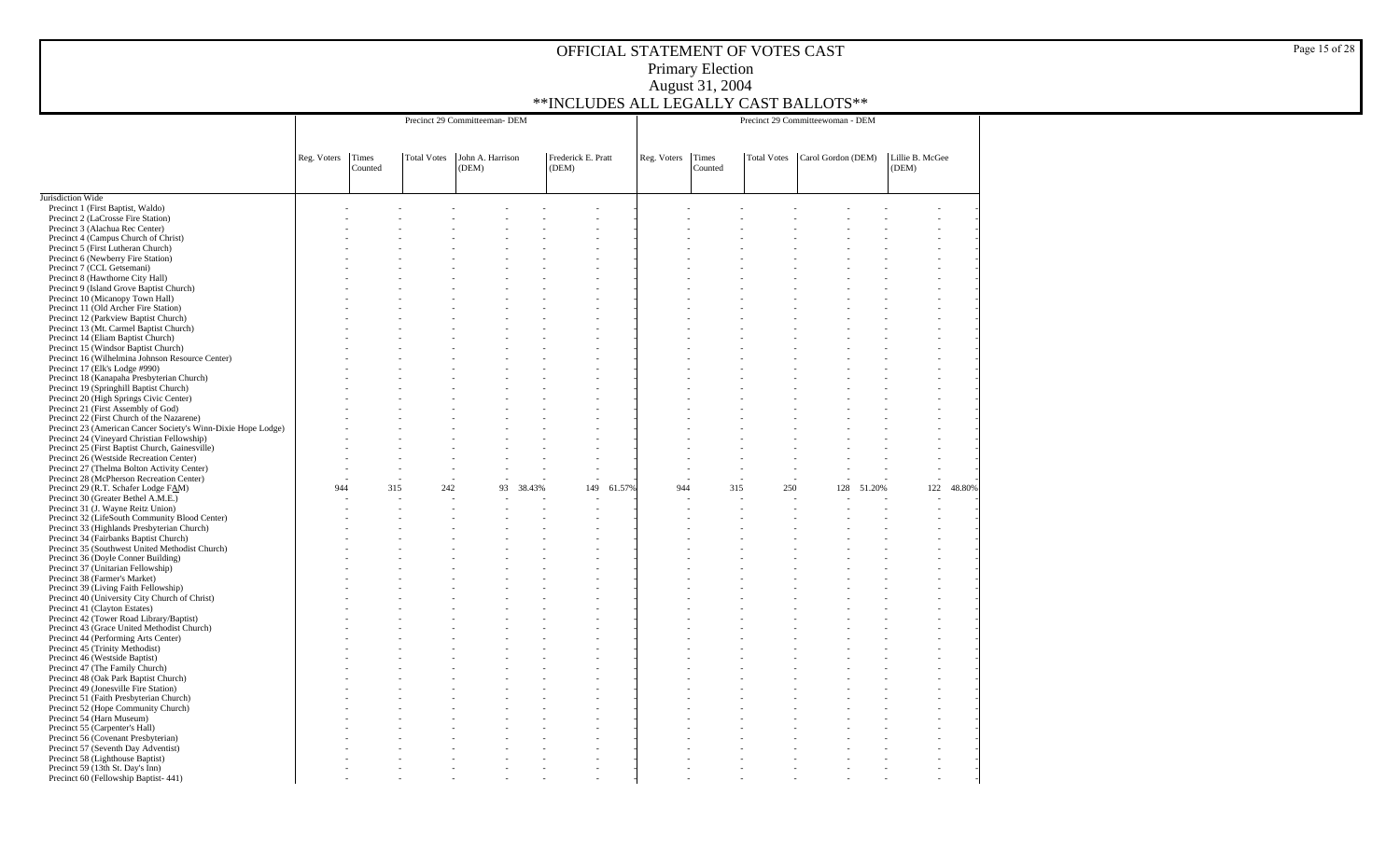|                                               |             |                  |             | Precinct 29 Committeeman- DEM |          |                             |           |                          |                  |                          | Precinct 29 Committeewoman - DEM |           |                          |        |
|-----------------------------------------------|-------------|------------------|-------------|-------------------------------|----------|-----------------------------|-----------|--------------------------|------------------|--------------------------|----------------------------------|-----------|--------------------------|--------|
|                                               | Reg. Voters | Times<br>Counted | Total Votes | John A. Harrison<br>(DEM)     |          | Frederick E. Pratt<br>(DEM) |           | Reg. Voters              | Times<br>Counted | Total Votes              | Carol Gordon (DEM)               |           | Lillie B. McGee<br>(DEM) |        |
| Precinct 61 (The Atrium)                      |             | $\sim$           |             |                               |          | $\sim$                      |           | $\overline{\phantom{a}}$ |                  |                          |                                  |           |                          |        |
| Precinct 62 (The Pentecostals of Gainesville) |             |                  |             |                               |          |                             |           | $\overline{\phantom{a}}$ |                  |                          |                                  |           |                          |        |
| Precinct 63 (Plantation Oaks Clubhouse)       |             |                  |             |                               |          |                             |           |                          |                  |                          |                                  |           |                          |        |
| Precinct 64 (Westminster Presbyterian)        |             |                  |             |                               |          | $\sim$                      |           | $\overline{\phantom{a}}$ |                  |                          |                                  |           |                          |        |
| Precinct 65 (Newberry Methodist)              |             |                  |             |                               |          | $\overline{\phantom{a}}$    |           |                          |                  |                          |                                  |           |                          |        |
| Precinct 66 (Best Western Gateway Grand)      |             |                  |             | $\sim$<br>۰                   |          | ٠                           |           | $\overline{\phantom{a}}$ |                  | ۰.                       | ۰                                |           |                          |        |
| Precinct 67 (Oak Dale Baptist)                |             |                  |             |                               |          | $\sim$                      |           | $\overline{\phantom{a}}$ |                  |                          |                                  |           |                          |        |
| Precinct 68 (Shriner's Club)                  |             |                  |             |                               |          | $\overline{\phantom{a}}$    |           |                          |                  |                          |                                  |           |                          |        |
| Precinct 69 (Haile Meeting Center)            |             |                  |             |                               |          | $\overline{\phantom{a}}$    |           |                          |                  |                          |                                  |           |                          |        |
| Precinct 70 (North Pleasant Grove Baptist)    |             |                  |             |                               |          | ٠                           |           |                          |                  |                          | ٠                                |           |                          |        |
| Precinct 71 (Archer Methodist Church)         |             |                  |             |                               |          |                             |           |                          |                  | $\overline{\phantom{a}}$ |                                  |           | $\overline{\phantom{a}}$ |        |
| Absentee Ballots                              |             | 38               | 32          | 16                            | 50.00%   | 16                          | 50.00%    | $\Omega$                 | 38               | 31                       | 17                               | 54.84%    | 14                       | 45.16% |
| <b>Counter Votes</b>                          |             | 13<br>$\Omega$   | 12          |                               | 41.67%   |                             | 58.33%    | $\Omega$                 | 13               | 12                       | 6                                | 50.00%    |                          | 50.00% |
| Provisional and Unscanned                     | $\Omega$    |                  | 3<br>$\sim$ |                               | 2 66.67% |                             | 33.33%    | $\Omega$                 |                  | $\mathcal{R}$            |                                  | 33.33%    |                          | 66.67% |
| Total                                         |             |                  |             |                               |          |                             |           |                          |                  |                          |                                  |           |                          |        |
| Precinct                                      | 944         | 315              | 242         | 93                            | 38.43%   | 149                         | 61.57%    | 944                      | 315              | 250                      | 128                              | 51.20%    | 122                      | 48.80% |
| In Office                                     | 2832        | 54               | 47          | 23                            | 48.94%   |                             | 24 51.06% | 2832                     | 54               | 46                       |                                  | 24 52.17% | 22                       | 47.83% |
| Total                                         | 944         | 369              | 289         | 116                           | 40.14%   | 173                         | 59.86%    | 944                      | 369              | 296                      | 152                              | 51.35%    | 144                      | 48.65% |

Page 16 of 28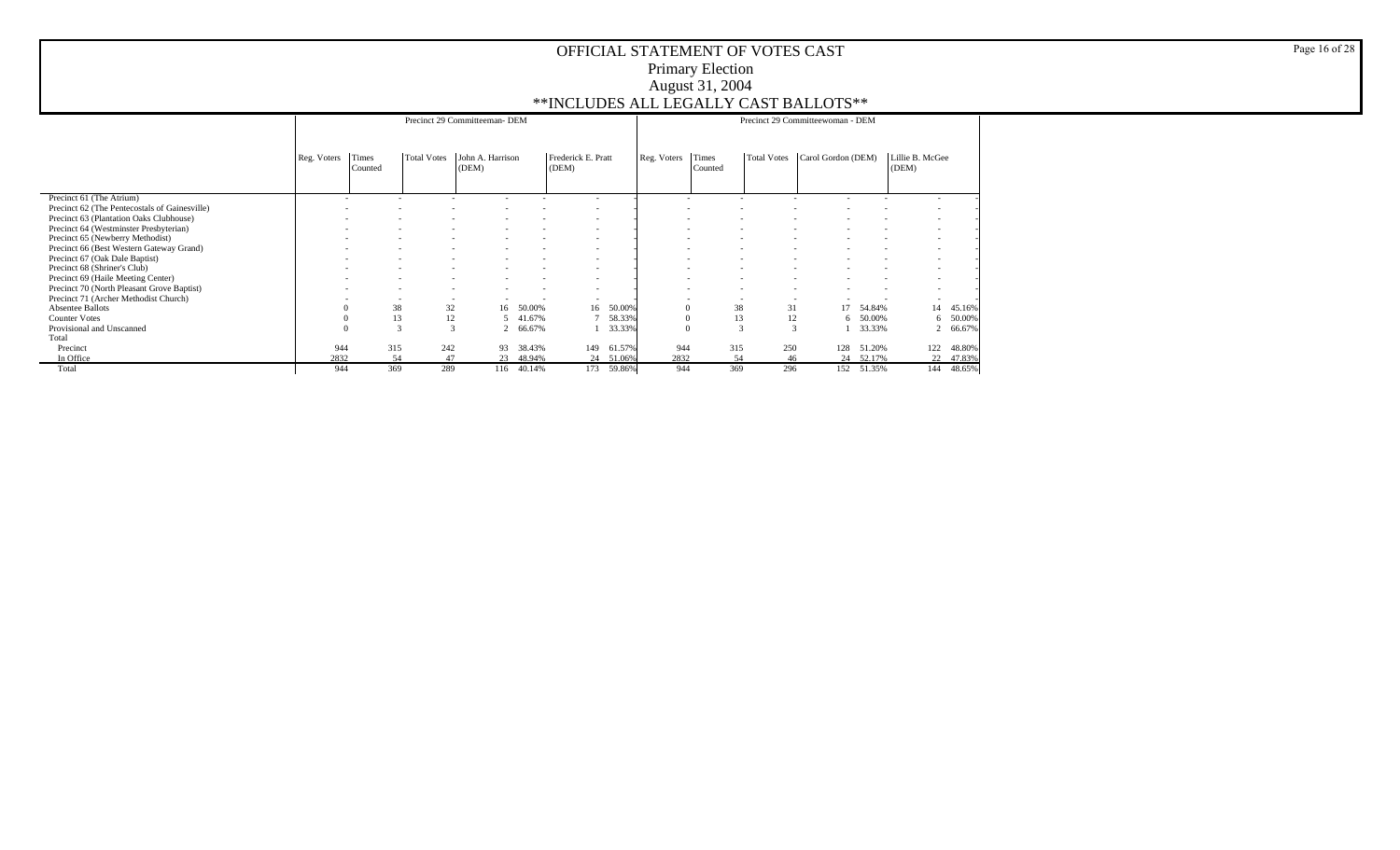|                                                                                                |             |                  |                    | Precinct 38 - DEM          |        |                           |                   |             |                  |                    | Precinct 40 - DEM             |                     |        |
|------------------------------------------------------------------------------------------------|-------------|------------------|--------------------|----------------------------|--------|---------------------------|-------------------|-------------|------------------|--------------------|-------------------------------|---------------------|--------|
|                                                                                                | Reg. Voters | Times<br>Counted | <b>Total Votes</b> | Jonathan P. Coron<br>(DEM) |        | <b>Bob Phillips (DEM)</b> | Joseph Rock (DEM) | Reg. Voters | Times<br>Counted | <b>Total Votes</b> | Victoria Condor-Will<br>(DEM) | Zelda J. Hawk (DEM) |        |
|                                                                                                |             |                  |                    |                            |        |                           |                   |             |                  |                    |                               |                     |        |
| Jurisdiction Wide                                                                              |             |                  |                    |                            |        |                           |                   |             |                  |                    |                               |                     |        |
| Precinct 1 (First Baptist, Waldo)<br>Precinct 2 (LaCrosse Fire Station)                        |             |                  |                    |                            |        |                           |                   |             |                  |                    |                               |                     |        |
| Precinct 3 (Alachua Rec Center)                                                                |             |                  |                    |                            |        |                           |                   |             |                  |                    |                               |                     |        |
| Precinct 4 (Campus Church of Christ)                                                           |             |                  |                    |                            |        |                           |                   |             |                  |                    |                               |                     |        |
| Precinct 5 (First Lutheran Church)                                                             |             |                  |                    |                            |        |                           |                   |             |                  |                    |                               |                     |        |
| Precinct 6 (Newberry Fire Station)                                                             |             |                  |                    |                            |        |                           |                   |             |                  |                    |                               |                     |        |
| Precinct 7 (CCL Getsemani)                                                                     |             |                  |                    |                            |        |                           |                   |             |                  |                    |                               |                     |        |
| Precinct 8 (Hawthorne City Hall)<br>Precinct 9 (Island Grove Baptist Church)                   |             |                  |                    |                            |        |                           |                   |             |                  |                    |                               |                     |        |
| Precinct 10 (Micanopy Town Hall)                                                               |             |                  |                    |                            |        |                           |                   |             |                  |                    |                               |                     |        |
| Precinct 11 (Old Archer Fire Station)                                                          |             |                  |                    |                            |        |                           |                   |             |                  |                    |                               |                     |        |
| Precinct 12 (Parkview Baptist Church)                                                          |             |                  |                    |                            |        |                           |                   |             |                  |                    |                               |                     |        |
| Precinct 13 (Mt. Carmel Baptist Church)                                                        |             |                  |                    |                            |        |                           |                   |             |                  |                    |                               |                     |        |
| Precinct 14 (Eliam Baptist Church)                                                             |             |                  |                    |                            |        |                           |                   |             |                  |                    |                               |                     |        |
| Precinct 15 (Windsor Baptist Church)                                                           |             |                  |                    |                            |        |                           |                   |             |                  |                    |                               |                     |        |
| Precinct 16 (Wilhelmina Johnson Resource Center)                                               |             |                  |                    |                            |        |                           |                   |             |                  |                    |                               |                     |        |
| Precinct 17 (Elk's Lodge #990)<br>Precinct 18 (Kanapaha Presbyterian Church)                   |             |                  |                    |                            |        |                           |                   |             |                  |                    |                               |                     |        |
| Precinct 19 (Springhill Baptist Church)                                                        |             |                  |                    |                            |        |                           |                   |             |                  |                    |                               |                     |        |
| Precinct 20 (High Springs Civic Center)                                                        |             |                  |                    |                            |        |                           |                   |             |                  |                    |                               |                     |        |
| Precinct 21 (First Assembly of God)                                                            |             |                  |                    |                            |        |                           |                   |             |                  |                    |                               |                     |        |
| Precinct 22 (First Church of the Nazarene)                                                     |             |                  |                    |                            |        |                           |                   |             |                  |                    |                               |                     |        |
| Precinct 23 (American Cancer Society's Winn-Dixie Hope Lodge)                                  |             |                  |                    |                            |        |                           |                   |             |                  |                    |                               |                     |        |
| Precinct 24 (Vineyard Christian Fellowship)<br>Precinct 25 (First Baptist Church, Gainesville) |             |                  |                    |                            |        |                           |                   |             |                  |                    |                               |                     |        |
| Precinct 26 (Westside Recreation Center)                                                       |             |                  |                    |                            |        |                           |                   |             |                  |                    |                               |                     |        |
| Precinct 27 (Thelma Bolton Activity Center)                                                    |             |                  |                    |                            |        |                           |                   |             |                  |                    |                               |                     |        |
| Precinct 28 (McPherson Recreation Center)                                                      |             |                  |                    |                            |        |                           |                   |             |                  |                    |                               |                     |        |
| Precinct 29 (R.T. Schafer Lodge FAM)                                                           |             |                  |                    |                            |        |                           |                   |             |                  |                    |                               |                     |        |
| Precinct 30 (Greater Bethel A.M.E.)                                                            |             |                  |                    |                            |        |                           |                   |             |                  |                    |                               |                     |        |
| Precinct 31 (J. Wayne Reitz Union)                                                             |             |                  |                    |                            |        |                           |                   |             |                  |                    |                               |                     |        |
| Precinct 32 (LifeSouth Community Blood Center)                                                 |             |                  |                    |                            |        |                           |                   |             |                  |                    |                               |                     |        |
| Precinct 33 (Highlands Presbyterian Church)<br>Precinct 34 (Fairbanks Baptist Church)          |             |                  |                    |                            |        |                           |                   |             |                  |                    |                               |                     |        |
| Precinct 35 (Southwest United Methodist Church)                                                |             |                  |                    |                            |        |                           |                   |             |                  |                    |                               |                     |        |
| Precinct 36 (Doyle Conner Building)                                                            |             |                  |                    |                            |        |                           |                   |             |                  |                    |                               |                     |        |
| Precinct 37 (Unitarian Fellowship)                                                             |             |                  |                    | ÷                          |        |                           |                   |             |                  |                    |                               |                     |        |
| Precinct 38 (Farmer's Market)                                                                  | 890         |                  | 302<br>325         | 75                         | 24.83% | 145<br>48.01%             | 82<br>27.15%      |             |                  |                    |                               |                     |        |
| Precinct 39 (Living Faith Fellowship)                                                          |             |                  |                    |                            |        |                           |                   |             |                  |                    |                               |                     |        |
| Precinct 40 (University City Church of Christ)<br>Precinct 41 (Clayton Estates)                |             |                  |                    |                            |        |                           |                   | 692         | 322              | 220                | 48.18%<br>106                 | 114                 | 51.82% |
| Precinct 42 (Tower Road Library/Baptist)                                                       |             |                  |                    |                            |        |                           |                   |             |                  |                    |                               |                     |        |
| Precinct 43 (Grace United Methodist Church)                                                    |             |                  |                    |                            |        |                           |                   |             |                  |                    |                               |                     |        |
| Precinct 44 (Performing Arts Center)                                                           |             |                  |                    |                            |        |                           |                   |             |                  |                    |                               |                     |        |
| Precinct 45 (Trinity Methodist)                                                                |             |                  |                    |                            |        |                           |                   |             |                  |                    |                               |                     |        |
| Precinct 46 (Westside Baptist)                                                                 |             |                  |                    |                            |        |                           |                   |             |                  |                    |                               |                     |        |
| Precinct 47 (The Family Church)<br>Precinct 48 (Oak Park Baptist Church)                       |             |                  |                    |                            |        |                           |                   |             |                  |                    |                               |                     |        |
| Precinct 49 (Jonesville Fire Station)                                                          |             |                  |                    |                            |        |                           |                   |             |                  |                    |                               |                     |        |
| Precinct 51 (Faith Presbyterian Church)                                                        |             |                  |                    |                            |        |                           |                   |             |                  |                    |                               |                     |        |
| Precinct 52 (Hope Community Church)                                                            |             |                  |                    |                            |        |                           |                   |             |                  |                    |                               |                     |        |
| Precinct 54 (Harn Museum)                                                                      |             |                  |                    |                            |        |                           |                   |             |                  |                    |                               |                     |        |
| Precinct 55 (Carpenter's Hall)                                                                 |             |                  |                    |                            |        |                           |                   |             |                  |                    |                               |                     |        |
| Precinct 56 (Covenant Presbyterian)                                                            |             |                  |                    |                            |        |                           |                   |             |                  |                    |                               |                     |        |
| Precinct 57 (Seventh Day Adventist)<br>Precinct 58 (Lighthouse Baptist)                        |             |                  |                    |                            |        |                           |                   |             |                  |                    |                               |                     |        |
| Precinct 59 (13th St. Day's Inn)                                                               |             |                  |                    |                            |        |                           |                   |             |                  |                    |                               |                     |        |
| Precinct 60 (Fellowship Baptist-441)                                                           |             |                  |                    |                            |        |                           |                   |             |                  |                    |                               |                     |        |

Page 17 of 28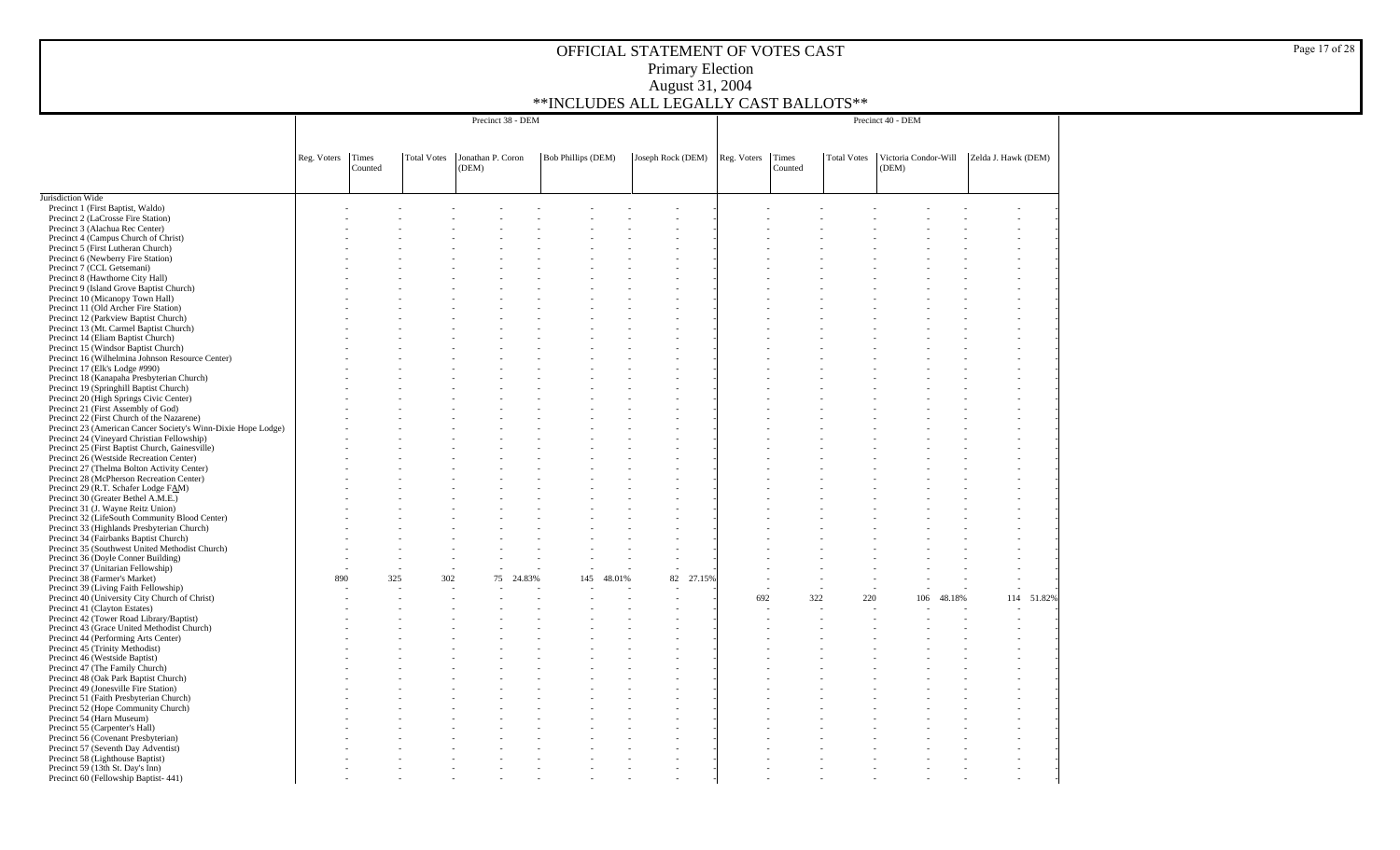|                                               |             |                          |                          |                            | Precinct 38 - DEM |                           |        |                   |           |                          |                  |                    | Precinct 40 - DEM             |            |                     |        |
|-----------------------------------------------|-------------|--------------------------|--------------------------|----------------------------|-------------------|---------------------------|--------|-------------------|-----------|--------------------------|------------------|--------------------|-------------------------------|------------|---------------------|--------|
|                                               | Reg. Voters | Times<br>Counted         | <b>Total Votes</b>       | Jonathan P. Coron<br>(DEM) |                   | <b>Bob Phillips (DEM)</b> |        | Joseph Rock (DEM) |           | Reg. Voters              | Times<br>Counted | <b>Total Votes</b> | Victoria Condor-Will<br>(DEM) |            | Zelda J. Hawk (DEM) |        |
| Precinct 61 (The Atrium)                      |             | $\overline{\phantom{a}}$ | ٠                        |                            |                   |                           |        |                   |           | $\overline{\phantom{a}}$ |                  |                    |                               |            |                     |        |
| Precinct 62 (The Pentecostals of Gainesville) |             |                          |                          |                            |                   |                           |        |                   |           | $\overline{\phantom{a}}$ |                  |                    |                               |            |                     |        |
| Precinct 63 (Plantation Oaks Clubhouse)       |             |                          |                          |                            |                   |                           |        |                   |           | $\overline{\phantom{a}}$ |                  |                    |                               |            |                     |        |
| Precinct 64 (Westminster Presbyterian)        |             |                          | $\overline{\phantom{a}}$ |                            |                   |                           |        |                   |           | $\sim$                   |                  | $\sim$             |                               |            |                     |        |
| Precinct 65 (Newberry Methodist)              |             |                          |                          |                            |                   |                           |        |                   |           |                          |                  |                    |                               |            |                     |        |
| Precinct 66 (Best Western Gateway Grand)      |             |                          |                          |                            |                   |                           |        |                   |           | $\overline{\phantom{a}}$ |                  |                    |                               |            |                     |        |
| Precinct 67 (Oak Dale Baptist)                |             |                          |                          |                            |                   |                           |        |                   |           | $\overline{\phantom{a}}$ |                  |                    |                               |            |                     |        |
| Precinct 68 (Shriner's Club)                  |             |                          |                          |                            |                   |                           |        |                   |           |                          |                  |                    |                               |            |                     |        |
| Precinct 69 (Haile Meeting Center)            |             |                          | $\overline{\phantom{a}}$ |                            |                   |                           |        |                   |           | $\overline{\phantom{a}}$ |                  | ۰                  |                               |            |                     |        |
| Precinct 70 (North Pleasant Grove Baptist)    |             |                          |                          |                            |                   |                           |        |                   |           |                          |                  |                    |                               |            |                     |        |
| Precinct 71 (Archer Methodist Church)         |             |                          | $\overline{\phantom{a}}$ |                            |                   |                           |        |                   |           |                          |                  |                    |                               |            | $\sim$              |        |
| Absentee Ballots                              |             | 34                       | 29                       |                            | 17.24%            | 15                        | 51.72% |                   | 9 31.03%  |                          | 51               | 33                 | 8                             | 24.24%     | 25                  | 75.76% |
| <b>Counter Votes</b>                          |             | 16                       | 16                       |                            | 25.00%            | 6.                        | 37.50% |                   | 6 37.50%  |                          | 18               | 17                 | 3                             | 17.65%     | 14                  | 82.35% |
| Provisional and Unscanned<br>Total            |             |                          | $\mathbf{0}$<br>$\Omega$ |                            | . .               | $\Omega$                  | . .    | $\Omega$          |           |                          |                  |                    |                               |            | $\Omega$            |        |
| Precinct                                      | 890         | 325                      | 302                      | 75                         | 24.83%            | 145                       | 48.01% | 82                | 27.15%    | 692                      | 322              | 220                | 106                           | 48.18%     | 114                 | 51.82% |
| In Office                                     | 2670        | 50                       | 45                       |                            | 20.00%            | 21                        | 46.67% |                   | 15 33.33% | 2076                     | 69               | 50                 | 11                            | 22.00%     | 39                  | 78.00% |
| Total                                         | 890         | 375                      | 347                      | 84                         | 24.21%            | 166                       | 47.84% |                   | 97 27.95% | 692                      | 391              | 270                |                               | 117 43.33% | 153                 | 56.67% |
|                                               |             |                          |                          |                            |                   |                           |        |                   |           |                          |                  |                    |                               |            |                     |        |

Page 18 of 28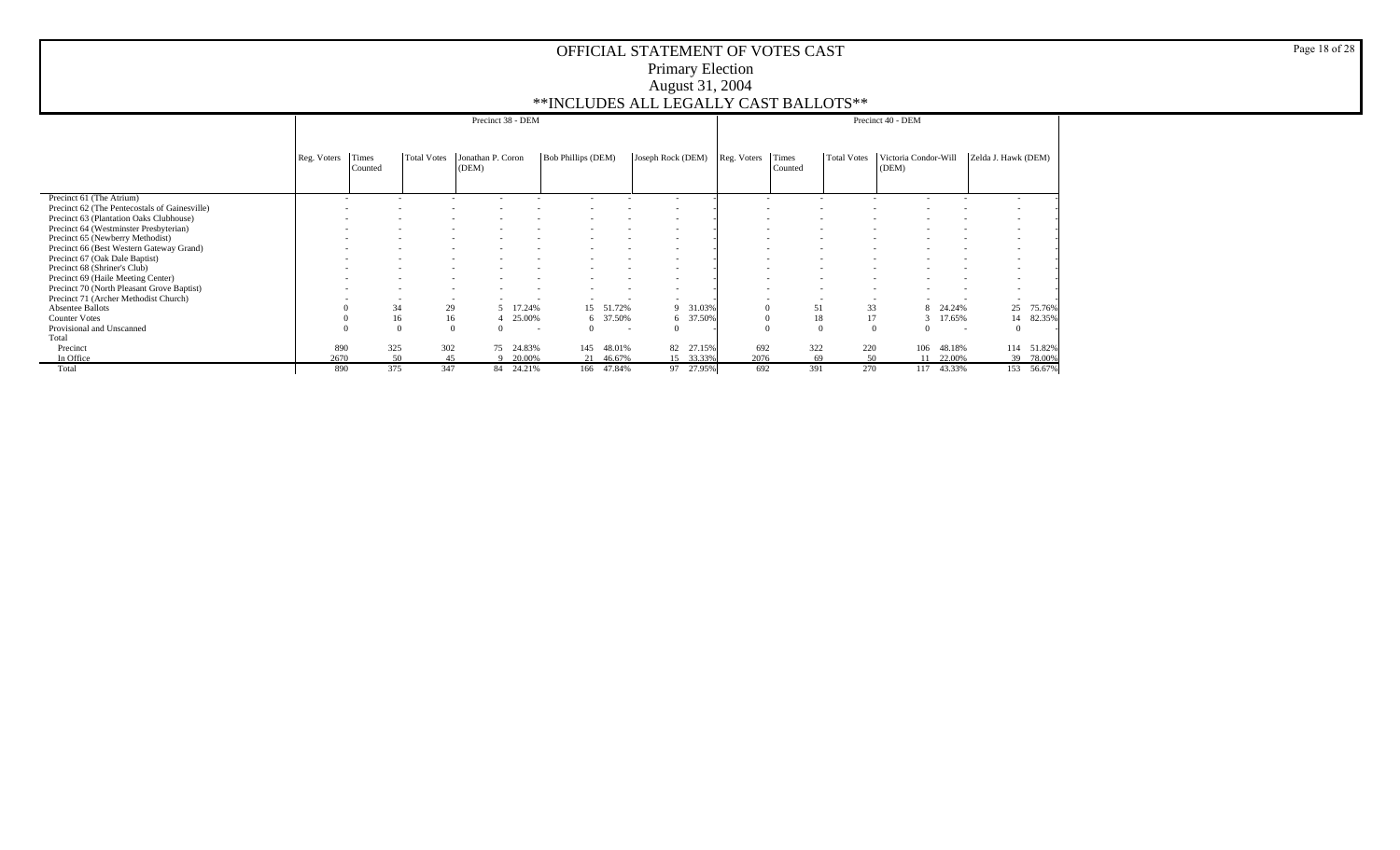|                                                                                                              |             |                  |             | Precinct 43 - DEM        |        |                         |        |                         |        |             |                  |                    | Precinct 58 - DEM           |                     |
|--------------------------------------------------------------------------------------------------------------|-------------|------------------|-------------|--------------------------|--------|-------------------------|--------|-------------------------|--------|-------------|------------------|--------------------|-----------------------------|---------------------|
|                                                                                                              | Reg. Voters | Times<br>Counted | Total Votes | Laura L. Bresko<br>(DEM) |        | Gladys M. Lane<br>(DEM) |        | Gwynne G. Sams<br>(DEM) |        | Reg. Voters | Times<br>Counted | <b>Total Votes</b> | T. Stewart Neilson<br>(DEM) | Jack M. Walls (DEM) |
|                                                                                                              |             |                  |             |                          |        |                         |        |                         |        |             |                  |                    |                             |                     |
| Jurisdiction Wide                                                                                            |             |                  |             |                          |        |                         |        |                         |        |             |                  |                    |                             |                     |
| Precinct 1 (First Baptist, Waldo)<br>Precinct 2 (LaCrosse Fire Station)                                      |             |                  |             |                          |        |                         |        |                         |        |             |                  |                    |                             |                     |
| Precinct 3 (Alachua Rec Center)                                                                              |             |                  |             |                          |        |                         |        |                         |        |             |                  |                    |                             |                     |
| Precinct 4 (Campus Church of Christ)                                                                         |             |                  |             |                          |        |                         |        |                         |        |             |                  |                    |                             |                     |
| Precinct 5 (First Lutheran Church)                                                                           |             |                  |             |                          |        |                         |        |                         |        |             |                  |                    |                             |                     |
| Precinct 6 (Newberry Fire Station)<br>Precinct 7 (CCL Getsemani)                                             |             |                  |             |                          |        |                         |        |                         |        |             |                  |                    |                             |                     |
| Precinct 8 (Hawthorne City Hall)                                                                             |             |                  |             |                          |        |                         |        |                         |        |             |                  |                    |                             |                     |
| Precinct 9 (Island Grove Baptist Church)                                                                     |             |                  |             |                          |        |                         |        |                         |        |             |                  |                    |                             |                     |
| Precinct 10 (Micanopy Town Hall)                                                                             |             |                  |             |                          |        |                         |        |                         |        |             |                  |                    |                             |                     |
| Precinct 11 (Old Archer Fire Station)<br>Precinct 12 (Parkview Baptist Church)                               |             |                  |             |                          |        |                         |        |                         |        |             |                  |                    |                             |                     |
| Precinct 13 (Mt. Carmel Baptist Church)                                                                      |             |                  |             |                          |        |                         |        |                         |        |             |                  |                    |                             |                     |
| Precinct 14 (Eliam Baptist Church)                                                                           |             |                  |             |                          |        |                         |        |                         |        |             |                  |                    |                             |                     |
| Precinct 15 (Windsor Baptist Church)                                                                         |             |                  |             |                          |        |                         |        |                         |        |             |                  |                    |                             |                     |
| Precinct 16 (Wilhelmina Johnson Resource Center)                                                             |             |                  |             |                          |        |                         |        |                         |        |             |                  |                    |                             |                     |
| Precinct 17 (Elk's Lodge #990)<br>Precinct 18 (Kanapaha Presbyterian Church)                                 |             |                  |             |                          |        |                         |        |                         |        |             |                  |                    |                             |                     |
| Precinct 19 (Springhill Baptist Church)                                                                      |             |                  |             |                          |        |                         |        |                         |        |             |                  |                    |                             |                     |
| Precinct 20 (High Springs Civic Center)                                                                      |             |                  |             |                          |        |                         |        |                         |        |             |                  |                    |                             |                     |
| Precinct 21 (First Assembly of God)                                                                          |             |                  |             |                          |        |                         |        |                         |        |             |                  |                    |                             |                     |
| Precinct 22 (First Church of the Nazarene)                                                                   |             |                  |             |                          |        |                         |        |                         |        |             |                  |                    |                             |                     |
| Precinct 23 (American Cancer Society's Winn-Dixie Hope Lodge)<br>Precinct 24 (Vineyard Christian Fellowship) |             |                  |             |                          |        |                         |        |                         |        |             |                  |                    |                             |                     |
| Precinct 25 (First Baptist Church, Gainesville)                                                              |             |                  |             |                          |        |                         |        |                         |        |             |                  |                    |                             |                     |
| Precinct 26 (Westside Recreation Center)                                                                     |             |                  |             |                          |        |                         |        |                         |        |             |                  |                    |                             |                     |
| Precinct 27 (Thelma Bolton Activity Center)                                                                  |             |                  |             |                          |        |                         |        |                         |        |             |                  |                    |                             |                     |
| Precinct 28 (McPherson Recreation Center)                                                                    |             |                  |             |                          |        |                         |        |                         |        |             |                  |                    |                             |                     |
| Precinct 29 (R.T. Schafer Lodge FAM)<br>Precinct 30 (Greater Bethel A.M.E.)                                  |             |                  |             |                          |        |                         |        |                         |        |             |                  |                    |                             |                     |
| Precinct 31 (J. Wayne Reitz Union)                                                                           |             |                  |             |                          |        |                         |        |                         |        |             |                  |                    |                             |                     |
| Precinct 32 (LifeSouth Community Blood Center)                                                               |             |                  |             |                          |        |                         |        |                         |        |             |                  |                    |                             |                     |
| Precinct 33 (Highlands Presbyterian Church)                                                                  |             |                  |             |                          |        |                         |        |                         |        |             |                  |                    |                             |                     |
| Precinct 34 (Fairbanks Baptist Church)<br>Precinct 35 (Southwest United Methodist Church)                    |             |                  |             |                          |        |                         |        |                         |        |             |                  |                    |                             |                     |
| Precinct 36 (Doyle Conner Building)                                                                          |             |                  |             |                          |        |                         |        |                         |        |             |                  |                    |                             |                     |
| Precinct 37 (Unitarian Fellowship)                                                                           |             |                  |             |                          |        |                         |        |                         |        |             |                  |                    |                             |                     |
| Precinct 38 (Farmer's Market)                                                                                |             |                  |             |                          |        |                         |        |                         |        |             |                  |                    |                             |                     |
| Precinct 39 (Living Faith Fellowship)                                                                        |             |                  |             |                          |        |                         |        |                         |        |             |                  |                    |                             |                     |
| Precinct 40 (University City Church of Christ)<br>Precinct 41 (Clayton Estates)                              |             |                  |             |                          |        |                         |        |                         |        |             |                  |                    |                             |                     |
| Precinct 42 (Tower Road Library/Baptist)                                                                     |             |                  |             |                          |        |                         |        |                         |        |             |                  |                    |                             |                     |
| Precinct 43 (Grace United Methodist Church)                                                                  | 1223        | 449              | 390         | 157                      | 40.26% | 137                     | 35.13% | 96                      | 24.629 |             |                  |                    |                             |                     |
| Precinct 44 (Performing Arts Center)                                                                         |             |                  |             |                          |        |                         |        |                         |        |             |                  |                    |                             |                     |
| Precinct 45 (Trinity Methodist)                                                                              |             |                  |             |                          |        |                         |        |                         |        |             |                  |                    |                             |                     |
| Precinct 46 (Westside Baptist)<br>Precinct 47 (The Family Church)                                            |             |                  |             |                          |        |                         |        |                         |        |             |                  |                    |                             |                     |
| Precinct 48 (Oak Park Baptist Church)                                                                        |             |                  |             |                          |        |                         |        |                         |        |             |                  |                    |                             |                     |
| Precinct 49 (Jonesville Fire Station)                                                                        |             |                  |             |                          |        |                         |        |                         |        |             |                  |                    |                             |                     |
| Precinct 51 (Faith Presbyterian Church)                                                                      |             |                  |             |                          |        |                         |        |                         |        |             |                  |                    |                             |                     |
| Precinct 52 (Hope Community Church)                                                                          |             |                  |             |                          |        |                         |        |                         |        |             |                  |                    |                             |                     |
| Precinct 54 (Harn Museum)<br>Precinct 55 (Carpenter's Hall)                                                  |             |                  |             |                          |        |                         |        |                         |        |             |                  |                    |                             |                     |
| Precinct 56 (Covenant Presbyterian)                                                                          |             |                  |             |                          |        |                         |        |                         |        |             |                  |                    |                             |                     |
| Precinct 57 (Seventh Day Adventist)                                                                          |             |                  |             |                          |        |                         |        |                         |        |             |                  |                    |                             |                     |
| Precinct 58 (Lighthouse Baptist)                                                                             |             |                  |             |                          |        |                         |        |                         |        | 468         | 156              | 106                | 59<br>55.66%                | 47<br>44.34%        |
| Precinct 59 (13th St. Day's Inn)<br>Precinct 60 (Fellowship Baptist-441)                                     |             |                  |             |                          |        |                         |        |                         |        |             |                  | ÷.                 |                             |                     |
|                                                                                                              |             |                  |             |                          |        |                         |        |                         |        |             |                  |                    |                             |                     |

Page 19 of 28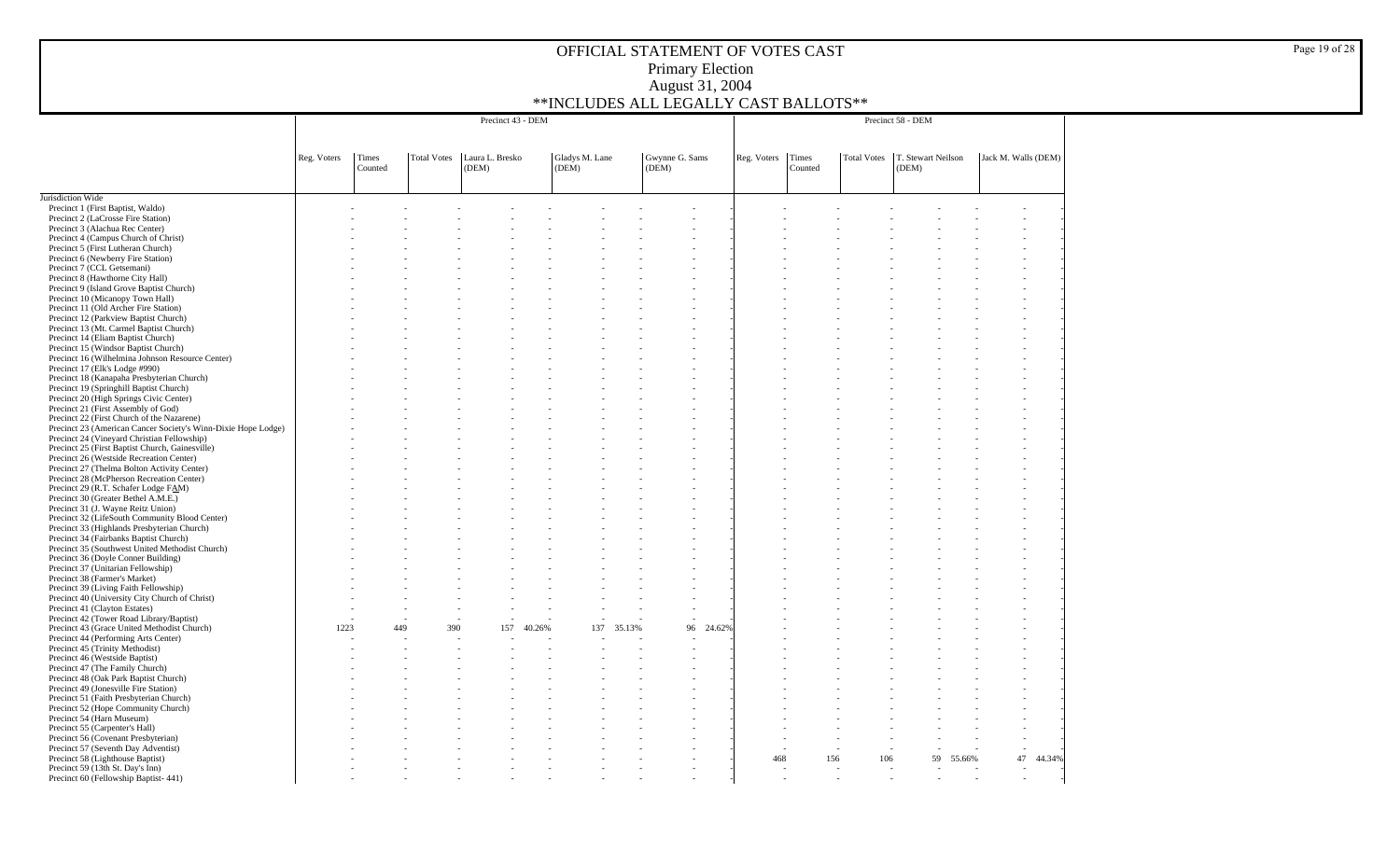|                                               |             |                          |                          | Precinct 43 - DEM        |           |                         |           |                         |        |                          |                  |                    | Precinct 58 - DEM           |        |                          |        |
|-----------------------------------------------|-------------|--------------------------|--------------------------|--------------------------|-----------|-------------------------|-----------|-------------------------|--------|--------------------------|------------------|--------------------|-----------------------------|--------|--------------------------|--------|
|                                               | Reg. Voters | Times<br>Counted         | Total Votes              | Laura L. Bresko<br>(DEM) |           | Gladys M. Lane<br>(DEM) |           | Gwynne G. Sams<br>(DEM) |        | Reg. Voters              | Times<br>Counted | <b>Total Votes</b> | T. Stewart Neilson<br>(DEM) |        | Jack M. Walls (DEM)      |        |
| Precinct 61 (The Atrium)                      |             | $\overline{\phantom{a}}$ |                          |                          |           |                         |           |                         |        |                          |                  |                    |                             |        |                          |        |
| Precinct 62 (The Pentecostals of Gainesville) |             |                          |                          |                          |           |                         |           |                         |        |                          |                  |                    |                             |        |                          |        |
| Precinct 63 (Plantation Oaks Clubhouse)       |             |                          |                          |                          |           |                         |           |                         |        |                          |                  |                    |                             |        |                          |        |
| Precinct 64 (Westminster Presbyterian)        |             |                          |                          | $\overline{\phantom{a}}$ |           |                         |           |                         |        | $\overline{\phantom{a}}$ |                  |                    |                             |        |                          |        |
| Precinct 65 (Newberry Methodist)              |             |                          |                          |                          |           |                         |           |                         |        |                          |                  |                    |                             |        |                          |        |
| Precinct 66 (Best Western Gateway Grand)      |             |                          |                          |                          |           |                         |           |                         |        |                          |                  |                    |                             |        |                          |        |
| Precinct 67 (Oak Dale Baptist)                |             |                          |                          |                          |           |                         |           |                         |        |                          |                  |                    |                             |        |                          |        |
| Precinct 68 (Shriner's Club)                  |             |                          |                          |                          |           |                         |           |                         |        |                          |                  |                    |                             |        |                          |        |
| Precinct 69 (Haile Meeting Center)            |             |                          |                          | $\overline{\phantom{a}}$ |           |                         |           |                         |        |                          |                  |                    |                             |        | ٠                        |        |
| Precinct 70 (North Pleasant Grove Baptist)    |             |                          |                          |                          |           |                         |           |                         |        |                          |                  |                    |                             |        |                          |        |
| Precinct 71 (Archer Methodist Church)         |             |                          |                          | $\overline{\phantom{a}}$ |           |                         |           | $\sim$                  |        |                          |                  |                    | $\sim$                      | ٠      | $\overline{\phantom{a}}$ |        |
| Absentee Ballots                              |             | 87                       | 71                       | 29                       | 40.85%    | 23                      | 32.39%    | 19                      | 26.76% | $\Omega$                 | 65               | 48                 | 22                          | 45.83% | 26                       | 54.17% |
| <b>Counter Votes</b>                          |             | 39<br>$\theta$           | 28                       | 8                        | 28.57%    |                         | 13 46.43% |                         | 25.00% | $\Omega$                 | 13               | 11                 | 8                           | 72.73% | $\mathcal{R}$            | 27.27% |
| Provisional and Unscanned                     |             | $\Omega$                 | $\mathbf{0}$<br>$\Omega$ |                          |           |                         | ۰.        | $\Omega$                |        | $\Omega$                 | $\Omega$         |                    | $\Omega$                    | ٠      |                          |        |
| Total                                         |             |                          |                          |                          |           |                         |           |                         |        |                          |                  |                    |                             |        |                          |        |
| Precinct                                      | 1223        | 449                      | 390                      | 157                      | 40.26%    | 137                     | 35.13%    | 96                      | 24.62% | 468                      | 156              | 106                | 59                          | 55.66% | 47                       | 44.34% |
| In Office                                     | 3669        | 126                      | 99                       |                          | 37 37.37% |                         | 36 36.36% | 26                      | 26.26% | 1404                     | 78               | 59                 | 30                          | 50.85% | 29                       | 49.15% |
| Total                                         | 1223        | 575                      | 489                      | 194                      | 39.67%    | 173                     | 35.38%    | 122                     | 24.95% | 468                      | 234              | 165                | 89                          | 53.94% | 76                       | 46.06% |

Page 20 of 28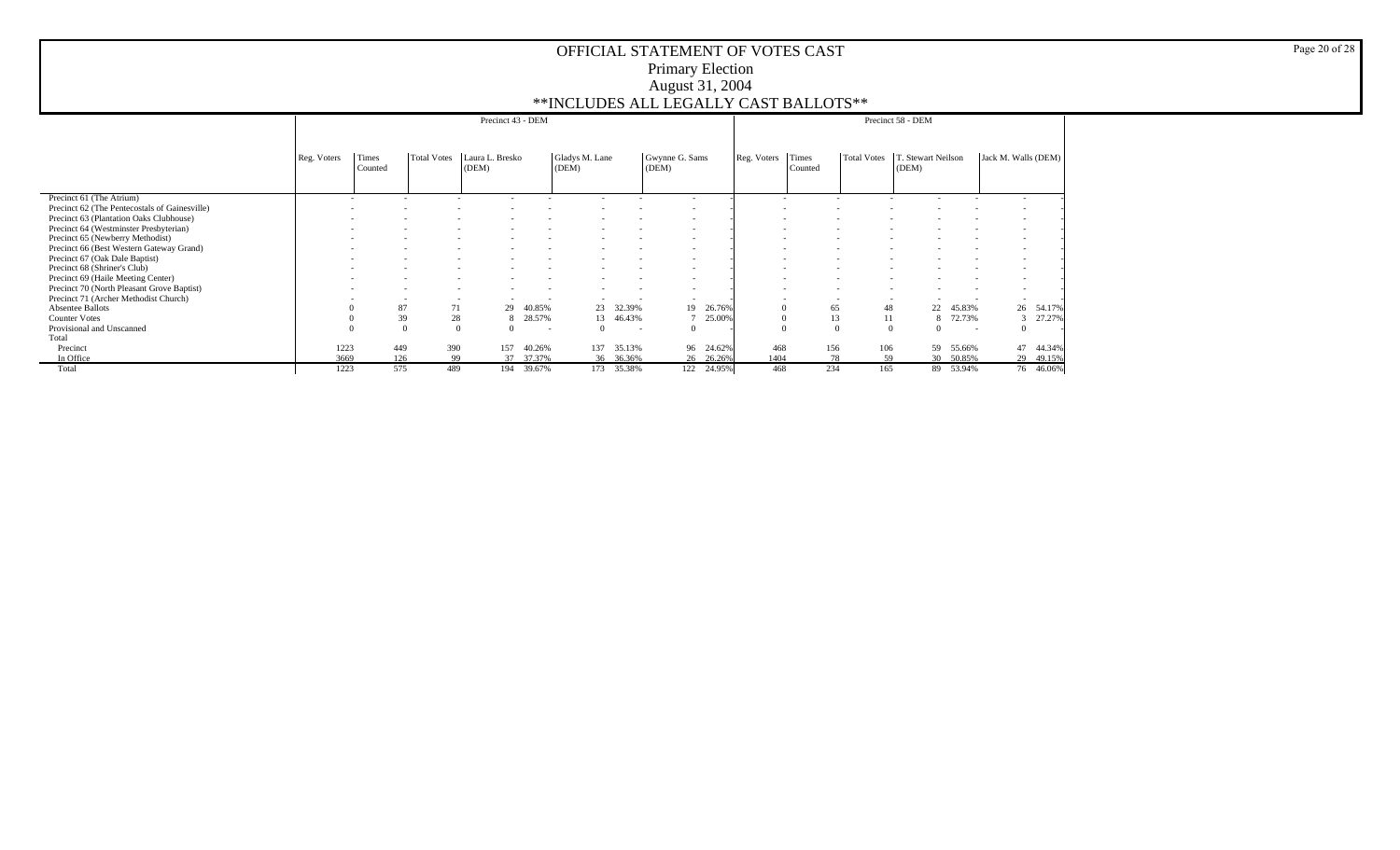|                                                                                         |             |                  |                    | Precinct 70 - DEM |                         |              |                             |            |               | Circuit Judge 8  |           |                  |              |                  |            |                      |
|-----------------------------------------------------------------------------------------|-------------|------------------|--------------------|-------------------|-------------------------|--------------|-----------------------------|------------|---------------|------------------|-----------|------------------|--------------|------------------|------------|----------------------|
|                                                                                         |             |                  |                    |                   |                         |              |                             |            |               |                  |           |                  |              |                  |            |                      |
|                                                                                         | Reg. Voters | Times<br>Counted | <b>Total Votes</b> | Elsie Allen (DEM) | Jane R. Nesbit<br>(DEM) | Reg. Voters  | Times Counted   Total Votes |            | Harvey Baxter |                  | Dan Sikes |                  | Mark Moseley |                  | Craig Hall |                      |
|                                                                                         |             |                  |                    |                   |                         |              |                             |            |               |                  |           |                  |              |                  |            |                      |
| Jurisdiction Wide<br>Precinct 1 (First Baptist, Waldo)                                  |             |                  |                    |                   |                         | 1448         | 386                         | 331        | 116           | 35.05%           | 50        | 15.11%           |              | 101 30.51%       |            | 64 19.349            |
| Precinct 2 (LaCrosse Fire Station)                                                      |             |                  |                    |                   |                         | 1355         | 350                         | 310        | 137           | 44.19%           | 30        | 9.68%            | 93           | 30.00%           | 50         | 16.139               |
| Precinct 3 (Alachua Rec Center)                                                         |             |                  |                    |                   |                         | 3978         | 1009                        | 873        | 324           | 37.11%           | 105       | 12.03%           | 241          | 27.61%           | 203        | 23.259               |
| Precinct 4 (Campus Church of Christ)                                                    |             |                  |                    |                   |                         | 841          | 230                         | 195        | 86            | 44.10%           | -6        | 3.08%            | 37           | 18.97%           | 66         | 33.859               |
| Precinct 5 (First Lutheran Church)                                                      |             |                  |                    |                   |                         | 2197         | 545                         | 464        | 197           | 42.46%           | 28        | 6.03%            | 74           | 15.95%           | 165        | 35.56%               |
| Precinct 6 (Newberry Fire Station)                                                      |             |                  |                    |                   |                         | 1673         | 409                         | 373        | 110           | 29.49%           | 36        | 9.65%            | 118          | 31.64%           | 109        | 29.229               |
| Precinct 7 (CCL Getsemani)<br>Precinct 8 (Hawthorne City Hall)                          |             |                  |                    |                   |                         | 1620<br>1744 | 360<br>472                  | 286<br>389 | 106<br>116    | 37.06%<br>29.82% | 29<br>80  | 10.14%<br>20.57% | 63<br>96     | 22.03%<br>24.68% | 88<br>97   | 30.779<br>24.949     |
| Precinct 9 (Island Grove Baptist Church)                                                |             |                  |                    |                   |                         | 457          | 141                         | 118        | 28            | 23.73%           | 22        | 18.64%           | 34           | 28.81%           | 34         | 28.819               |
| Precinct 10 (Micanopy Town Hall)                                                        |             |                  |                    |                   |                         | 1368         | 462                         | 388        | 138           | 35.57%           | 34        | 8.76%            | 97           | 25.00%           | 119        | 30.679               |
| Precinct 11 (Old Archer Fire Station)                                                   |             |                  |                    |                   |                         | 1152         | 312                         | 283        | 102           | 36.04%           | 20        | 7.07%            | 99           | 34.98%           | 62         | 21.919               |
| Precinct 12 (Parkview Baptist Church)                                                   |             |                  |                    |                   |                         | 2125         | 615                         | 533        | 179           | 33.58%           | 52        | 9.76%            | 175          | 32.83%           | 127        | 23.839               |
| Precinct 13 (Mt. Carmel Baptist Church)                                                 |             |                  |                    |                   |                         | 1841         | 485                         | 445        | 216           | 48.54%           | 16        | 3.60%            | 89           | 20.00%           |            | 124 27.879           |
| Precinct 14 (Eliam Baptist Church)                                                      |             |                  |                    |                   |                         | 806          | 219                         | 190        | 52            | 27.37%           | 38        | 20.00%           | 46           | 24.21%           | 54         | 28.429               |
| Precinct 15 (Windsor Baptist Church)                                                    |             |                  |                    |                   |                         | 786          | 226                         | 194        | 51            | 26.29%           | 19        | 9.79%            | 70           | 36.08%           | 54         | 27.849               |
| Precinct 16 (Wilhelmina Johnson Resource Center)                                        |             |                  |                    |                   |                         | 929          | 178                         | 149        | 47            | 31.54%           | 11        | 7.38%            | 32           | 21.48%           | 59         | 39.609               |
| Precinct 17 (Elk's Lodge #990)<br>Precinct 18 (Kanapaha Presbyterian Church)            |             |                  |                    |                   |                         | 1354<br>1089 | 518<br>248                  | 459<br>198 | 219<br>72     | 47.71%<br>36.36% | 25<br>13  | 5.45%<br>6.57%   | 93<br>69     | 20.26%<br>34.85% | 122<br>44  | 26.58%<br>22.229     |
| Precinct 19 (Springhill Baptist Church)                                                 |             |                  |                    |                   |                         | 1944         | 285                         | 247        | 101           | 40.89%           | 15        | 6.07%            | 45           | 18.22%           | 86         | 34.829               |
| Precinct 20 (High Springs Civic Center)                                                 |             |                  |                    |                   |                         | 1904         | 518                         | 440        | 160           | 36.36%           | 60        | 13.64%           | 146          | 33.18%           | 74         | 16.829               |
| Precinct 21 (First Assembly of God)                                                     |             |                  |                    |                   |                         | 2146         | 469                         | 392        | 132           | 33.67%           | 28        | 7.14%            | 130          | 33.16%           | 102        | 26.029               |
| Precinct 22 (First Church of the Nazarene)                                              |             |                  |                    |                   |                         | 2091         | 627                         | 538        | 187           | 34.76%           | 37        | 6.88%            | 157          | 29.18%           | 157        | 29.189               |
| Precinct 23 (American Cancer Society's Winn-Dixie Hope Lodge)                           |             |                  |                    |                   |                         | 1569         | 142                         | 119        | 33            | 27.73%           | 16        | 13.45%           | 36           | 30.25%           | 34         | 28.579               |
| Precinct 24 (Vineyard Christian Fellowship)                                             |             |                  |                    |                   |                         | 1910         | 670                         | 555        | 207           | 37.30%           | 61        | 10.99%           | 124          | 22.34%           | 163        | 29.379               |
| Precinct 25 (First Baptist Church, Gainesville)                                         |             |                  |                    |                   |                         | 1000         | 129                         | 107        | 34            | 31.78%           | 17        | 15.89%           | 24           | 22.43%           | 32         | 29.919               |
| Precinct 26 (Westside Recreation Center)<br>Precinct 27 (Thelma Bolton Activity Center) |             |                  |                    |                   |                         | 2535<br>2390 | 718<br>769                  | 615<br>637 | 293<br>275    | 47.64%<br>43.17% | 36<br>24  | 5.85%<br>3.77%   | 116<br>92    | 18.86%<br>14.44% | 246        | 170 27.649<br>38.629 |
| Precinct 28 (McPherson Recreation Center)                                               |             |                  |                    |                   |                         | 2311         | 606                         | 554        | 302           | 54.51%           | 21        | 3.79%            | 90           | 16.25%           | 141        | 25.459               |
| Precinct 29 (R.T. Schafer Lodge FAM)                                                    |             |                  |                    |                   |                         | 1352         | 385                         | 320        | 131           | 40.94%           | 15        | 4.69%            | 73           | 22.81%           | 101        | 31.569               |
| Precinct 30 (Greater Bethel A.M.E.)                                                     |             |                  |                    |                   |                         | 2471         | 577                         | 515        | 187           | 36.31%           | 32        | 6.21%            | 121          | 23.50%           | 175        | 33.989               |
| Precinct 31 (J. Wayne Reitz Union)                                                      |             |                  |                    |                   |                         | 2099         | 72                          | 55         | 16            | 29.09%           | -11       | 20.00%           | -9           | 16.36%           | 19         | 34.559               |
| Precinct 32 (LifeSouth Community Blood Center)                                          |             |                  |                    |                   |                         | 2169         | 347                         | 290        | 97            | 33.45%           | 17        | 5.86%            | 96           | 33.10%           | 80         | 27.599               |
| Precinct 33 (Highlands Presbyterian Church)                                             |             |                  |                    |                   |                         | 2425         | 559                         | 496        | 193           | 38.91%           | 23        | 4.64%            | 133          | 26.81%           | 147        | 29.649               |
| Precinct 34 (Fairbanks Baptist Church)                                                  |             |                  |                    |                   |                         | 1006         | 258                         | 230        | 82            | 35.65%           | 19        | 8.26%            | 76           | 33.04%           | 53         | 23.049               |
| Precinct 35 (Southwest United Methodist Church)                                         |             |                  |                    |                   |                         | 1511<br>2984 | 417<br>255                  | 359<br>211 | 131<br>56     | 36.49%<br>26.54% | 24<br>22  | 6.69%<br>10.43%  | 80<br>63     | 22.28%<br>29.86% | 124<br>70  | 34.549<br>33.189     |
| Precinct 36 (Doyle Conner Building)<br>Precinct 37 (Unitarian Fellowship)               |             |                  |                    |                   |                         | 1906         | 582                         | 496        | 171           | 34.48%           | 40        | 8.06%            | 143          | 28.83%           | 142        | 28.639               |
| Precinct 38 (Farmer's Market)                                                           |             |                  |                    |                   |                         | 1799         | 533                         | 462        | 153           | 33.12%           | 46        | 9.96%            | 139          | 30.09%           | 124        | 26.849               |
| Precinct 39 (Living Faith Fellowship)                                                   |             |                  |                    |                   |                         | 3029         | 889                         | 739        | 255           | 34.51%           | 39        | 5.28%            | 213          | 28.82%           | 232        | 31.399               |
| Precinct 40 (University City Church of Christ)                                          |             |                  |                    |                   |                         | 1257         | 513                         | 433        | 189           | 43.65%           | 24        | 5.54%            | 87           | 20.09%           | 133        | 30.729               |
| Precinct 41 (Clayton Estates)                                                           |             |                  |                    |                   |                         | 1825         | 233                         | 205        | 46            | 22.44%           | 17        | 8.29%            | 90           | 43.90%           | 52         | 25.379               |
| Precinct 42 (Tower Road Library/Baptist)                                                |             |                  |                    |                   |                         | 2086         | 585                         | 492        | 148           | 30.08%           | 41        | 8.33%            | 123          | 25.00%           | 180        | 36.59%               |
| Precinct 43 (Grace United Methodist Church)                                             |             |                  |                    |                   |                         | 2651         | 797                         | 692        | 212           | 30.64%           | 52        | 7.51%            | 199          | 28.76%           | 229        | 33.099               |
| Precinct 44 (Performing Arts Center)<br>Precinct 45 (Trinity Methodist)                 |             |                  |                    |                   |                         | 3148<br>2767 | 186<br>860                  | 143<br>713 | 32<br>283     | 22.38%<br>39.69% | 17<br>60  | 11.89%<br>8.42%  | 52<br>186    | 36.36%<br>26.09% | 42<br>184  | 29.379<br>25.819     |
| Precinct 46 (Westside Baptist)                                                          |             |                  |                    |                   |                         | 1799         | 531                         | 458        | 151           | 32.97%           | 34        | 7.42%            | 135          | 29.48%           | 138        | 30.139               |
| Precinct 47 (The Family Church)                                                         |             |                  |                    |                   |                         | 2595         | 813                         | 698        | 193           | 27.65%           | 59        | 8.45%            | 210          | 30.09%           | 236        | 33.819               |
| Precinct 48 (Oak Park Baptist Church)                                                   |             |                  |                    |                   |                         | 2346         | 333                         | 290        | 84            | 28.97%           | 41        | 14.14%           | 93           | 32.07%           | 72         | 24.839               |
| Precinct 49 (Jonesville Fire Station)                                                   |             |                  |                    |                   |                         | 1321         | 389                         | 327        | 143           | 43.73%           | 25        | 7.65%            | 91           | 27.83%           | 68         | 20.809               |
| Precinct 51 (Faith Presbyterian Church)                                                 |             |                  |                    |                   |                         | 1248         | 426                         | 366        | 130           | 35.52%           | 24        | 6.56%            | 109          | 29.78%           | 103        | 28.14%               |
| Precinct 52 (Hope Community Church)                                                     |             |                  |                    |                   |                         | 1246         | 136                         | 128        | 41            | 32.03%           | -8        | 6.25%            | 43           | 33.59%           | 36         | 28.13%               |
| Precinct 54 (Harn Museum)                                                               |             |                  |                    |                   |                         | 3341         | 277                         | 221        | 53            | 23.98%           | 24        | 10.86%           | 62           | 28.05%           | 82         | 37.109               |
| Precinct 55 (Carpenter's Hall)                                                          |             |                  |                    |                   |                         | 1604         | 285                         | 262        | 87            | 33.21%           | 20        | 7.63%            | 80           | 30.53%           | 75         | 28.639               |
| Precinct 56 (Covenant Presbyterian)<br>Precinct 57 (Seventh Day Adventist)              |             |                  |                    |                   |                         | 1808<br>2331 | 405<br>691                  | 335<br>578 | 88<br>191     | 26.27%<br>33.04% | 42<br>72  | 12.54%<br>12.46% | 125<br>165   | 37.31%<br>28.55% | 80<br>150  | 23.889<br>25.95%     |
| Precinct 58 (Lighthouse Baptist)                                                        |             |                  |                    |                   |                         | 935          | 273                         | 227        | 79            | 34.80%           | 36        | 15.86%           | 53           | 23.35%           | 59         | 25.999               |
| Precinct 59 (13th St. Day's Inn)                                                        |             |                  |                    |                   |                         | 1898         | 245                         | 200        | 79            | 39.50%           | 22        | 11.00%           | 49           | 24.50%           | 50         | 25.009               |
| Precinct 60 (Fellowship Baptist-441)                                                    |             |                  |                    |                   |                         | 2645         | 563                         | 487        | 148           | 30.39%           | 64        | 13.14%           |              | 184 37.78%       |            | 91 18.69%            |

Page 21 of 28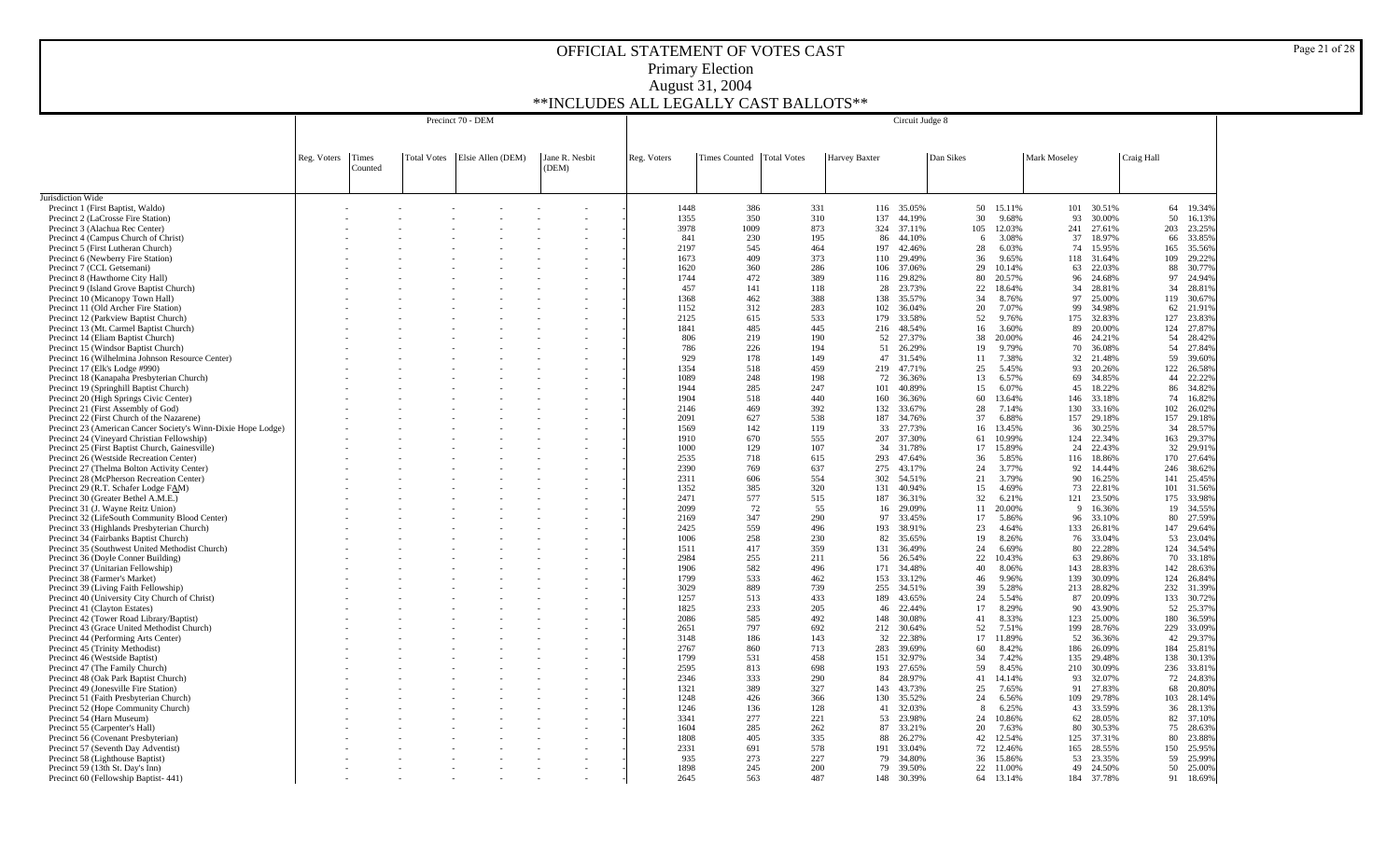|                                               |             |                  |                    | Precinct 70 - DEM        |           |                           |             |                             |       |               | Circuit Judge 8 |           |            |              |                 |            |             |
|-----------------------------------------------|-------------|------------------|--------------------|--------------------------|-----------|---------------------------|-------------|-----------------------------|-------|---------------|-----------------|-----------|------------|--------------|-----------------|------------|-------------|
|                                               | Reg. Voters | Times<br>Counted | <b>Total Votes</b> | Elsie Allen (DEM)        |           | Jane R. Nesbit<br>(DEM)   | Reg. Voters | Times Counted   Total Votes |       | Harvey Baxter |                 | Dan Sikes |            | Mark Moseley |                 | Craig Hall |             |
| Precinct 61 (The Atrium)                      |             | . .              |                    |                          |           |                           | 2047        | 753                         | 641   |               | $275 - 42.90\%$ |           | 38 5.93%   |              | $144 - 22.46\%$ |            | 184 28.71%  |
| Precinct 62 (The Pentecostals of Gainesville) |             | . .              |                    |                          |           |                           | 2205        | 464                         | 382   | 146           | 38.22%          |           | 40 10.47%  |              | 102 26.70%      |            | 94 24.61%   |
| Precinct 63 (Plantation Oaks Clubhouse)       |             | . .              |                    |                          |           |                           | 1778        | 585                         | 505   | 207           | 40.99%          | 43        | 8.51%      |              | 130 25.74%      |            | 125 24.75%  |
| Precinct 64 (Westminster Presbyterian)        |             | . .              |                    |                          |           |                           | 1276        | 473                         | 410   | 168           | 40.98%          | 17        | 4.15%      |              | 95 23.17%       |            | 130 31.71%  |
| Precinct 65 (Newberry Methodist)              |             | . .              |                    |                          |           |                           | 1555        | 353                         | 317   | 102           | 32.18%          | 39        | 12.30%     | 124          | 39.12%          |            | 52 16.40%   |
| Precinct 66 (Best Western Gateway Grand)      |             | . .              |                    |                          |           |                           | 1618        | 515                         | 441   | 152           | 34.47%          | 40        | 9.07%      |              | 143 32.43%      |            | 106 24.04%  |
| Precinct 67 (Oak Dale Baptist)                |             |                  |                    |                          |           |                           | 1320        | 353                         | 310   | 111           | 35.81%          |           | 34 10.97%  | 83           | 26.77%          |            | 82 26.45%   |
| Precinct 68 (Shriner's Club)                  |             | . .              |                    | $\sim$                   |           |                           | 2197        | 587                         | 519   | 186           | 35.84%          |           | 9.83%      | 171          | 32.95%          |            | 111 21.39%  |
| Precinct 69 (Haile Meeting Center)            |             | . .<br>. .       |                    | $\overline{\phantom{a}}$ |           |                           | 2747        | 845                         | 721   | 225           | 31.21%          | 39        | 5.41%      | 137          | 19.00%          |            | 320 44.38%  |
| Precinct 70 (North Pleasant Grove Baptist)    | 510         | 188              | 139                |                          | 71 51.08% | 68<br>48.92%              | 1011        | 286                         | 250   | 89            | 35.60%          | 23        | 9.20%      |              | 96 38.40%       |            | 42 16.80%   |
| Precinct 71 (Archer Methodist Church)         |             | . .              |                    | $\overline{\phantom{a}}$ | . .       |                           | 1214        | 352                         | 297   | 126           | 42.42%          |           | 31 10.44%  |              | 64 21.55%       |            | 76 25.59%   |
| <b>Absentee Ballots</b>                       |             | 29               |                    | 25                       | 13 52.00% | 12 48.00%                 |             | 5079                        | 4471  | 1735          | 38.81%          |           | 526 11.76% | 993          | 22.21%          |            | 1217 27.22% |
| <b>Counter Votes</b>                          |             |                  |                    | 6                        | 5 83.33%  | 16.67%                    |             | 2076                        | 1868  | 834           | 44.65%          | 151       | 8.08%      | 377          | 20.18%          |            | 506 27.09%  |
| Provisional and Unscanned                     |             |                  |                    | $\Omega$                 | - -       |                           |             | 17                          | 13    |               | 2 15.38%        |           | 7.69%      |              | 53.85%          |            | 23.08%      |
| Total                                         |             |                  |                    |                          |           |                           |             |                             |       |               |                 |           |            |              |                 |            |             |
| Precinct                                      | 510         | 188              | 139                |                          | 71 51.08% | 68<br>48.92%              | 127133      | 31079                       | 26603 | 9656          | 36.30%          | 2294      | 8.62%      | 7158         | 26.91%          |            | 7495 28.17% |
| In Office                                     | 1530        | 35               | 31                 |                          | 18 58.06% | 13 <sup>7</sup><br>41.94% | 381399      | 7172                        | 6352  | 2571          | 40.48%          |           | 678 10.67% | 1377         | 21.68%          |            | 1726 27.17% |
| Total                                         | 510         | 223              | 170                |                          | 89 52.35% | 47.65%<br>81              | 127133      | 38251                       | 32955 | 12227         | 37.10%          | 2972      | 9.02%      | 8535         | 25.90%          |            | 9221 27.98% |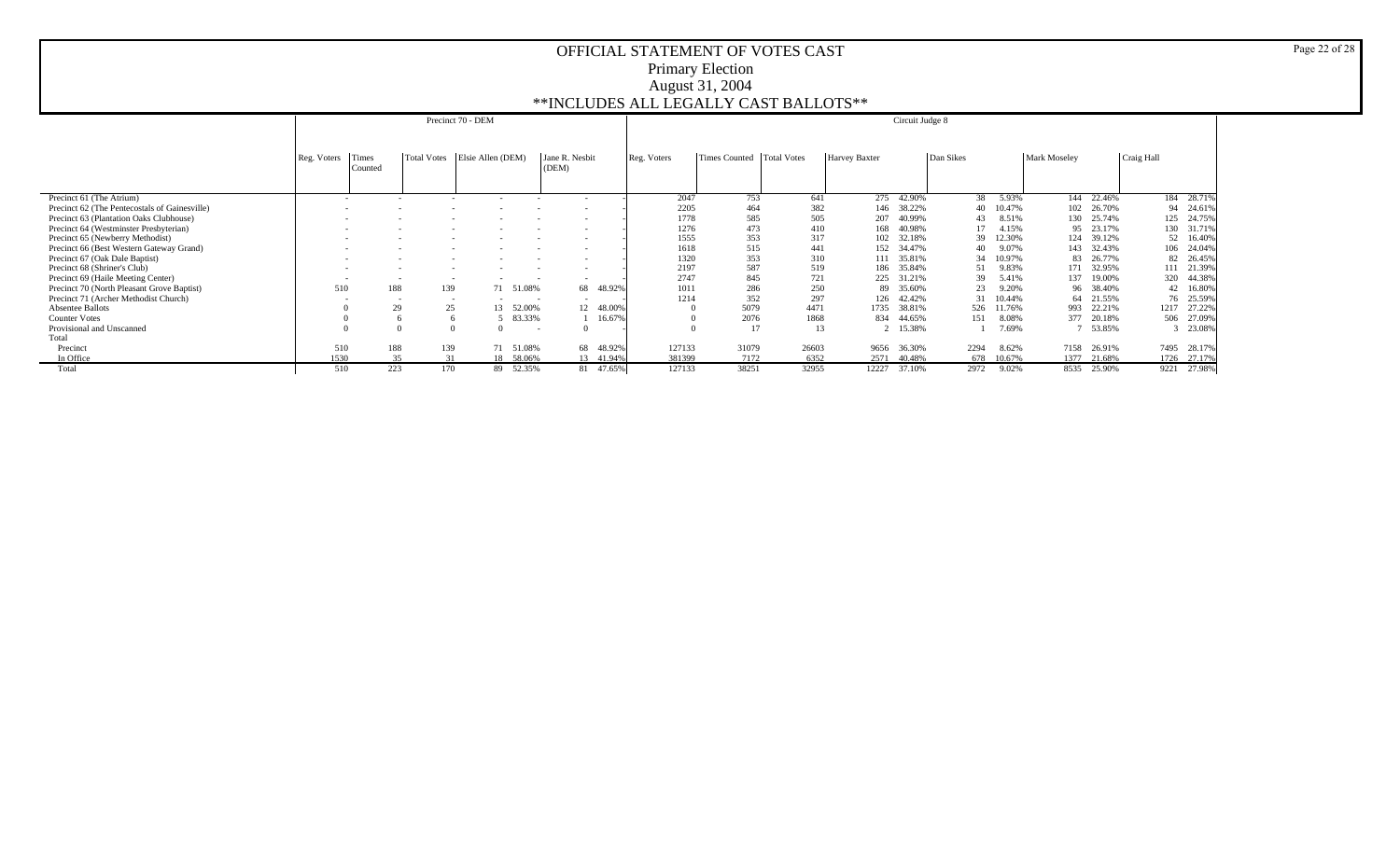| OFFICIAL STATEMENT OF VOTES CAST      |
|---------------------------------------|
| <b>Primary Election</b>               |
| August 31, 2004                       |
| **INCLUDES ALL LEGALLY CAST BALLOTS** |

|                                                                                             |              |               |                    | County Judge 3  |                  |               |                  | h \CDODDO HDD DDONDD I CHOI DHODO IN |                  |              |               |             | County Judge 5 |                  |                    |                  |
|---------------------------------------------------------------------------------------------|--------------|---------------|--------------------|-----------------|------------------|---------------|------------------|--------------------------------------|------------------|--------------|---------------|-------------|----------------|------------------|--------------------|------------------|
|                                                                                             |              |               |                    |                 |                  |               |                  |                                      |                  |              |               |             |                |                  |                    |                  |
|                                                                                             |              |               |                    |                 |                  |               |                  |                                      |                  |              |               |             |                |                  |                    |                  |
|                                                                                             | Reg. Voters  | Times Counted | <b>Total Votes</b> | Walter M. Green |                  | David Kreider |                  | Emory Springfield                    |                  | Reg. Voters  | Times Counted | Total Votes | Tom Jaworski   |                  | <b>Bruce Smith</b> |                  |
|                                                                                             |              |               |                    |                 |                  |               |                  |                                      |                  |              |               |             |                |                  |                    |                  |
| Jurisdiction Wide                                                                           |              |               |                    |                 |                  |               |                  |                                      |                  |              |               |             |                |                  |                    |                  |
| Precinct 1 (First Baptist, Waldo)                                                           | 1448         | 386           | 333                | 127             | 38.14%           | 88            | 26.43%           | 118                                  | 35.44%           | 1448         | 386           | 325         |                | 144 44.31%       | 181                | 55.69%           |
| Precinct 2 (LaCrosse Fire Station)<br>Precinct 3 (Alachua Rec Center)                       | 1355<br>3978 | 350<br>1009   | 305<br>883         | 140<br>350      | 45.90%<br>39.64% | 70<br>254     | 22.95%<br>28.77% | 95<br>279                            | 31.15%<br>31.60% | 1355<br>3978 | 350<br>1009   | 302<br>876  | 134<br>396     | 44.37%<br>45.21% | 168<br>480         | 55.63%<br>54.79% |
| Precinct 4 (Campus Church of Christ)                                                        | 841          | 230           | 188                | 58              | 30.85%           | 35            | 18.62%           | 95                                   | 50.53%           | 841          | 230           | 180         | 103            | 57.22%           | 77                 | 42.78%           |
| Precinct 5 (First Lutheran Church)                                                          | 2197         | 545           | 477                | 183             | 38.36%           | 108           | 22.64%           | 186                                  | 38.99%           | 2197         | 545           | 443         | 221            | 49.89%           | 222                | 50.11%           |
| Precinct 6 (Newberry Fire Station)                                                          | 1673         | 409           | 369                | 114             | 30.89%           | 137           | 37.13%           | 118                                  | 31.98%           | 1673         | 409           | 364         | 182            | 50.00%           | 182                | 50.00%           |
| Precinct 7 (CCL Getsemani)                                                                  | 1620         | 360           | 305                | 139             | 45.57%           | 58            | 19.02%           | 108                                  | 35.41%           | 1620         | 360           | 294         | 139            | 47.28%           | 155                | 52.72%           |
| Precinct 8 (Hawthorne City Hall)<br>Precinct 9 (Island Grove Baptist Church)                | 1744<br>457  | 472<br>141    | 397<br>125         | 171<br>31       | 43.07%<br>24.80% | 89<br>36      | 22.42%<br>28.80% | 137<br>58                            | 34.51%<br>46.40% | 1744<br>457  | 472<br>141    | 412<br>126  | 141<br>78      | 34.22%<br>61.90% | 271<br>48          | 65.78%<br>38.10% |
| Precinct 10 (Micanopy Town Hall)                                                            | 1368         | 462           | 398                | 161             | 40.45%           | 91            | 22.86%           | 146                                  | 36.68%           | 1368         | 462           | 401         | 205            | 51.12%           | 196                | 48.88%           |
| Precinct 11 (Old Archer Fire Station)                                                       | 1152         | 312           | 287                | 117             | 40.77%           | 67            | 23.34%           | 103                                  | 35.89%           | 1152         | 312           | 285         | 122            | 42.81%           | 163                | 57.19%           |
| Precinct 12 (Parkview Baptist Church)                                                       | 2125         | 615           | 516                | 197             | 38.18%           | 153           | 29.65%           | 166                                  | 32.17%           | 2125         | 615           | 509         | 297            | 58.35%           | 212                | 41.65%           |
| Precinct 13 (Mt. Carmel Baptist Church)<br>Precinct 14 (Eliam Baptist Church)               | 1841<br>806  | 485<br>219    | 458<br>188         | 389<br>76       | 84.93%<br>40.43% | 23<br>45      | 5.02%<br>23.94%  | 46<br>67                             | 10.04%<br>35.64% | 1841<br>806  | 485<br>219    | 455<br>186  | 40<br>98       | 8.79%<br>52.69%  | 415<br>88          | 91.21%<br>47.31% |
| Precinct 15 (Windsor Baptist Church)                                                        | 786          | 226           | 192                | 60              | 31.25%           | 44            | 22.92%           | 88                                   | 45.83%           | 786          | 226           | 197         | 111            | 56.35%           | 86                 | 43.65%           |
| Precinct 16 (Wilhelmina Johnson Resource Center)                                            | 929          | 178           | 158                | 120             | 75.95%           | 18            | 11.39%           | 20                                   | 12.66%           | 929          | 178           | 153         | 42             | 27.45%           | 111                | 72.55%           |
| Precinct 17 (Elk's Lodge #990)                                                              | 1354         | 518           | 443                | 141             | 31.83%           | 97            | 21.90%           | 205                                  | 46.28%           | 1354         | 518           | 428         | 245            | 57.24%           | 183                | 42.76%           |
| Precinct 18 (Kanapaha Presbyterian Church)                                                  | 1089         | 248           | 205                | 83              | 40.49%           | 59            | 28.78%           | 63                                   | 30.73%           | 1089         | 248           | 198         | 86             | 43.43%           | 112                | 56.57%           |
| Precinct 19 (Springhill Baptist Church)<br>Precinct 20 (High Springs Civic Center)          | 1944<br>1904 | 285<br>518    | 250<br>437         | 171<br>122      | 68.40%<br>27.92% | 30<br>124     | 12.00%<br>28.38% | 49<br>191                            | 19.60%<br>43.71% | 1944<br>1904 | 285<br>518    | 236<br>416  | 73<br>215      | 30.93%<br>51.68% | 163<br>201         | 69.07%<br>48.32% |
| Precinct 21 (First Assembly of God)                                                         | 2146         | 469           | 391                | 164             | 41.94%           | 108           | 27.62%           | 119                                  | 30.43%           | 2146         | 469           | 382         | 195            | 51.05%           | 187                | 48.95%           |
| Precinct 22 (First Church of the Nazarene)                                                  | 2091         | 627           | 541                | 210             | 38.82%           | 167           | 30.87%           | 164                                  | 30.31%           | 2091         | 627           | 535         | 280            | 52.34%           | 255                | 47.66%           |
| Precinct 23 (American Cancer Society's Winn-Dixie Hope Lodge)                               | 1569         | 142           | 117                | 48              | 41.03%           | 26            | 22.22%           | 43                                   | 36.75%           | 1569         | 142           | 112         | 56             | 50.00%           | 56                 | 50.00%           |
| Precinct 24 (Vineyard Christian Fellowship)                                                 | 1910         | 670           | 562                | 240             | 42.70%           | 144           | 25.62%           | 178                                  | 31.67%           | 1910         | 670           | 536         | 263            | 49.07%           | 273                | 50.93%           |
| Precinct 25 (First Baptist Church, Gainesville)<br>Precinct 26 (Westside Recreation Center) | 1000<br>2535 | 129<br>718    | 112<br>610         | 74<br>215       | 66.07%<br>35.25% | 15<br>129     | 13.39%<br>21.15% | 23<br>266                            | 20.54%<br>43.61% | 1000<br>2535 | 129<br>718    | 110<br>582  | 31<br>317      | 28.18%<br>54.47% | 79<br>265          | 71.82%<br>45.53% |
| Precinct 27 (Thelma Bolton Activity Center)                                                 | 2390         | 769           | 652                | 299             | 45.86%           | 93            | 14.26%           | 260                                  | 39.88%           | 2390         | 769           | 639         | 329            | 51.49%           | 310                | 48.51%           |
| Precinct 28 (McPherson Recreation Center)                                                   | 2311         | 606           | 580                | 469             | 80.86%           | 32            | 5.52%            | 79                                   | 13.62%           | 2311         | 606           | 576         | 79             | 13.72%           | 497                | 86.28%           |
| Precinct 29 (R.T. Schafer Lodge FAM)                                                        | 1352         | 385           | 337                | 187             | 55.49%           | 62            | 18.40%           | 88                                   | 26.11%           | 1352         | 385           | 327         | 109            | 33.33%           | 218                | 66.67%           |
| Precinct 30 (Greater Bethel A.M.E.)                                                         | 2471<br>2099 | 577<br>72     | 527<br>-50         | 358<br>25       | 67.93%<br>50.00% | 61<br>17      | 11.57%<br>34,00% | 108<br>8                             | 20.49%<br>16.00% | 2471<br>2099 | 577<br>72     | 531<br>52   | 146<br>27      | 27.50%<br>51.92% | 385<br>25          | 72.50%           |
| Precinct 31 (J. Wayne Reitz Union)<br>Precinct 32 (LifeSouth Community Blood Center)        | 2169         | 347           | 296                | 97              | 32.77%           | 90            | 30.41%           | 109                                  | 36.82%           | 2169         | 347           | 283         | 170            | 60.07%           | 113                | 48.08%<br>39.93% |
| Precinct 33 (Highlands Presbyterian Church)                                                 | 2425         | 559           | 511                | 319             | 62.43%           | 89            | 17.42%           | 103                                  | 20.16%           | 2425         | 559           | 511         | 183            | 35.81%           | 328                | 64.19%           |
| Precinct 34 (Fairbanks Baptist Church)                                                      | 1006         | 258           | 237                | 88              | 37.13%           | 58            | 24.47%           | 91                                   | 38.40%           | 1006         | 258           | 234         | 113            | 48.29%           | 121                | 51.71%           |
| Precinct 35 (Southwest United Methodist Church)                                             | 1511         | 417           | 360                |                 | 114 31.67%       | 65            | 18.06%           | 181                                  | 50.28%           | 1511         | 417           | 343         | 214            | 62.39%           | 129                | 37.61%           |
| Precinct 36 (Doyle Conner Building)<br>Precinct 37 (Unitarian Fellowship)                   | 2984<br>1906 | 255<br>582    | 206<br>484         | 95<br>164       | 46.12%<br>33.88% | 58<br>159     | 28.16%<br>32.85% | 53<br>161                            | 25.73%<br>33.26% | 2984<br>1906 | 255<br>582    | 208<br>488  | 101<br>283     | 48.56%<br>57.99% | 107<br>205         | 51.44%<br>42.01% |
| Precinct 38 (Farmer's Market)                                                               | 1799         | 533           | 483                | 221             | 45.76%           | 128           | 26.50%           | 134                                  | 27.74%           | 1799         | 533           | 457         | 232            | 50.77%           | 225                | 49.23%           |
| Precinct 39 (Living Faith Fellowship)                                                       | 3029         | 889           | 741                | 269             | 36.30%           | 226           | 30.50%           | 246                                  | 33.20%           | 3029         | 889           | 752         | 456            | 60.64%           | 296                | 39.36%           |
| Precinct 40 (University City Church of Christ)                                              | 1257         | 513           | 429                | 133             | 31.00%           | 118           | 27.51%           | 178                                  | 41.49%           | 1257         | 513           | 434         | 248            | 57.14%           | 186                | 42.86%           |
| Precinct 41 (Clayton Estates)                                                               | 1825         | 233           | 205                | 87              | 42.44%           | 67            | 32.68%           | 51                                   | 24.88%           | 1825         | 233           | 209         | 95             | 45.45%           | 114                | 54.55%           |
| Precinct 42 (Tower Road Library/Baptist)<br>Precinct 43 (Grace United Methodist Church)     | 2086<br>2651 | 585<br>797    | 512<br>704         | 147<br>200      | 28.71%<br>28.41% | 164<br>296    | 32.03%<br>42.05% | 201<br>208                           | 39.26%<br>29.55% | 2086<br>2651 | 585<br>797    | 495<br>697  | 314<br>459     | 63.43%<br>65.85% | 181<br>238         | 36.57%<br>34.15% |
| Precinct 44 (Performing Arts Center)                                                        | 3148         | 186           | 139                | 60              | 43.17%           | 36            | 25.90%           | 43                                   | 30.94%           | 3148         | 186           | 139         | 63             | 45.32%           | 76                 | 54.68%           |
| Precinct 45 (Trinity Methodist)                                                             | 2767         | 860           | 719                | 258             | 35.88%           | 240           | 33.38%           | 221                                  | 30.74%           | 2767         | 860           | 723         | 452            | 62.52%           | 271                | 37.48%           |
| Precinct 46 (Westside Baptist)                                                              | 1799         | 531           | 452                | 123             | 27.21%           | 160           | 35.40%           | 169                                  | 37.39%           | 1799         | 531           | 451         | 285            | 63.19%           | 166                | 36.81%           |
| Precinct 47 (The Family Church)                                                             | 2595         | 813           | 698                | 184             | 26.36%           | 276           | 39.54%           | 238                                  | 34.10%           | 2595         | 813           | 703         | 465            | 66.15%           | 238                | 33.85%           |
| Precinct 48 (Oak Park Baptist Church)<br>Precinct 49 (Jonesville Fire Station)              | 2346<br>1321 | 333<br>389    | 282<br>325         | 89<br>103       | 31.56%<br>31.69% | 98<br>115     | 34.75%<br>35.38% | 95<br>107                            | 33.69%<br>32.92% | 2346<br>1321 | 333<br>389    | 283<br>329  | 163<br>184     | 57.60%<br>55.93% | 120<br>145         | 42.40%<br>44.07% |
| Precinct 51 (Faith Presbyterian Church)                                                     | 1248         | 426           | 369                | 92              | 24.93%           | 125           | 33.88%           | 152                                  | 41.19%           | 1248         | 426           | 362         | 205            | 56.63%           | 157                | 43.37%           |
| Precinct 52 (Hope Community Church)                                                         | 1246         | 136           | 124                | 59              | 47.58%           | 34            | 27.42%           | 31                                   | 25.00%           | 1246         | 136           | 122         | 51             | 41.80%           | 71                 | 58.20%           |
| Precinct 54 (Harn Museum)                                                                   | 3341         | 277           | 228                | 92              | 40.35%           | 66            | 28.95%           | 70                                   | 30.70%           | 3341         | 277           | 226         | 103            | 45.58%           | 123                | 54.42%           |
| Precinct 55 (Carpenter's Hall)                                                              | 1604         | 285<br>405    | 263<br>337         | 138             | 52.47%           | 53            | 20.15%           | 72                                   | 27.38%           | 1604<br>1808 | 285<br>405    | 264<br>339  | 105            | 39.77%           | 159                | 60.23%           |
| Precinct 56 (Covenant Presbyterian)<br>Precinct 57 (Seventh Day Adventist)                  | 1808<br>2331 | 691           | 576                | 82<br>192       | 24.33%<br>33.33% | 139<br>168    | 41.25%<br>29.17% | 116<br>216                           | 34.42%<br>37.50% | 2331         | 691           | 577         | 218<br>319     | 64.31%<br>55.29% | 121<br>258         | 35.69%<br>44.71% |
| Precinct 58 (Lighthouse Baptist)                                                            | 935          | 273           | 240                | 63              | 26.25%           | 61            | 25.42%           | 116                                  | 48.33%           | 935          | 273           | 227         | 120            | 52.86%           | 107                | 47.14%           |
| Precinct 59 (13th St. Day's Inn)                                                            | 1898         | 245           | 198                | 84              | 42.42%           | 46            | 23.23%           | 68                                   | 34.34%           | 1898         | 245           | 188         | 91             | 48.40%           | 97                 | 51.60%           |
| Precinct 60 (Fellowship Baptist-441)                                                        | 2645         | 563           | 498                | 167             | 33.53%           | 158           | 31.73%           | 173                                  | 34.74%           | 2645         | 563           | 484         | 225            | 46.49%           | 259                | 53.51%           |

Page 23 of 28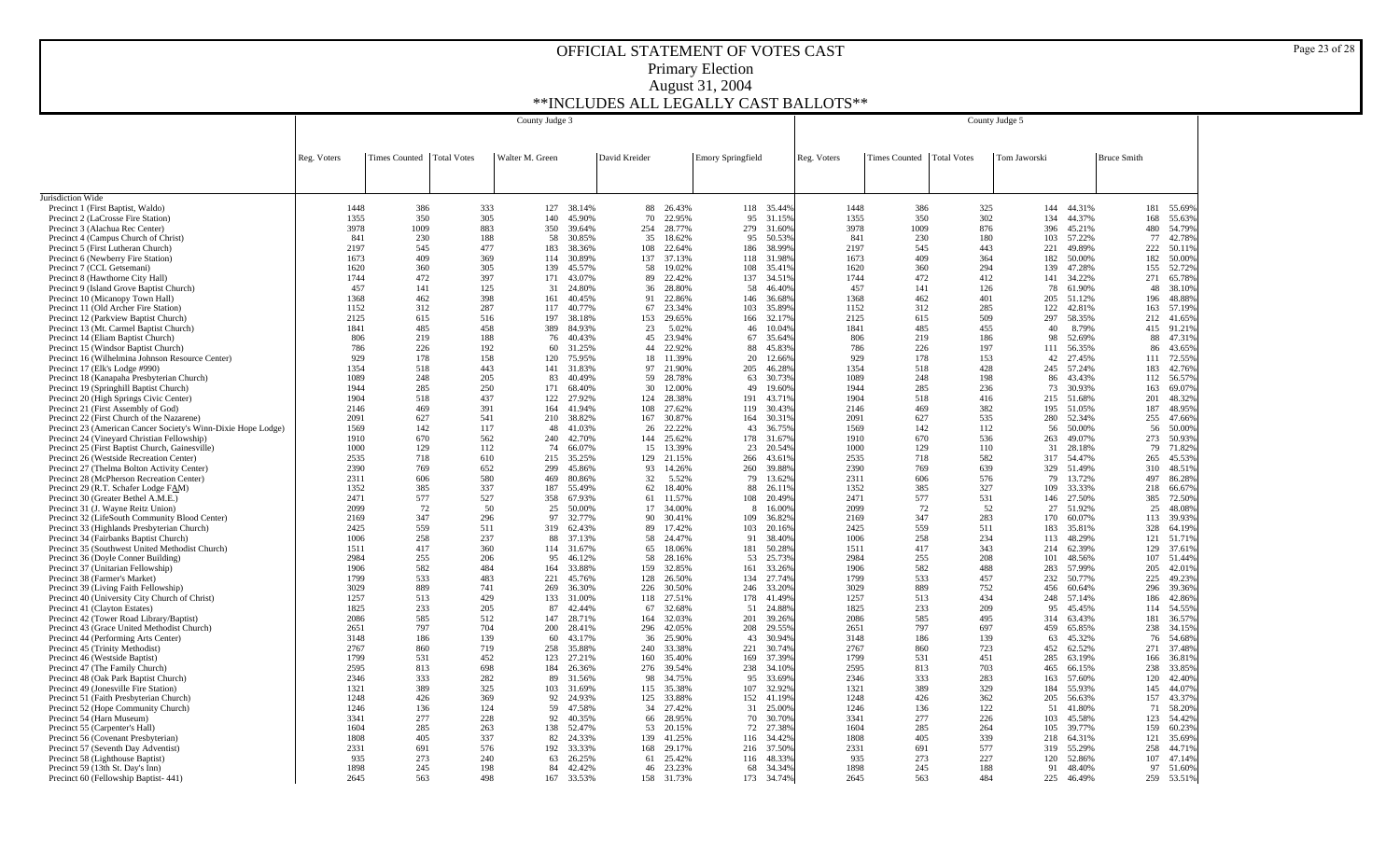|                                               | County Judge 3 |                             |       |                 |             |               |          |                   | County Judge 5 |             |                             |       |              |        |                    |              |
|-----------------------------------------------|----------------|-----------------------------|-------|-----------------|-------------|---------------|----------|-------------------|----------------|-------------|-----------------------------|-------|--------------|--------|--------------------|--------------|
|                                               | Reg. Voters    | Times Counted   Total Votes |       | Walter M. Green |             | David Kreider |          | Emory Springfield |                | Reg. Voters | Times Counted   Total Votes |       | Tom Jaworski |        | <b>Bruce Smith</b> |              |
| Precinct 61 (The Atrium)                      | 2047           | 753                         | 637   | 221             | 34.69%      | 169           | 26.53%   | 247               | 38.78%         | 2047        | 753                         | 632   | 339          | 53.64% |                    | 293 46.36%   |
| Precinct 62 (The Pentecostals of Gainesville) | 2205           | 464                         | 374   | 107             | 28.61%      | 115           | 30.75%   | 152               | 40.64%         | 2205        | 464                         | 372   | 221          | 59.41% |                    | 151 40.59%   |
| Precinct 63 (Plantation Oaks Clubhouse)       | 1778           | 585                         | 505   | 110             | 21.78%      | 199           | 39.41%   |                   | 196 38.81%     | 1778        | 585                         | 503   | 304          | 60.44% | 199                | 39.56%       |
| Precinct 64 (Westminster Presbyterian)        | 1276           | 473                         | 410   | 155             | 37.80%      | 118           | 28.78%   | 137               | 33.41%         | 1276        | 473                         | 378   | 202          | 53.44% |                    | 176 46.56%   |
| Precinct 65 (Newberry Methodist)              | 1555           | 353                         | 302   | 78              | 25.83%      | 111           | 36.75%   | 113               | 37.42%         | 1555        | 353                         | 301   | 189          | 62.79% |                    | 112 37.21%   |
| Precinct 66 (Best Western Gateway Grand)      | 1618           | 515                         | 452   | 136             | 30.09%      | 157           | 34.73%   | 159               | 35.18%         | 1618        | 515                         | 449   | 262          | 58.35% |                    | 187 41.65%   |
| Precinct 67 (Oak Dale Baptist)                | 1320           | 353                         | 305   | 103             | 33.77%      | 95            | 31.15%   | 107               | 35.08%         | 1320        | 353                         | 308   | 175          | 56.82% |                    | 133 43.18%   |
| Precinct 68 (Shriner's Club)                  | 2197           | 587                         | 511   | 157             | 30.72%      | 191           | 37.38%   | 163               | 31.90%         | 2197        | 587                         | 502   | 308          | 61.35% |                    | 194 38.65%   |
| Precinct 69 (Haile Meeting Center)            | 2747           | 845                         | 721   | 177             | 24.55%      | 258           | 35.78%   | 286               | 39.67%         | 2747        | 845                         | 705   | 488          | 69.22% |                    | 217 30.78%   |
| Precinct 70 (North Pleasant Grove Baptist)    | 1011           | 286                         | 246   | 57              | 23.17%      | 72            | 29.27%   | 117               | 47.56%         | 1011        | 286                         | 239   | 131          | 54.81% |                    | 108 45.19%   |
| Precinct 71 (Archer Methodist Church)         | 1214           | 352                         | 297   | 90              | 30.30%      | 86            | 28.96%   |                   | 40.74%         | 1214        | 352                         | 295   | 160          | 54.24% |                    | 135 45.76%   |
| Absentee Ballots                              |                | 5079                        | 4487  | 1273            | 28.37%      | 1139          | 25.38%   | 2075              | 46.24%         |             | 5079                        | 4357  | 2378         | 54.58% | 1979               | 45.42%       |
| <b>Counter Votes</b>                          |                | 2076                        | 1903  | 928             | 48.77%      | 376           | 19.76%   | 599               | 31.48%         |             | 2076                        | 1849  | 940          | 50.84% | 909                | 49.16%       |
| Provisional and Unscanned                     |                | 17                          | 14    | 9               | 64.29%      |               | 2 14.29% |                   | 21.43%         |             | 17                          | 15    |              | 26.67% |                    | 11 73.33%    |
| Total                                         |                |                             |       |                 |             |               |          |                   |                |             |                             |       |              |        |                    |              |
| Precinct                                      | 127133         | 31079                       | 26769 | 10350           | 38.66%      | 7344          | 27.43%   | 9075              | 33.90%         | 127133      | 31079                       | 26380 | 13600        | 51.55% |                    | 12780 48.45% |
| In Office                                     | 381399         | 7172                        | 6404  |                 | 2210 34.51% | 1517          | 23.69%   | 2677              | 41.80%         | 381399      | 7172                        | 6221  | 3322         | 53.40% |                    | 2899 46.60%  |
| Total                                         | 127133         | 38251                       | 33173 | 12560           | 37.86%      | 8861          | 26.71%   | 11752             | 35.43%         | 127133      | 38251                       | 32601 | 16922        | 51.91% | 15679              | 48.09%       |

Page 24 of 28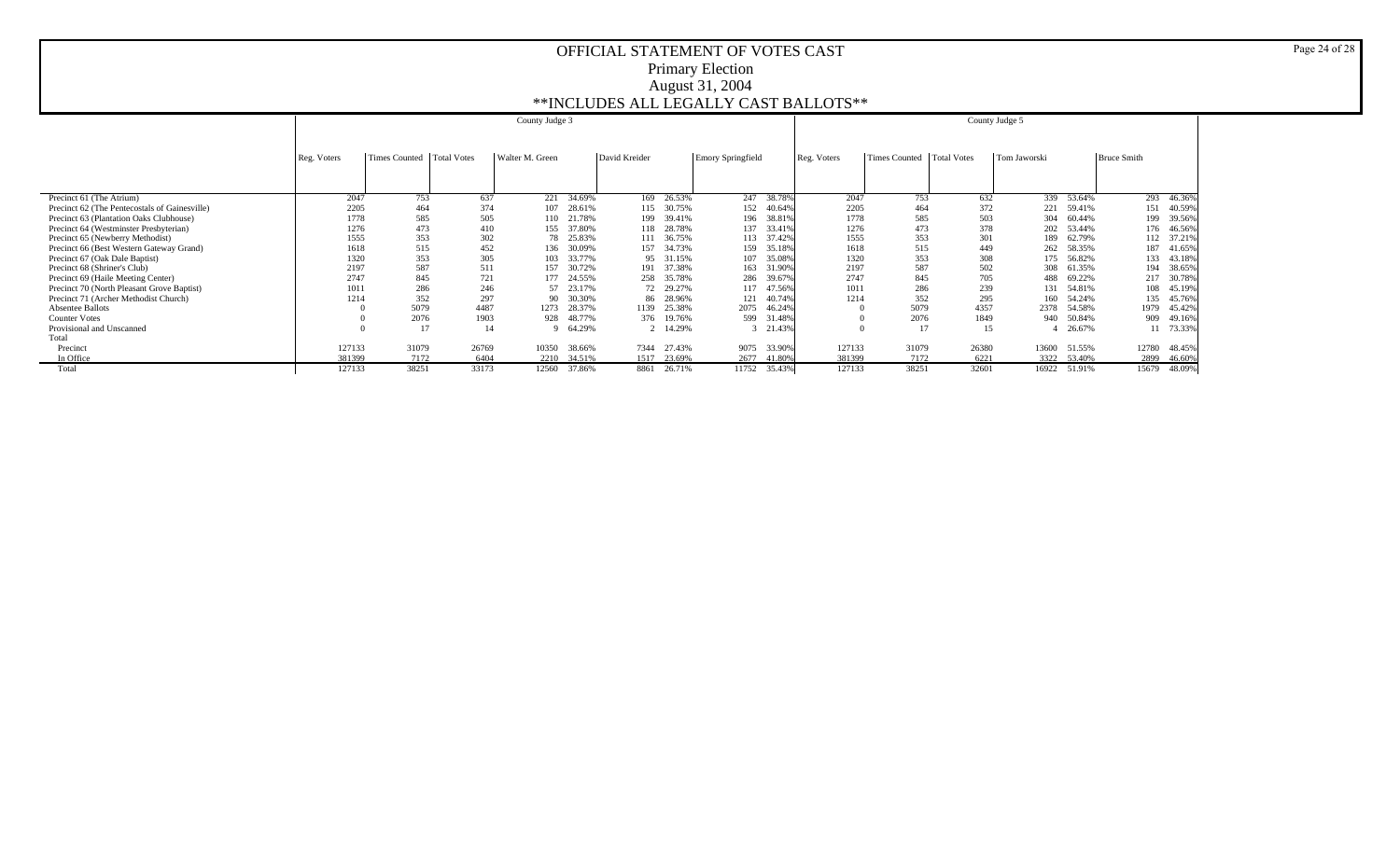| Dean Niederkohr<br>Isaac "Ike" Jones<br>Janie S. Williams<br>Reg. Voters<br>Times Counted   Total Votes<br>Eileen Roy<br>Reg. Voters<br>Times Counted   Total Votes<br>Jurisdiction Wide<br>1448<br>337<br>38.58%<br>Precinct 1 (First Baptist, Waldo)<br>386<br>130<br>61.42%<br>1448<br>386<br>332<br>117<br>35.24%<br>215<br>64.76%<br>207<br>1355<br>350<br>307<br>48.53%<br>51.47%<br>1355<br>350<br>304<br>37.50%<br>62.50%<br>Precinct 2 (LaCrosse Fire Station)<br>149<br>158<br>114<br>190<br>3978<br>1009<br>892<br>52.58%<br>3978<br>61.06%<br>47.42%<br>469<br>1009<br>868<br>338<br>38.94%<br>530<br>Precinct 3 (Alachua Rec Center)<br>423<br>841<br>200<br>43.00%<br>57.00%<br>230<br>173<br>28.32%<br>Precinct 4 (Campus Church of Christ)<br>230<br>86<br>114<br>841<br>49<br>124<br>71.68%<br>2197<br>501<br>2197<br>545<br>68.93%<br>545<br>158<br>31.54%<br>68.46%<br>441<br>137<br>31.07%<br>304<br>Precinct 5 (First Lutheran Church)<br>343<br>Precinct 6 (Newberry Fire Station)<br>1673<br>409<br>376<br>153<br>40.69%<br>223<br>59.31%<br>1673<br>409<br>362<br>131<br>36.19%<br>231<br>63.81%<br>Precinct 7 (CCL Getsemani)<br>1620<br>360<br>308<br>34.74%<br>65.26%<br>1620<br>293<br>125<br>57.34%<br>107<br>201<br>360<br>42.66%<br>168<br>472<br>Precinct 8 (Hawthorne City Hall)<br>1744<br>418<br>169<br>40.43%<br>249<br>59.57%<br>1744<br>472<br>412<br>144<br>34.95%<br>268<br>65.05%<br>457<br>141<br>126<br>52<br>41.27%<br>58.73%<br>457<br>141<br>37<br>31.90%<br>68.10%<br>Precinct 9 (Island Grove Baptist Church)<br>74<br>116<br>79<br>1368<br>462<br>412<br>462<br>382<br>60.73%<br>Precinct 10 (Micanopy Town Hall)<br>197<br>47.82%<br>215<br>52.18%<br>1368<br>150<br>39.27%<br>232<br>1152<br>283<br>57.24%<br>Precinct 11 (Old Archer Fire Station)<br>312<br>284<br>40.14%<br>170<br>59.86%<br>1152<br>312<br>121<br>42.76%<br>162<br>114<br>2125<br>615<br>556<br>58.27%<br>2125<br>615<br>514<br>327<br>63.62%<br>Precinct 12 (Parkview Baptist Church)<br>232<br>41.73%<br>324<br>187<br>36.38%<br>1841<br>64.30%<br>Precinct 13 (Mt. Carmel Baptist Church)<br>485<br>448<br>114<br>25.45%<br>334<br>74.55%<br>1841<br>485<br>465<br>166<br>35.70%<br>299<br>806<br>219<br>191<br>219<br>185<br>60.54%<br>Precinct 14 (Eliam Baptist Church)<br>53.40%<br>89<br>46.60%<br>806<br>39.46%<br>112<br>102<br>73<br>786<br>226<br>199<br>46.73%<br>786<br>226<br>48.98%<br>51.02%<br>Precinct 15 (Windsor Baptist Church)<br>106<br>53.27%<br>93<br>196<br>96<br>100<br>929<br>178<br>178<br>57.79%<br>Precinct 16 (Wilhelmina Johnson Resource Center)<br>145<br>51<br>35.17%<br>64.83%<br>929<br>154<br>65<br>42.21%<br>89<br>94<br>1354<br>518<br>461<br>229<br>232<br>50.33%<br>1354<br>518<br>415<br>33.01%<br>66.99%<br>Precinct 17 (Elk's Lodge #990)<br>49.67%<br>137<br>278<br>202<br>203<br>1089<br>248<br>93<br>46.04%<br>53.96%<br>1089<br>248<br>32.51%<br>67.49%<br>Precinct 18 (Kanapaha Presbyterian Church)<br>109<br>66<br>137<br>Precinct 19 (Springhill Baptist Church)<br>1944<br>285<br>265<br>85<br>32.08%<br>180<br>67.92%<br>1944<br>285<br>257<br>98<br>38.13%<br>159<br>61.87%<br>1904<br>518<br>439<br>46.47%<br>53.53%<br>1904<br>518<br>421<br>37.53%<br>62.47%<br>Precinct 20 (High Springs Civic Center)<br>204<br>235<br>158<br>263<br>424<br>2146<br>469<br>61.79%<br>469<br>394<br>37.82%<br>62.18%<br>Precinct 21 (First Assembly of God)<br>162<br>38.21%<br>262<br>2146<br>149<br>245<br>2091<br>627<br>560<br>270<br>48.21%<br>290<br>51.79%<br>2091<br>627<br>529<br>198<br>37.43%<br>331<br>62.57%<br>Precinct 22 (First Church of the Nazarene)<br>1569<br>142<br>117<br>58.12%<br>142<br>Precinct 23 (American Cancer Society's Winn-Dixie Hope Lodge)<br>49<br>41.88%<br>68<br>1569<br>118<br>45<br>38.14%<br>73<br>61.86%<br>Precinct 24 (Vineyard Christian Fellowship)<br>1910<br>670<br>602<br>269<br>44.68%<br>333<br>55.32%<br>1910<br>670<br>538<br>204<br>37.92%<br>334<br>62.08%<br>1000<br>129<br>116<br>61.21%<br>129<br>23.68%<br>87<br>76.32%<br>Precinct 25 (First Baptist Church, Gainesville)<br>45<br>38.79%<br>71<br>1000<br>114<br>27<br>Precinct 26 (Westside Recreation Center)<br>2535<br>718<br>642<br>287<br>44.70%<br>55.30%<br>2535<br>718<br>585<br>32.65%<br>67.35%<br>355<br>191<br>394<br>2390<br>769<br>692<br>67.34%<br>769<br>645<br>68.06%<br>Precinct 27 (Thelma Bolton Activity Center)<br>226<br>32.66%<br>466<br>2390<br>206<br>31.94%<br>439<br>2311<br>606<br>569<br>44.82%<br>55.18%<br>2311<br>606<br>584<br>32.36%<br>67.64%<br>Precinct 28 (McPherson Recreation Center)<br>255<br>314<br>189<br>395<br>1352<br>385<br>347<br>63.98%<br>1352<br>385<br>341<br>38.42%<br>125<br>36.02%<br>222<br>61.58%<br>Precinct 29 (R.T. Schafer Lodge FAM)<br>131<br>210<br>577<br>2471<br>544<br>577<br>538<br>Precinct 30 (Greater Bethel A.M.E.)<br>206<br>37.87%<br>338<br>62.13%<br>2471<br>225<br>41.82%<br>313<br>58.18%<br>Precinct 31 (J. Wayne Reitz Union)<br>2099<br>72<br>55<br>23.64%<br>76.36%<br>2099<br>72<br>51<br>23<br>45.10%<br>28<br>54.90%<br>13<br>42<br>347<br>303<br>Precinct 32 (LifeSouth Community Blood Center)<br>2169<br>131<br>43.23%<br>172<br>56.77%<br>2169<br>347<br>290<br>113<br>38.97%<br>177<br>61.03%<br>2425<br>559<br>522<br>59.00%<br>2425<br>559<br>526<br>183<br>34.79%<br>65.21%<br>Precinct 33 (Highlands Presbyterian Church)<br>214<br>41.00%<br>308<br>343<br>258<br>237<br>1006<br>51.05%<br>1006<br>258<br>236<br>61.44%<br>Precinct 34 (Fairbanks Baptist Church)<br>116<br>48.95%<br>121<br>91<br>38.56%<br>145<br>1511<br>417<br>365<br>417<br>342<br>62.57%<br>Precinct 35 (Southwest United Methodist Church)<br>179<br>49.04%<br>186<br>50.96%<br>1511<br>128<br>37.43%<br>214<br>2984<br>255<br>215<br>30.70%<br>69.30%<br>2984<br>255<br>212<br>56.60%<br>Precinct 36 (Doyle Conner Building)<br>66<br>149<br>92<br>43.40%<br>120<br>582<br>Precinct 37 (Unitarian Fellowship)<br>1906<br>523<br>247<br>47.23%<br>276<br>52.77%<br>1906<br>582<br>492<br>196<br>39.84%<br>296<br>60.16%<br>533<br>1799<br>486<br>46.30%<br>53.70%<br>1799<br>533<br>463<br>59.61%<br>Precinct 38 (Farmer's Market)<br>225<br>261<br>187<br>40.39%<br>276<br>3029<br>889<br>795<br>333<br>41.89%<br>58.11%<br>3029<br>889<br>724<br>252<br>34.81%<br>472<br>65.19%<br>Precinct 39 (Living Faith Fellowship)<br>462<br>1257<br>513<br>469<br>36.25%<br>1257<br>513<br>69.72%<br>Precinct 40 (University City Church of Christ)<br>299<br>63.75%<br>170<br>426<br>129<br>30.28%<br>297<br>1825<br>233<br>Precinct 41 (Clayton Estates)<br>206<br>69<br>33.50%<br>137<br>66.50%<br>1825<br>233<br>207<br>89<br>43.00%<br>118<br>57.00%<br>2086<br>585<br>45.83%<br>585<br>477<br>68.34%<br>Precinct 42 (Tower Road Library/Baptist)<br>515<br>279<br>54.17%<br>236<br>2086<br>326<br>151<br>31.66%<br>797<br>Precinct 43 (Grace United Methodist Church)<br>2651<br>719<br>369<br>51.32%<br>350<br>48.68%<br>2651<br>797<br>691<br>245<br>35.46%<br>446<br>64.54%<br>3148<br>186<br>141<br>54<br>38.30%<br>61.70%<br>3148<br>186<br>134<br>63<br>47.01%<br>71<br>52.99%<br>Precinct 44 (Performing Arts Center)<br>87<br>2767<br>67.09%<br>860<br>768<br>371<br>48.31%<br>51.69%<br>2767<br>860<br>711<br>32.91%<br>Precinct 45 (Trinity Methodist)<br>397<br>234<br>477<br>1799<br>480<br>437<br>66.82%<br>Precinct 46 (Westside Baptist)<br>531<br>236<br>49.17%<br>244<br>50.83%<br>1799<br>531<br>145<br>33.18%<br>292<br>2595<br>813<br>731<br>663<br>Precinct 47 (The Family Church)<br>54.99%<br>329<br>45.01%<br>2595<br>813<br>259<br>60.94%<br>402<br>39.06%<br>404<br>2346<br>333<br>297<br>64.31%<br>278<br>58.99%<br>Precinct 48 (Oak Park Baptist Church)<br>106<br>35.69%<br>191<br>2346<br>333<br>114<br>41.01%<br>164<br>1321<br>389<br>339<br>332<br>52.51%<br>1321<br>389<br>62.05%<br>Precinct 49 (Jonesville Fire Station)<br>161<br>47.49%<br>178<br>126<br>37.95%<br>206<br>Precinct 51 (Faith Presbyterian Church)<br>1248<br>426<br>396<br>50.76%<br>195<br>49.24%<br>1248<br>426<br>356<br>37.64%<br>222<br>62.36%<br>201<br>134<br>1246<br>126<br>125<br>50.40%<br>Precinct 52 (Hope Community Church)<br>136<br>44<br>34.92%<br>82<br>65.08%<br>1246<br>136<br>62<br>49.60%<br>63<br>277<br>Precinct 54 (Harn Museum)<br>3341<br>220<br>73<br>33.18%<br>147<br>66.82%<br>3341<br>277<br>216<br>81<br>37.50%<br>135<br>62.50%<br>1604<br>285<br>267<br>62.92%<br>1604<br>285<br>263<br>Precinct 55 (Carpenter's Hall)<br>99<br>37.08%<br>168<br>44.11%<br>147<br>55.89%<br>116<br>405<br>372<br>46.77%<br>343<br>Precinct 56 (Covenant Presbyterian)<br>1808<br>198<br>53.23%<br>174<br>1808<br>405<br>125<br>36.44%<br>218<br>63.56%<br>Precinct 57 (Seventh Day Adventist)<br>2331<br>691<br>638<br>223<br>34.95%<br>65.05%<br>2331<br>691<br>589<br>224<br>38.03%<br>61.97%<br>415<br>365<br>273<br>Precinct 58 (Lighthouse Baptist)<br>935<br>244<br>114<br>46.72%<br>130<br>53.28%<br>935<br>273<br>226<br>30.09%<br>69.91%<br>68<br>158<br>Precinct 59 (13th St. Day's Inn)<br>1898<br>245<br>195<br>74<br>37.95%<br>121<br>62.05%<br>1898<br>245<br>192<br>78<br>40.63%<br>59.38%<br>114<br>563<br>2645<br>506<br>244<br>51.78%<br>563<br>487<br>262<br>2645<br>289 |                                      | School Board 2 |  |  |  |        |  |  | School Board 4 |  |  |     |        |  |        |
|--------------------------------------------------------------------------------------------------------------------------------------------------------------------------------------------------------------------------------------------------------------------------------------------------------------------------------------------------------------------------------------------------------------------------------------------------------------------------------------------------------------------------------------------------------------------------------------------------------------------------------------------------------------------------------------------------------------------------------------------------------------------------------------------------------------------------------------------------------------------------------------------------------------------------------------------------------------------------------------------------------------------------------------------------------------------------------------------------------------------------------------------------------------------------------------------------------------------------------------------------------------------------------------------------------------------------------------------------------------------------------------------------------------------------------------------------------------------------------------------------------------------------------------------------------------------------------------------------------------------------------------------------------------------------------------------------------------------------------------------------------------------------------------------------------------------------------------------------------------------------------------------------------------------------------------------------------------------------------------------------------------------------------------------------------------------------------------------------------------------------------------------------------------------------------------------------------------------------------------------------------------------------------------------------------------------------------------------------------------------------------------------------------------------------------------------------------------------------------------------------------------------------------------------------------------------------------------------------------------------------------------------------------------------------------------------------------------------------------------------------------------------------------------------------------------------------------------------------------------------------------------------------------------------------------------------------------------------------------------------------------------------------------------------------------------------------------------------------------------------------------------------------------------------------------------------------------------------------------------------------------------------------------------------------------------------------------------------------------------------------------------------------------------------------------------------------------------------------------------------------------------------------------------------------------------------------------------------------------------------------------------------------------------------------------------------------------------------------------------------------------------------------------------------------------------------------------------------------------------------------------------------------------------------------------------------------------------------------------------------------------------------------------------------------------------------------------------------------------------------------------------------------------------------------------------------------------------------------------------------------------------------------------------------------------------------------------------------------------------------------------------------------------------------------------------------------------------------------------------------------------------------------------------------------------------------------------------------------------------------------------------------------------------------------------------------------------------------------------------------------------------------------------------------------------------------------------------------------------------------------------------------------------------------------------------------------------------------------------------------------------------------------------------------------------------------------------------------------------------------------------------------------------------------------------------------------------------------------------------------------------------------------------------------------------------------------------------------------------------------------------------------------------------------------------------------------------------------------------------------------------------------------------------------------------------------------------------------------------------------------------------------------------------------------------------------------------------------------------------------------------------------------------------------------------------------------------------------------------------------------------------------------------------------------------------------------------------------------------------------------------------------------------------------------------------------------------------------------------------------------------------------------------------------------------------------------------------------------------------------------------------------------------------------------------------------------------------------------------------------------------------------------------------------------------------------------------------------------------------------------------------------------------------------------------------------------------------------------------------------------------------------------------------------------------------------------------------------------------------------------------------------------------------------------------------------------------------------------------------------------------------------------------------------------------------------------------------------------------------------------------------------------------------------------------------------------------------------------------------------------------------------------------------------------------------------------------------------------------------------------------------------------------------------------------------------------------------------------------------------------------------------------------------------------------------------------------------------------------------------------------------------------------------------------------------------------------------------------------------------------------------------------------------------------------------------------------------------------------------------------------------------------------------------------------------------------------------------------------------------------------------------------------------------------------------------------------------------------------------------------------------------------------------------------------------------------------------------------------------------------------------------------------------------------------------------------------------------------------------------------------------------------------------------------------------------------------------------------------------------------------------------------------------------------------------------------------------------------------------------------------------------------------------------------------------------------------------------------------------------------------------------------------------------------------------------------------------------------------------------------------------------------------------------------------------------------------------------------------------------------------------------------------------------------------------------------------------------------------------------------------------------------------------------------------------------------------------------------------------------------------------------------------------------------------------------------------------------------------------------------------------------------------|--------------------------------------|----------------|--|--|--|--------|--|--|----------------|--|--|-----|--------|--|--------|
|                                                                                                                                                                                                                                                                                                                                                                                                                                                                                                                                                                                                                                                                                                                                                                                                                                                                                                                                                                                                                                                                                                                                                                                                                                                                                                                                                                                                                                                                                                                                                                                                                                                                                                                                                                                                                                                                                                                                                                                                                                                                                                                                                                                                                                                                                                                                                                                                                                                                                                                                                                                                                                                                                                                                                                                                                                                                                                                                                                                                                                                                                                                                                                                                                                                                                                                                                                                                                                                                                                                                                                                                                                                                                                                                                                                                                                                                                                                                                                                                                                                                                                                                                                                                                                                                                                                                                                                                                                                                                                                                                                                                                                                                                                                                                                                                                                                                                                                                                                                                                                                                                                                                                                                                                                                                                                                                                                                                                                                                                                                                                                                                                                                                                                                                                                                                                                                                                                                                                                                                                                                                                                                                                                                                                                                                                                                                                                                                                                                                                                                                                                                                                                                                                                                                                                                                                                                                                                                                                                                                                                                                                                                                                                                                                                                                                                                                                                                                                                                                                                                                                                                                                                                                                                                                                                                                                                                                                                                                                                                                                                                                                                                                                                                                                                                                                                                                                                                                                                                                                                                                                                                                                                                                                                                                                                                                                                                                                                                                                                                                                                                                                                                                                                                                                                                                                |                                      |                |  |  |  |        |  |  |                |  |  |     |        |  |        |
|                                                                                                                                                                                                                                                                                                                                                                                                                                                                                                                                                                                                                                                                                                                                                                                                                                                                                                                                                                                                                                                                                                                                                                                                                                                                                                                                                                                                                                                                                                                                                                                                                                                                                                                                                                                                                                                                                                                                                                                                                                                                                                                                                                                                                                                                                                                                                                                                                                                                                                                                                                                                                                                                                                                                                                                                                                                                                                                                                                                                                                                                                                                                                                                                                                                                                                                                                                                                                                                                                                                                                                                                                                                                                                                                                                                                                                                                                                                                                                                                                                                                                                                                                                                                                                                                                                                                                                                                                                                                                                                                                                                                                                                                                                                                                                                                                                                                                                                                                                                                                                                                                                                                                                                                                                                                                                                                                                                                                                                                                                                                                                                                                                                                                                                                                                                                                                                                                                                                                                                                                                                                                                                                                                                                                                                                                                                                                                                                                                                                                                                                                                                                                                                                                                                                                                                                                                                                                                                                                                                                                                                                                                                                                                                                                                                                                                                                                                                                                                                                                                                                                                                                                                                                                                                                                                                                                                                                                                                                                                                                                                                                                                                                                                                                                                                                                                                                                                                                                                                                                                                                                                                                                                                                                                                                                                                                                                                                                                                                                                                                                                                                                                                                                                                                                                                                                |                                      |                |  |  |  |        |  |  |                |  |  |     |        |  |        |
|                                                                                                                                                                                                                                                                                                                                                                                                                                                                                                                                                                                                                                                                                                                                                                                                                                                                                                                                                                                                                                                                                                                                                                                                                                                                                                                                                                                                                                                                                                                                                                                                                                                                                                                                                                                                                                                                                                                                                                                                                                                                                                                                                                                                                                                                                                                                                                                                                                                                                                                                                                                                                                                                                                                                                                                                                                                                                                                                                                                                                                                                                                                                                                                                                                                                                                                                                                                                                                                                                                                                                                                                                                                                                                                                                                                                                                                                                                                                                                                                                                                                                                                                                                                                                                                                                                                                                                                                                                                                                                                                                                                                                                                                                                                                                                                                                                                                                                                                                                                                                                                                                                                                                                                                                                                                                                                                                                                                                                                                                                                                                                                                                                                                                                                                                                                                                                                                                                                                                                                                                                                                                                                                                                                                                                                                                                                                                                                                                                                                                                                                                                                                                                                                                                                                                                                                                                                                                                                                                                                                                                                                                                                                                                                                                                                                                                                                                                                                                                                                                                                                                                                                                                                                                                                                                                                                                                                                                                                                                                                                                                                                                                                                                                                                                                                                                                                                                                                                                                                                                                                                                                                                                                                                                                                                                                                                                                                                                                                                                                                                                                                                                                                                                                                                                                                                                |                                      |                |  |  |  |        |  |  |                |  |  |     |        |  |        |
|                                                                                                                                                                                                                                                                                                                                                                                                                                                                                                                                                                                                                                                                                                                                                                                                                                                                                                                                                                                                                                                                                                                                                                                                                                                                                                                                                                                                                                                                                                                                                                                                                                                                                                                                                                                                                                                                                                                                                                                                                                                                                                                                                                                                                                                                                                                                                                                                                                                                                                                                                                                                                                                                                                                                                                                                                                                                                                                                                                                                                                                                                                                                                                                                                                                                                                                                                                                                                                                                                                                                                                                                                                                                                                                                                                                                                                                                                                                                                                                                                                                                                                                                                                                                                                                                                                                                                                                                                                                                                                                                                                                                                                                                                                                                                                                                                                                                                                                                                                                                                                                                                                                                                                                                                                                                                                                                                                                                                                                                                                                                                                                                                                                                                                                                                                                                                                                                                                                                                                                                                                                                                                                                                                                                                                                                                                                                                                                                                                                                                                                                                                                                                                                                                                                                                                                                                                                                                                                                                                                                                                                                                                                                                                                                                                                                                                                                                                                                                                                                                                                                                                                                                                                                                                                                                                                                                                                                                                                                                                                                                                                                                                                                                                                                                                                                                                                                                                                                                                                                                                                                                                                                                                                                                                                                                                                                                                                                                                                                                                                                                                                                                                                                                                                                                                                                                |                                      |                |  |  |  |        |  |  |                |  |  |     |        |  |        |
|                                                                                                                                                                                                                                                                                                                                                                                                                                                                                                                                                                                                                                                                                                                                                                                                                                                                                                                                                                                                                                                                                                                                                                                                                                                                                                                                                                                                                                                                                                                                                                                                                                                                                                                                                                                                                                                                                                                                                                                                                                                                                                                                                                                                                                                                                                                                                                                                                                                                                                                                                                                                                                                                                                                                                                                                                                                                                                                                                                                                                                                                                                                                                                                                                                                                                                                                                                                                                                                                                                                                                                                                                                                                                                                                                                                                                                                                                                                                                                                                                                                                                                                                                                                                                                                                                                                                                                                                                                                                                                                                                                                                                                                                                                                                                                                                                                                                                                                                                                                                                                                                                                                                                                                                                                                                                                                                                                                                                                                                                                                                                                                                                                                                                                                                                                                                                                                                                                                                                                                                                                                                                                                                                                                                                                                                                                                                                                                                                                                                                                                                                                                                                                                                                                                                                                                                                                                                                                                                                                                                                                                                                                                                                                                                                                                                                                                                                                                                                                                                                                                                                                                                                                                                                                                                                                                                                                                                                                                                                                                                                                                                                                                                                                                                                                                                                                                                                                                                                                                                                                                                                                                                                                                                                                                                                                                                                                                                                                                                                                                                                                                                                                                                                                                                                                                                                |                                      |                |  |  |  |        |  |  |                |  |  |     |        |  |        |
|                                                                                                                                                                                                                                                                                                                                                                                                                                                                                                                                                                                                                                                                                                                                                                                                                                                                                                                                                                                                                                                                                                                                                                                                                                                                                                                                                                                                                                                                                                                                                                                                                                                                                                                                                                                                                                                                                                                                                                                                                                                                                                                                                                                                                                                                                                                                                                                                                                                                                                                                                                                                                                                                                                                                                                                                                                                                                                                                                                                                                                                                                                                                                                                                                                                                                                                                                                                                                                                                                                                                                                                                                                                                                                                                                                                                                                                                                                                                                                                                                                                                                                                                                                                                                                                                                                                                                                                                                                                                                                                                                                                                                                                                                                                                                                                                                                                                                                                                                                                                                                                                                                                                                                                                                                                                                                                                                                                                                                                                                                                                                                                                                                                                                                                                                                                                                                                                                                                                                                                                                                                                                                                                                                                                                                                                                                                                                                                                                                                                                                                                                                                                                                                                                                                                                                                                                                                                                                                                                                                                                                                                                                                                                                                                                                                                                                                                                                                                                                                                                                                                                                                                                                                                                                                                                                                                                                                                                                                                                                                                                                                                                                                                                                                                                                                                                                                                                                                                                                                                                                                                                                                                                                                                                                                                                                                                                                                                                                                                                                                                                                                                                                                                                                                                                                                                                |                                      |                |  |  |  |        |  |  |                |  |  |     |        |  |        |
|                                                                                                                                                                                                                                                                                                                                                                                                                                                                                                                                                                                                                                                                                                                                                                                                                                                                                                                                                                                                                                                                                                                                                                                                                                                                                                                                                                                                                                                                                                                                                                                                                                                                                                                                                                                                                                                                                                                                                                                                                                                                                                                                                                                                                                                                                                                                                                                                                                                                                                                                                                                                                                                                                                                                                                                                                                                                                                                                                                                                                                                                                                                                                                                                                                                                                                                                                                                                                                                                                                                                                                                                                                                                                                                                                                                                                                                                                                                                                                                                                                                                                                                                                                                                                                                                                                                                                                                                                                                                                                                                                                                                                                                                                                                                                                                                                                                                                                                                                                                                                                                                                                                                                                                                                                                                                                                                                                                                                                                                                                                                                                                                                                                                                                                                                                                                                                                                                                                                                                                                                                                                                                                                                                                                                                                                                                                                                                                                                                                                                                                                                                                                                                                                                                                                                                                                                                                                                                                                                                                                                                                                                                                                                                                                                                                                                                                                                                                                                                                                                                                                                                                                                                                                                                                                                                                                                                                                                                                                                                                                                                                                                                                                                                                                                                                                                                                                                                                                                                                                                                                                                                                                                                                                                                                                                                                                                                                                                                                                                                                                                                                                                                                                                                                                                                                                                |                                      |                |  |  |  |        |  |  |                |  |  |     |        |  |        |
|                                                                                                                                                                                                                                                                                                                                                                                                                                                                                                                                                                                                                                                                                                                                                                                                                                                                                                                                                                                                                                                                                                                                                                                                                                                                                                                                                                                                                                                                                                                                                                                                                                                                                                                                                                                                                                                                                                                                                                                                                                                                                                                                                                                                                                                                                                                                                                                                                                                                                                                                                                                                                                                                                                                                                                                                                                                                                                                                                                                                                                                                                                                                                                                                                                                                                                                                                                                                                                                                                                                                                                                                                                                                                                                                                                                                                                                                                                                                                                                                                                                                                                                                                                                                                                                                                                                                                                                                                                                                                                                                                                                                                                                                                                                                                                                                                                                                                                                                                                                                                                                                                                                                                                                                                                                                                                                                                                                                                                                                                                                                                                                                                                                                                                                                                                                                                                                                                                                                                                                                                                                                                                                                                                                                                                                                                                                                                                                                                                                                                                                                                                                                                                                                                                                                                                                                                                                                                                                                                                                                                                                                                                                                                                                                                                                                                                                                                                                                                                                                                                                                                                                                                                                                                                                                                                                                                                                                                                                                                                                                                                                                                                                                                                                                                                                                                                                                                                                                                                                                                                                                                                                                                                                                                                                                                                                                                                                                                                                                                                                                                                                                                                                                                                                                                                                                                |                                      |                |  |  |  |        |  |  |                |  |  |     |        |  |        |
|                                                                                                                                                                                                                                                                                                                                                                                                                                                                                                                                                                                                                                                                                                                                                                                                                                                                                                                                                                                                                                                                                                                                                                                                                                                                                                                                                                                                                                                                                                                                                                                                                                                                                                                                                                                                                                                                                                                                                                                                                                                                                                                                                                                                                                                                                                                                                                                                                                                                                                                                                                                                                                                                                                                                                                                                                                                                                                                                                                                                                                                                                                                                                                                                                                                                                                                                                                                                                                                                                                                                                                                                                                                                                                                                                                                                                                                                                                                                                                                                                                                                                                                                                                                                                                                                                                                                                                                                                                                                                                                                                                                                                                                                                                                                                                                                                                                                                                                                                                                                                                                                                                                                                                                                                                                                                                                                                                                                                                                                                                                                                                                                                                                                                                                                                                                                                                                                                                                                                                                                                                                                                                                                                                                                                                                                                                                                                                                                                                                                                                                                                                                                                                                                                                                                                                                                                                                                                                                                                                                                                                                                                                                                                                                                                                                                                                                                                                                                                                                                                                                                                                                                                                                                                                                                                                                                                                                                                                                                                                                                                                                                                                                                                                                                                                                                                                                                                                                                                                                                                                                                                                                                                                                                                                                                                                                                                                                                                                                                                                                                                                                                                                                                                                                                                                                                                |                                      |                |  |  |  |        |  |  |                |  |  |     |        |  |        |
|                                                                                                                                                                                                                                                                                                                                                                                                                                                                                                                                                                                                                                                                                                                                                                                                                                                                                                                                                                                                                                                                                                                                                                                                                                                                                                                                                                                                                                                                                                                                                                                                                                                                                                                                                                                                                                                                                                                                                                                                                                                                                                                                                                                                                                                                                                                                                                                                                                                                                                                                                                                                                                                                                                                                                                                                                                                                                                                                                                                                                                                                                                                                                                                                                                                                                                                                                                                                                                                                                                                                                                                                                                                                                                                                                                                                                                                                                                                                                                                                                                                                                                                                                                                                                                                                                                                                                                                                                                                                                                                                                                                                                                                                                                                                                                                                                                                                                                                                                                                                                                                                                                                                                                                                                                                                                                                                                                                                                                                                                                                                                                                                                                                                                                                                                                                                                                                                                                                                                                                                                                                                                                                                                                                                                                                                                                                                                                                                                                                                                                                                                                                                                                                                                                                                                                                                                                                                                                                                                                                                                                                                                                                                                                                                                                                                                                                                                                                                                                                                                                                                                                                                                                                                                                                                                                                                                                                                                                                                                                                                                                                                                                                                                                                                                                                                                                                                                                                                                                                                                                                                                                                                                                                                                                                                                                                                                                                                                                                                                                                                                                                                                                                                                                                                                                                                                |                                      |                |  |  |  |        |  |  |                |  |  |     |        |  |        |
|                                                                                                                                                                                                                                                                                                                                                                                                                                                                                                                                                                                                                                                                                                                                                                                                                                                                                                                                                                                                                                                                                                                                                                                                                                                                                                                                                                                                                                                                                                                                                                                                                                                                                                                                                                                                                                                                                                                                                                                                                                                                                                                                                                                                                                                                                                                                                                                                                                                                                                                                                                                                                                                                                                                                                                                                                                                                                                                                                                                                                                                                                                                                                                                                                                                                                                                                                                                                                                                                                                                                                                                                                                                                                                                                                                                                                                                                                                                                                                                                                                                                                                                                                                                                                                                                                                                                                                                                                                                                                                                                                                                                                                                                                                                                                                                                                                                                                                                                                                                                                                                                                                                                                                                                                                                                                                                                                                                                                                                                                                                                                                                                                                                                                                                                                                                                                                                                                                                                                                                                                                                                                                                                                                                                                                                                                                                                                                                                                                                                                                                                                                                                                                                                                                                                                                                                                                                                                                                                                                                                                                                                                                                                                                                                                                                                                                                                                                                                                                                                                                                                                                                                                                                                                                                                                                                                                                                                                                                                                                                                                                                                                                                                                                                                                                                                                                                                                                                                                                                                                                                                                                                                                                                                                                                                                                                                                                                                                                                                                                                                                                                                                                                                                                                                                                                                                |                                      |                |  |  |  |        |  |  |                |  |  |     |        |  |        |
|                                                                                                                                                                                                                                                                                                                                                                                                                                                                                                                                                                                                                                                                                                                                                                                                                                                                                                                                                                                                                                                                                                                                                                                                                                                                                                                                                                                                                                                                                                                                                                                                                                                                                                                                                                                                                                                                                                                                                                                                                                                                                                                                                                                                                                                                                                                                                                                                                                                                                                                                                                                                                                                                                                                                                                                                                                                                                                                                                                                                                                                                                                                                                                                                                                                                                                                                                                                                                                                                                                                                                                                                                                                                                                                                                                                                                                                                                                                                                                                                                                                                                                                                                                                                                                                                                                                                                                                                                                                                                                                                                                                                                                                                                                                                                                                                                                                                                                                                                                                                                                                                                                                                                                                                                                                                                                                                                                                                                                                                                                                                                                                                                                                                                                                                                                                                                                                                                                                                                                                                                                                                                                                                                                                                                                                                                                                                                                                                                                                                                                                                                                                                                                                                                                                                                                                                                                                                                                                                                                                                                                                                                                                                                                                                                                                                                                                                                                                                                                                                                                                                                                                                                                                                                                                                                                                                                                                                                                                                                                                                                                                                                                                                                                                                                                                                                                                                                                                                                                                                                                                                                                                                                                                                                                                                                                                                                                                                                                                                                                                                                                                                                                                                                                                                                                                                                |                                      |                |  |  |  |        |  |  |                |  |  |     |        |  |        |
|                                                                                                                                                                                                                                                                                                                                                                                                                                                                                                                                                                                                                                                                                                                                                                                                                                                                                                                                                                                                                                                                                                                                                                                                                                                                                                                                                                                                                                                                                                                                                                                                                                                                                                                                                                                                                                                                                                                                                                                                                                                                                                                                                                                                                                                                                                                                                                                                                                                                                                                                                                                                                                                                                                                                                                                                                                                                                                                                                                                                                                                                                                                                                                                                                                                                                                                                                                                                                                                                                                                                                                                                                                                                                                                                                                                                                                                                                                                                                                                                                                                                                                                                                                                                                                                                                                                                                                                                                                                                                                                                                                                                                                                                                                                                                                                                                                                                                                                                                                                                                                                                                                                                                                                                                                                                                                                                                                                                                                                                                                                                                                                                                                                                                                                                                                                                                                                                                                                                                                                                                                                                                                                                                                                                                                                                                                                                                                                                                                                                                                                                                                                                                                                                                                                                                                                                                                                                                                                                                                                                                                                                                                                                                                                                                                                                                                                                                                                                                                                                                                                                                                                                                                                                                                                                                                                                                                                                                                                                                                                                                                                                                                                                                                                                                                                                                                                                                                                                                                                                                                                                                                                                                                                                                                                                                                                                                                                                                                                                                                                                                                                                                                                                                                                                                                                                                |                                      |                |  |  |  |        |  |  |                |  |  |     |        |  |        |
|                                                                                                                                                                                                                                                                                                                                                                                                                                                                                                                                                                                                                                                                                                                                                                                                                                                                                                                                                                                                                                                                                                                                                                                                                                                                                                                                                                                                                                                                                                                                                                                                                                                                                                                                                                                                                                                                                                                                                                                                                                                                                                                                                                                                                                                                                                                                                                                                                                                                                                                                                                                                                                                                                                                                                                                                                                                                                                                                                                                                                                                                                                                                                                                                                                                                                                                                                                                                                                                                                                                                                                                                                                                                                                                                                                                                                                                                                                                                                                                                                                                                                                                                                                                                                                                                                                                                                                                                                                                                                                                                                                                                                                                                                                                                                                                                                                                                                                                                                                                                                                                                                                                                                                                                                                                                                                                                                                                                                                                                                                                                                                                                                                                                                                                                                                                                                                                                                                                                                                                                                                                                                                                                                                                                                                                                                                                                                                                                                                                                                                                                                                                                                                                                                                                                                                                                                                                                                                                                                                                                                                                                                                                                                                                                                                                                                                                                                                                                                                                                                                                                                                                                                                                                                                                                                                                                                                                                                                                                                                                                                                                                                                                                                                                                                                                                                                                                                                                                                                                                                                                                                                                                                                                                                                                                                                                                                                                                                                                                                                                                                                                                                                                                                                                                                                                                                |                                      |                |  |  |  |        |  |  |                |  |  |     |        |  |        |
|                                                                                                                                                                                                                                                                                                                                                                                                                                                                                                                                                                                                                                                                                                                                                                                                                                                                                                                                                                                                                                                                                                                                                                                                                                                                                                                                                                                                                                                                                                                                                                                                                                                                                                                                                                                                                                                                                                                                                                                                                                                                                                                                                                                                                                                                                                                                                                                                                                                                                                                                                                                                                                                                                                                                                                                                                                                                                                                                                                                                                                                                                                                                                                                                                                                                                                                                                                                                                                                                                                                                                                                                                                                                                                                                                                                                                                                                                                                                                                                                                                                                                                                                                                                                                                                                                                                                                                                                                                                                                                                                                                                                                                                                                                                                                                                                                                                                                                                                                                                                                                                                                                                                                                                                                                                                                                                                                                                                                                                                                                                                                                                                                                                                                                                                                                                                                                                                                                                                                                                                                                                                                                                                                                                                                                                                                                                                                                                                                                                                                                                                                                                                                                                                                                                                                                                                                                                                                                                                                                                                                                                                                                                                                                                                                                                                                                                                                                                                                                                                                                                                                                                                                                                                                                                                                                                                                                                                                                                                                                                                                                                                                                                                                                                                                                                                                                                                                                                                                                                                                                                                                                                                                                                                                                                                                                                                                                                                                                                                                                                                                                                                                                                                                                                                                                                                                |                                      |                |  |  |  |        |  |  |                |  |  |     |        |  |        |
|                                                                                                                                                                                                                                                                                                                                                                                                                                                                                                                                                                                                                                                                                                                                                                                                                                                                                                                                                                                                                                                                                                                                                                                                                                                                                                                                                                                                                                                                                                                                                                                                                                                                                                                                                                                                                                                                                                                                                                                                                                                                                                                                                                                                                                                                                                                                                                                                                                                                                                                                                                                                                                                                                                                                                                                                                                                                                                                                                                                                                                                                                                                                                                                                                                                                                                                                                                                                                                                                                                                                                                                                                                                                                                                                                                                                                                                                                                                                                                                                                                                                                                                                                                                                                                                                                                                                                                                                                                                                                                                                                                                                                                                                                                                                                                                                                                                                                                                                                                                                                                                                                                                                                                                                                                                                                                                                                                                                                                                                                                                                                                                                                                                                                                                                                                                                                                                                                                                                                                                                                                                                                                                                                                                                                                                                                                                                                                                                                                                                                                                                                                                                                                                                                                                                                                                                                                                                                                                                                                                                                                                                                                                                                                                                                                                                                                                                                                                                                                                                                                                                                                                                                                                                                                                                                                                                                                                                                                                                                                                                                                                                                                                                                                                                                                                                                                                                                                                                                                                                                                                                                                                                                                                                                                                                                                                                                                                                                                                                                                                                                                                                                                                                                                                                                                                                                |                                      |                |  |  |  |        |  |  |                |  |  |     |        |  |        |
|                                                                                                                                                                                                                                                                                                                                                                                                                                                                                                                                                                                                                                                                                                                                                                                                                                                                                                                                                                                                                                                                                                                                                                                                                                                                                                                                                                                                                                                                                                                                                                                                                                                                                                                                                                                                                                                                                                                                                                                                                                                                                                                                                                                                                                                                                                                                                                                                                                                                                                                                                                                                                                                                                                                                                                                                                                                                                                                                                                                                                                                                                                                                                                                                                                                                                                                                                                                                                                                                                                                                                                                                                                                                                                                                                                                                                                                                                                                                                                                                                                                                                                                                                                                                                                                                                                                                                                                                                                                                                                                                                                                                                                                                                                                                                                                                                                                                                                                                                                                                                                                                                                                                                                                                                                                                                                                                                                                                                                                                                                                                                                                                                                                                                                                                                                                                                                                                                                                                                                                                                                                                                                                                                                                                                                                                                                                                                                                                                                                                                                                                                                                                                                                                                                                                                                                                                                                                                                                                                                                                                                                                                                                                                                                                                                                                                                                                                                                                                                                                                                                                                                                                                                                                                                                                                                                                                                                                                                                                                                                                                                                                                                                                                                                                                                                                                                                                                                                                                                                                                                                                                                                                                                                                                                                                                                                                                                                                                                                                                                                                                                                                                                                                                                                                                                                                                |                                      |                |  |  |  |        |  |  |                |  |  |     |        |  |        |
|                                                                                                                                                                                                                                                                                                                                                                                                                                                                                                                                                                                                                                                                                                                                                                                                                                                                                                                                                                                                                                                                                                                                                                                                                                                                                                                                                                                                                                                                                                                                                                                                                                                                                                                                                                                                                                                                                                                                                                                                                                                                                                                                                                                                                                                                                                                                                                                                                                                                                                                                                                                                                                                                                                                                                                                                                                                                                                                                                                                                                                                                                                                                                                                                                                                                                                                                                                                                                                                                                                                                                                                                                                                                                                                                                                                                                                                                                                                                                                                                                                                                                                                                                                                                                                                                                                                                                                                                                                                                                                                                                                                                                                                                                                                                                                                                                                                                                                                                                                                                                                                                                                                                                                                                                                                                                                                                                                                                                                                                                                                                                                                                                                                                                                                                                                                                                                                                                                                                                                                                                                                                                                                                                                                                                                                                                                                                                                                                                                                                                                                                                                                                                                                                                                                                                                                                                                                                                                                                                                                                                                                                                                                                                                                                                                                                                                                                                                                                                                                                                                                                                                                                                                                                                                                                                                                                                                                                                                                                                                                                                                                                                                                                                                                                                                                                                                                                                                                                                                                                                                                                                                                                                                                                                                                                                                                                                                                                                                                                                                                                                                                                                                                                                                                                                                                                                |                                      |                |  |  |  |        |  |  |                |  |  |     |        |  |        |
|                                                                                                                                                                                                                                                                                                                                                                                                                                                                                                                                                                                                                                                                                                                                                                                                                                                                                                                                                                                                                                                                                                                                                                                                                                                                                                                                                                                                                                                                                                                                                                                                                                                                                                                                                                                                                                                                                                                                                                                                                                                                                                                                                                                                                                                                                                                                                                                                                                                                                                                                                                                                                                                                                                                                                                                                                                                                                                                                                                                                                                                                                                                                                                                                                                                                                                                                                                                                                                                                                                                                                                                                                                                                                                                                                                                                                                                                                                                                                                                                                                                                                                                                                                                                                                                                                                                                                                                                                                                                                                                                                                                                                                                                                                                                                                                                                                                                                                                                                                                                                                                                                                                                                                                                                                                                                                                                                                                                                                                                                                                                                                                                                                                                                                                                                                                                                                                                                                                                                                                                                                                                                                                                                                                                                                                                                                                                                                                                                                                                                                                                                                                                                                                                                                                                                                                                                                                                                                                                                                                                                                                                                                                                                                                                                                                                                                                                                                                                                                                                                                                                                                                                                                                                                                                                                                                                                                                                                                                                                                                                                                                                                                                                                                                                                                                                                                                                                                                                                                                                                                                                                                                                                                                                                                                                                                                                                                                                                                                                                                                                                                                                                                                                                                                                                                                                                |                                      |                |  |  |  |        |  |  |                |  |  |     |        |  |        |
|                                                                                                                                                                                                                                                                                                                                                                                                                                                                                                                                                                                                                                                                                                                                                                                                                                                                                                                                                                                                                                                                                                                                                                                                                                                                                                                                                                                                                                                                                                                                                                                                                                                                                                                                                                                                                                                                                                                                                                                                                                                                                                                                                                                                                                                                                                                                                                                                                                                                                                                                                                                                                                                                                                                                                                                                                                                                                                                                                                                                                                                                                                                                                                                                                                                                                                                                                                                                                                                                                                                                                                                                                                                                                                                                                                                                                                                                                                                                                                                                                                                                                                                                                                                                                                                                                                                                                                                                                                                                                                                                                                                                                                                                                                                                                                                                                                                                                                                                                                                                                                                                                                                                                                                                                                                                                                                                                                                                                                                                                                                                                                                                                                                                                                                                                                                                                                                                                                                                                                                                                                                                                                                                                                                                                                                                                                                                                                                                                                                                                                                                                                                                                                                                                                                                                                                                                                                                                                                                                                                                                                                                                                                                                                                                                                                                                                                                                                                                                                                                                                                                                                                                                                                                                                                                                                                                                                                                                                                                                                                                                                                                                                                                                                                                                                                                                                                                                                                                                                                                                                                                                                                                                                                                                                                                                                                                                                                                                                                                                                                                                                                                                                                                                                                                                                                                                |                                      |                |  |  |  |        |  |  |                |  |  |     |        |  |        |
|                                                                                                                                                                                                                                                                                                                                                                                                                                                                                                                                                                                                                                                                                                                                                                                                                                                                                                                                                                                                                                                                                                                                                                                                                                                                                                                                                                                                                                                                                                                                                                                                                                                                                                                                                                                                                                                                                                                                                                                                                                                                                                                                                                                                                                                                                                                                                                                                                                                                                                                                                                                                                                                                                                                                                                                                                                                                                                                                                                                                                                                                                                                                                                                                                                                                                                                                                                                                                                                                                                                                                                                                                                                                                                                                                                                                                                                                                                                                                                                                                                                                                                                                                                                                                                                                                                                                                                                                                                                                                                                                                                                                                                                                                                                                                                                                                                                                                                                                                                                                                                                                                                                                                                                                                                                                                                                                                                                                                                                                                                                                                                                                                                                                                                                                                                                                                                                                                                                                                                                                                                                                                                                                                                                                                                                                                                                                                                                                                                                                                                                                                                                                                                                                                                                                                                                                                                                                                                                                                                                                                                                                                                                                                                                                                                                                                                                                                                                                                                                                                                                                                                                                                                                                                                                                                                                                                                                                                                                                                                                                                                                                                                                                                                                                                                                                                                                                                                                                                                                                                                                                                                                                                                                                                                                                                                                                                                                                                                                                                                                                                                                                                                                                                                                                                                                                                |                                      |                |  |  |  |        |  |  |                |  |  |     |        |  |        |
|                                                                                                                                                                                                                                                                                                                                                                                                                                                                                                                                                                                                                                                                                                                                                                                                                                                                                                                                                                                                                                                                                                                                                                                                                                                                                                                                                                                                                                                                                                                                                                                                                                                                                                                                                                                                                                                                                                                                                                                                                                                                                                                                                                                                                                                                                                                                                                                                                                                                                                                                                                                                                                                                                                                                                                                                                                                                                                                                                                                                                                                                                                                                                                                                                                                                                                                                                                                                                                                                                                                                                                                                                                                                                                                                                                                                                                                                                                                                                                                                                                                                                                                                                                                                                                                                                                                                                                                                                                                                                                                                                                                                                                                                                                                                                                                                                                                                                                                                                                                                                                                                                                                                                                                                                                                                                                                                                                                                                                                                                                                                                                                                                                                                                                                                                                                                                                                                                                                                                                                                                                                                                                                                                                                                                                                                                                                                                                                                                                                                                                                                                                                                                                                                                                                                                                                                                                                                                                                                                                                                                                                                                                                                                                                                                                                                                                                                                                                                                                                                                                                                                                                                                                                                                                                                                                                                                                                                                                                                                                                                                                                                                                                                                                                                                                                                                                                                                                                                                                                                                                                                                                                                                                                                                                                                                                                                                                                                                                                                                                                                                                                                                                                                                                                                                                                                                |                                      |                |  |  |  |        |  |  |                |  |  |     |        |  |        |
|                                                                                                                                                                                                                                                                                                                                                                                                                                                                                                                                                                                                                                                                                                                                                                                                                                                                                                                                                                                                                                                                                                                                                                                                                                                                                                                                                                                                                                                                                                                                                                                                                                                                                                                                                                                                                                                                                                                                                                                                                                                                                                                                                                                                                                                                                                                                                                                                                                                                                                                                                                                                                                                                                                                                                                                                                                                                                                                                                                                                                                                                                                                                                                                                                                                                                                                                                                                                                                                                                                                                                                                                                                                                                                                                                                                                                                                                                                                                                                                                                                                                                                                                                                                                                                                                                                                                                                                                                                                                                                                                                                                                                                                                                                                                                                                                                                                                                                                                                                                                                                                                                                                                                                                                                                                                                                                                                                                                                                                                                                                                                                                                                                                                                                                                                                                                                                                                                                                                                                                                                                                                                                                                                                                                                                                                                                                                                                                                                                                                                                                                                                                                                                                                                                                                                                                                                                                                                                                                                                                                                                                                                                                                                                                                                                                                                                                                                                                                                                                                                                                                                                                                                                                                                                                                                                                                                                                                                                                                                                                                                                                                                                                                                                                                                                                                                                                                                                                                                                                                                                                                                                                                                                                                                                                                                                                                                                                                                                                                                                                                                                                                                                                                                                                                                                                                                |                                      |                |  |  |  |        |  |  |                |  |  |     |        |  |        |
|                                                                                                                                                                                                                                                                                                                                                                                                                                                                                                                                                                                                                                                                                                                                                                                                                                                                                                                                                                                                                                                                                                                                                                                                                                                                                                                                                                                                                                                                                                                                                                                                                                                                                                                                                                                                                                                                                                                                                                                                                                                                                                                                                                                                                                                                                                                                                                                                                                                                                                                                                                                                                                                                                                                                                                                                                                                                                                                                                                                                                                                                                                                                                                                                                                                                                                                                                                                                                                                                                                                                                                                                                                                                                                                                                                                                                                                                                                                                                                                                                                                                                                                                                                                                                                                                                                                                                                                                                                                                                                                                                                                                                                                                                                                                                                                                                                                                                                                                                                                                                                                                                                                                                                                                                                                                                                                                                                                                                                                                                                                                                                                                                                                                                                                                                                                                                                                                                                                                                                                                                                                                                                                                                                                                                                                                                                                                                                                                                                                                                                                                                                                                                                                                                                                                                                                                                                                                                                                                                                                                                                                                                                                                                                                                                                                                                                                                                                                                                                                                                                                                                                                                                                                                                                                                                                                                                                                                                                                                                                                                                                                                                                                                                                                                                                                                                                                                                                                                                                                                                                                                                                                                                                                                                                                                                                                                                                                                                                                                                                                                                                                                                                                                                                                                                                                                                |                                      |                |  |  |  |        |  |  |                |  |  |     |        |  |        |
|                                                                                                                                                                                                                                                                                                                                                                                                                                                                                                                                                                                                                                                                                                                                                                                                                                                                                                                                                                                                                                                                                                                                                                                                                                                                                                                                                                                                                                                                                                                                                                                                                                                                                                                                                                                                                                                                                                                                                                                                                                                                                                                                                                                                                                                                                                                                                                                                                                                                                                                                                                                                                                                                                                                                                                                                                                                                                                                                                                                                                                                                                                                                                                                                                                                                                                                                                                                                                                                                                                                                                                                                                                                                                                                                                                                                                                                                                                                                                                                                                                                                                                                                                                                                                                                                                                                                                                                                                                                                                                                                                                                                                                                                                                                                                                                                                                                                                                                                                                                                                                                                                                                                                                                                                                                                                                                                                                                                                                                                                                                                                                                                                                                                                                                                                                                                                                                                                                                                                                                                                                                                                                                                                                                                                                                                                                                                                                                                                                                                                                                                                                                                                                                                                                                                                                                                                                                                                                                                                                                                                                                                                                                                                                                                                                                                                                                                                                                                                                                                                                                                                                                                                                                                                                                                                                                                                                                                                                                                                                                                                                                                                                                                                                                                                                                                                                                                                                                                                                                                                                                                                                                                                                                                                                                                                                                                                                                                                                                                                                                                                                                                                                                                                                                                                                                                                |                                      |                |  |  |  |        |  |  |                |  |  |     |        |  |        |
|                                                                                                                                                                                                                                                                                                                                                                                                                                                                                                                                                                                                                                                                                                                                                                                                                                                                                                                                                                                                                                                                                                                                                                                                                                                                                                                                                                                                                                                                                                                                                                                                                                                                                                                                                                                                                                                                                                                                                                                                                                                                                                                                                                                                                                                                                                                                                                                                                                                                                                                                                                                                                                                                                                                                                                                                                                                                                                                                                                                                                                                                                                                                                                                                                                                                                                                                                                                                                                                                                                                                                                                                                                                                                                                                                                                                                                                                                                                                                                                                                                                                                                                                                                                                                                                                                                                                                                                                                                                                                                                                                                                                                                                                                                                                                                                                                                                                                                                                                                                                                                                                                                                                                                                                                                                                                                                                                                                                                                                                                                                                                                                                                                                                                                                                                                                                                                                                                                                                                                                                                                                                                                                                                                                                                                                                                                                                                                                                                                                                                                                                                                                                                                                                                                                                                                                                                                                                                                                                                                                                                                                                                                                                                                                                                                                                                                                                                                                                                                                                                                                                                                                                                                                                                                                                                                                                                                                                                                                                                                                                                                                                                                                                                                                                                                                                                                                                                                                                                                                                                                                                                                                                                                                                                                                                                                                                                                                                                                                                                                                                                                                                                                                                                                                                                                                                                |                                      |                |  |  |  |        |  |  |                |  |  |     |        |  |        |
|                                                                                                                                                                                                                                                                                                                                                                                                                                                                                                                                                                                                                                                                                                                                                                                                                                                                                                                                                                                                                                                                                                                                                                                                                                                                                                                                                                                                                                                                                                                                                                                                                                                                                                                                                                                                                                                                                                                                                                                                                                                                                                                                                                                                                                                                                                                                                                                                                                                                                                                                                                                                                                                                                                                                                                                                                                                                                                                                                                                                                                                                                                                                                                                                                                                                                                                                                                                                                                                                                                                                                                                                                                                                                                                                                                                                                                                                                                                                                                                                                                                                                                                                                                                                                                                                                                                                                                                                                                                                                                                                                                                                                                                                                                                                                                                                                                                                                                                                                                                                                                                                                                                                                                                                                                                                                                                                                                                                                                                                                                                                                                                                                                                                                                                                                                                                                                                                                                                                                                                                                                                                                                                                                                                                                                                                                                                                                                                                                                                                                                                                                                                                                                                                                                                                                                                                                                                                                                                                                                                                                                                                                                                                                                                                                                                                                                                                                                                                                                                                                                                                                                                                                                                                                                                                                                                                                                                                                                                                                                                                                                                                                                                                                                                                                                                                                                                                                                                                                                                                                                                                                                                                                                                                                                                                                                                                                                                                                                                                                                                                                                                                                                                                                                                                                                                                                |                                      |                |  |  |  |        |  |  |                |  |  |     |        |  |        |
|                                                                                                                                                                                                                                                                                                                                                                                                                                                                                                                                                                                                                                                                                                                                                                                                                                                                                                                                                                                                                                                                                                                                                                                                                                                                                                                                                                                                                                                                                                                                                                                                                                                                                                                                                                                                                                                                                                                                                                                                                                                                                                                                                                                                                                                                                                                                                                                                                                                                                                                                                                                                                                                                                                                                                                                                                                                                                                                                                                                                                                                                                                                                                                                                                                                                                                                                                                                                                                                                                                                                                                                                                                                                                                                                                                                                                                                                                                                                                                                                                                                                                                                                                                                                                                                                                                                                                                                                                                                                                                                                                                                                                                                                                                                                                                                                                                                                                                                                                                                                                                                                                                                                                                                                                                                                                                                                                                                                                                                                                                                                                                                                                                                                                                                                                                                                                                                                                                                                                                                                                                                                                                                                                                                                                                                                                                                                                                                                                                                                                                                                                                                                                                                                                                                                                                                                                                                                                                                                                                                                                                                                                                                                                                                                                                                                                                                                                                                                                                                                                                                                                                                                                                                                                                                                                                                                                                                                                                                                                                                                                                                                                                                                                                                                                                                                                                                                                                                                                                                                                                                                                                                                                                                                                                                                                                                                                                                                                                                                                                                                                                                                                                                                                                                                                                                                                |                                      |                |  |  |  |        |  |  |                |  |  |     |        |  |        |
|                                                                                                                                                                                                                                                                                                                                                                                                                                                                                                                                                                                                                                                                                                                                                                                                                                                                                                                                                                                                                                                                                                                                                                                                                                                                                                                                                                                                                                                                                                                                                                                                                                                                                                                                                                                                                                                                                                                                                                                                                                                                                                                                                                                                                                                                                                                                                                                                                                                                                                                                                                                                                                                                                                                                                                                                                                                                                                                                                                                                                                                                                                                                                                                                                                                                                                                                                                                                                                                                                                                                                                                                                                                                                                                                                                                                                                                                                                                                                                                                                                                                                                                                                                                                                                                                                                                                                                                                                                                                                                                                                                                                                                                                                                                                                                                                                                                                                                                                                                                                                                                                                                                                                                                                                                                                                                                                                                                                                                                                                                                                                                                                                                                                                                                                                                                                                                                                                                                                                                                                                                                                                                                                                                                                                                                                                                                                                                                                                                                                                                                                                                                                                                                                                                                                                                                                                                                                                                                                                                                                                                                                                                                                                                                                                                                                                                                                                                                                                                                                                                                                                                                                                                                                                                                                                                                                                                                                                                                                                                                                                                                                                                                                                                                                                                                                                                                                                                                                                                                                                                                                                                                                                                                                                                                                                                                                                                                                                                                                                                                                                                                                                                                                                                                                                                                                                |                                      |                |  |  |  |        |  |  |                |  |  |     |        |  |        |
|                                                                                                                                                                                                                                                                                                                                                                                                                                                                                                                                                                                                                                                                                                                                                                                                                                                                                                                                                                                                                                                                                                                                                                                                                                                                                                                                                                                                                                                                                                                                                                                                                                                                                                                                                                                                                                                                                                                                                                                                                                                                                                                                                                                                                                                                                                                                                                                                                                                                                                                                                                                                                                                                                                                                                                                                                                                                                                                                                                                                                                                                                                                                                                                                                                                                                                                                                                                                                                                                                                                                                                                                                                                                                                                                                                                                                                                                                                                                                                                                                                                                                                                                                                                                                                                                                                                                                                                                                                                                                                                                                                                                                                                                                                                                                                                                                                                                                                                                                                                                                                                                                                                                                                                                                                                                                                                                                                                                                                                                                                                                                                                                                                                                                                                                                                                                                                                                                                                                                                                                                                                                                                                                                                                                                                                                                                                                                                                                                                                                                                                                                                                                                                                                                                                                                                                                                                                                                                                                                                                                                                                                                                                                                                                                                                                                                                                                                                                                                                                                                                                                                                                                                                                                                                                                                                                                                                                                                                                                                                                                                                                                                                                                                                                                                                                                                                                                                                                                                                                                                                                                                                                                                                                                                                                                                                                                                                                                                                                                                                                                                                                                                                                                                                                                                                                                                |                                      |                |  |  |  |        |  |  |                |  |  |     |        |  |        |
|                                                                                                                                                                                                                                                                                                                                                                                                                                                                                                                                                                                                                                                                                                                                                                                                                                                                                                                                                                                                                                                                                                                                                                                                                                                                                                                                                                                                                                                                                                                                                                                                                                                                                                                                                                                                                                                                                                                                                                                                                                                                                                                                                                                                                                                                                                                                                                                                                                                                                                                                                                                                                                                                                                                                                                                                                                                                                                                                                                                                                                                                                                                                                                                                                                                                                                                                                                                                                                                                                                                                                                                                                                                                                                                                                                                                                                                                                                                                                                                                                                                                                                                                                                                                                                                                                                                                                                                                                                                                                                                                                                                                                                                                                                                                                                                                                                                                                                                                                                                                                                                                                                                                                                                                                                                                                                                                                                                                                                                                                                                                                                                                                                                                                                                                                                                                                                                                                                                                                                                                                                                                                                                                                                                                                                                                                                                                                                                                                                                                                                                                                                                                                                                                                                                                                                                                                                                                                                                                                                                                                                                                                                                                                                                                                                                                                                                                                                                                                                                                                                                                                                                                                                                                                                                                                                                                                                                                                                                                                                                                                                                                                                                                                                                                                                                                                                                                                                                                                                                                                                                                                                                                                                                                                                                                                                                                                                                                                                                                                                                                                                                                                                                                                                                                                                                                                |                                      |                |  |  |  |        |  |  |                |  |  |     |        |  |        |
|                                                                                                                                                                                                                                                                                                                                                                                                                                                                                                                                                                                                                                                                                                                                                                                                                                                                                                                                                                                                                                                                                                                                                                                                                                                                                                                                                                                                                                                                                                                                                                                                                                                                                                                                                                                                                                                                                                                                                                                                                                                                                                                                                                                                                                                                                                                                                                                                                                                                                                                                                                                                                                                                                                                                                                                                                                                                                                                                                                                                                                                                                                                                                                                                                                                                                                                                                                                                                                                                                                                                                                                                                                                                                                                                                                                                                                                                                                                                                                                                                                                                                                                                                                                                                                                                                                                                                                                                                                                                                                                                                                                                                                                                                                                                                                                                                                                                                                                                                                                                                                                                                                                                                                                                                                                                                                                                                                                                                                                                                                                                                                                                                                                                                                                                                                                                                                                                                                                                                                                                                                                                                                                                                                                                                                                                                                                                                                                                                                                                                                                                                                                                                                                                                                                                                                                                                                                                                                                                                                                                                                                                                                                                                                                                                                                                                                                                                                                                                                                                                                                                                                                                                                                                                                                                                                                                                                                                                                                                                                                                                                                                                                                                                                                                                                                                                                                                                                                                                                                                                                                                                                                                                                                                                                                                                                                                                                                                                                                                                                                                                                                                                                                                                                                                                                                                                |                                      |                |  |  |  |        |  |  |                |  |  |     |        |  |        |
|                                                                                                                                                                                                                                                                                                                                                                                                                                                                                                                                                                                                                                                                                                                                                                                                                                                                                                                                                                                                                                                                                                                                                                                                                                                                                                                                                                                                                                                                                                                                                                                                                                                                                                                                                                                                                                                                                                                                                                                                                                                                                                                                                                                                                                                                                                                                                                                                                                                                                                                                                                                                                                                                                                                                                                                                                                                                                                                                                                                                                                                                                                                                                                                                                                                                                                                                                                                                                                                                                                                                                                                                                                                                                                                                                                                                                                                                                                                                                                                                                                                                                                                                                                                                                                                                                                                                                                                                                                                                                                                                                                                                                                                                                                                                                                                                                                                                                                                                                                                                                                                                                                                                                                                                                                                                                                                                                                                                                                                                                                                                                                                                                                                                                                                                                                                                                                                                                                                                                                                                                                                                                                                                                                                                                                                                                                                                                                                                                                                                                                                                                                                                                                                                                                                                                                                                                                                                                                                                                                                                                                                                                                                                                                                                                                                                                                                                                                                                                                                                                                                                                                                                                                                                                                                                                                                                                                                                                                                                                                                                                                                                                                                                                                                                                                                                                                                                                                                                                                                                                                                                                                                                                                                                                                                                                                                                                                                                                                                                                                                                                                                                                                                                                                                                                                                                                |                                      |                |  |  |  |        |  |  |                |  |  |     |        |  |        |
|                                                                                                                                                                                                                                                                                                                                                                                                                                                                                                                                                                                                                                                                                                                                                                                                                                                                                                                                                                                                                                                                                                                                                                                                                                                                                                                                                                                                                                                                                                                                                                                                                                                                                                                                                                                                                                                                                                                                                                                                                                                                                                                                                                                                                                                                                                                                                                                                                                                                                                                                                                                                                                                                                                                                                                                                                                                                                                                                                                                                                                                                                                                                                                                                                                                                                                                                                                                                                                                                                                                                                                                                                                                                                                                                                                                                                                                                                                                                                                                                                                                                                                                                                                                                                                                                                                                                                                                                                                                                                                                                                                                                                                                                                                                                                                                                                                                                                                                                                                                                                                                                                                                                                                                                                                                                                                                                                                                                                                                                                                                                                                                                                                                                                                                                                                                                                                                                                                                                                                                                                                                                                                                                                                                                                                                                                                                                                                                                                                                                                                                                                                                                                                                                                                                                                                                                                                                                                                                                                                                                                                                                                                                                                                                                                                                                                                                                                                                                                                                                                                                                                                                                                                                                                                                                                                                                                                                                                                                                                                                                                                                                                                                                                                                                                                                                                                                                                                                                                                                                                                                                                                                                                                                                                                                                                                                                                                                                                                                                                                                                                                                                                                                                                                                                                                                                                |                                      |                |  |  |  |        |  |  |                |  |  |     |        |  |        |
|                                                                                                                                                                                                                                                                                                                                                                                                                                                                                                                                                                                                                                                                                                                                                                                                                                                                                                                                                                                                                                                                                                                                                                                                                                                                                                                                                                                                                                                                                                                                                                                                                                                                                                                                                                                                                                                                                                                                                                                                                                                                                                                                                                                                                                                                                                                                                                                                                                                                                                                                                                                                                                                                                                                                                                                                                                                                                                                                                                                                                                                                                                                                                                                                                                                                                                                                                                                                                                                                                                                                                                                                                                                                                                                                                                                                                                                                                                                                                                                                                                                                                                                                                                                                                                                                                                                                                                                                                                                                                                                                                                                                                                                                                                                                                                                                                                                                                                                                                                                                                                                                                                                                                                                                                                                                                                                                                                                                                                                                                                                                                                                                                                                                                                                                                                                                                                                                                                                                                                                                                                                                                                                                                                                                                                                                                                                                                                                                                                                                                                                                                                                                                                                                                                                                                                                                                                                                                                                                                                                                                                                                                                                                                                                                                                                                                                                                                                                                                                                                                                                                                                                                                                                                                                                                                                                                                                                                                                                                                                                                                                                                                                                                                                                                                                                                                                                                                                                                                                                                                                                                                                                                                                                                                                                                                                                                                                                                                                                                                                                                                                                                                                                                                                                                                                                                                |                                      |                |  |  |  |        |  |  |                |  |  |     |        |  |        |
|                                                                                                                                                                                                                                                                                                                                                                                                                                                                                                                                                                                                                                                                                                                                                                                                                                                                                                                                                                                                                                                                                                                                                                                                                                                                                                                                                                                                                                                                                                                                                                                                                                                                                                                                                                                                                                                                                                                                                                                                                                                                                                                                                                                                                                                                                                                                                                                                                                                                                                                                                                                                                                                                                                                                                                                                                                                                                                                                                                                                                                                                                                                                                                                                                                                                                                                                                                                                                                                                                                                                                                                                                                                                                                                                                                                                                                                                                                                                                                                                                                                                                                                                                                                                                                                                                                                                                                                                                                                                                                                                                                                                                                                                                                                                                                                                                                                                                                                                                                                                                                                                                                                                                                                                                                                                                                                                                                                                                                                                                                                                                                                                                                                                                                                                                                                                                                                                                                                                                                                                                                                                                                                                                                                                                                                                                                                                                                                                                                                                                                                                                                                                                                                                                                                                                                                                                                                                                                                                                                                                                                                                                                                                                                                                                                                                                                                                                                                                                                                                                                                                                                                                                                                                                                                                                                                                                                                                                                                                                                                                                                                                                                                                                                                                                                                                                                                                                                                                                                                                                                                                                                                                                                                                                                                                                                                                                                                                                                                                                                                                                                                                                                                                                                                                                                                                                |                                      |                |  |  |  |        |  |  |                |  |  |     |        |  |        |
|                                                                                                                                                                                                                                                                                                                                                                                                                                                                                                                                                                                                                                                                                                                                                                                                                                                                                                                                                                                                                                                                                                                                                                                                                                                                                                                                                                                                                                                                                                                                                                                                                                                                                                                                                                                                                                                                                                                                                                                                                                                                                                                                                                                                                                                                                                                                                                                                                                                                                                                                                                                                                                                                                                                                                                                                                                                                                                                                                                                                                                                                                                                                                                                                                                                                                                                                                                                                                                                                                                                                                                                                                                                                                                                                                                                                                                                                                                                                                                                                                                                                                                                                                                                                                                                                                                                                                                                                                                                                                                                                                                                                                                                                                                                                                                                                                                                                                                                                                                                                                                                                                                                                                                                                                                                                                                                                                                                                                                                                                                                                                                                                                                                                                                                                                                                                                                                                                                                                                                                                                                                                                                                                                                                                                                                                                                                                                                                                                                                                                                                                                                                                                                                                                                                                                                                                                                                                                                                                                                                                                                                                                                                                                                                                                                                                                                                                                                                                                                                                                                                                                                                                                                                                                                                                                                                                                                                                                                                                                                                                                                                                                                                                                                                                                                                                                                                                                                                                                                                                                                                                                                                                                                                                                                                                                                                                                                                                                                                                                                                                                                                                                                                                                                                                                                                                                |                                      |                |  |  |  |        |  |  |                |  |  |     |        |  |        |
|                                                                                                                                                                                                                                                                                                                                                                                                                                                                                                                                                                                                                                                                                                                                                                                                                                                                                                                                                                                                                                                                                                                                                                                                                                                                                                                                                                                                                                                                                                                                                                                                                                                                                                                                                                                                                                                                                                                                                                                                                                                                                                                                                                                                                                                                                                                                                                                                                                                                                                                                                                                                                                                                                                                                                                                                                                                                                                                                                                                                                                                                                                                                                                                                                                                                                                                                                                                                                                                                                                                                                                                                                                                                                                                                                                                                                                                                                                                                                                                                                                                                                                                                                                                                                                                                                                                                                                                                                                                                                                                                                                                                                                                                                                                                                                                                                                                                                                                                                                                                                                                                                                                                                                                                                                                                                                                                                                                                                                                                                                                                                                                                                                                                                                                                                                                                                                                                                                                                                                                                                                                                                                                                                                                                                                                                                                                                                                                                                                                                                                                                                                                                                                                                                                                                                                                                                                                                                                                                                                                                                                                                                                                                                                                                                                                                                                                                                                                                                                                                                                                                                                                                                                                                                                                                                                                                                                                                                                                                                                                                                                                                                                                                                                                                                                                                                                                                                                                                                                                                                                                                                                                                                                                                                                                                                                                                                                                                                                                                                                                                                                                                                                                                                                                                                                                                                |                                      |                |  |  |  |        |  |  |                |  |  |     |        |  |        |
|                                                                                                                                                                                                                                                                                                                                                                                                                                                                                                                                                                                                                                                                                                                                                                                                                                                                                                                                                                                                                                                                                                                                                                                                                                                                                                                                                                                                                                                                                                                                                                                                                                                                                                                                                                                                                                                                                                                                                                                                                                                                                                                                                                                                                                                                                                                                                                                                                                                                                                                                                                                                                                                                                                                                                                                                                                                                                                                                                                                                                                                                                                                                                                                                                                                                                                                                                                                                                                                                                                                                                                                                                                                                                                                                                                                                                                                                                                                                                                                                                                                                                                                                                                                                                                                                                                                                                                                                                                                                                                                                                                                                                                                                                                                                                                                                                                                                                                                                                                                                                                                                                                                                                                                                                                                                                                                                                                                                                                                                                                                                                                                                                                                                                                                                                                                                                                                                                                                                                                                                                                                                                                                                                                                                                                                                                                                                                                                                                                                                                                                                                                                                                                                                                                                                                                                                                                                                                                                                                                                                                                                                                                                                                                                                                                                                                                                                                                                                                                                                                                                                                                                                                                                                                                                                                                                                                                                                                                                                                                                                                                                                                                                                                                                                                                                                                                                                                                                                                                                                                                                                                                                                                                                                                                                                                                                                                                                                                                                                                                                                                                                                                                                                                                                                                                                                                |                                      |                |  |  |  |        |  |  |                |  |  |     |        |  |        |
|                                                                                                                                                                                                                                                                                                                                                                                                                                                                                                                                                                                                                                                                                                                                                                                                                                                                                                                                                                                                                                                                                                                                                                                                                                                                                                                                                                                                                                                                                                                                                                                                                                                                                                                                                                                                                                                                                                                                                                                                                                                                                                                                                                                                                                                                                                                                                                                                                                                                                                                                                                                                                                                                                                                                                                                                                                                                                                                                                                                                                                                                                                                                                                                                                                                                                                                                                                                                                                                                                                                                                                                                                                                                                                                                                                                                                                                                                                                                                                                                                                                                                                                                                                                                                                                                                                                                                                                                                                                                                                                                                                                                                                                                                                                                                                                                                                                                                                                                                                                                                                                                                                                                                                                                                                                                                                                                                                                                                                                                                                                                                                                                                                                                                                                                                                                                                                                                                                                                                                                                                                                                                                                                                                                                                                                                                                                                                                                                                                                                                                                                                                                                                                                                                                                                                                                                                                                                                                                                                                                                                                                                                                                                                                                                                                                                                                                                                                                                                                                                                                                                                                                                                                                                                                                                                                                                                                                                                                                                                                                                                                                                                                                                                                                                                                                                                                                                                                                                                                                                                                                                                                                                                                                                                                                                                                                                                                                                                                                                                                                                                                                                                                                                                                                                                                                                                |                                      |                |  |  |  |        |  |  |                |  |  |     |        |  |        |
|                                                                                                                                                                                                                                                                                                                                                                                                                                                                                                                                                                                                                                                                                                                                                                                                                                                                                                                                                                                                                                                                                                                                                                                                                                                                                                                                                                                                                                                                                                                                                                                                                                                                                                                                                                                                                                                                                                                                                                                                                                                                                                                                                                                                                                                                                                                                                                                                                                                                                                                                                                                                                                                                                                                                                                                                                                                                                                                                                                                                                                                                                                                                                                                                                                                                                                                                                                                                                                                                                                                                                                                                                                                                                                                                                                                                                                                                                                                                                                                                                                                                                                                                                                                                                                                                                                                                                                                                                                                                                                                                                                                                                                                                                                                                                                                                                                                                                                                                                                                                                                                                                                                                                                                                                                                                                                                                                                                                                                                                                                                                                                                                                                                                                                                                                                                                                                                                                                                                                                                                                                                                                                                                                                                                                                                                                                                                                                                                                                                                                                                                                                                                                                                                                                                                                                                                                                                                                                                                                                                                                                                                                                                                                                                                                                                                                                                                                                                                                                                                                                                                                                                                                                                                                                                                                                                                                                                                                                                                                                                                                                                                                                                                                                                                                                                                                                                                                                                                                                                                                                                                                                                                                                                                                                                                                                                                                                                                                                                                                                                                                                                                                                                                                                                                                                                                                |                                      |                |  |  |  |        |  |  |                |  |  |     |        |  |        |
|                                                                                                                                                                                                                                                                                                                                                                                                                                                                                                                                                                                                                                                                                                                                                                                                                                                                                                                                                                                                                                                                                                                                                                                                                                                                                                                                                                                                                                                                                                                                                                                                                                                                                                                                                                                                                                                                                                                                                                                                                                                                                                                                                                                                                                                                                                                                                                                                                                                                                                                                                                                                                                                                                                                                                                                                                                                                                                                                                                                                                                                                                                                                                                                                                                                                                                                                                                                                                                                                                                                                                                                                                                                                                                                                                                                                                                                                                                                                                                                                                                                                                                                                                                                                                                                                                                                                                                                                                                                                                                                                                                                                                                                                                                                                                                                                                                                                                                                                                                                                                                                                                                                                                                                                                                                                                                                                                                                                                                                                                                                                                                                                                                                                                                                                                                                                                                                                                                                                                                                                                                                                                                                                                                                                                                                                                                                                                                                                                                                                                                                                                                                                                                                                                                                                                                                                                                                                                                                                                                                                                                                                                                                                                                                                                                                                                                                                                                                                                                                                                                                                                                                                                                                                                                                                                                                                                                                                                                                                                                                                                                                                                                                                                                                                                                                                                                                                                                                                                                                                                                                                                                                                                                                                                                                                                                                                                                                                                                                                                                                                                                                                                                                                                                                                                                                                                |                                      |                |  |  |  |        |  |  |                |  |  |     |        |  |        |
|                                                                                                                                                                                                                                                                                                                                                                                                                                                                                                                                                                                                                                                                                                                                                                                                                                                                                                                                                                                                                                                                                                                                                                                                                                                                                                                                                                                                                                                                                                                                                                                                                                                                                                                                                                                                                                                                                                                                                                                                                                                                                                                                                                                                                                                                                                                                                                                                                                                                                                                                                                                                                                                                                                                                                                                                                                                                                                                                                                                                                                                                                                                                                                                                                                                                                                                                                                                                                                                                                                                                                                                                                                                                                                                                                                                                                                                                                                                                                                                                                                                                                                                                                                                                                                                                                                                                                                                                                                                                                                                                                                                                                                                                                                                                                                                                                                                                                                                                                                                                                                                                                                                                                                                                                                                                                                                                                                                                                                                                                                                                                                                                                                                                                                                                                                                                                                                                                                                                                                                                                                                                                                                                                                                                                                                                                                                                                                                                                                                                                                                                                                                                                                                                                                                                                                                                                                                                                                                                                                                                                                                                                                                                                                                                                                                                                                                                                                                                                                                                                                                                                                                                                                                                                                                                                                                                                                                                                                                                                                                                                                                                                                                                                                                                                                                                                                                                                                                                                                                                                                                                                                                                                                                                                                                                                                                                                                                                                                                                                                                                                                                                                                                                                                                                                                                                                |                                      |                |  |  |  |        |  |  |                |  |  |     |        |  |        |
|                                                                                                                                                                                                                                                                                                                                                                                                                                                                                                                                                                                                                                                                                                                                                                                                                                                                                                                                                                                                                                                                                                                                                                                                                                                                                                                                                                                                                                                                                                                                                                                                                                                                                                                                                                                                                                                                                                                                                                                                                                                                                                                                                                                                                                                                                                                                                                                                                                                                                                                                                                                                                                                                                                                                                                                                                                                                                                                                                                                                                                                                                                                                                                                                                                                                                                                                                                                                                                                                                                                                                                                                                                                                                                                                                                                                                                                                                                                                                                                                                                                                                                                                                                                                                                                                                                                                                                                                                                                                                                                                                                                                                                                                                                                                                                                                                                                                                                                                                                                                                                                                                                                                                                                                                                                                                                                                                                                                                                                                                                                                                                                                                                                                                                                                                                                                                                                                                                                                                                                                                                                                                                                                                                                                                                                                                                                                                                                                                                                                                                                                                                                                                                                                                                                                                                                                                                                                                                                                                                                                                                                                                                                                                                                                                                                                                                                                                                                                                                                                                                                                                                                                                                                                                                                                                                                                                                                                                                                                                                                                                                                                                                                                                                                                                                                                                                                                                                                                                                                                                                                                                                                                                                                                                                                                                                                                                                                                                                                                                                                                                                                                                                                                                                                                                                                                                |                                      |                |  |  |  |        |  |  |                |  |  |     |        |  |        |
|                                                                                                                                                                                                                                                                                                                                                                                                                                                                                                                                                                                                                                                                                                                                                                                                                                                                                                                                                                                                                                                                                                                                                                                                                                                                                                                                                                                                                                                                                                                                                                                                                                                                                                                                                                                                                                                                                                                                                                                                                                                                                                                                                                                                                                                                                                                                                                                                                                                                                                                                                                                                                                                                                                                                                                                                                                                                                                                                                                                                                                                                                                                                                                                                                                                                                                                                                                                                                                                                                                                                                                                                                                                                                                                                                                                                                                                                                                                                                                                                                                                                                                                                                                                                                                                                                                                                                                                                                                                                                                                                                                                                                                                                                                                                                                                                                                                                                                                                                                                                                                                                                                                                                                                                                                                                                                                                                                                                                                                                                                                                                                                                                                                                                                                                                                                                                                                                                                                                                                                                                                                                                                                                                                                                                                                                                                                                                                                                                                                                                                                                                                                                                                                                                                                                                                                                                                                                                                                                                                                                                                                                                                                                                                                                                                                                                                                                                                                                                                                                                                                                                                                                                                                                                                                                                                                                                                                                                                                                                                                                                                                                                                                                                                                                                                                                                                                                                                                                                                                                                                                                                                                                                                                                                                                                                                                                                                                                                                                                                                                                                                                                                                                                                                                                                                                                                |                                      |                |  |  |  |        |  |  |                |  |  |     |        |  |        |
|                                                                                                                                                                                                                                                                                                                                                                                                                                                                                                                                                                                                                                                                                                                                                                                                                                                                                                                                                                                                                                                                                                                                                                                                                                                                                                                                                                                                                                                                                                                                                                                                                                                                                                                                                                                                                                                                                                                                                                                                                                                                                                                                                                                                                                                                                                                                                                                                                                                                                                                                                                                                                                                                                                                                                                                                                                                                                                                                                                                                                                                                                                                                                                                                                                                                                                                                                                                                                                                                                                                                                                                                                                                                                                                                                                                                                                                                                                                                                                                                                                                                                                                                                                                                                                                                                                                                                                                                                                                                                                                                                                                                                                                                                                                                                                                                                                                                                                                                                                                                                                                                                                                                                                                                                                                                                                                                                                                                                                                                                                                                                                                                                                                                                                                                                                                                                                                                                                                                                                                                                                                                                                                                                                                                                                                                                                                                                                                                                                                                                                                                                                                                                                                                                                                                                                                                                                                                                                                                                                                                                                                                                                                                                                                                                                                                                                                                                                                                                                                                                                                                                                                                                                                                                                                                                                                                                                                                                                                                                                                                                                                                                                                                                                                                                                                                                                                                                                                                                                                                                                                                                                                                                                                                                                                                                                                                                                                                                                                                                                                                                                                                                                                                                                                                                                                                                |                                      |                |  |  |  |        |  |  |                |  |  |     |        |  |        |
|                                                                                                                                                                                                                                                                                                                                                                                                                                                                                                                                                                                                                                                                                                                                                                                                                                                                                                                                                                                                                                                                                                                                                                                                                                                                                                                                                                                                                                                                                                                                                                                                                                                                                                                                                                                                                                                                                                                                                                                                                                                                                                                                                                                                                                                                                                                                                                                                                                                                                                                                                                                                                                                                                                                                                                                                                                                                                                                                                                                                                                                                                                                                                                                                                                                                                                                                                                                                                                                                                                                                                                                                                                                                                                                                                                                                                                                                                                                                                                                                                                                                                                                                                                                                                                                                                                                                                                                                                                                                                                                                                                                                                                                                                                                                                                                                                                                                                                                                                                                                                                                                                                                                                                                                                                                                                                                                                                                                                                                                                                                                                                                                                                                                                                                                                                                                                                                                                                                                                                                                                                                                                                                                                                                                                                                                                                                                                                                                                                                                                                                                                                                                                                                                                                                                                                                                                                                                                                                                                                                                                                                                                                                                                                                                                                                                                                                                                                                                                                                                                                                                                                                                                                                                                                                                                                                                                                                                                                                                                                                                                                                                                                                                                                                                                                                                                                                                                                                                                                                                                                                                                                                                                                                                                                                                                                                                                                                                                                                                                                                                                                                                                                                                                                                                                                                                                |                                      |                |  |  |  |        |  |  |                |  |  |     |        |  |        |
|                                                                                                                                                                                                                                                                                                                                                                                                                                                                                                                                                                                                                                                                                                                                                                                                                                                                                                                                                                                                                                                                                                                                                                                                                                                                                                                                                                                                                                                                                                                                                                                                                                                                                                                                                                                                                                                                                                                                                                                                                                                                                                                                                                                                                                                                                                                                                                                                                                                                                                                                                                                                                                                                                                                                                                                                                                                                                                                                                                                                                                                                                                                                                                                                                                                                                                                                                                                                                                                                                                                                                                                                                                                                                                                                                                                                                                                                                                                                                                                                                                                                                                                                                                                                                                                                                                                                                                                                                                                                                                                                                                                                                                                                                                                                                                                                                                                                                                                                                                                                                                                                                                                                                                                                                                                                                                                                                                                                                                                                                                                                                                                                                                                                                                                                                                                                                                                                                                                                                                                                                                                                                                                                                                                                                                                                                                                                                                                                                                                                                                                                                                                                                                                                                                                                                                                                                                                                                                                                                                                                                                                                                                                                                                                                                                                                                                                                                                                                                                                                                                                                                                                                                                                                                                                                                                                                                                                                                                                                                                                                                                                                                                                                                                                                                                                                                                                                                                                                                                                                                                                                                                                                                                                                                                                                                                                                                                                                                                                                                                                                                                                                                                                                                                                                                                                                                |                                      |                |  |  |  |        |  |  |                |  |  |     |        |  |        |
|                                                                                                                                                                                                                                                                                                                                                                                                                                                                                                                                                                                                                                                                                                                                                                                                                                                                                                                                                                                                                                                                                                                                                                                                                                                                                                                                                                                                                                                                                                                                                                                                                                                                                                                                                                                                                                                                                                                                                                                                                                                                                                                                                                                                                                                                                                                                                                                                                                                                                                                                                                                                                                                                                                                                                                                                                                                                                                                                                                                                                                                                                                                                                                                                                                                                                                                                                                                                                                                                                                                                                                                                                                                                                                                                                                                                                                                                                                                                                                                                                                                                                                                                                                                                                                                                                                                                                                                                                                                                                                                                                                                                                                                                                                                                                                                                                                                                                                                                                                                                                                                                                                                                                                                                                                                                                                                                                                                                                                                                                                                                                                                                                                                                                                                                                                                                                                                                                                                                                                                                                                                                                                                                                                                                                                                                                                                                                                                                                                                                                                                                                                                                                                                                                                                                                                                                                                                                                                                                                                                                                                                                                                                                                                                                                                                                                                                                                                                                                                                                                                                                                                                                                                                                                                                                                                                                                                                                                                                                                                                                                                                                                                                                                                                                                                                                                                                                                                                                                                                                                                                                                                                                                                                                                                                                                                                                                                                                                                                                                                                                                                                                                                                                                                                                                                                                                |                                      |                |  |  |  |        |  |  |                |  |  |     |        |  |        |
|                                                                                                                                                                                                                                                                                                                                                                                                                                                                                                                                                                                                                                                                                                                                                                                                                                                                                                                                                                                                                                                                                                                                                                                                                                                                                                                                                                                                                                                                                                                                                                                                                                                                                                                                                                                                                                                                                                                                                                                                                                                                                                                                                                                                                                                                                                                                                                                                                                                                                                                                                                                                                                                                                                                                                                                                                                                                                                                                                                                                                                                                                                                                                                                                                                                                                                                                                                                                                                                                                                                                                                                                                                                                                                                                                                                                                                                                                                                                                                                                                                                                                                                                                                                                                                                                                                                                                                                                                                                                                                                                                                                                                                                                                                                                                                                                                                                                                                                                                                                                                                                                                                                                                                                                                                                                                                                                                                                                                                                                                                                                                                                                                                                                                                                                                                                                                                                                                                                                                                                                                                                                                                                                                                                                                                                                                                                                                                                                                                                                                                                                                                                                                                                                                                                                                                                                                                                                                                                                                                                                                                                                                                                                                                                                                                                                                                                                                                                                                                                                                                                                                                                                                                                                                                                                                                                                                                                                                                                                                                                                                                                                                                                                                                                                                                                                                                                                                                                                                                                                                                                                                                                                                                                                                                                                                                                                                                                                                                                                                                                                                                                                                                                                                                                                                                                                                |                                      |                |  |  |  |        |  |  |                |  |  |     |        |  |        |
|                                                                                                                                                                                                                                                                                                                                                                                                                                                                                                                                                                                                                                                                                                                                                                                                                                                                                                                                                                                                                                                                                                                                                                                                                                                                                                                                                                                                                                                                                                                                                                                                                                                                                                                                                                                                                                                                                                                                                                                                                                                                                                                                                                                                                                                                                                                                                                                                                                                                                                                                                                                                                                                                                                                                                                                                                                                                                                                                                                                                                                                                                                                                                                                                                                                                                                                                                                                                                                                                                                                                                                                                                                                                                                                                                                                                                                                                                                                                                                                                                                                                                                                                                                                                                                                                                                                                                                                                                                                                                                                                                                                                                                                                                                                                                                                                                                                                                                                                                                                                                                                                                                                                                                                                                                                                                                                                                                                                                                                                                                                                                                                                                                                                                                                                                                                                                                                                                                                                                                                                                                                                                                                                                                                                                                                                                                                                                                                                                                                                                                                                                                                                                                                                                                                                                                                                                                                                                                                                                                                                                                                                                                                                                                                                                                                                                                                                                                                                                                                                                                                                                                                                                                                                                                                                                                                                                                                                                                                                                                                                                                                                                                                                                                                                                                                                                                                                                                                                                                                                                                                                                                                                                                                                                                                                                                                                                                                                                                                                                                                                                                                                                                                                                                                                                                                                                |                                      |                |  |  |  |        |  |  |                |  |  |     |        |  |        |
|                                                                                                                                                                                                                                                                                                                                                                                                                                                                                                                                                                                                                                                                                                                                                                                                                                                                                                                                                                                                                                                                                                                                                                                                                                                                                                                                                                                                                                                                                                                                                                                                                                                                                                                                                                                                                                                                                                                                                                                                                                                                                                                                                                                                                                                                                                                                                                                                                                                                                                                                                                                                                                                                                                                                                                                                                                                                                                                                                                                                                                                                                                                                                                                                                                                                                                                                                                                                                                                                                                                                                                                                                                                                                                                                                                                                                                                                                                                                                                                                                                                                                                                                                                                                                                                                                                                                                                                                                                                                                                                                                                                                                                                                                                                                                                                                                                                                                                                                                                                                                                                                                                                                                                                                                                                                                                                                                                                                                                                                                                                                                                                                                                                                                                                                                                                                                                                                                                                                                                                                                                                                                                                                                                                                                                                                                                                                                                                                                                                                                                                                                                                                                                                                                                                                                                                                                                                                                                                                                                                                                                                                                                                                                                                                                                                                                                                                                                                                                                                                                                                                                                                                                                                                                                                                                                                                                                                                                                                                                                                                                                                                                                                                                                                                                                                                                                                                                                                                                                                                                                                                                                                                                                                                                                                                                                                                                                                                                                                                                                                                                                                                                                                                                                                                                                                                                |                                      |                |  |  |  |        |  |  |                |  |  |     |        |  |        |
|                                                                                                                                                                                                                                                                                                                                                                                                                                                                                                                                                                                                                                                                                                                                                                                                                                                                                                                                                                                                                                                                                                                                                                                                                                                                                                                                                                                                                                                                                                                                                                                                                                                                                                                                                                                                                                                                                                                                                                                                                                                                                                                                                                                                                                                                                                                                                                                                                                                                                                                                                                                                                                                                                                                                                                                                                                                                                                                                                                                                                                                                                                                                                                                                                                                                                                                                                                                                                                                                                                                                                                                                                                                                                                                                                                                                                                                                                                                                                                                                                                                                                                                                                                                                                                                                                                                                                                                                                                                                                                                                                                                                                                                                                                                                                                                                                                                                                                                                                                                                                                                                                                                                                                                                                                                                                                                                                                                                                                                                                                                                                                                                                                                                                                                                                                                                                                                                                                                                                                                                                                                                                                                                                                                                                                                                                                                                                                                                                                                                                                                                                                                                                                                                                                                                                                                                                                                                                                                                                                                                                                                                                                                                                                                                                                                                                                                                                                                                                                                                                                                                                                                                                                                                                                                                                                                                                                                                                                                                                                                                                                                                                                                                                                                                                                                                                                                                                                                                                                                                                                                                                                                                                                                                                                                                                                                                                                                                                                                                                                                                                                                                                                                                                                                                                                                                                |                                      |                |  |  |  |        |  |  |                |  |  |     |        |  |        |
|                                                                                                                                                                                                                                                                                                                                                                                                                                                                                                                                                                                                                                                                                                                                                                                                                                                                                                                                                                                                                                                                                                                                                                                                                                                                                                                                                                                                                                                                                                                                                                                                                                                                                                                                                                                                                                                                                                                                                                                                                                                                                                                                                                                                                                                                                                                                                                                                                                                                                                                                                                                                                                                                                                                                                                                                                                                                                                                                                                                                                                                                                                                                                                                                                                                                                                                                                                                                                                                                                                                                                                                                                                                                                                                                                                                                                                                                                                                                                                                                                                                                                                                                                                                                                                                                                                                                                                                                                                                                                                                                                                                                                                                                                                                                                                                                                                                                                                                                                                                                                                                                                                                                                                                                                                                                                                                                                                                                                                                                                                                                                                                                                                                                                                                                                                                                                                                                                                                                                                                                                                                                                                                                                                                                                                                                                                                                                                                                                                                                                                                                                                                                                                                                                                                                                                                                                                                                                                                                                                                                                                                                                                                                                                                                                                                                                                                                                                                                                                                                                                                                                                                                                                                                                                                                                                                                                                                                                                                                                                                                                                                                                                                                                                                                                                                                                                                                                                                                                                                                                                                                                                                                                                                                                                                                                                                                                                                                                                                                                                                                                                                                                                                                                                                                                                                                                |                                      |                |  |  |  |        |  |  |                |  |  |     |        |  |        |
|                                                                                                                                                                                                                                                                                                                                                                                                                                                                                                                                                                                                                                                                                                                                                                                                                                                                                                                                                                                                                                                                                                                                                                                                                                                                                                                                                                                                                                                                                                                                                                                                                                                                                                                                                                                                                                                                                                                                                                                                                                                                                                                                                                                                                                                                                                                                                                                                                                                                                                                                                                                                                                                                                                                                                                                                                                                                                                                                                                                                                                                                                                                                                                                                                                                                                                                                                                                                                                                                                                                                                                                                                                                                                                                                                                                                                                                                                                                                                                                                                                                                                                                                                                                                                                                                                                                                                                                                                                                                                                                                                                                                                                                                                                                                                                                                                                                                                                                                                                                                                                                                                                                                                                                                                                                                                                                                                                                                                                                                                                                                                                                                                                                                                                                                                                                                                                                                                                                                                                                                                                                                                                                                                                                                                                                                                                                                                                                                                                                                                                                                                                                                                                                                                                                                                                                                                                                                                                                                                                                                                                                                                                                                                                                                                                                                                                                                                                                                                                                                                                                                                                                                                                                                                                                                                                                                                                                                                                                                                                                                                                                                                                                                                                                                                                                                                                                                                                                                                                                                                                                                                                                                                                                                                                                                                                                                                                                                                                                                                                                                                                                                                                                                                                                                                                                                                |                                      |                |  |  |  |        |  |  |                |  |  |     |        |  |        |
|                                                                                                                                                                                                                                                                                                                                                                                                                                                                                                                                                                                                                                                                                                                                                                                                                                                                                                                                                                                                                                                                                                                                                                                                                                                                                                                                                                                                                                                                                                                                                                                                                                                                                                                                                                                                                                                                                                                                                                                                                                                                                                                                                                                                                                                                                                                                                                                                                                                                                                                                                                                                                                                                                                                                                                                                                                                                                                                                                                                                                                                                                                                                                                                                                                                                                                                                                                                                                                                                                                                                                                                                                                                                                                                                                                                                                                                                                                                                                                                                                                                                                                                                                                                                                                                                                                                                                                                                                                                                                                                                                                                                                                                                                                                                                                                                                                                                                                                                                                                                                                                                                                                                                                                                                                                                                                                                                                                                                                                                                                                                                                                                                                                                                                                                                                                                                                                                                                                                                                                                                                                                                                                                                                                                                                                                                                                                                                                                                                                                                                                                                                                                                                                                                                                                                                                                                                                                                                                                                                                                                                                                                                                                                                                                                                                                                                                                                                                                                                                                                                                                                                                                                                                                                                                                                                                                                                                                                                                                                                                                                                                                                                                                                                                                                                                                                                                                                                                                                                                                                                                                                                                                                                                                                                                                                                                                                                                                                                                                                                                                                                                                                                                                                                                                                                                                                |                                      |                |  |  |  |        |  |  |                |  |  |     |        |  |        |
|                                                                                                                                                                                                                                                                                                                                                                                                                                                                                                                                                                                                                                                                                                                                                                                                                                                                                                                                                                                                                                                                                                                                                                                                                                                                                                                                                                                                                                                                                                                                                                                                                                                                                                                                                                                                                                                                                                                                                                                                                                                                                                                                                                                                                                                                                                                                                                                                                                                                                                                                                                                                                                                                                                                                                                                                                                                                                                                                                                                                                                                                                                                                                                                                                                                                                                                                                                                                                                                                                                                                                                                                                                                                                                                                                                                                                                                                                                                                                                                                                                                                                                                                                                                                                                                                                                                                                                                                                                                                                                                                                                                                                                                                                                                                                                                                                                                                                                                                                                                                                                                                                                                                                                                                                                                                                                                                                                                                                                                                                                                                                                                                                                                                                                                                                                                                                                                                                                                                                                                                                                                                                                                                                                                                                                                                                                                                                                                                                                                                                                                                                                                                                                                                                                                                                                                                                                                                                                                                                                                                                                                                                                                                                                                                                                                                                                                                                                                                                                                                                                                                                                                                                                                                                                                                                                                                                                                                                                                                                                                                                                                                                                                                                                                                                                                                                                                                                                                                                                                                                                                                                                                                                                                                                                                                                                                                                                                                                                                                                                                                                                                                                                                                                                                                                                                                                | Precinct 60 (Fellowship Baptist-441) |                |  |  |  | 48.22% |  |  |                |  |  | 198 | 40.66% |  | 59.34% |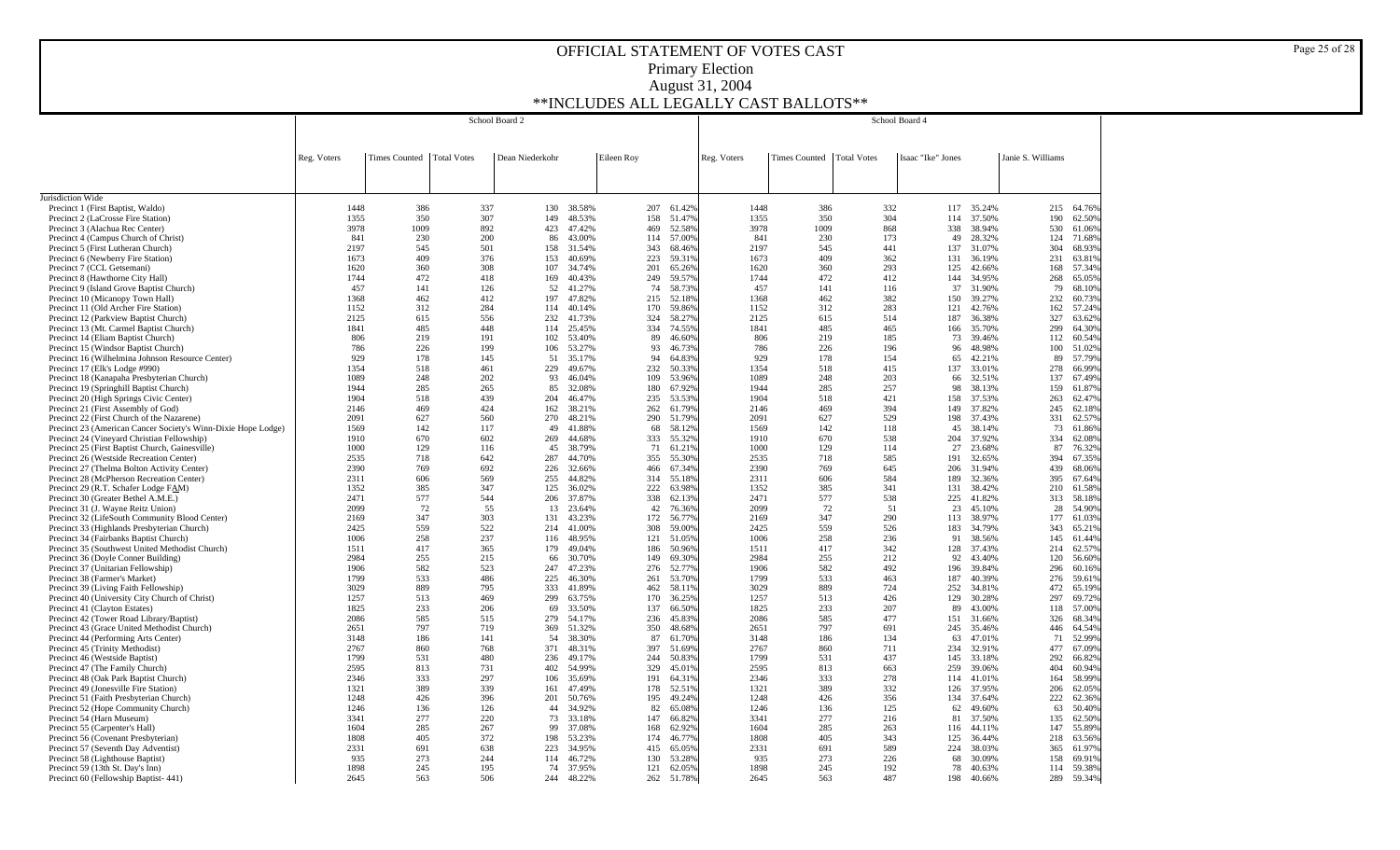|                                               | School Board 2 |                      |                    |                 |        |            |            |             | School Board 4              |       |                   |          |                   |        |  |  |
|-----------------------------------------------|----------------|----------------------|--------------------|-----------------|--------|------------|------------|-------------|-----------------------------|-------|-------------------|----------|-------------------|--------|--|--|
|                                               | Reg. Voters    | <b>Times Counted</b> | <b>Total Votes</b> | Dean Niederkohr |        | Eileen Roy |            | Reg. Voters | Times Counted   Total Votes |       | Isaac "Ike" Jones |          | Janie S. Williams |        |  |  |
| Precinct 61 (The Atrium)                      | 2047           | 753                  | 679                | 307             | 45.21% |            | 372 54.79% | 2047        | 753                         | 602   | 194               | 32.23%   | 408               | 67.77% |  |  |
| Precinct 62 (The Pentecostals of Gainesville) | 2205           | 464                  | 400                | 193             | 48.25% | 207        | 51.75%     | 2205        | 464                         | 382   | 133               | 34.82%   | 249               | 65.18% |  |  |
| Precinct 63 (Plantation Oaks Clubhouse)       | 1778           | 585                  | 532                | 298             | 56.02% | 234        | 43.98%     | 1778        | 585                         | 487   | 161               | 33.06%   | 326               | 66.94% |  |  |
| Precinct 64 (Westminster Presbyterian)        | 1276           | 473                  | 443                | 202             | 45.60% | 241        | 54.40%     | 1276        | 473                         | 402   | 140               | 34.83%   | 262               | 65.17% |  |  |
| Precinct 65 (Newberry Methodist)              | 1555           | 353                  | 313                | 153             | 48.88% | 160        | 51.12%     | 1555        | 353                         | 299   | 111               | 37.12%   | 188               | 62.88% |  |  |
| Precinct 66 (Best Western Gateway Grand)      | 1618           | 515                  | 471                | 226             | 47.98% | 245        | 52.02%     | 1618        | 515                         | 445   | 174               | 39.10%   | 271               | 60.90% |  |  |
| Precinct 67 (Oak Dale Baptist)                | 1320           | 353                  | 307                |                 | 52.44% | 146        | 47.56%     | 1320        | 353                         | 300   | 131               | 43.67%   | 169               | 56.33% |  |  |
| Precinct 68 (Shriner's Club)                  | 2197           | 587                  | 519                | 222             | 42.77% | 297        | 57.23%     | 2197        | 587                         | 495   | 184               | 37.17%   | 311               | 62.83% |  |  |
| Precinct 69 (Haile Meeting Center)            | 2747           | 845                  | 735                | 386             | 52.52% | 349        | 47.48%     | 2747        | 845                         | 652   | 228               | 34.97%   | 424               | 65.03% |  |  |
| Precinct 70 (North Pleasant Grove Baptist)    | 1011           | 286                  | 256                |                 | 47.66% | 134        | 52.34%     | 1011        | 286                         | 233   | 88                | 37.77%   | 145               | 62.23% |  |  |
| Precinct 71 (Archer Methodist Church)         | 1214           | 352                  | 303                | 146             | 48.18% | 157        | 51.82%     | 1214        | 352                         | 295   | 106               | 35.93%   | 189               | 64.07% |  |  |
| <b>Absentee Ballots</b>                       | $\Omega$       | 5079                 | 4562               | 2197            | 48.16% | 2365       | 51.84%     |             | 5079                        | 4241  | 1412              | 33.29%   | 2829              | 66.71% |  |  |
| <b>Counter Votes</b>                          |                | 2076                 | 1873               | 784             | 41.86% | 1089       | 58.14%     |             | 2076                        | 1815  | 653               | 35.98%   | 1162              | 64.02% |  |  |
| Provisional and Unscanned                     | $\Omega$       | 17                   | 14                 | 6               | 42.86% | 8          | 57.14%     |             | 17                          | 13    |                   | 6 46.15% |                   | 53.85% |  |  |
| Total                                         |                |                      |                    |                 |        |            |            |             |                             |       |                   |          |                   |        |  |  |
| Precinct                                      | 127133         | 31079                | 27768              | 12404           | 44.67% | 15364      | 55.33%     | 127133      | 31079                       | 26243 | 9630              | 36.70%   | 16613             | 63.30% |  |  |
| In Office                                     | 381399         | 7172                 | 6449               | 2987            | 46.32% | 3462       | 53.68%     | 381399      | 7172                        | 6069  | 2071              | 34.12%   | 3998              | 65.88% |  |  |
| Total                                         | 127133         | 38251                | 34217              | 15391           | 44.98% | 18826      | 55.02%     | 127133      | 38251                       | 32312 | 11701             | 36.21%   | 20611             | 63.79% |  |  |

Page 26 of 28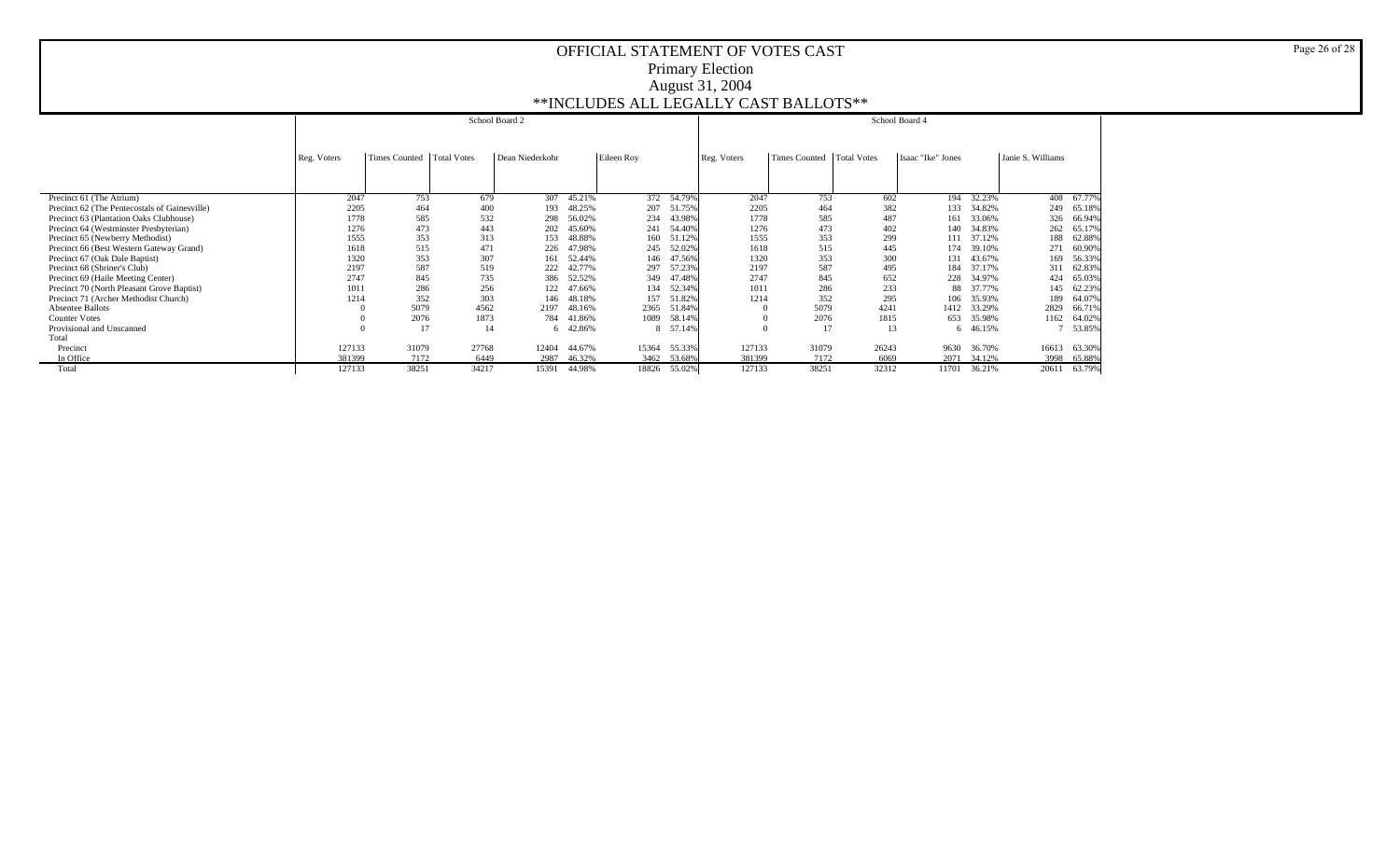| <b>FOR</b><br><b>AGAINST</b><br>Reg. Voters<br><b>Times Counted</b><br><b>Total Votes</b><br>Jurisdiction Wide<br>Precinct 1 (First Baptist, Waldo)<br>1448<br>386<br>379<br>38.52%<br>233<br>146<br>Precinct 2 (LaCrosse Fire Station)<br>1355<br>350<br>338<br>147<br>43.49%<br>191<br>Precinct 3 (Alachua Rec Center)<br>3978<br>1009<br>979<br>394<br>40.25%<br>585<br>225<br>79<br>841<br>230<br>146<br>64.89%<br>Precinct 4 (Campus Church of Christ)<br>2197<br>545<br>527<br>70.02%<br>158<br>29.98%<br>Precinct 5 (First Lutheran Church)<br>369<br>409<br>395<br>259<br>Precinct 6 (Newberry Fire Station)<br>1673<br>136<br>34.43%<br>350<br>Precinct 7 (CCL Getsemani)<br>1620<br>360<br>215<br>61.43%<br>135<br>269<br>Precinct 8 (Hawthorne City Hall)<br>1744<br>472<br>445<br>176<br>39.55%<br>Precinct 9 (Island Grove Baptist Church)<br>457<br>141<br>137<br>50<br>36.50%<br>87<br>Precinct 10 (Micanopy Town Hall)<br>1368<br>462<br>450<br>199<br>44.22%<br>251<br>1152<br>312<br>303<br>131<br>172<br>Precinct 11 (Old Archer Fire Station)<br>43.23%<br>2125<br>615<br>602<br>341<br>261<br>Precinct 12 (Parkview Baptist Church)<br>56.64%<br>Precinct 13 (Mt. Carmel Baptist Church)<br>1841<br>485<br>454<br>78.63%<br>97<br>357<br>Precinct 14 (Eliam Baptist Church)<br>806<br>219<br>217<br>102<br>47.00%<br>115<br>786<br>Precinct 15 (Windsor Baptist Church)<br>226<br>224<br>81<br>36.16%<br>143<br>929<br>178<br>Precinct 16 (Wilhelmina Johnson Resource Center)<br>166<br>126<br>75.90%<br>40<br>1354<br>505<br>269<br>Precinct 17 (Elk's Lodge #990)<br>518<br>53.27%<br>236 |                  |
|-------------------------------------------------------------------------------------------------------------------------------------------------------------------------------------------------------------------------------------------------------------------------------------------------------------------------------------------------------------------------------------------------------------------------------------------------------------------------------------------------------------------------------------------------------------------------------------------------------------------------------------------------------------------------------------------------------------------------------------------------------------------------------------------------------------------------------------------------------------------------------------------------------------------------------------------------------------------------------------------------------------------------------------------------------------------------------------------------------------------------------------------------------------------------------------------------------------------------------------------------------------------------------------------------------------------------------------------------------------------------------------------------------------------------------------------------------------------------------------------------------------------------------------------------------------------------------------------------------------------|------------------|
|                                                                                                                                                                                                                                                                                                                                                                                                                                                                                                                                                                                                                                                                                                                                                                                                                                                                                                                                                                                                                                                                                                                                                                                                                                                                                                                                                                                                                                                                                                                                                                                                                   |                  |
|                                                                                                                                                                                                                                                                                                                                                                                                                                                                                                                                                                                                                                                                                                                                                                                                                                                                                                                                                                                                                                                                                                                                                                                                                                                                                                                                                                                                                                                                                                                                                                                                                   |                  |
|                                                                                                                                                                                                                                                                                                                                                                                                                                                                                                                                                                                                                                                                                                                                                                                                                                                                                                                                                                                                                                                                                                                                                                                                                                                                                                                                                                                                                                                                                                                                                                                                                   |                  |
|                                                                                                                                                                                                                                                                                                                                                                                                                                                                                                                                                                                                                                                                                                                                                                                                                                                                                                                                                                                                                                                                                                                                                                                                                                                                                                                                                                                                                                                                                                                                                                                                                   |                  |
|                                                                                                                                                                                                                                                                                                                                                                                                                                                                                                                                                                                                                                                                                                                                                                                                                                                                                                                                                                                                                                                                                                                                                                                                                                                                                                                                                                                                                                                                                                                                                                                                                   | 61.48%           |
|                                                                                                                                                                                                                                                                                                                                                                                                                                                                                                                                                                                                                                                                                                                                                                                                                                                                                                                                                                                                                                                                                                                                                                                                                                                                                                                                                                                                                                                                                                                                                                                                                   | 56.51%           |
|                                                                                                                                                                                                                                                                                                                                                                                                                                                                                                                                                                                                                                                                                                                                                                                                                                                                                                                                                                                                                                                                                                                                                                                                                                                                                                                                                                                                                                                                                                                                                                                                                   | 59.75%           |
|                                                                                                                                                                                                                                                                                                                                                                                                                                                                                                                                                                                                                                                                                                                                                                                                                                                                                                                                                                                                                                                                                                                                                                                                                                                                                                                                                                                                                                                                                                                                                                                                                   | 35.11%           |
|                                                                                                                                                                                                                                                                                                                                                                                                                                                                                                                                                                                                                                                                                                                                                                                                                                                                                                                                                                                                                                                                                                                                                                                                                                                                                                                                                                                                                                                                                                                                                                                                                   | 65.57%           |
|                                                                                                                                                                                                                                                                                                                                                                                                                                                                                                                                                                                                                                                                                                                                                                                                                                                                                                                                                                                                                                                                                                                                                                                                                                                                                                                                                                                                                                                                                                                                                                                                                   | 38.57%           |
|                                                                                                                                                                                                                                                                                                                                                                                                                                                                                                                                                                                                                                                                                                                                                                                                                                                                                                                                                                                                                                                                                                                                                                                                                                                                                                                                                                                                                                                                                                                                                                                                                   | 60.45%           |
|                                                                                                                                                                                                                                                                                                                                                                                                                                                                                                                                                                                                                                                                                                                                                                                                                                                                                                                                                                                                                                                                                                                                                                                                                                                                                                                                                                                                                                                                                                                                                                                                                   | 63.50%           |
|                                                                                                                                                                                                                                                                                                                                                                                                                                                                                                                                                                                                                                                                                                                                                                                                                                                                                                                                                                                                                                                                                                                                                                                                                                                                                                                                                                                                                                                                                                                                                                                                                   | 55.78%           |
|                                                                                                                                                                                                                                                                                                                                                                                                                                                                                                                                                                                                                                                                                                                                                                                                                                                                                                                                                                                                                                                                                                                                                                                                                                                                                                                                                                                                                                                                                                                                                                                                                   | 56.77%           |
|                                                                                                                                                                                                                                                                                                                                                                                                                                                                                                                                                                                                                                                                                                                                                                                                                                                                                                                                                                                                                                                                                                                                                                                                                                                                                                                                                                                                                                                                                                                                                                                                                   | 43.36%           |
|                                                                                                                                                                                                                                                                                                                                                                                                                                                                                                                                                                                                                                                                                                                                                                                                                                                                                                                                                                                                                                                                                                                                                                                                                                                                                                                                                                                                                                                                                                                                                                                                                   | 21.37%           |
|                                                                                                                                                                                                                                                                                                                                                                                                                                                                                                                                                                                                                                                                                                                                                                                                                                                                                                                                                                                                                                                                                                                                                                                                                                                                                                                                                                                                                                                                                                                                                                                                                   | 53.00%           |
|                                                                                                                                                                                                                                                                                                                                                                                                                                                                                                                                                                                                                                                                                                                                                                                                                                                                                                                                                                                                                                                                                                                                                                                                                                                                                                                                                                                                                                                                                                                                                                                                                   | 63.84%           |
|                                                                                                                                                                                                                                                                                                                                                                                                                                                                                                                                                                                                                                                                                                                                                                                                                                                                                                                                                                                                                                                                                                                                                                                                                                                                                                                                                                                                                                                                                                                                                                                                                   | 24.10%           |
|                                                                                                                                                                                                                                                                                                                                                                                                                                                                                                                                                                                                                                                                                                                                                                                                                                                                                                                                                                                                                                                                                                                                                                                                                                                                                                                                                                                                                                                                                                                                                                                                                   | 46.73%           |
| 1089<br>248<br>236<br>124<br>52.54%<br>112<br>Precinct 18 (Kanapaha Presbyterian Church)                                                                                                                                                                                                                                                                                                                                                                                                                                                                                                                                                                                                                                                                                                                                                                                                                                                                                                                                                                                                                                                                                                                                                                                                                                                                                                                                                                                                                                                                                                                          | 47.46%           |
| Precinct 19 (Springhill Baptist Church)<br>1944<br>285<br>272<br>205<br>75.37%<br>67                                                                                                                                                                                                                                                                                                                                                                                                                                                                                                                                                                                                                                                                                                                                                                                                                                                                                                                                                                                                                                                                                                                                                                                                                                                                                                                                                                                                                                                                                                                              | 24.63%           |
| Precinct 20 (High Springs Civic Center)<br>1904<br>518<br>505<br>31.29%<br>158<br>347                                                                                                                                                                                                                                                                                                                                                                                                                                                                                                                                                                                                                                                                                                                                                                                                                                                                                                                                                                                                                                                                                                                                                                                                                                                                                                                                                                                                                                                                                                                             | 68.71%           |
| Precinct 21 (First Assembly of God)<br>469<br>459<br>244<br>53.16%<br>215<br>2146<br>278                                                                                                                                                                                                                                                                                                                                                                                                                                                                                                                                                                                                                                                                                                                                                                                                                                                                                                                                                                                                                                                                                                                                                                                                                                                                                                                                                                                                                                                                                                                          | 46.84%           |
| Precinct 22 (First Church of the Nazarene)<br>2091<br>627<br>45.20%<br>337<br>615<br>63.57%<br>Precinct 23 (American Cancer Society's Winn-Dixie Hope Lodge)<br>1569<br>142<br>140<br>89<br>51                                                                                                                                                                                                                                                                                                                                                                                                                                                                                                                                                                                                                                                                                                                                                                                                                                                                                                                                                                                                                                                                                                                                                                                                                                                                                                                                                                                                                    | 54.80%<br>36.43% |
| 670<br>287<br>Precinct 24 (Vineyard Christian Fellowship)<br>1910<br>650<br>363<br>55.85%                                                                                                                                                                                                                                                                                                                                                                                                                                                                                                                                                                                                                                                                                                                                                                                                                                                                                                                                                                                                                                                                                                                                                                                                                                                                                                                                                                                                                                                                                                                         | 44.15%           |
| 1000<br>129<br>124<br>96<br>77.42%<br>28<br>Precinct 25 (First Baptist Church, Gainesville)                                                                                                                                                                                                                                                                                                                                                                                                                                                                                                                                                                                                                                                                                                                                                                                                                                                                                                                                                                                                                                                                                                                                                                                                                                                                                                                                                                                                                                                                                                                       | 22.58%           |
| Precinct 26 (Westside Recreation Center)<br>2535<br>718<br>704<br>402<br>57.10%<br>302                                                                                                                                                                                                                                                                                                                                                                                                                                                                                                                                                                                                                                                                                                                                                                                                                                                                                                                                                                                                                                                                                                                                                                                                                                                                                                                                                                                                                                                                                                                            | 42.90%           |
| Precinct 27 (Thelma Bolton Activity Center)<br>2390<br>769<br>756<br>540<br>71.43%<br>216                                                                                                                                                                                                                                                                                                                                                                                                                                                                                                                                                                                                                                                                                                                                                                                                                                                                                                                                                                                                                                                                                                                                                                                                                                                                                                                                                                                                                                                                                                                         | 28.57%           |
| Precinct 28 (McPherson Recreation Center)<br>2311<br>606<br>584<br>432<br>73.97%<br>152                                                                                                                                                                                                                                                                                                                                                                                                                                                                                                                                                                                                                                                                                                                                                                                                                                                                                                                                                                                                                                                                                                                                                                                                                                                                                                                                                                                                                                                                                                                           | 26.03%           |
| Precinct 29 (R.T. Schafer Lodge FAM)<br>1352<br>385<br>376<br>247<br>65.69%<br>129                                                                                                                                                                                                                                                                                                                                                                                                                                                                                                                                                                                                                                                                                                                                                                                                                                                                                                                                                                                                                                                                                                                                                                                                                                                                                                                                                                                                                                                                                                                                | 34.31%           |
| 2471<br>577<br>373<br>65.78%<br>194<br>Precinct 30 (Greater Bethel A.M.E.)<br>567                                                                                                                                                                                                                                                                                                                                                                                                                                                                                                                                                                                                                                                                                                                                                                                                                                                                                                                                                                                                                                                                                                                                                                                                                                                                                                                                                                                                                                                                                                                                 | 34.22%           |
| 2099<br>52<br>19<br>Precinct 31 (J. Wayne Reitz Union)<br>72<br>71<br>73.24%                                                                                                                                                                                                                                                                                                                                                                                                                                                                                                                                                                                                                                                                                                                                                                                                                                                                                                                                                                                                                                                                                                                                                                                                                                                                                                                                                                                                                                                                                                                                      | 26.76%           |
| Precinct 32 (LifeSouth Community Blood Center)<br>2169<br>347<br>341<br>175<br>51.32%<br>166                                                                                                                                                                                                                                                                                                                                                                                                                                                                                                                                                                                                                                                                                                                                                                                                                                                                                                                                                                                                                                                                                                                                                                                                                                                                                                                                                                                                                                                                                                                      | 48.68%           |
| 2425<br>559<br>548<br>Precinct 33 (Highlands Presbyterian Church)<br>335<br>61.13%<br>213                                                                                                                                                                                                                                                                                                                                                                                                                                                                                                                                                                                                                                                                                                                                                                                                                                                                                                                                                                                                                                                                                                                                                                                                                                                                                                                                                                                                                                                                                                                         | 38.87%           |
| Precinct 34 (Fairbanks Baptist Church)<br>1006<br>258<br>253<br>107<br>42.29%<br>146                                                                                                                                                                                                                                                                                                                                                                                                                                                                                                                                                                                                                                                                                                                                                                                                                                                                                                                                                                                                                                                                                                                                                                                                                                                                                                                                                                                                                                                                                                                              | 57.71%           |
| Precinct 35 (Southwest United Methodist Church)<br>1511<br>417<br>412<br>201<br>48.79%<br>211                                                                                                                                                                                                                                                                                                                                                                                                                                                                                                                                                                                                                                                                                                                                                                                                                                                                                                                                                                                                                                                                                                                                                                                                                                                                                                                                                                                                                                                                                                                     | 51.21%           |
| Precinct 36 (Doyle Conner Building)<br>2984<br>255<br>251<br>145<br>57.77%<br>106                                                                                                                                                                                                                                                                                                                                                                                                                                                                                                                                                                                                                                                                                                                                                                                                                                                                                                                                                                                                                                                                                                                                                                                                                                                                                                                                                                                                                                                                                                                                 | 42.23%           |
| Precinct 37 (Unitarian Fellowship)<br>1906<br>582<br>569<br>254<br>44.64%<br>315                                                                                                                                                                                                                                                                                                                                                                                                                                                                                                                                                                                                                                                                                                                                                                                                                                                                                                                                                                                                                                                                                                                                                                                                                                                                                                                                                                                                                                                                                                                                  | 55.36%           |
| 222<br>Precinct 38 (Farmer's Market)<br>1799<br>533<br>528<br>42.05%<br>306                                                                                                                                                                                                                                                                                                                                                                                                                                                                                                                                                                                                                                                                                                                                                                                                                                                                                                                                                                                                                                                                                                                                                                                                                                                                                                                                                                                                                                                                                                                                       | 57.95%           |
| 889<br>876<br>Precinct 39 (Living Faith Fellowship)<br>3029<br>456<br>52.05%<br>420<br>Precinct 40 (University City Church of Christ)<br>1257<br>502<br>258<br>51.39%<br>244<br>513                                                                                                                                                                                                                                                                                                                                                                                                                                                                                                                                                                                                                                                                                                                                                                                                                                                                                                                                                                                                                                                                                                                                                                                                                                                                                                                                                                                                                               | 47.95%<br>48.61% |
| Precinct 41 (Clayton Estates)<br>1825<br>233<br>228<br>122<br>53.51%<br>106                                                                                                                                                                                                                                                                                                                                                                                                                                                                                                                                                                                                                                                                                                                                                                                                                                                                                                                                                                                                                                                                                                                                                                                                                                                                                                                                                                                                                                                                                                                                       | 46.49%           |
| 2086<br>585<br>581<br>44.92%<br>Precinct 42 (Tower Road Library/Baptist)<br>261<br>320                                                                                                                                                                                                                                                                                                                                                                                                                                                                                                                                                                                                                                                                                                                                                                                                                                                                                                                                                                                                                                                                                                                                                                                                                                                                                                                                                                                                                                                                                                                            | 55.08%           |
| Precinct 43 (Grace United Methodist Church)<br>2651<br>797<br>785<br>331<br>42.17%<br>454                                                                                                                                                                                                                                                                                                                                                                                                                                                                                                                                                                                                                                                                                                                                                                                                                                                                                                                                                                                                                                                                                                                                                                                                                                                                                                                                                                                                                                                                                                                         | 57.83%           |
| 79<br>3148<br>186<br>183<br>104<br>56.83%<br>Precinct 44 (Performing Arts Center)                                                                                                                                                                                                                                                                                                                                                                                                                                                                                                                                                                                                                                                                                                                                                                                                                                                                                                                                                                                                                                                                                                                                                                                                                                                                                                                                                                                                                                                                                                                                 | 43.17%           |
| Precinct 45 (Trinity Methodist)<br>2767<br>860<br>846<br>360<br>42.55%<br>486                                                                                                                                                                                                                                                                                                                                                                                                                                                                                                                                                                                                                                                                                                                                                                                                                                                                                                                                                                                                                                                                                                                                                                                                                                                                                                                                                                                                                                                                                                                                     | 57.45%           |
| 1799<br>531<br>529<br>212<br>Precinct 46 (Westside Baptist)<br>40.08%<br>317                                                                                                                                                                                                                                                                                                                                                                                                                                                                                                                                                                                                                                                                                                                                                                                                                                                                                                                                                                                                                                                                                                                                                                                                                                                                                                                                                                                                                                                                                                                                      | 59.92%           |
| 2595<br>Precinct 47 (The Family Church)<br>813<br>800<br>273<br>34.13%<br>527                                                                                                                                                                                                                                                                                                                                                                                                                                                                                                                                                                                                                                                                                                                                                                                                                                                                                                                                                                                                                                                                                                                                                                                                                                                                                                                                                                                                                                                                                                                                     | 65.88%           |
| Precinct 48 (Oak Park Baptist Church)<br>2346<br>333<br>325<br>52.00%<br>156<br>169                                                                                                                                                                                                                                                                                                                                                                                                                                                                                                                                                                                                                                                                                                                                                                                                                                                                                                                                                                                                                                                                                                                                                                                                                                                                                                                                                                                                                                                                                                                               | 48.00%           |
| 389<br>374<br>143<br>231<br>Precinct 49 (Jonesville Fire Station)<br>1321<br>38.24%                                                                                                                                                                                                                                                                                                                                                                                                                                                                                                                                                                                                                                                                                                                                                                                                                                                                                                                                                                                                                                                                                                                                                                                                                                                                                                                                                                                                                                                                                                                               | 61.76%           |
| 422<br>179<br>42.42%<br>Precinct 51 (Faith Presbyterian Church)<br>1248<br>426<br>243                                                                                                                                                                                                                                                                                                                                                                                                                                                                                                                                                                                                                                                                                                                                                                                                                                                                                                                                                                                                                                                                                                                                                                                                                                                                                                                                                                                                                                                                                                                             | 57.58%           |
| 135<br>Precinct 52 (Hope Community Church)<br>1246<br>136<br>77<br>57.04%<br>58                                                                                                                                                                                                                                                                                                                                                                                                                                                                                                                                                                                                                                                                                                                                                                                                                                                                                                                                                                                                                                                                                                                                                                                                                                                                                                                                                                                                                                                                                                                                   | 42.96%           |
| 277<br>272<br>180<br>92<br>Precinct 54 (Harn Museum)<br>3341<br>66.18%                                                                                                                                                                                                                                                                                                                                                                                                                                                                                                                                                                                                                                                                                                                                                                                                                                                                                                                                                                                                                                                                                                                                                                                                                                                                                                                                                                                                                                                                                                                                            | 33.82%           |
| Precinct 55 (Carpenter's Hall)<br>1604<br>285<br>278<br>167<br>60.07%<br>111                                                                                                                                                                                                                                                                                                                                                                                                                                                                                                                                                                                                                                                                                                                                                                                                                                                                                                                                                                                                                                                                                                                                                                                                                                                                                                                                                                                                                                                                                                                                      | 39.93%           |
| Precinct 56 (Covenant Presbyterian)<br>1808<br>405<br>398<br>171<br>42.96%<br>227                                                                                                                                                                                                                                                                                                                                                                                                                                                                                                                                                                                                                                                                                                                                                                                                                                                                                                                                                                                                                                                                                                                                                                                                                                                                                                                                                                                                                                                                                                                                 | 57.04%           |
| Precinct 57 (Seventh Day Adventist)<br>2331<br>691<br>685<br>312<br>45.55%<br>373                                                                                                                                                                                                                                                                                                                                                                                                                                                                                                                                                                                                                                                                                                                                                                                                                                                                                                                                                                                                                                                                                                                                                                                                                                                                                                                                                                                                                                                                                                                                 | 54.45%           |
| 935<br>273<br>263<br>126<br>47.91%<br>137<br>Precinct 58 (Lighthouse Baptist)<br>Precinct 59 (13th St. Day's Inn)<br>1898<br>245<br>240<br>171<br>71.25%<br>69                                                                                                                                                                                                                                                                                                                                                                                                                                                                                                                                                                                                                                                                                                                                                                                                                                                                                                                                                                                                                                                                                                                                                                                                                                                                                                                                                                                                                                                    | 52.09%<br>28.75% |
| 553<br>170<br>Precinct 60 (Fellowship Baptist-441)<br>2645<br>563<br>30.74%<br>383                                                                                                                                                                                                                                                                                                                                                                                                                                                                                                                                                                                                                                                                                                                                                                                                                                                                                                                                                                                                                                                                                                                                                                                                                                                                                                                                                                                                                                                                                                                                | 69.26%           |

Alachua Referendum

Page 27 of 28